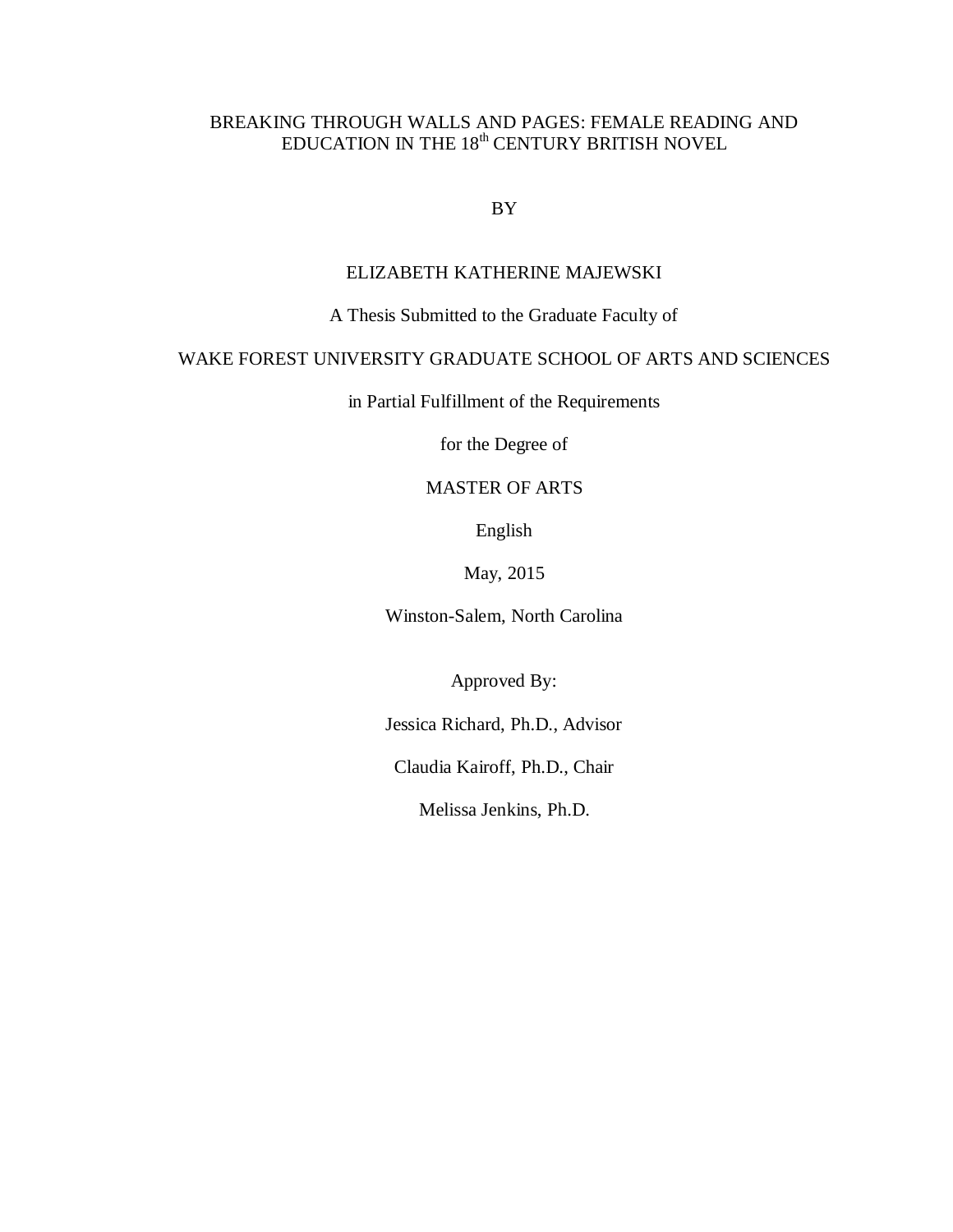## Acknowledgements

I would like to extend a huge thank you to my advisor Dr. Jessica Richard for being there for me through every stage of the writing and editing process and jumpstarting my desire to collect Jane Austen items. I would like to thank my committee members Dr. Melissa Jenkins and Dr. Claudia Kairoff for their guidance throughout the process as well; they are wonderful scholars and people. I would like to thank my friends and family for being there to hear my many rants on my research and writing over the past two years of graduate school. And finally, I would like to thank my history and English professors at Saint Mary's College for instilling in me the desire to pursue a graduate degree. Without them, I would not be here today.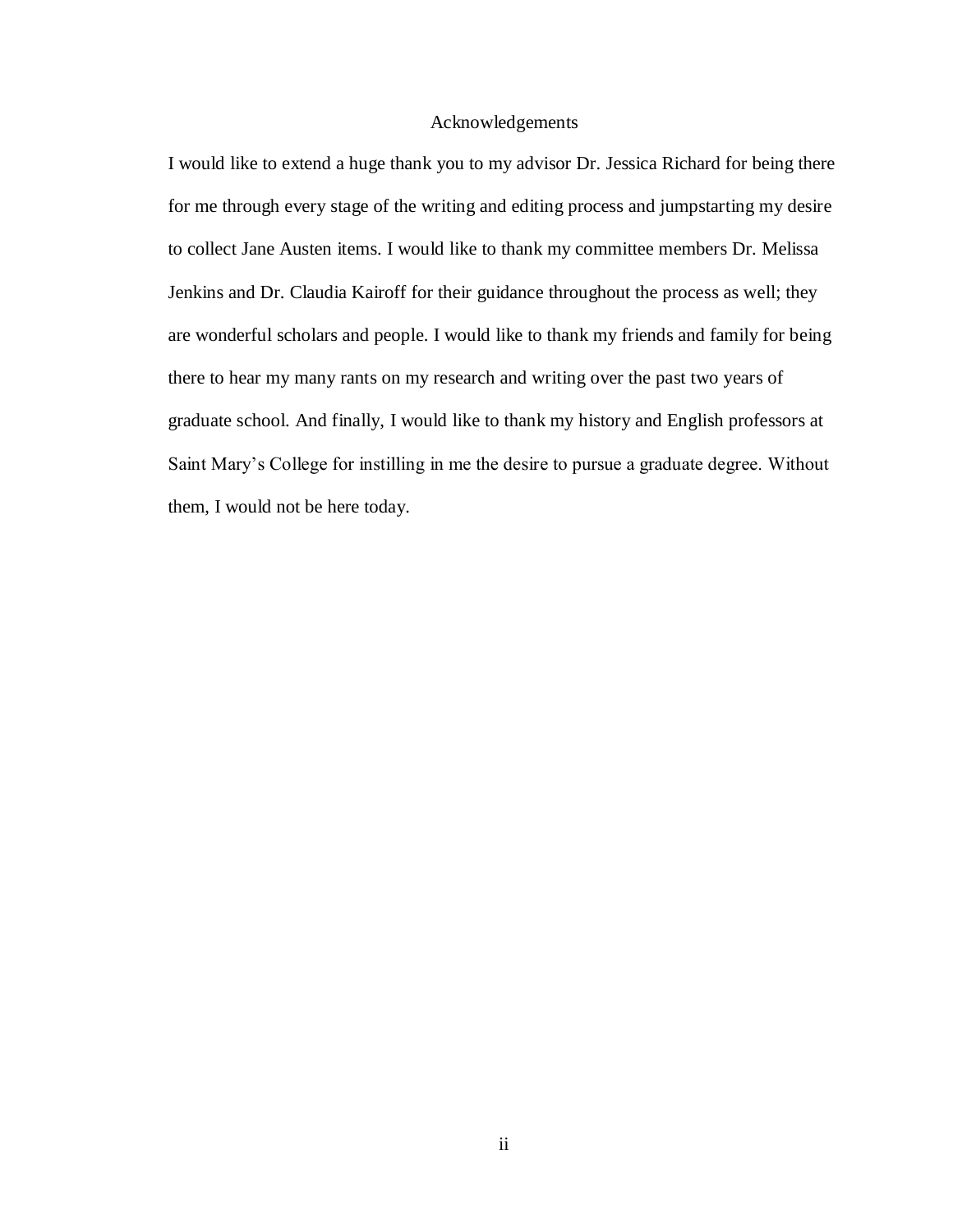## Table of Contents

| Chapter 1- Education and Novel Reading: Women's Anxieties and Agency          |
|-------------------------------------------------------------------------------|
|                                                                               |
| Chapter 2- Reading Characters and Situations: Education and Novel Reading     |
|                                                                               |
| Chapter 3- Bahktin's Novel: Reformulation of Romantic, Epistolary, and Gothic |
|                                                                               |
|                                                                               |
|                                                                               |
|                                                                               |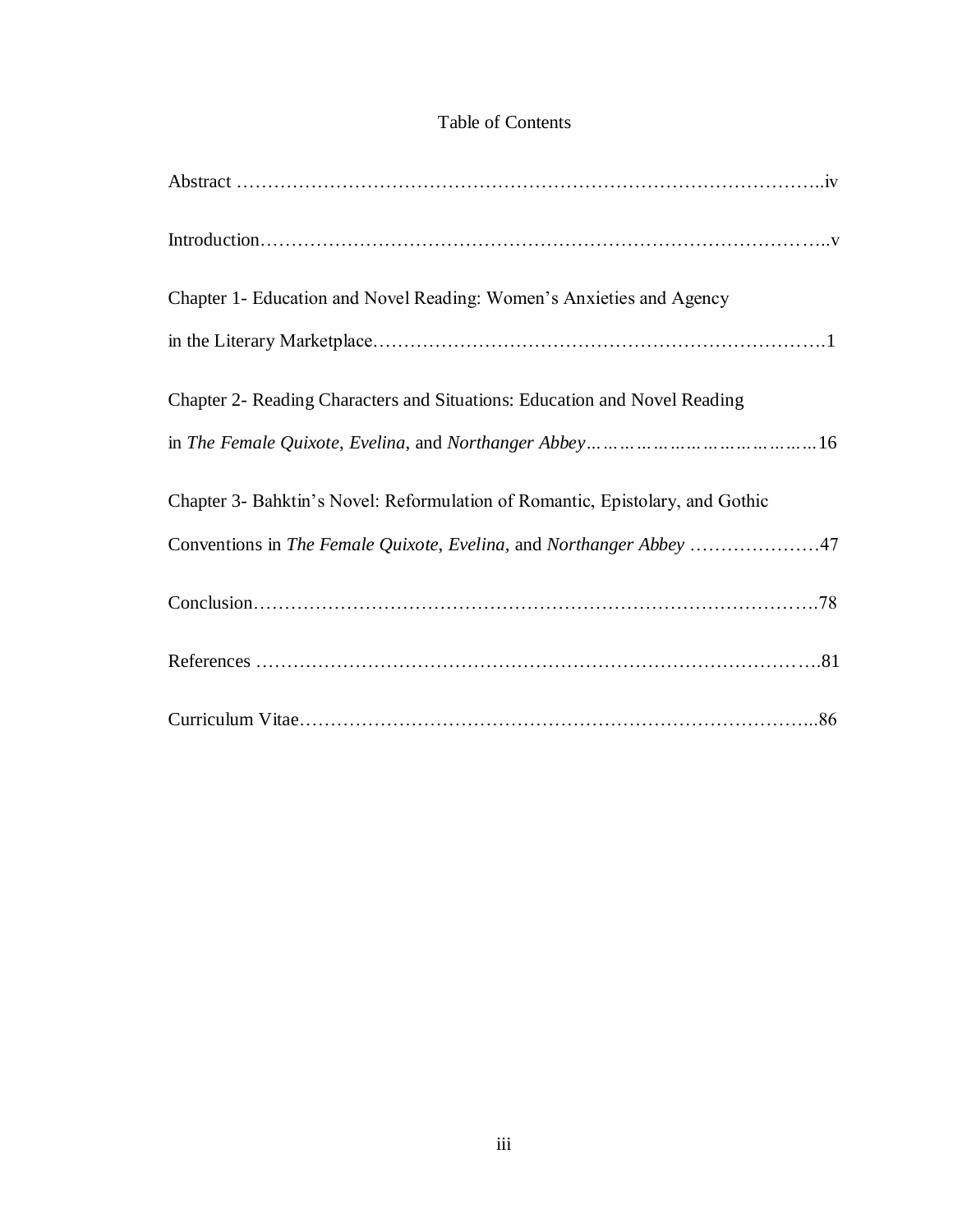### Abstract

My project compiles the historical information surrounding the rise of the novel in England as well as the conversations regarding female education in the  $18<sup>th</sup>$  century. I show how Charlotte Lennox's *The Female Quixote*, Frances Burney's *Evelina*, and Jane Austen's *Northanger Abbey* depict education and reading in the novels. Novel reading is positive for the females in the novels, despite the fear that existed of women being seduced by novel reading and romance. Ultimately, I show why these novelists choose the form of the novel to manipulate other genres in order to show the restrictive nature of conventions and institutions of patriarchy in society. Through the novel, the authors expose how patriarchy was embedded in the very texts that informed female reality.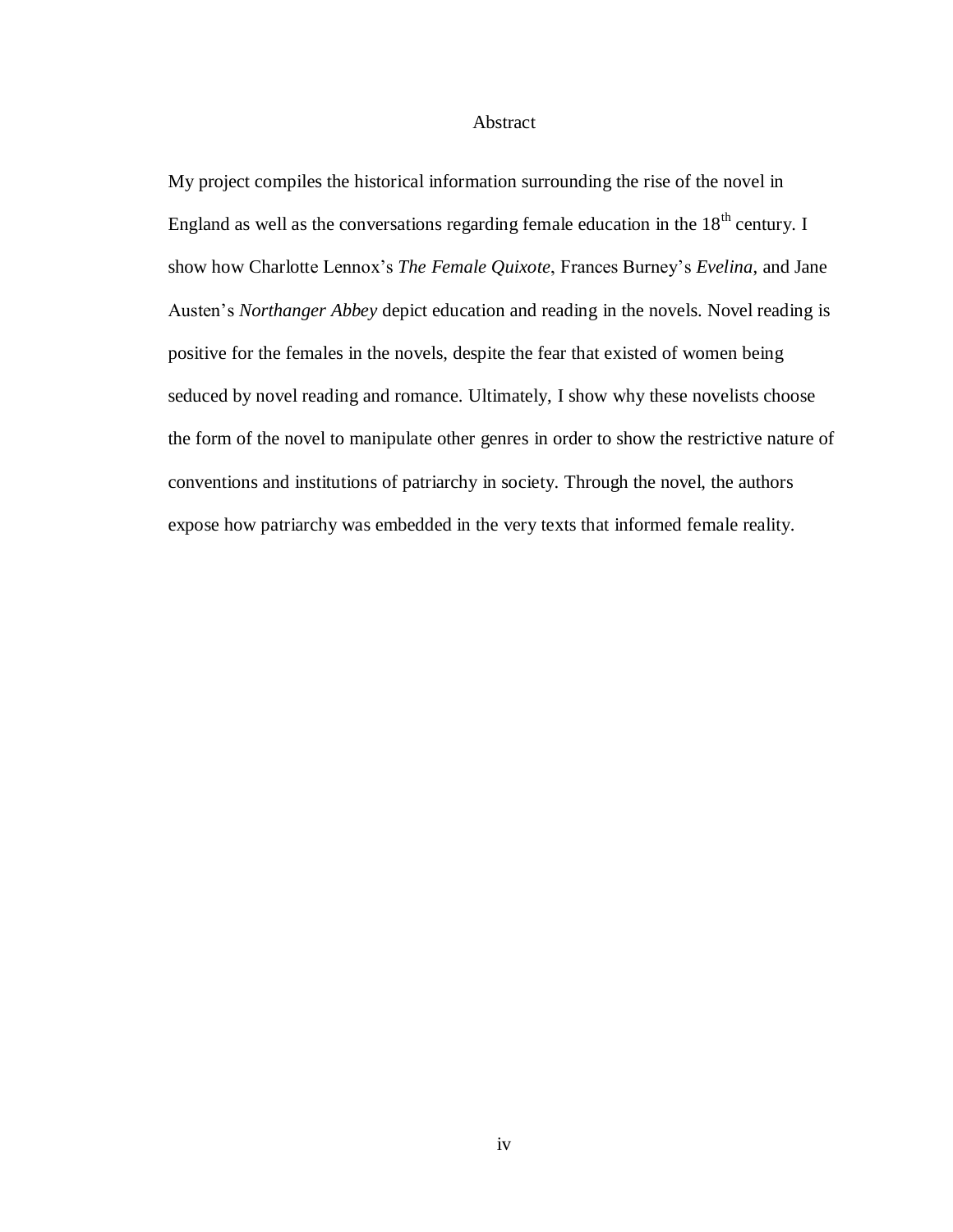### Introduction

The rise of the novel was a monumental process in England. Taking a prominent position next to other forms, such as poetry and letters, the novel outlasted many forms and continues to be popular with readers today. Various scholars trace the rise of the novel in England, such as Ian Watt, John Bender, and Nancy Armstrong. Male writers, such as Henry Fielding and Samuel Richardson, were successful authors in the male literary culture during this rise of the novel. Women had to establish their success in a culture that provided greater ease and opportunities for male writers, and this rise of women novelists remains a crucial event in the history of literature, especially as women became known as the novel's "principal consumers and producers" (Richardson 185). Women, right alongside men, began in the mid to late eighteenth-century to take a prominent role in authoring novels as a way to establish a new type of literary presence. Many women even moved to London to gain literary recognition among their social circles (Prescott 39).

With the gendered education that existed in their society, women had to overcome great obstacles in establishing themselves as authors in a society that undervalued them. The rise of the novel and the female novelist can be aligned with the discussion on education that became more dominant during the late eighteenth- century in England. Mary Wollstonecraft, Maria Edgeworth, and Hannah More are a few of the prominent women who began this discussion of education that started to gain national attention. Wollstonecraft in particular criticized conduct books for advocating a separate and gendered education. Many women also discussed education specifically in their novels. Alan Richardson notes, "The novel in this era is still more obviously permeated by the

v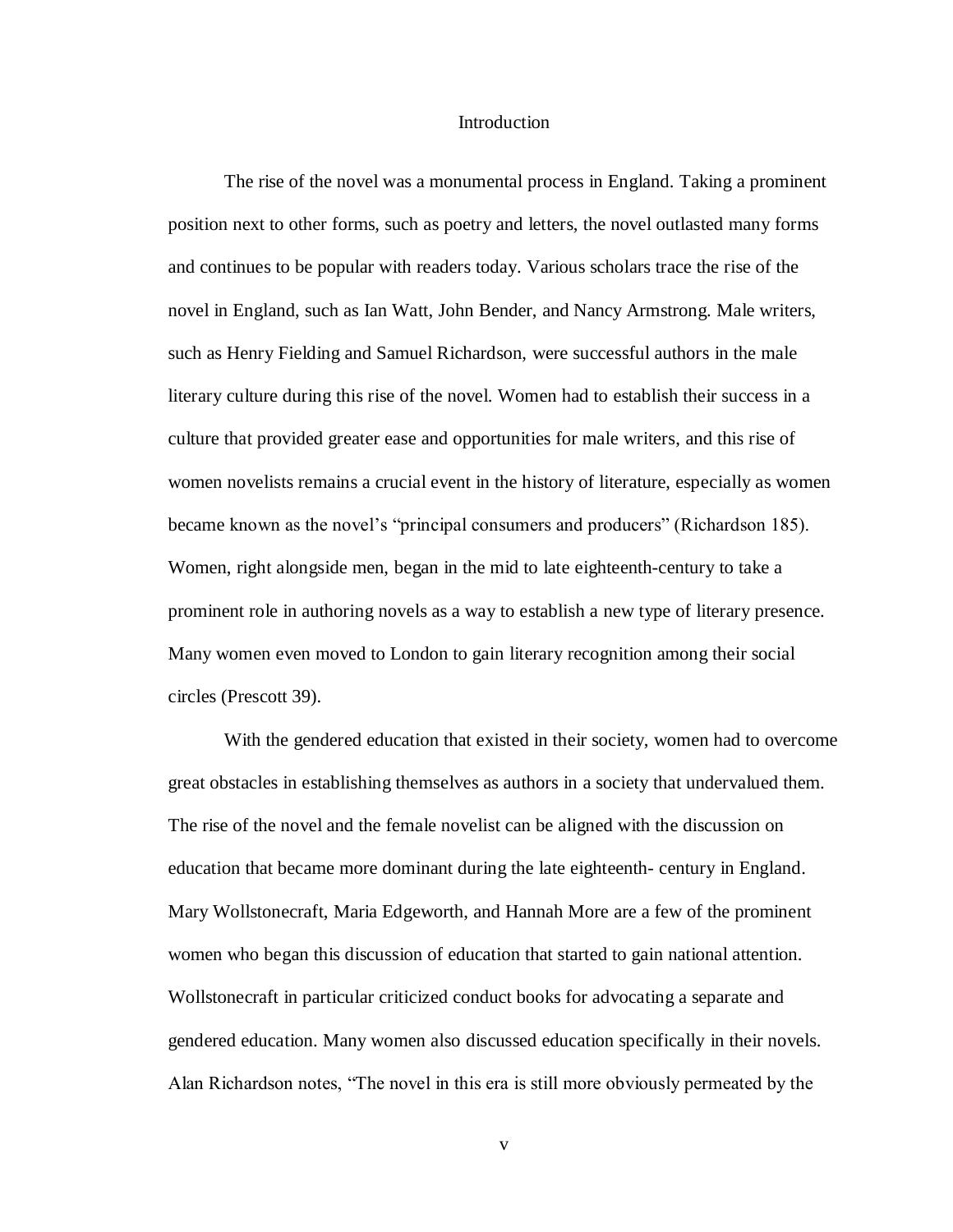growing emphasis on childhood and education, which accompanies the emergence in England of the Bildungsroman, or novel of development" (7). Why did women, such as Charlotte Lennox, Frances Burney, and Jane Austen, publish novels about women who are constantly reading and misreading their environments? Despite anxieties concerning publication, these authors show how reading, both literal and figurative, is educational and transformative in society.

If we look at the response to women reading novels at this time, we find that many people thought that novel reading was a source of corruption for women. More and Wollstonecraft, for example, wrote novels while condemning the genre (Richardson 175). The female novelists that I will discuss in my thesis, however, do not condemn novel reading. They utilize the novel to discuss conventions in society and other genres of writing in order to take a stand on issues that became restricted dialogue in items like conduct books, didactic writings, and histories. The novel allows these authors to reclaim a space for women and their protagonists, who gain recognition of the societal inequities that existed in their culture. The heroines are not passive readers, but they are active challengers of situations and characters.

My project analyzes and brings together the historical situation regarding novels, women reading and publishing, and education during the time period in England. While a close reading of the three texts, *The Female Quixote, Evelina, and Northanger Abbey*, occupies the primary focus of my paper, a historical lens in which I touch on the larger themes of education and novel reading at the time period sets up my argument and first chapter. Various critics have noted how all three of the authors, particularly Frances Burney and Jane Austen, struggled with anxieties about publishing their works. In

vi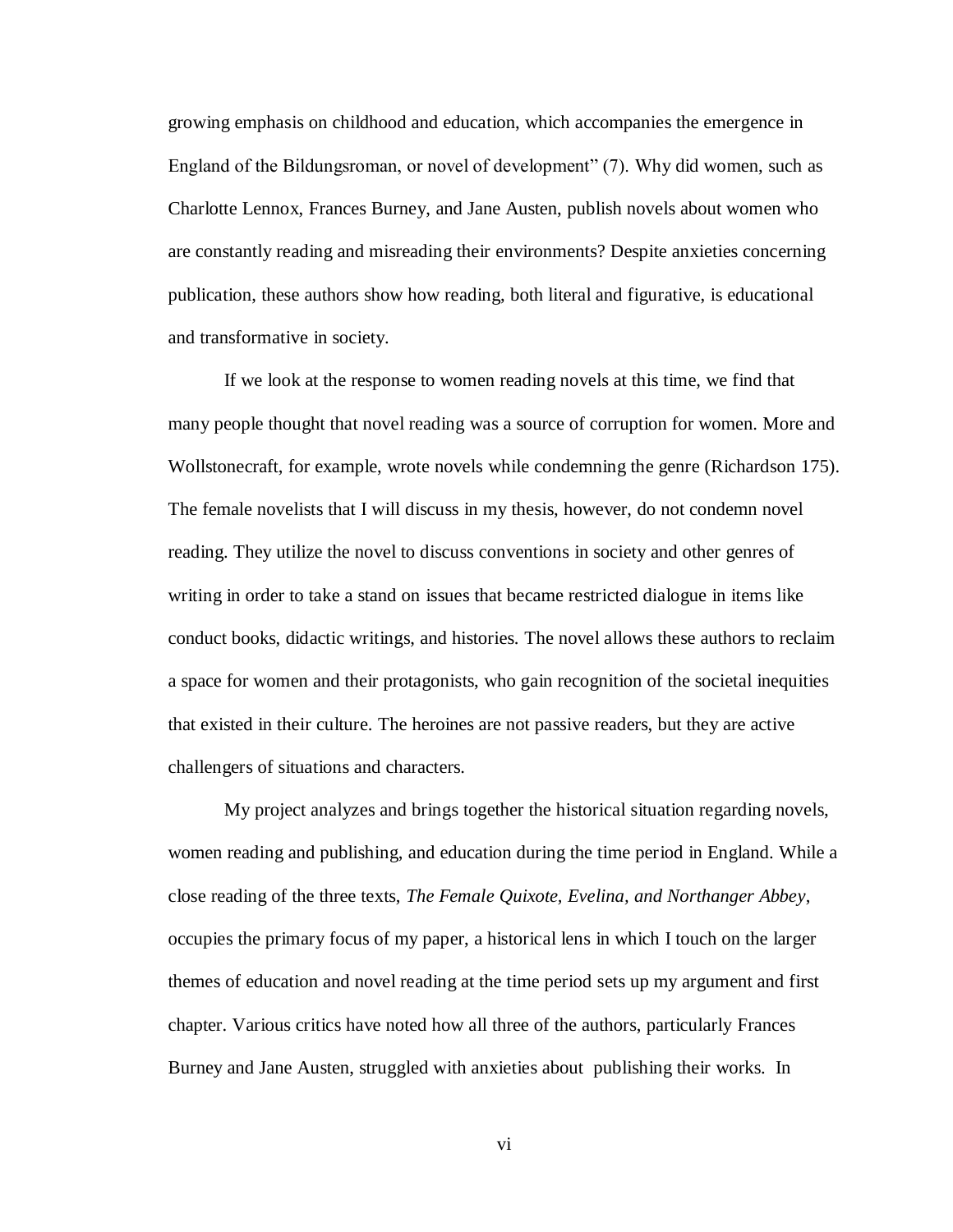addition, all three works are similar in the fact that they portray women who often misread their environments and even novels, but ultimately these authors do not condemn novel reading or novels. I will move through the novels to show how education and reading functions in the protagonists' societies. I will end with a final section on the form of the novel and why these authors choose this literary form. Jane Austen came at the end of the century and beginning of a new one and often complicates categorization. Ros Ballaster notes, "The effortless ironic complexity of Jane Austen can, in this context, be seen not only as the remarkable product of a singular individual, but also as the culmination of a century of experiment with the act of control through apparent abnegation of narratorial presence" (202). By beginning with Lennox and ending with Austen, I not only want to align the topic of education and novel reading, but also show the process by which novelists influence each other. I want to exemplify how novels and novelists built on what came before in order to look towards the future. Austen's uniqueness and genius are the result of years of experimentation with the novel's form. And importantly, it is through the novel that these three women most effectively accomplished their goals.

Each novelist manipulates other literary forms in the novel in order to create an open-ended and developing story. I utilize M.M. Bakhtin in my theoretical analysis to make the claim that all three novelists choose the novel because of "its ability to critique itself" (6) and the fact that it "sparks the renovation of all other genres" (7). Various pieces of secondary criticism analyze how these works individually manipulate other forms and conventions. My project brings all three works together because they can shed light on each other and the role of education and novel reading in creating a space for

vii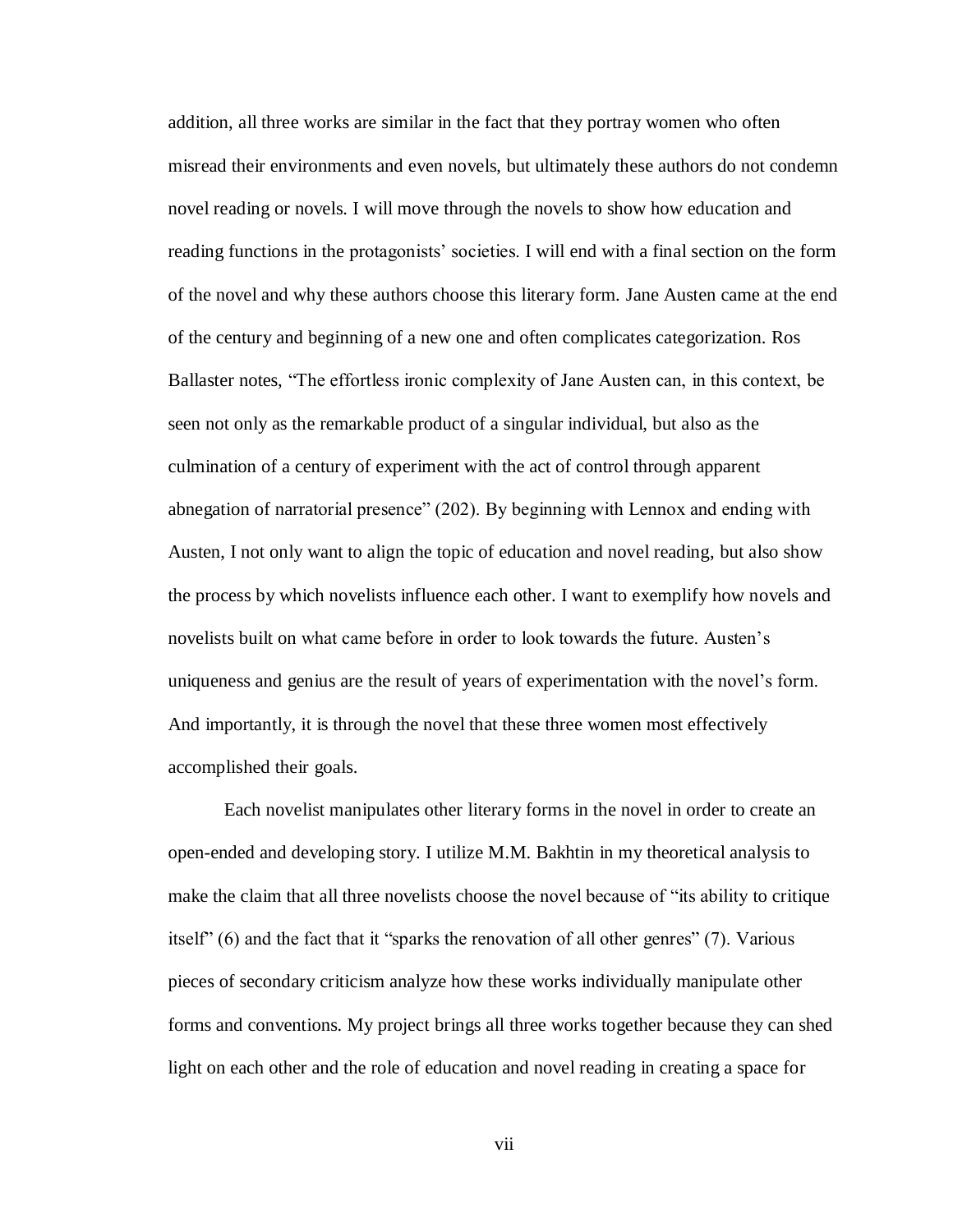women. This project depicts novels that extend over fifty years in order to show the extent and importance of these topics in women's and the novel's history. The novel form is crucial in opening up this discussion of education and gender.

Chapter one of my project focuses on the historical background regarding education and novel reading during the eighteenth-century in England. Various books have been published in recent years about education, literature, and female authorship during this time period. Sarah Prescott addresses the increase of women in the marketplace in her work *Women, Authorship and Literary Culture*. Alan Richardson tackles both literature and education at the same period in *Literature, Education, and Romanticism*, arguing that education became a prevalent debate at the time period (2). Using these works and various primary sources as starting points for my discussion, I situate the topics of education, novel reading, and publication in conversation with each other. I then proceed to work through the history of the three author's publishing backgrounds to make a claim about female anxiety in the industry of writing novels. These women utilized novels as a space to write about real societal issues that had often been confined to conduct books or male publications and histories. This chapter sets up my argument for analyzing the three novels that directly address these issues. Jan Fergus and Susan Gubar and Sandra Gilbert directly discuss Jane Austen and her authorship. Other critics, particularly, Catherine Gallagher, are helpful in addressing Burney and Lennox and their authorial struggles. I will conclude with questions that set up my second and third chapters: How do these authors address their own authorial struggles in their works? How do they create a useful discourse that can combat systems of patriarchy?

viii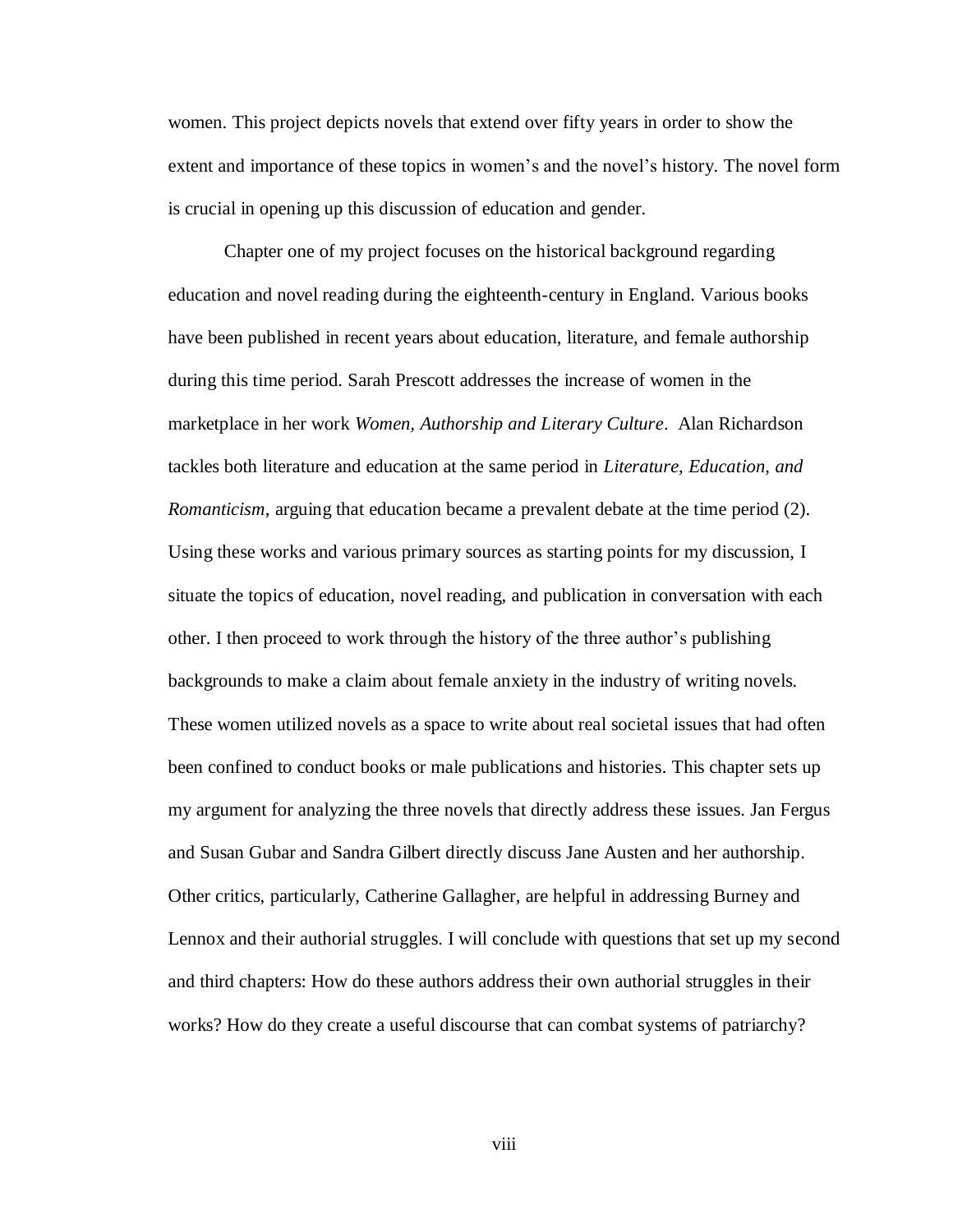Why do they choose to utilize the novel as the form to talk about these issues of education and novel reading?

Chapter two of my project shifts to an analysis of the *Female Quixote*, *Evelina*, and *Northanger Abbey*. I move through the works in this order, true to the order in which they were published. I analyze how education is gendered in each of the novels and how this leads characters to misread novels, environments, and people. In *The Female Quixote*, Arabella creates her reality based on the French romances she reads; she is self-educated with these texts that are referred to throughout the entirety of the novel. In *Evelina,* Evelina similarly comes from a secluded environment educated by her adopted father Villars, whom she updates through letters while experiencing a new environment in London. Her writing of letters is another fascinating experimentation with how people read situations and convey information. Finally in *Northanger Abbey*, Catherine Morland enters the public sphere after lacking an adequate education; the balls that she attends and abbey she visits are parodied and mocked as Catherine learns the reality of her situation and the world around her. Regardless of this *misreading* of novels and environments, I do not claim that the authors criticize novel reading; in fact, they allow it to empower women to a certain extent. Each of the protagonists has a secluded upbringing and lacks proper teachers. Males attempt to teach women how they should act and speak. All of these novels address the development of women in a society that advocated a type of education preconceived on the knowledge of men. Women had to resort to their own means of empowerment. I explore the social situations, particularly the balls and conversations between men and women, which expose inadequacies of these systems. All of the female protagonists learn how to read their own environments or utilize reading in

ix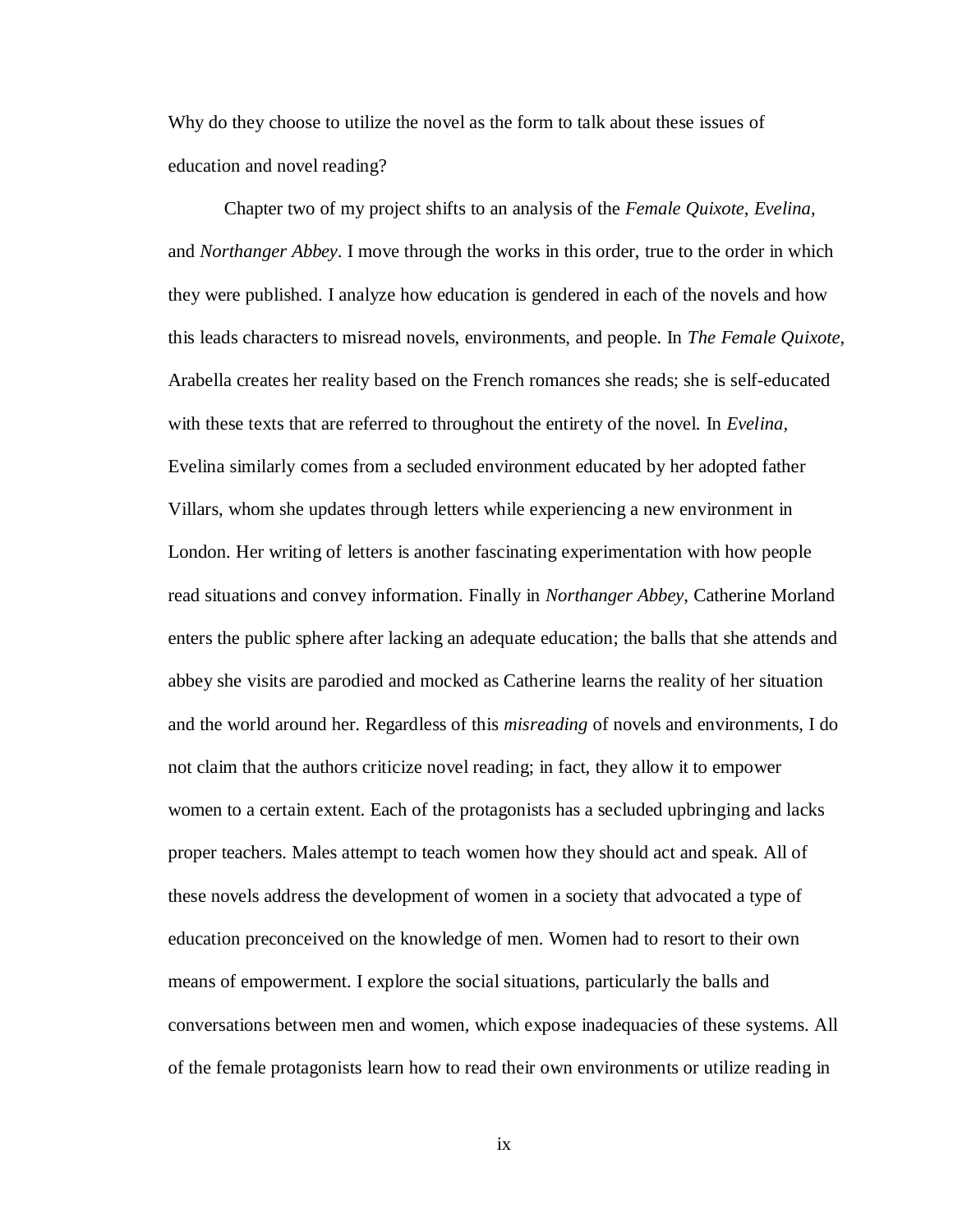order to come to greater recognition of the pitfalls of their societies and create a space for themselves through direct action and agency.

Chapter three, in an expansion upon chapter two, analyzes how the form of the novel allows for an open dialogue about things that became restricted in other forms available to society at the time period, such as conduct books. I use the novel theory of M.M. Bahktin here, as it is useful to support my argument of why these female authors chose the novel in order to tell stories and portray many voices. All three novelists manipulate other forms in the novel in order to do so. In *The Female Quixote*, it is an excess of romance that allows readers and other characters to laugh at the foibles of the protagonist. In *Evelina*, the epistolary form, comedy, satire, sentimentality, and thematic conventions are all played with in the analysis of Evelina's development and ultimate union with Lord Orville. I focus primarily on the epistolary form. Finally, in *Northanger Abbey*, Austen critiques romance and parodies the gothic to make a statement about novels. Her blending of the comedic and dark nature of situations emphasizes the Bakhtinian open-endedness of the novel. The novel brings the topics I examine in the first chapter to reach fruition. The works force a conversation and digest older forms in order to critique and transform them, and this is what makes them works that have survived over the years. The novel endings are not satisfactory, and women succumb to the power of men when they marry, but this artificiality is exposed by the critique of the forms and the ability for the novel to expose this artificiality. Women can see the true evils that lurk in their society by learning to unravel conventions.

In my conclusion, I briefly examine the three novels in conversation with each other. The influences of Burney and Lennox are very visible in Austen's work, for

x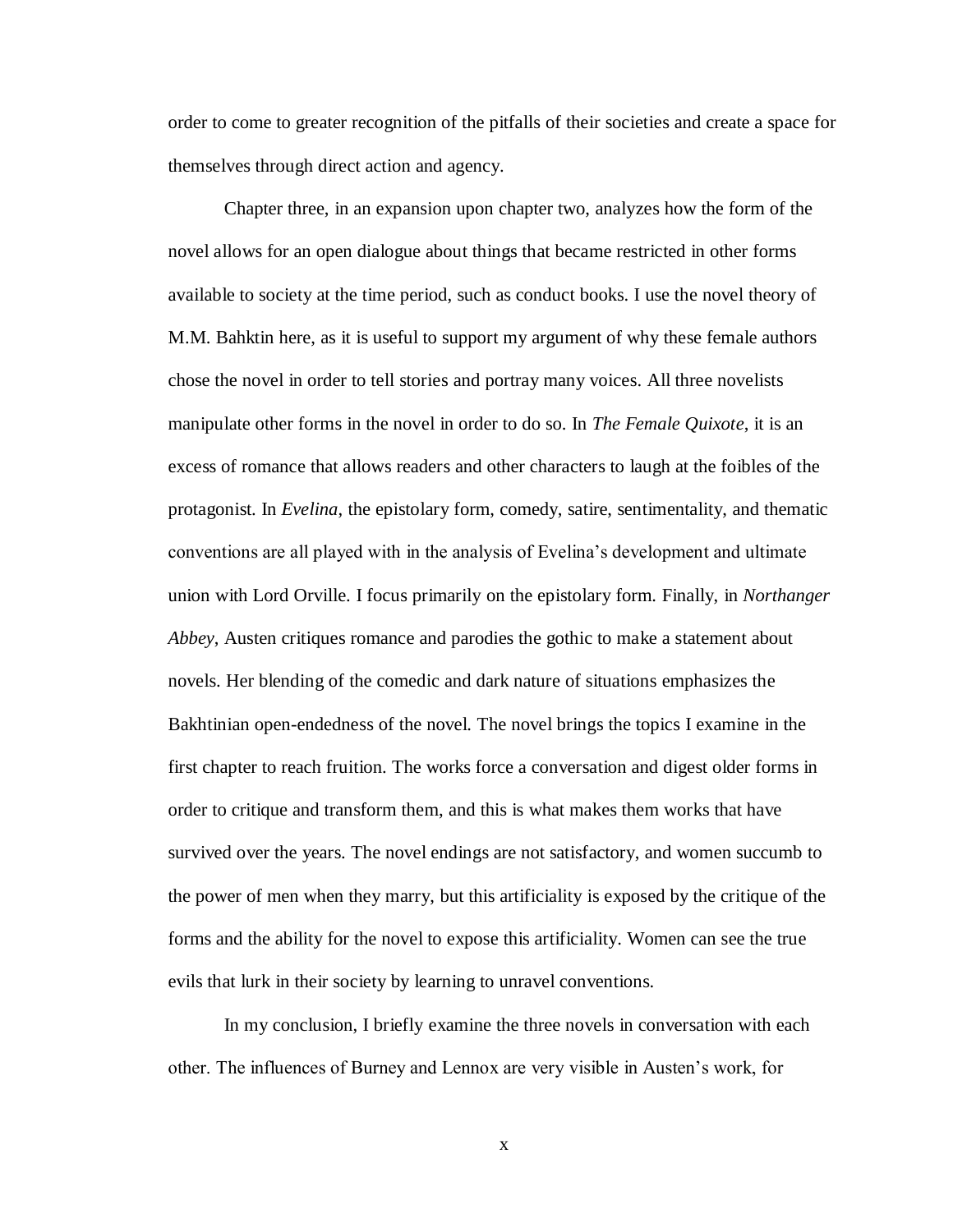example. Austen cites two books by Burney in the very text of *Northanger Abbey*, and her works are indubitably influenced by the years of experimentation of the women writers before her. Romantic notions are critiqued in all three novels. Looking at these three works and authors together forms a definitive outlook on the novel as a form that depicted themes concerning women and society during the time period. The novel form was so critical because it allowed for an unrestricted discussion of topics that were more restricted in other forms, such as conduct manuals, plays or magazines. The books are about the structures that restrict women, both literally in castles and abbeys and metaphorically through systems of patriarchy and conventions found in antiquated writings. It is through these various forms and conventions that female novelists were able to manipulate and critique existing conversations and discourses and provide new avenues. The novel does not restrict women as so many other structures do; reading allows for spaces of interpretation.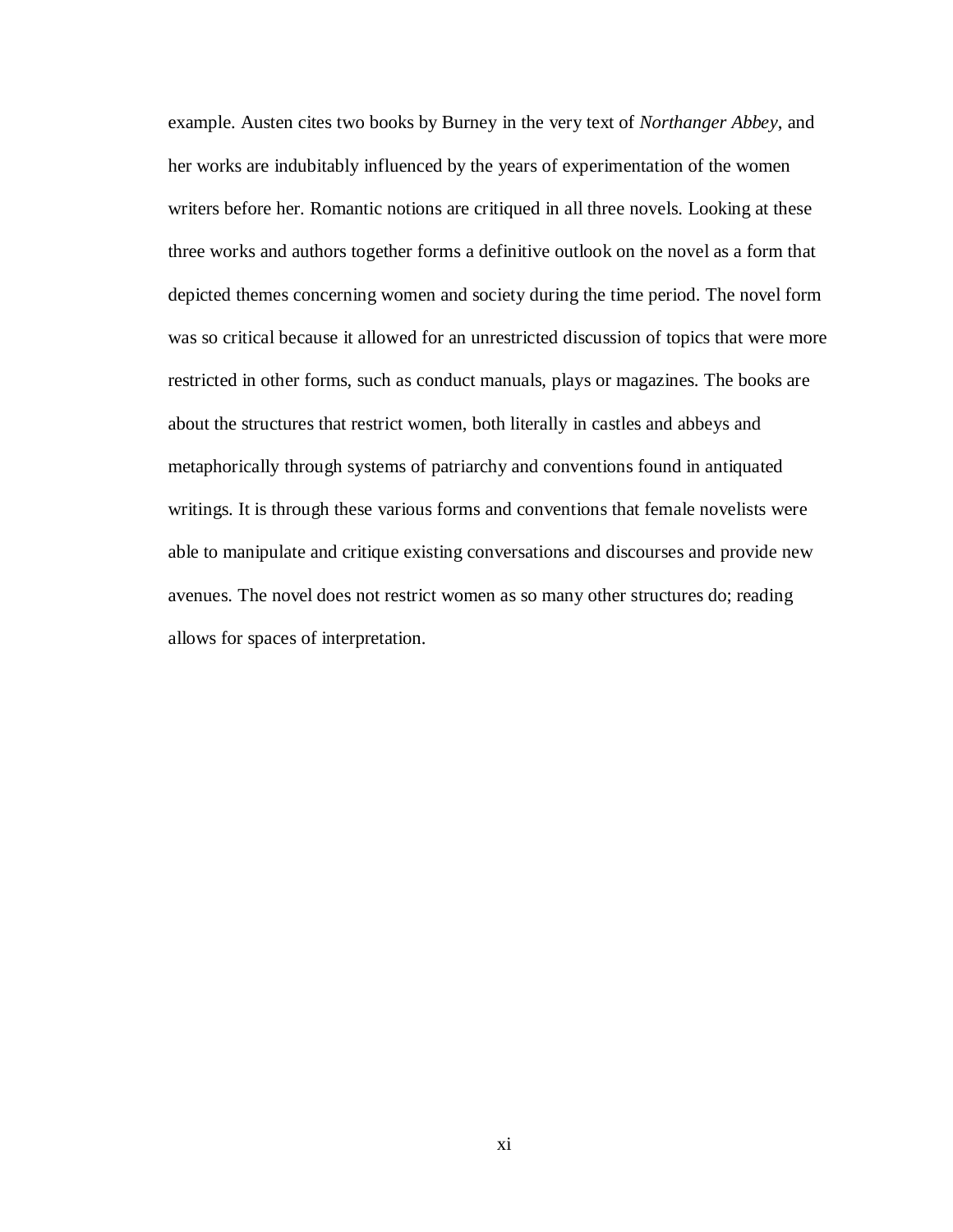# Chapter 1- Education and Novel Reading: Women's Anxieties and Agency in the Literary Marketplace

Eighteenth-century England experienced the fast growth of the novel; this form became a crucial part of society and culture. The novel rivaled other forms that previously existed, such as poems, letters, and plays. It is not that these other forms ceased to exist; the novel just became the new mode of literary expression that persisted through the ages. In a market of male authors who had greater access to resources, women still contributed from the very beginning to this rise.<sup>1</sup> Women ultimately had a harder time paving a way for themselves in a society filled with obstacles, and this rise of women novelists remains a crucial event in the history of literature, especially as women became a huge part of the success of this expanding literary culture. Women had to manipulate literary form and conventions in order to convey their own unique messages about topics of crucial importance, such as this very patriarchy embedded in society that made it harder for women to achieve success. With a form that continues to be popular with readers today, it is crucial to ask questions about this rise that shaped an ongoing cultural production. In what ways did the rise of the novel influence women? How do novel writing and reading relate to learning and systems education at the time period? And finally, how do these themes become manifested in the novel?

I first compile the historical background of the novel and its rise in England during the eighteenth-century, as I believe that this context will help set up the close readings of the three novels I am working with over the course of this project. I

<sup>&</sup>lt;sup>1</sup>Mary Patricia Martin directly notes how *The Female Quixote* is situated in the discussion initiated by Richardson and Fielding that suggested female writing was different and thus lesser than writing by males. She claims that Lennox utilized romance in such a way as to bring women into the tradition of the novel, "by challenging the very gendering of literary genres and their histories" (59).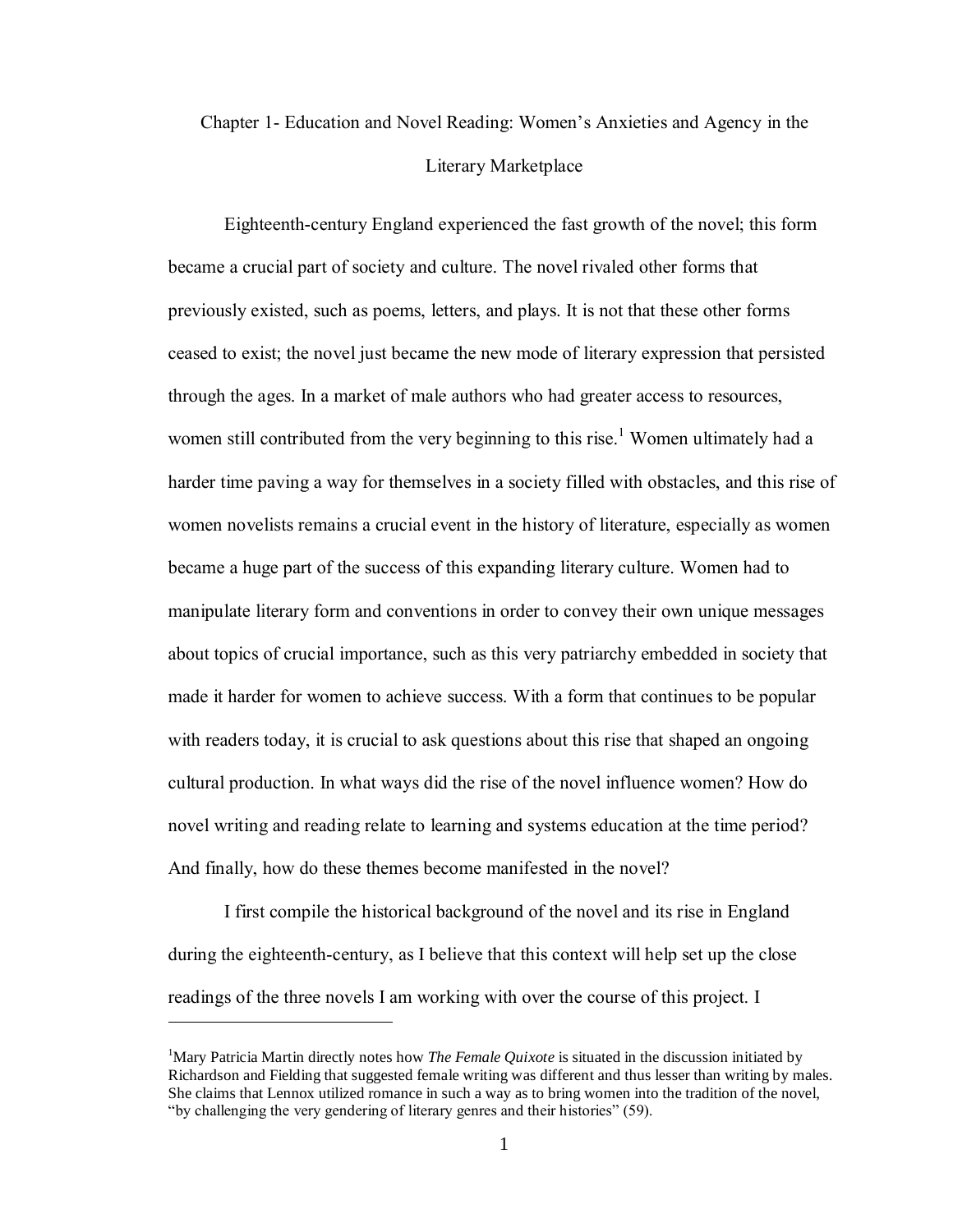specifically turn to women's roles in this process. There was much more at stake for women wanting to publish during the time period. These anxieties stemmed from a variety of issues that will be elaborated on later, such as the perceived compromise of female modesty and the forfeit of femininity. In addition, "women were attacked for having the temerity to write without having the necessary learning and taste" (Fergus 3). Learning and education are two common terms in discourse and female manuals during this period. The anxieties of female education and novel reading can be aligned as literacy also greatly increased at the time, and more people were taking part in these discussions. Each of these topics indubitably affects the other. In a society in which men controlled and had access to the structures of education, women had to make additional efforts in order to establish their presence and involvement. Novel writing was one area in which women established this manifestation of power and initiative. I examine how novel reading and writing allowed women to gain power in their societies.

Along with my discussion of novel reading and education, I turn to three female writers from the mid-eighteenth century to early nineteenth-century who addressed education and reading in their own novels about women. While various women address these issues in their works in both fictional and nonfictional pieces, Charlotte Lennox, Frances Burney, and Jane Austen provide an excellent survey of how education and reading both literally and figuratively work in their own societies. In addition, each of these writers struggled with anxieties of publication in the historical period in which she was writing. Thus, these three females and their novels offer an analysis of common trends as well as developments in society of these very themes over time. Their novels became a way for them to take a stand about issues regarding patriarchy in society.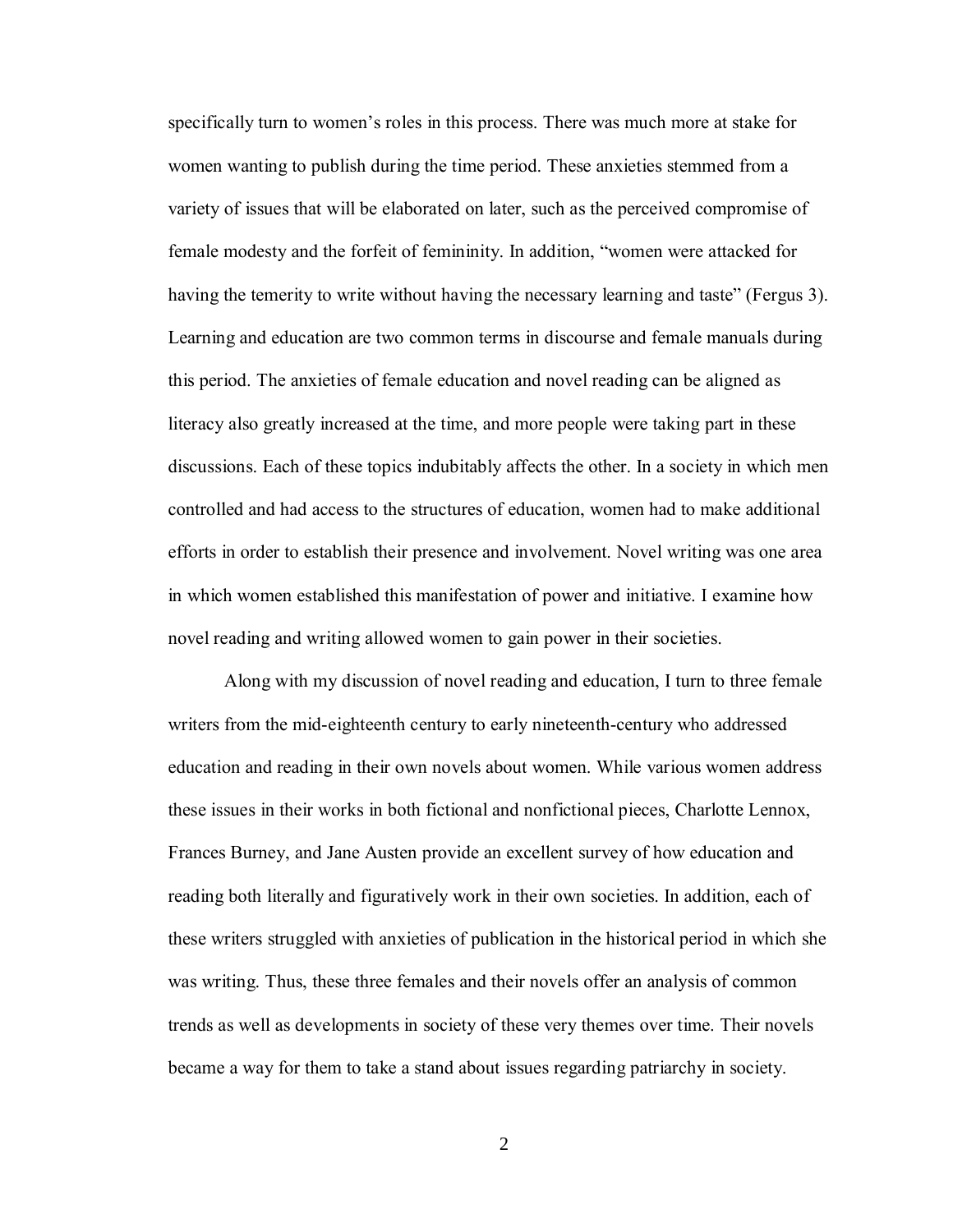#### Publishing and the Literary Marketplace

Beginning this discussion, it is important to recognize that women played a crucial role in the developing literary culture in England. In the past, the reading public was quite small, and the audience was primarily male (Fergus 7). This began to change, however. The loosening of legal restraints in the Eighteenth-century on printing led to a boom in publishing. In the 1740s, circulating libraries were becoming common. These factors expanded this reading public greatly.  $2$  Plays and dramas, which had been previously marketable for women, ceased to be so; even poetry proved to be less profitable for women (Prescott 19). Women had to make a living, and novel writing emerged foremost as a way to do this. Like men, women strived for the means to make a living outside of the domestic sphere. Sarah Prescott notes the role they played during this period, observing their crucial involvement in literary networks as a means for moving ahead in the marketplace (16). Paula McDowell provides evidence that women worked in the print trades in growing numbers (136). Some women published anonymously, also contributing to this rise in female authorship. Regardless of this growth and the increasing ease of publishing, males still controlled the literary culture and means of production, and females had to "justify their precarious positions as women in a predominantly male literary culture" (Prescott 35). They had to carve out a larger space for themselves, and they had a difficult task in doing so.

An analysis of how the three novelists went about publishing their own works reveals the anxious mindset of female writers and information about the time period in which they were writing. Even though they gained power through publication and saw

<sup>&</sup>lt;sup>2</sup> See further overview of culture and society in 18<sup>th</sup> Century England in the introduction of *The Norton Anthology: The Restoration and Eighteenth Century.*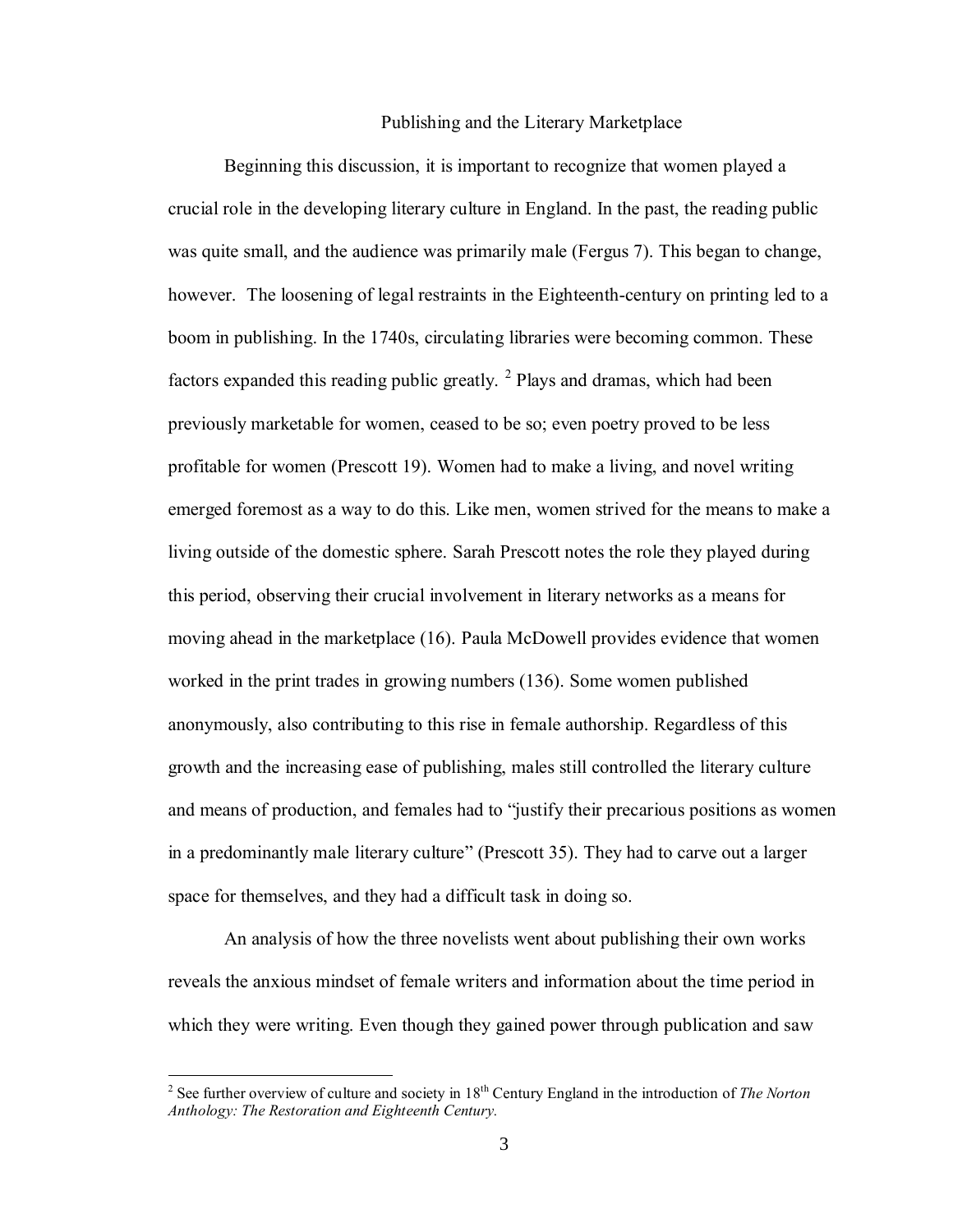the novel as a way to discuss issues in society, there were anxieties about publication because men controlled the stories that were circulating. Jane Austen's *Persuasion*, which was published originally with *Northanger Abbey* in four volumes, reveals this plight in the one of the last chapters of the novel, in which Anne Elliot claims that men have had many advantages to tell their stories: "Education has been theirs in so much higher a degree; the pen has been in their hands. I will not allow books to prove anything" (Austen 242). Females had to in turn compose their own stories. Though published after her death, the messages about reading in these last two novels seem to properly end Austen's career. Sandra Gilbert and Susan Gubar are crucial scholars in discussing this relationship of females and their writing, noting that "a woman writer must examine, assimilate, and transcend the extreme images of 'angel' and 'monster' which male authors have generated for her" (17). Women had to subvert and reform conventions established by men through writing, as women did not participate as fully in past histories and stories in a way that spoke to their true predicaments. Gilbert and Gubar expound upon female writers:

Women from Jane Austen to Mary Shelley to Emily Bronte and Emily Dickinson produced literary works that are in some sense palimpsestic, work whose surface designs conceal or obscure deeper, less accessible levels of meaning. Thus these authors managed the difficult task of achieving true female literary authority by simultaneously conforming to and subverting patriarchal literary standards (73).

While their novels may not seem revolutionary, this project will claim, as Gilbert and Gubar note, that these females did gain authority and in turn endowed the novel authored by women with authority and transformative power.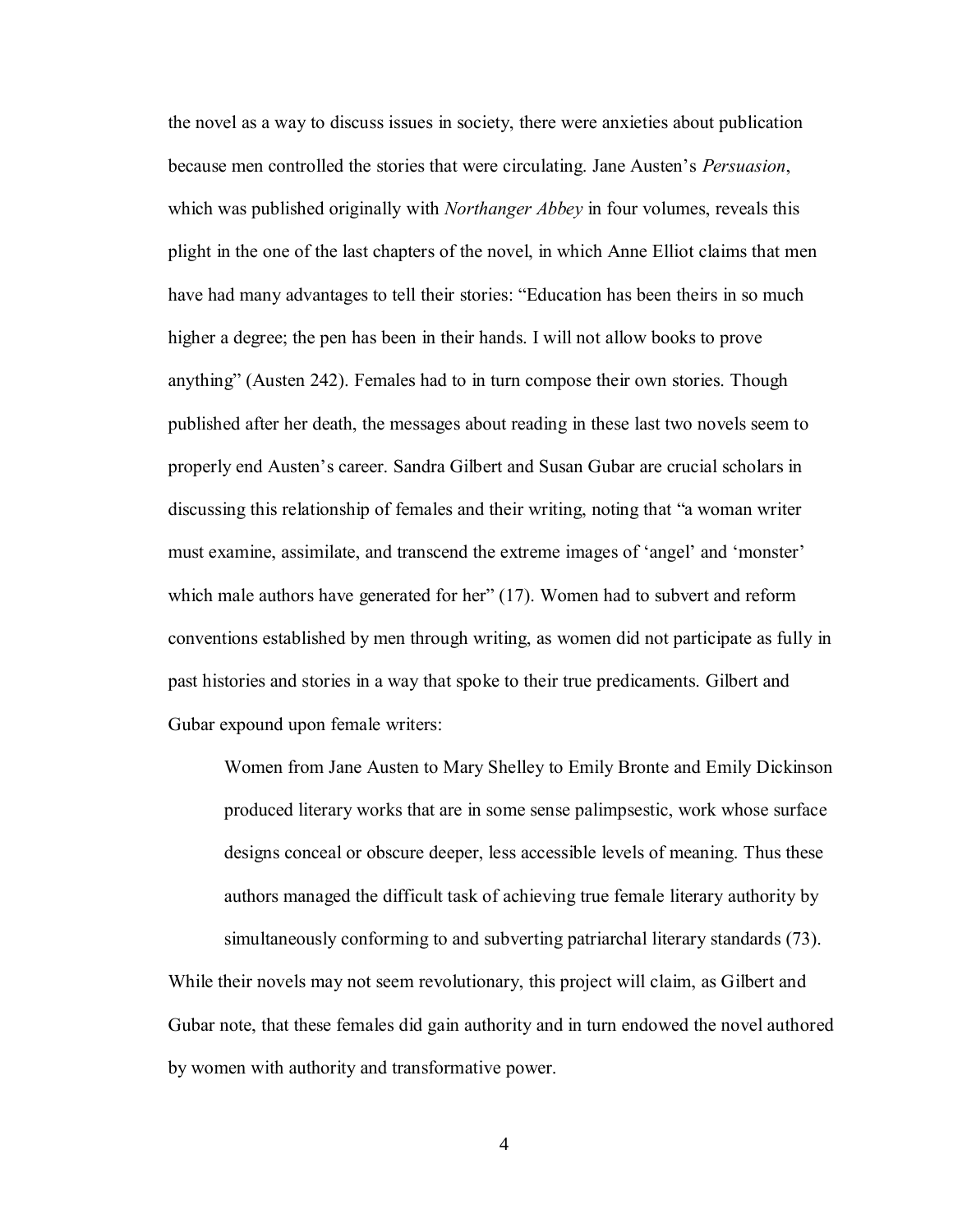All three female writers I am analyzing read themselves, and this influenced what they included in their own works; they knew what existed in the literary field and aimed to do something new. Interestingly, all of these writers struggled with or had anxieties regarding the publication of their novels. While the biographical information on Lennox is the least detailed, it can be deduced by what does exist that Lennox struggled financially despite the popularity of her novels. During her lifetime, Lennox's name never appeared on *The Female Quixote*, through her fame rests mostly in this novel based on the satire *Don Quixote* by Cervantes. This novel was published in 1752, really before the peak rise of the novel or the discussion about education by women such as Mary Wollstonecraft and Hannah More. By placing this novel in this project, I reveal the themes that reach their full fruition in other novels, especially in Austen's work, in later years. In a review most likely published by Samuel Johnson in *Gentleman's Magazine*, she was commended for her work (Small 20). Even after her semi-autobiographical work *Harriet Smith* and success of *The Female Quixote,* however, she had to rely on other factors in order to ensure her success. Many of her male friends were involved in the publishing industry, including Andrew Miller who became her primary publisher and employer. And he was still reluctant to publish the novel in 1752 (Gallagher 154). After the success of her novels, Lennox turned to translating texts as another way to earn money, but as a female she did not earn a great deal (Amory). After she was separated from her husband, she suffered with even greater financial struggles that extended through her entire life. These struggles with both finances and publication emphasize the additional hurdles women grappled with at the time period.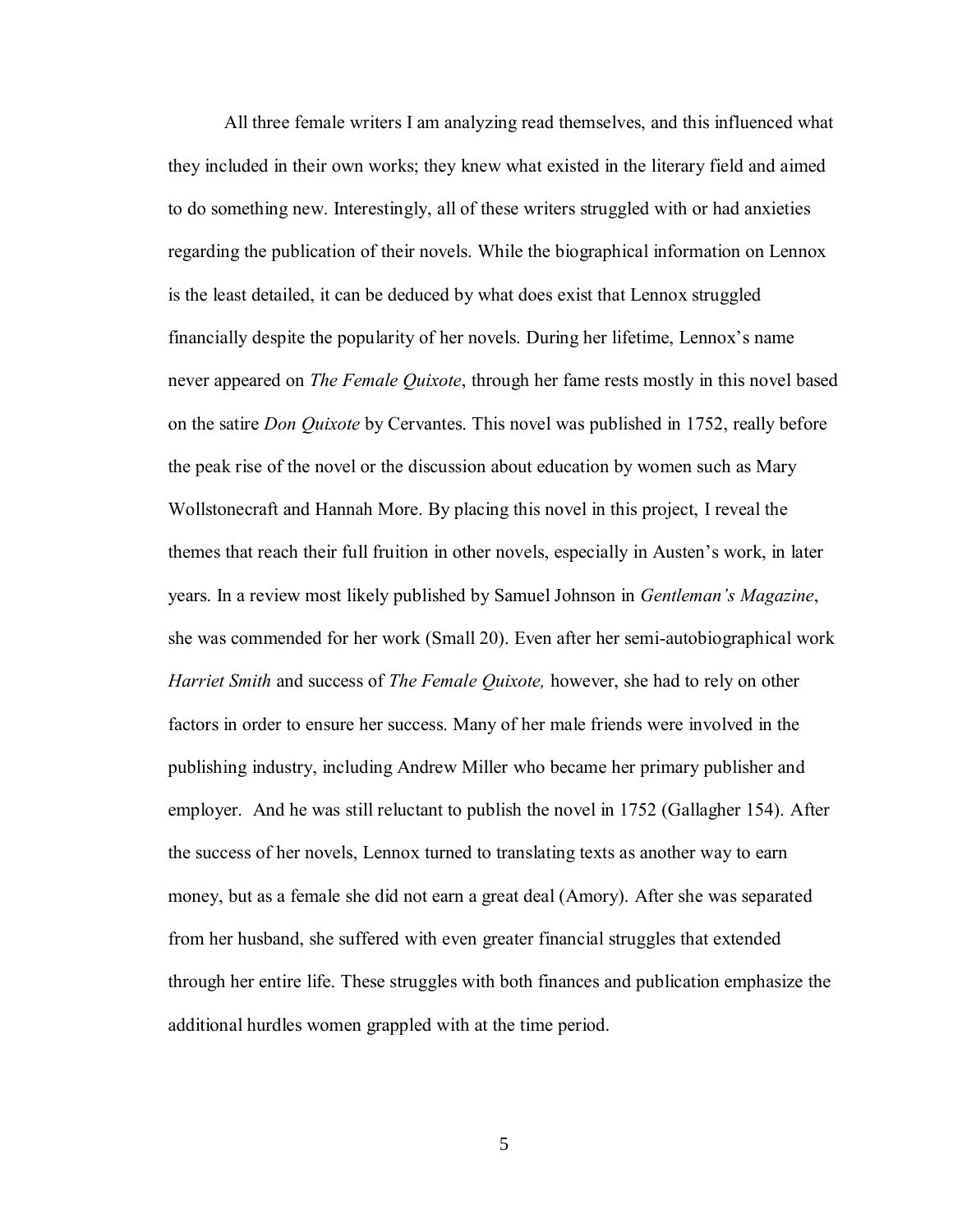Frances Burney too had a complicated literary history that preceded the success of her novel. She refused to reveal her name in *Evelina* and had mixed feelings about identifying herself as a novelist.<sup>3</sup> Despite her desire to publish and be successful, she was still reluctant to put a name on her own novel (Delafield 25). Only after she gained success was she comfortable with using her reputable name to negotiate with publishers (Thaddeus 25). She had to rewrite *Evelina* in another handwriting because her true handwriting was recognizable to London compositors.<sup>4</sup> Burney had various anxieties despite being from a literary family. Her father was a musician, and Frances was exposed to musicians, singers, and managers at her own house where concerts were often held (Jones xi). From the time she was a child, she helped her father compose speeches for characters in plays. She was exposed to this culture of entertainment, attending operas, the theatre, and musicals with her family (Jones ix-xi). After *Evelina,* she even composed a play that was accepted by the Drury Lane Theatre; it was not performed because others "persuaded Burney to follow the dictates of propriety rather than risk exposure as a writer for the public stage" (Jones ix). *Evelina* contains many aspects of the entertainment, such as public performances, that she witnessed growing up. She anonymously wrote to her publisher, "the plan of the first Volume, is the Introduction of a well-educated, but inexperienced young woman into public company, and a round of the most fashionable Spring Diversions of London. I believe not before been executed, though it seems fair field open for the Novelist, as it offers a fund inexhaustible for

<sup>&</sup>lt;sup>3</sup>Samuel Choi ("Self- Inscription in the Discourse of Letters") and Amy J. Pawl ("Names and Their Owners in Francis Burney's Evelina") talk in greater extent about the anxieties of Burney's own publishing history and how this is enacted in her work *Evelina*.

<sup>4</sup> *Nobody's Story* by Catherine Gallagher discusses women in the literary marketplace, focusing on Burney in chapter 5. She particularly talks about the namelessness of Evelina in her letters and thus the namelessness of her creator, or Burney in the literary marketplace (211).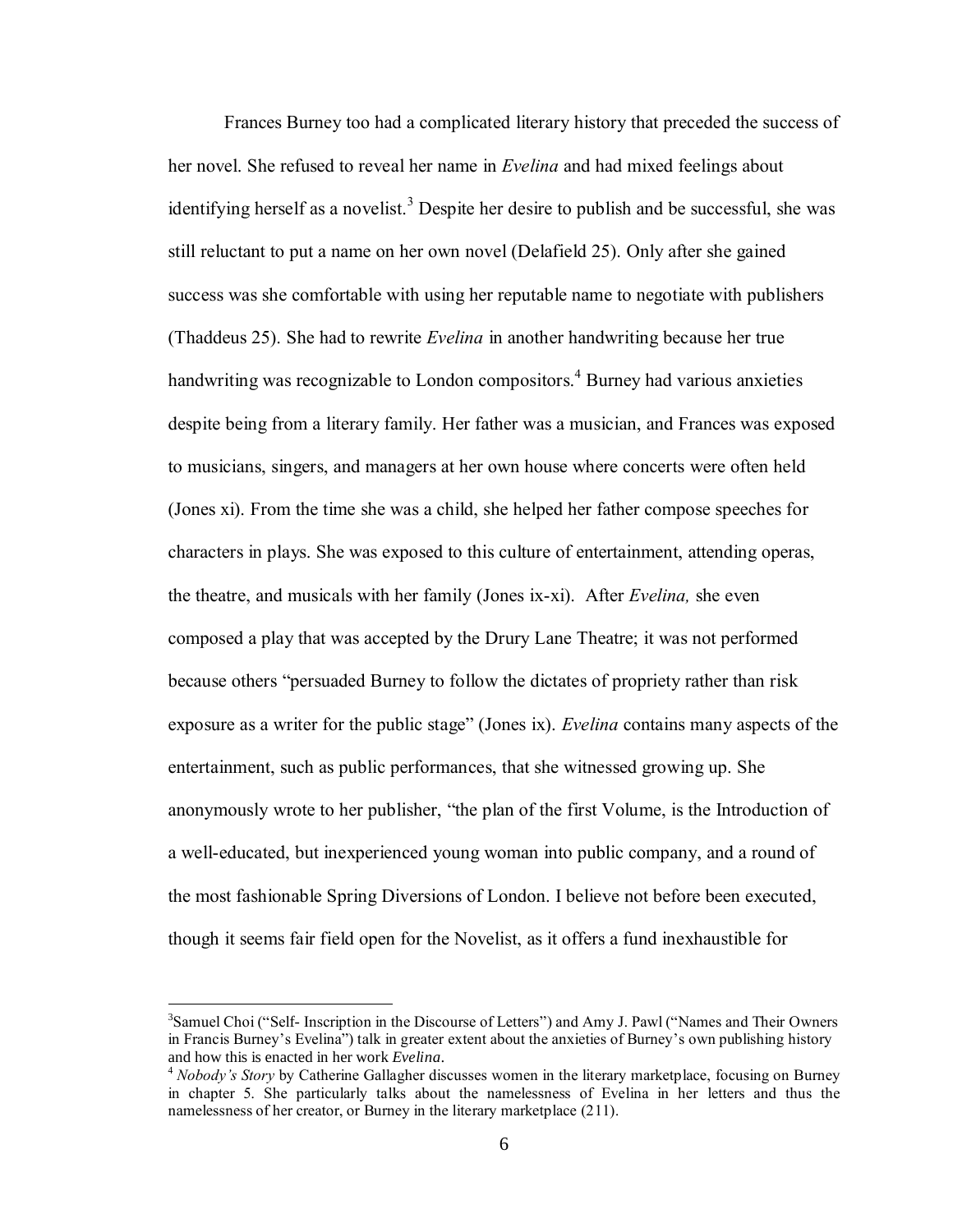Conversation, observations, and probable incidents" (EJL ii. 216). It is important to note that Burney saw her novel doing something different, even though she located her work in the male tradition in the preface. She intended to transform subjects through things as simple as fictional conversation and incidents. Nevertheless, she still had initial anxieties concerning if her novel would be successful or not, and this hesitancy caused her to proceed through her literary life with greater caution.

Jane Austen's *Northanger Abbey,* unlike the other two works being analyzed*,* was not published until after the author's death, despite Austen's attempts to get the work published during her lifetime. Claire Grogan brings attention to this detail in her introduction to the 2002 edition of *Northanger Abbey*. When her brother Henry published the 1816 manuscript, he included the advertisement in which Austen notes that "thirteen years have passed since it was finished, many more since it was begun" (Grogan 9). Austen importantly allows readers to note the failure of her publishers in not publishing this work. While it was her earliest written novel, most likely composed between the years 1798-1799, it was not published until 1818. There was no doubt that Austen wanted her work to be seen. For Austen, striving to be a professional author was a major and lifelong objective that would probably have continued for many years if it was not for her early death. Like Burney, the Austen family's access to print initially helped her with her career as a writer (Fergus 4). She still, however, experienced delays from every printer she pursued for her published novels and she received a lack of reviews during her own lifetime (Fergus 7). Regardless, Austen pursued other novels with success and was able to see some of her popularity before her early death.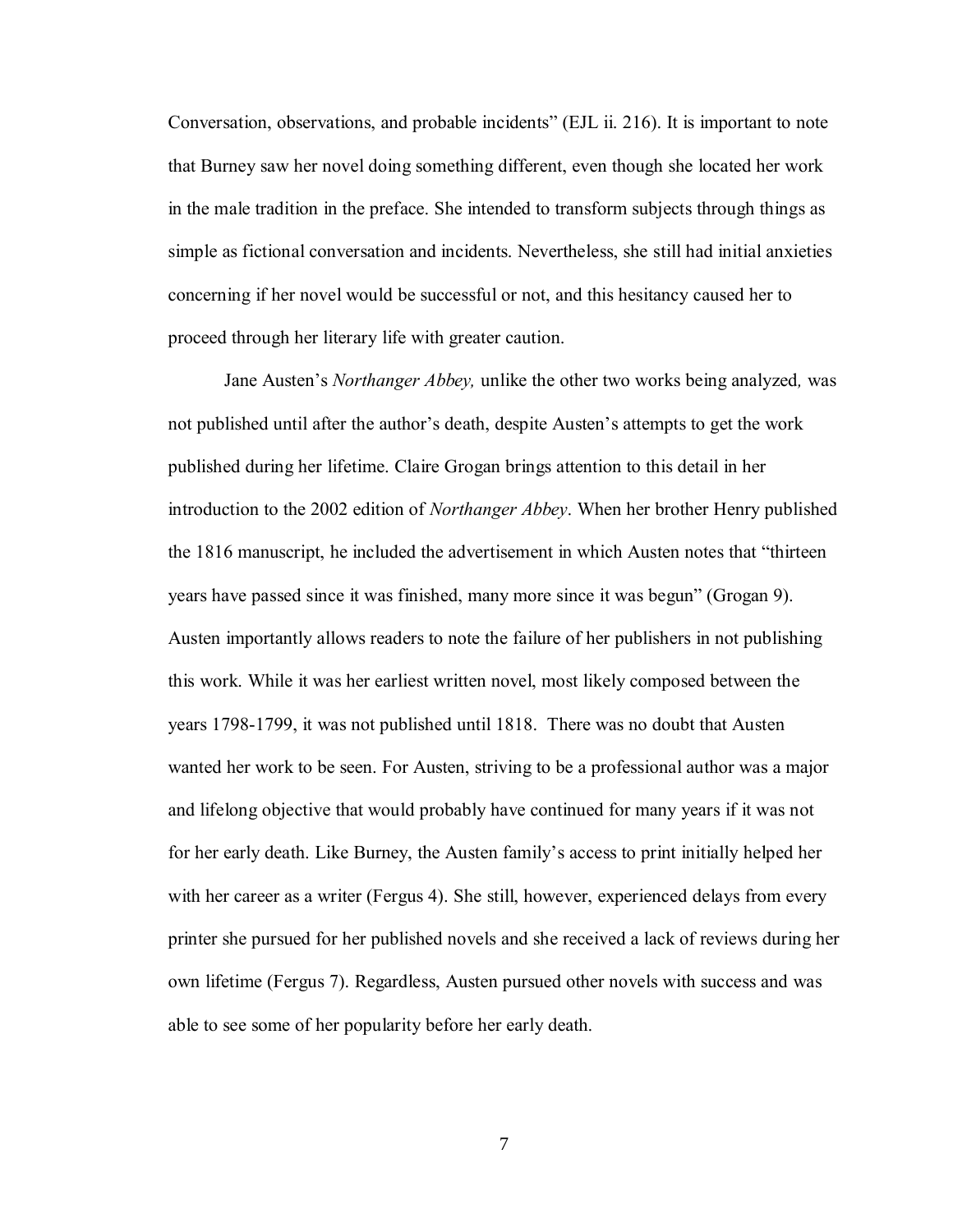All of these latter factors in the public and private spheres create an environment of instability, both financially and emotionally. All three of these authors had to struggle to write when attacks were coming in a variety of forms and discourses. They struggled with the publication process and gaining adequate funds from their works. Nonetheless, they all grasped topics and critiqued and transformed them and even took older forms and transformed them in the novel. All three of these women rose to fame, and their novels are reprinted today in great numbers. Even at the time in which they published, while not as lauded as they should have been, they were recognized for doing something different and monumental with their words. Lennox was commended by Samuel Johnson as a superior woman to all those he was with at the Essex Head Club in 1784, including Frances Burney. She received both assistance and support from him over her lifetime (Small 20). <sup>5</sup> Burney, after favorable reviews of *Evelina*, latched on to the success the novel provided her. She was able to support herself almost entirely by the funds from two of her novels. Austen, though not a supporter at the time, was asked by the Prince Regent to dedicate her work *Emma* to his majesty. With these notes of praise, these novelists did indeed create a space for themselves and held a power over readers, both male and female. They broke through the many obstacles that existed in their paths.

#### Female Education and the Fear of Novel Reading

Education directly involves reading, pieces of fiction and nonfiction, as well as social situations. Alan Richardson notes that "education was one of the most hotly contested and frequently discussed topics of what is often called the Romantic era" (2).

 $<sup>5</sup>$  This account of Burney's life by Small is one of the most famous and only accounts that exist to offer a</sup> detailed biography of Lennox's life. Still, much about Lennox's early life is unknown.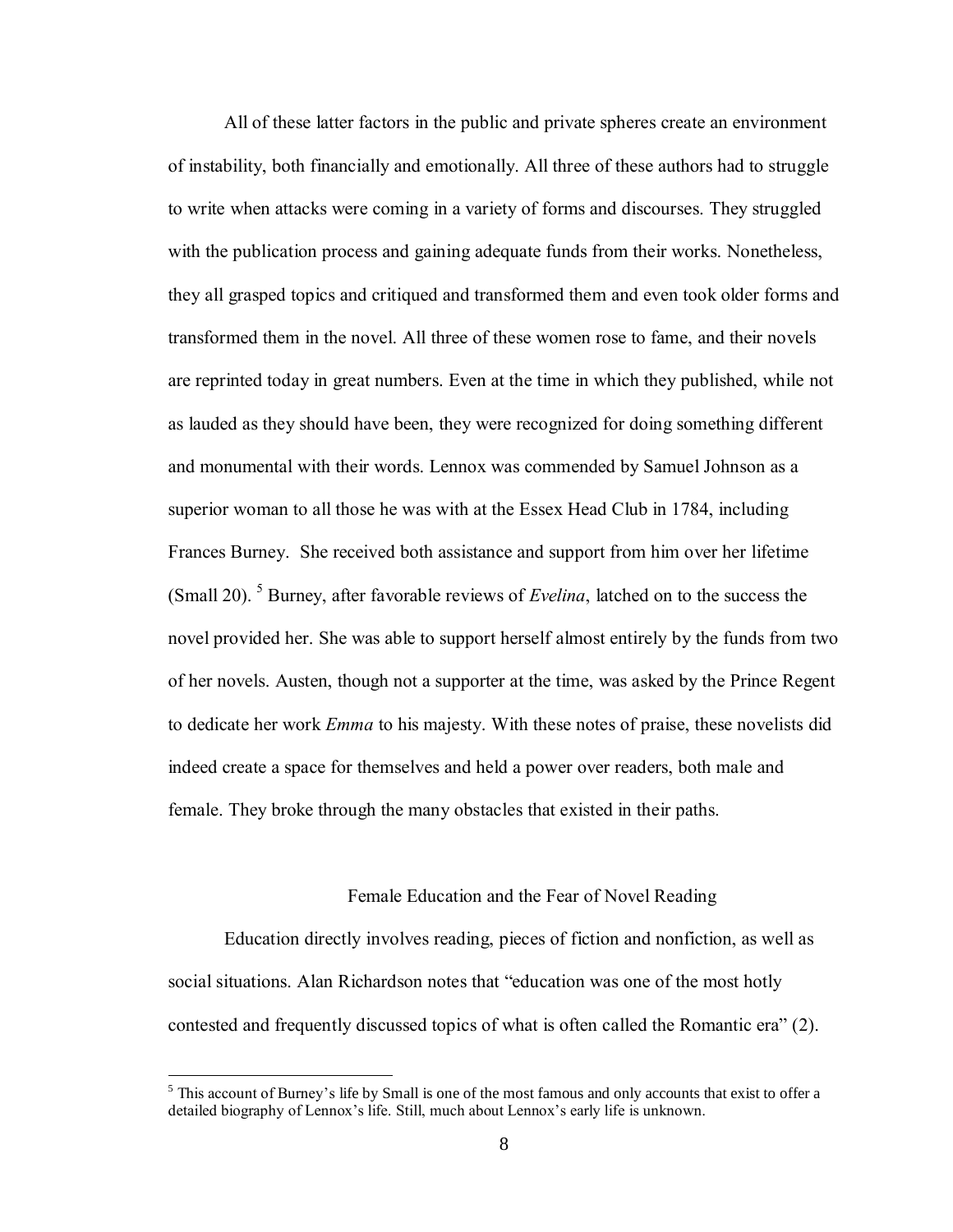The 1780s often marks the starting point for this discussion, and this plot aligns well with the rise and development of the novel. There was discussion prior to this point, such as in John Locke's *Some Thoughts Concerning Education* (1693), but the growing number of debates and discussion took place later on in the century and were clearly influenced by these earlier writings on education. There was a rise in literacy among the poor, and England was working toward national education (Richardson 46). These two factors led to an increased attention to this institution. Education was obviously discussed in a variety of forms, especially conduct books, manuals, and magazines for women. People searched for texts that could be used for the education of children as well (Richardson 128). Early instructional items, such as *A Little Pretty Pocket-Book (1744),* were published to instruct children. This book in particular had a series of rhymes for each letter of the alphabet (Richardson 109). Sarah Fielding, in *The Governess*, stresses the importance of education through fables and short stories designed to instruct children. This work is often described as the first novel in English written for the audience of children (Ward 21). Candice Ward notes of Fielding, "Regardless of genre, Fielding warns, without critical engagement reading is a useless activity" (22). She crucially stresses through her stories that women are just as capable as men of exercising reason. Already emerging is this gender debate regarding education. Also, this stress on critical engagement is something that will become crucial to the protagonists of the novels I am analyzing; they utilize reading to engage with others and their surroundings.

Women such as Mary Wollstonecraft, Maria Edgeworth, and Hannah More wrote on education, calling for greater emphasis surrounding the institution in which women were unfairly regarded by these very works that emphasized a certain type of femininity.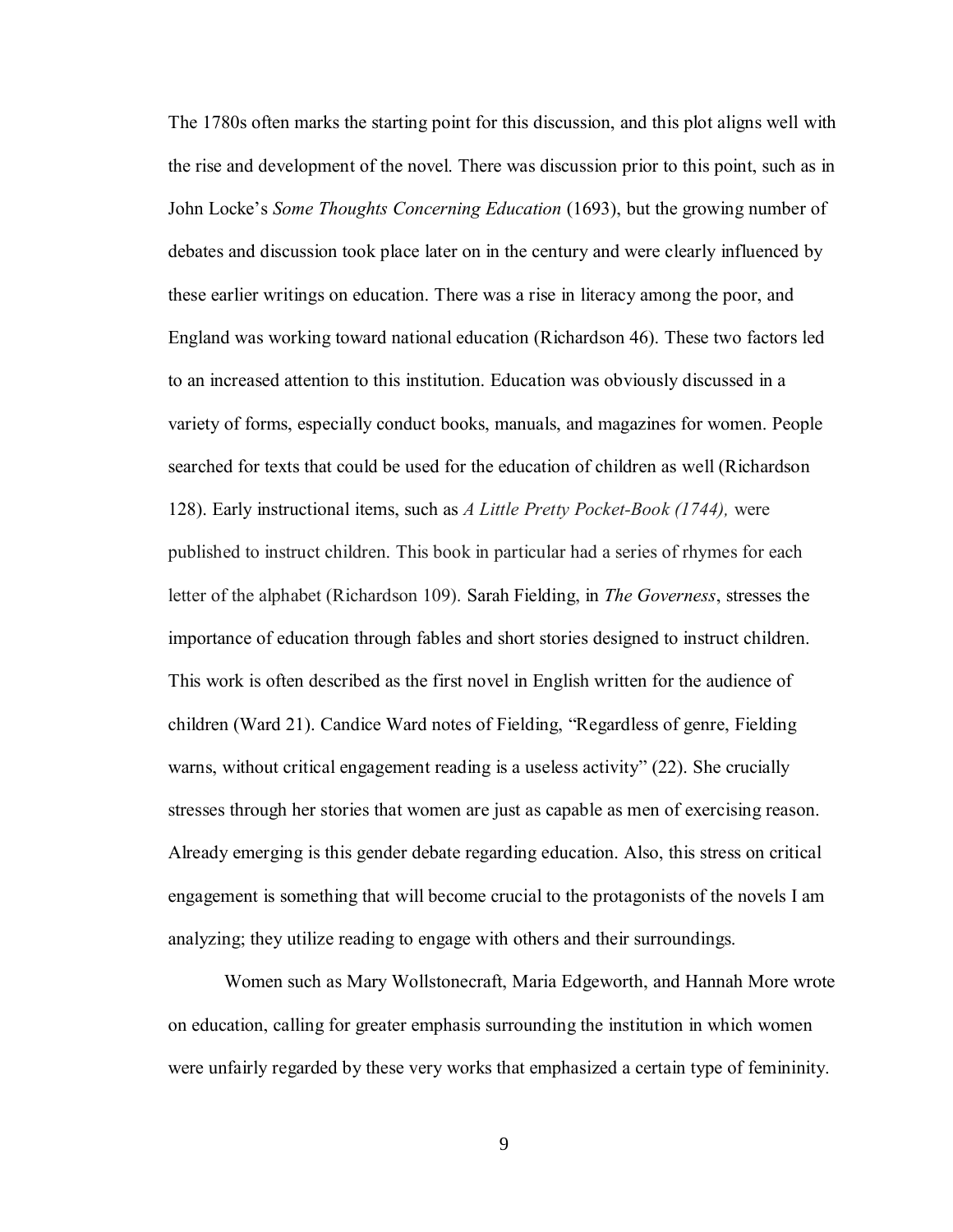Wollstonecraft deplores the situation of women that she attributes to "a false system of education, gathered from the books written on this subject by men who, considering females rather as women than human creatures, have been more anxious to make them alluring mistresses than affectionate wives and rational mothers…" (Wollstonecraft 171). She particularly criticized conduct books in order to call for an equal education for males and females; she claimed that these types of texts call for a separate and gendered education for the sexes. Wollstonecraft's views were seen as very radical for her time because of her proposals for the national agenda.<sup>6</sup> More also talked of education to a great extent in her work, *Strictures on the Modern System of Female Education with a View to the Principles and Conduct of Women of Rank and Fortune*; unlike

Wollstonecraft, however, she proposed women strive for rights from within their proper sphere and thus was less radical in her views (Richardson 180). This fighting from within one's proper sphere rings throughout More's chapter VI on filial obedience: "They should be led to distrust their own judgment; they should learn not to murmur at expostulation; but should be accustomed to expect and to endure opposition. It is a lesson with which the world will not fail to furnish them; and they will not practice it the worse for having learnt it the sooner" (More). These differing views, both radical and conservative in nature, stress the importance of female education at the time and the ongoing efforts of women to criticize the current means of teaching.

Despite the anxieties surrounding publishing and education at this time, women played a crucial role in producing novels in a culture that looked down upon the very act of female reading. Jan Fergus notes that " $18<sup>th</sup>$  century moralists denounced the novel as

<sup>&</sup>lt;sup>6</sup> Alan Richardson discusses Wollstonecraft and other female writers on the topic of education further in *Literature, Education and Romanticism* (175-180).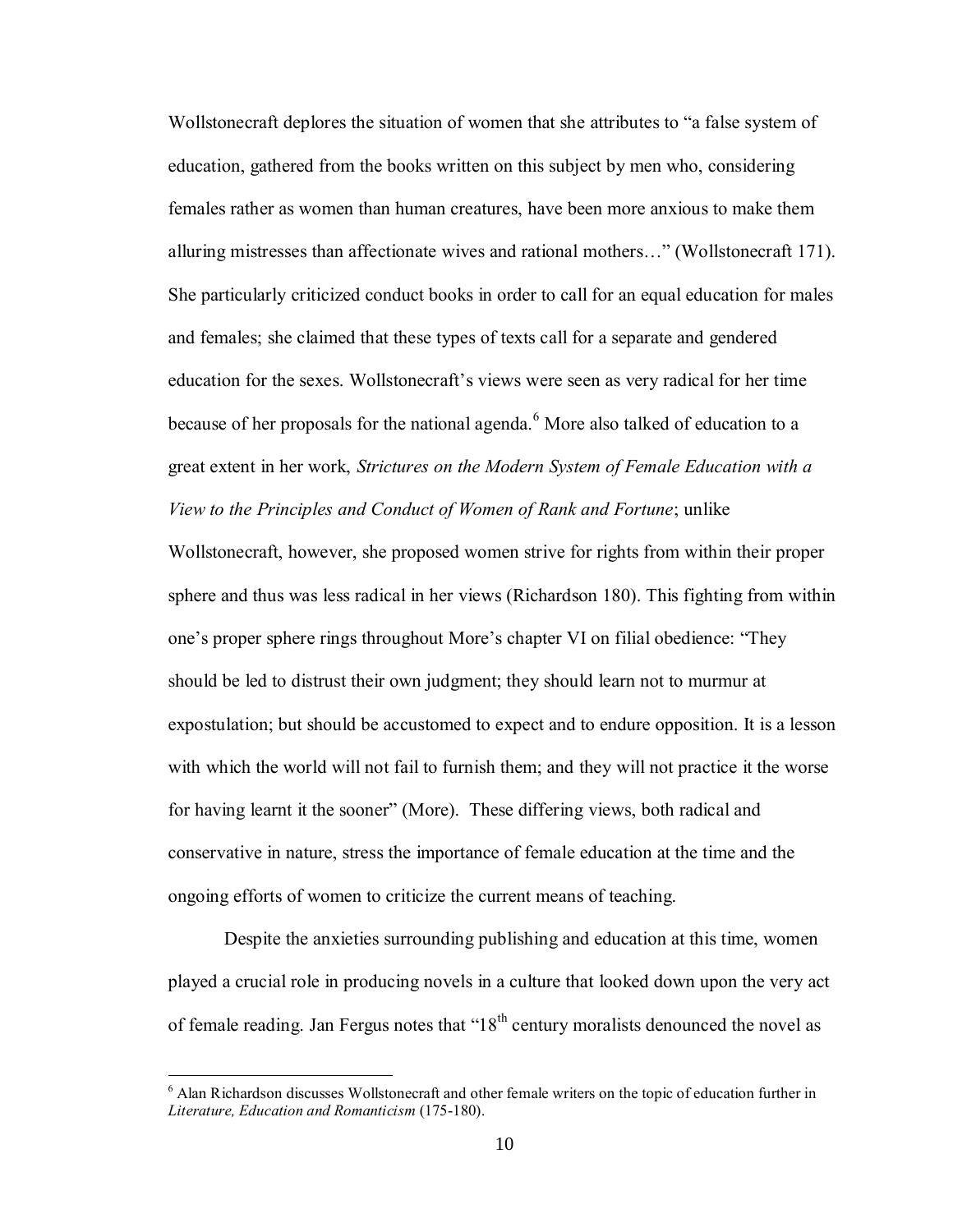dangerous popular entertainment and primarily a female study" (155). She goes on to note how this view was misguided, as men and women both took part in this rise of novel reading. Women still were unfairly perceived, however, as being corrupted by novel reading. Works such as the *Lady's Magazine,* which ran from 1772-1812, also depicted this view of women and novel reading.<sup>7</sup> There were warnings to the female of the possibilities of the heart being seduced by romances. These warnings also dominated period conduct books. In addition, there are many female novelists who do not uphold the act of reading in their works; they do the very opposite of the three novelists I will be analyzing. They instead mock the heroines who fall subject to this activity.<sup>8</sup> Men as well as women condemned female reading. Educationalists John Bennett and James Fordyce strongly condemned novel reading for women. More and Wollstonecraft, while advocating for women, also did this in their writings. It is important, then, that that the three authors I will be analyzing depict women who must learn to read their environments in society after a very sheltered upbringing. Their novels are radical in the fact that the heroines must recognize and point out how the society in which they are living is flawed. They first must, however, encounter and then counter the fears that society perceived as resulting from novel reading. This is the first step they take in addressing the problems in the education of females. The protagonists in *The Female Quixote* and *Northanger Abbey* especially must radically change how they interpret their reading and their own societies after they fall subject to the fiction they read. In *Evelina*, a metaphorical reading

<sup>7</sup> See further analysis of this point in Joe Bray's *The Female Reader in the English Novel*.

<sup>8</sup> Claire Grogan notes some of the novelists who do so. She cites Hervey's *Louisa*, William's *Julia*, Opie's *Adeline Mowbray*, Hay's *Memoirs of Emma Courtney*, and Wollstonecraft's *Wrongs of Women*. Although this particular study will not include an in depth look at these novels, an interesting expansion would be an analysis of these novels alongside the novels that promote and celebrate women reading.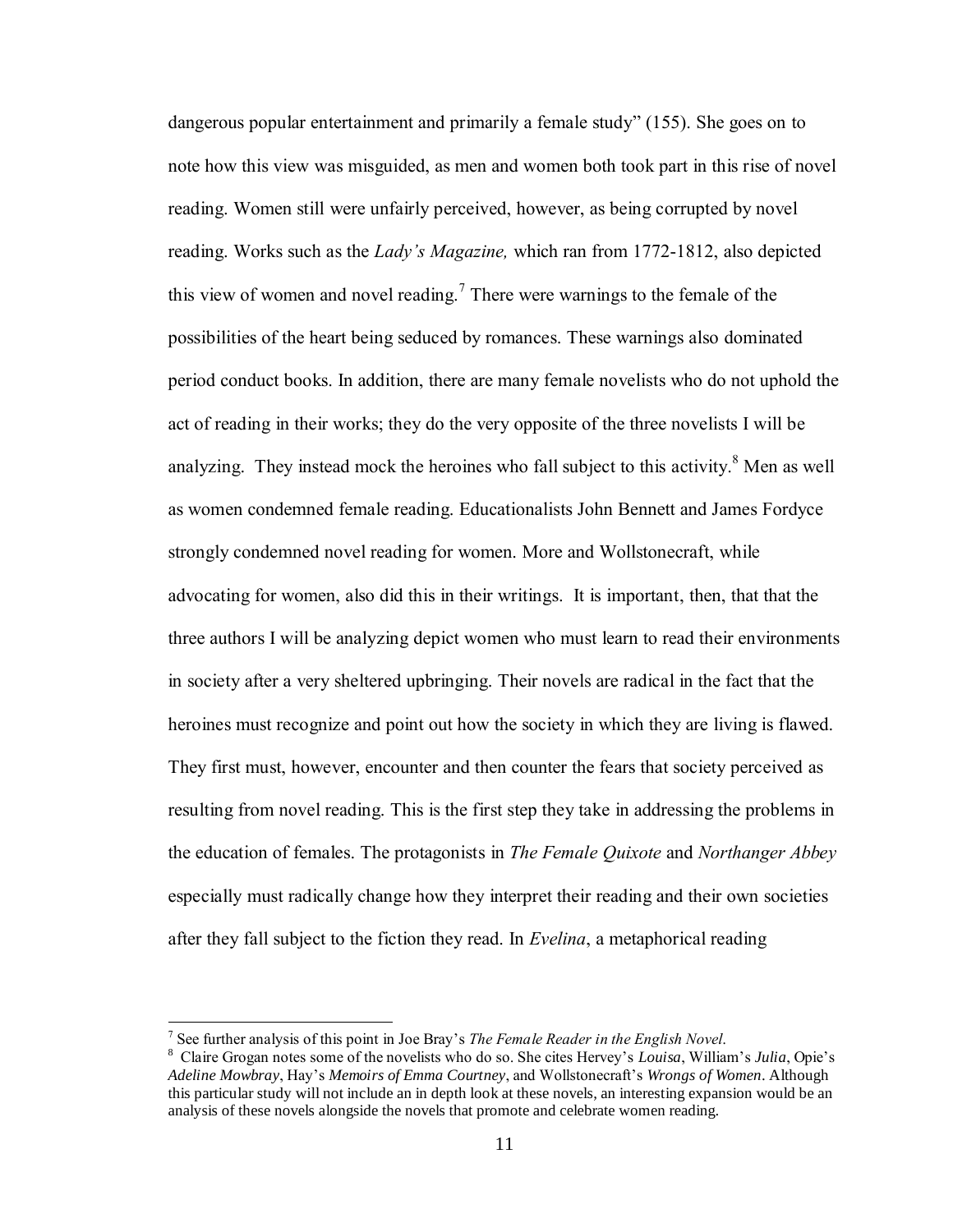supplements this literal reading in which Evelina must interpret and revise in her development throughout the novel.

### The Form of the Novel

All of these different types of writings—conduct books, fables, histories told by males, and various other educational texts—have something crucial in common; they stress the desire and importance of a discourse on education for all ages and especially women. Looking at all of these forms helps trace the development of the novel. I want to stress the presence and importance of these older forms, such as the magazines, fables, and conduct books, because they were crucial in influencing the novelist. Various pieces of nonfiction and fiction had visible effects on the writing of authors. Furthermore, the inadequacies in these works led others to take up the same issues in their own works, such as the novelists that I will be analyzing. While the manipulation of specific forms in each of the novels will be particularly analyzed in chapter three, these other forms foremost influenced the topics of education and reading discussed in the novel and show the process of revision and development that occurs over time.

The conduct book is so important in the development of novels because it is a crucial predecessor in the discussion of what female education should look like. With the "emergence in England of the Bildungsroman, or novel of development" (Richardson 7) the discussion of education expanded in new way. Kathryn Sutherland notes conduct books' ability to absorb other forms in order to create a text which calls for the proper duties of women (26). This form was used as an educational means to instill behavior and values in women. The novel that discussed education can be seen as being influenced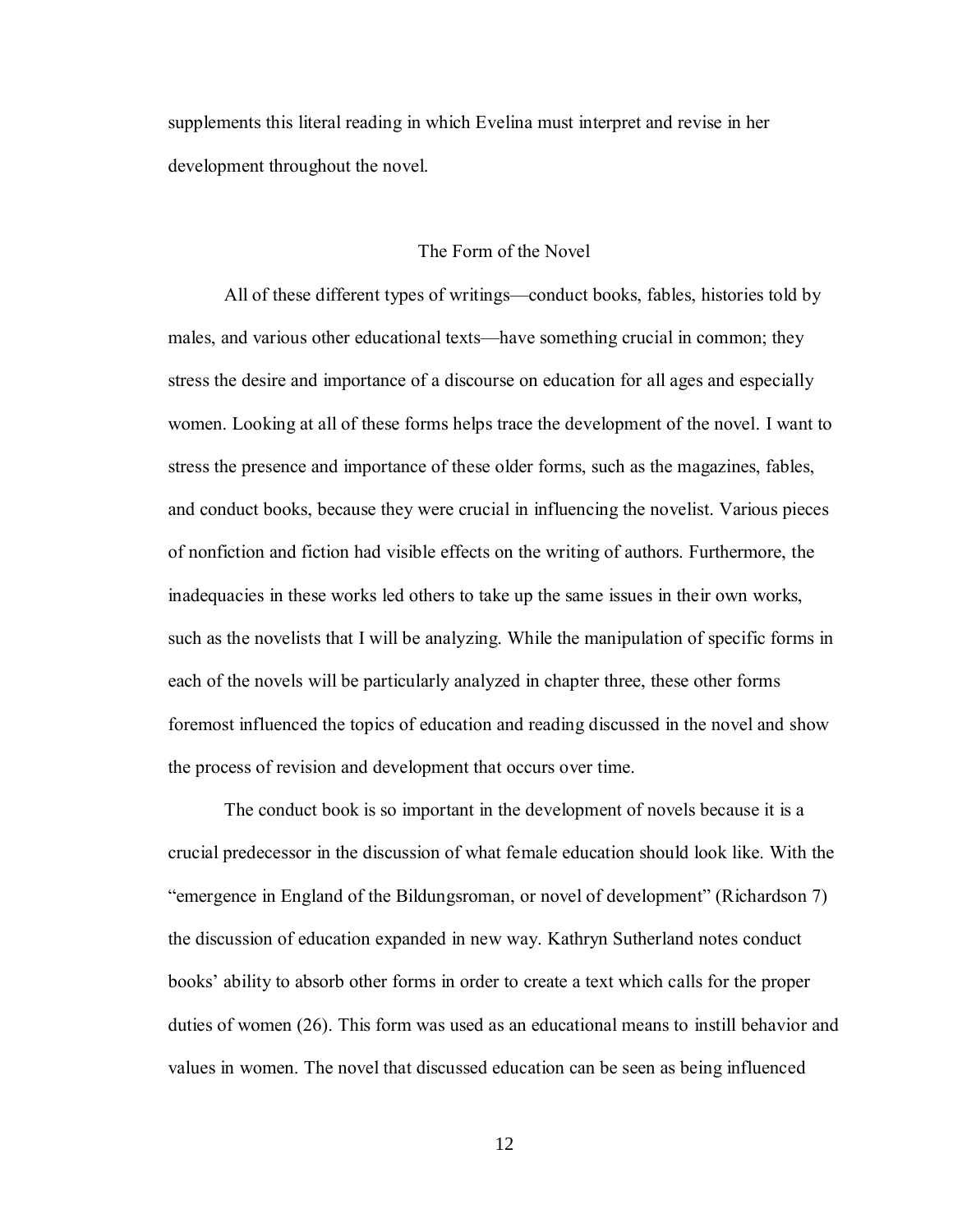greatly by these conduct books, which is why the traces of such books are seen in the novels that will be analyzed. In *Evelina*, in particular, the letters from Villars can be seen as a moral code instructing Evelina in her moral education. Nancy Armstrong comments on the novel and conduct book: "With the novels of Burney and Austen, furthermore, the conduct-book ideal of womanhood provided the ideal against which novelistic representations of women asserted themselves as being more true to life" (473). The novel became a more realistic way to depict daily life and circumstances. Though fiction, the novel nonetheless provided for these women important avenues to talk about education and gender. In these texts, Armstrong claims that the female novelists asserted a unique power. I want to elaborate by stressing how different this literary power was from former power asserted in conduct books and other forms of writing because of its ability to absorb and transform these very past forms in a space that allowed for this flexibility and reformulation of crucial topics in society.

These fictional novels have an important role in interpreting society at the time period. Though fiction, they open up discussions about real issues. The novel's ability to exhibit realism is something widely discussed in tracing this rise of the novel. Ian Watt, for instance, notes how the novel's development reflects both social and intellectual change during the time period. John Bender reinforces this same idea and goes one step further, noting that the novels themselves enable change (Fergus 155).  $9$  Ian Watt notes that the novel is "the production of what purports to be an authentic account of the actual experiences of individuals" (375). This attention to realism became a common hook for scholars analyzing these novels. Characters and scenes in Austen's works, while fictional,

<sup>9</sup> Jane Fergus traces this rise discussing these scholars in Chapter 7 of *Women and Literature in Britain 1700-1800.*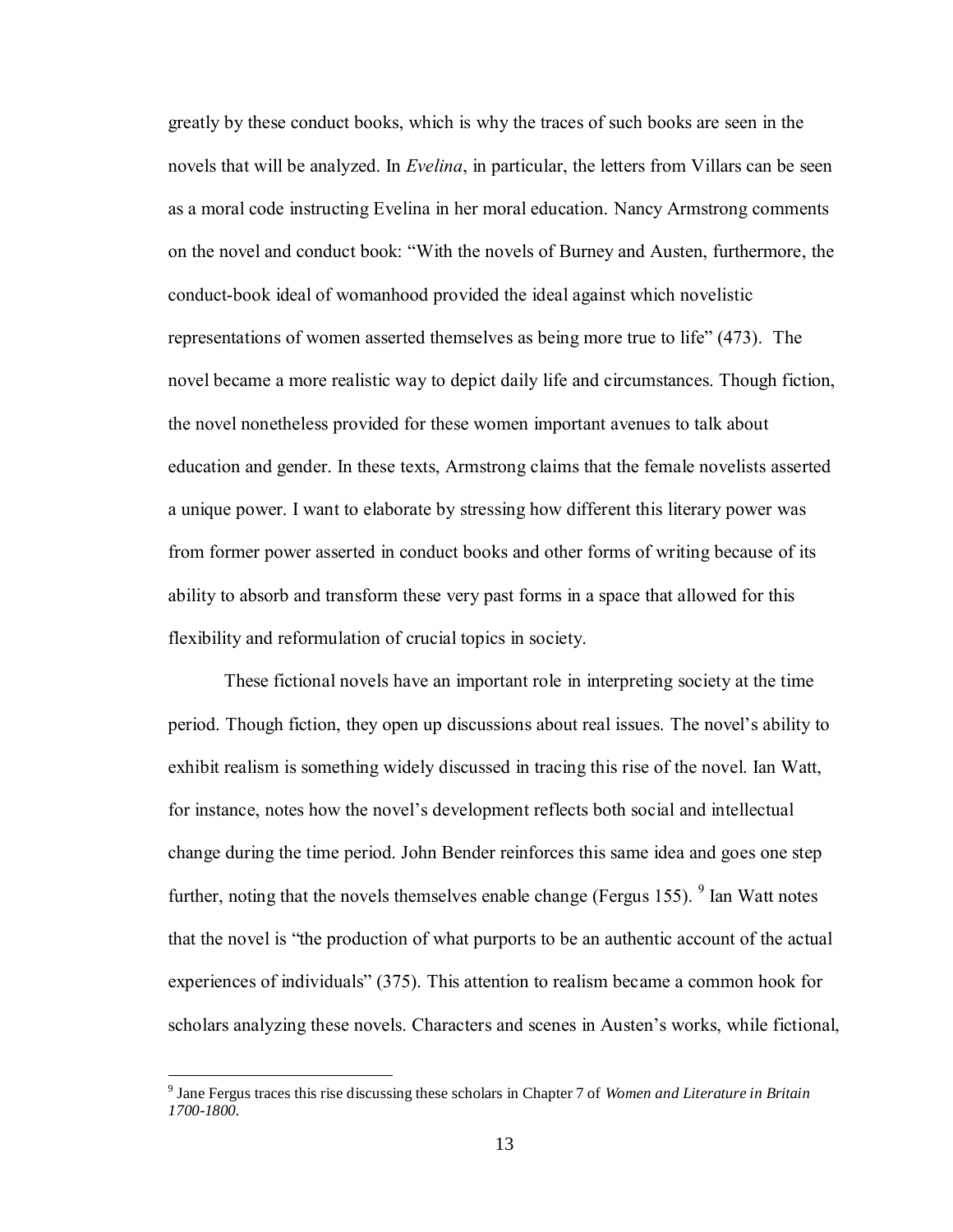are often recognized as being very realistic portrayals of everyday life and interactions, which makes her novels so popular for readers even to this day. With this being said, I claim that these novelists used their fiction to talk about education and reading everyday interactions in a society that was constructed on the authority of men. Unlike Wollstonecraft and More's pieces on education, these women writers chose fiction in order to make their points. Like them, they critiqued different forms that already existed. Olivia Murphy notes, "The quixotic novel, like the gothic novel, has a history of raising uncomfortable questions in the minds of readers as to the nature of literary realism, and our own (and other's) perceptions of reality" (48). Two forms that I will be working with later on are referenced; this point reiterates the similarities in novels that draw upon tropes and conventions in order to bring about a certain level of literary awareness to realism.

\*\*\*

The rise of the female novelist is a feat of great power; it is also a rise that brings about discussion of education, gender, and societal systems at work. Women did not have the same opportunities or ease of seizing the same opportunities offered to men: "As all women were barred from universities and faced innumerable other disadvantages and varieties of repression, the story of virtually every woman author in the period is one of self-education, courage, and extraordinary initiative" (Greenblatt 2068). Women had to write themselves into a canon that was absent of the depiction of true female experiences, and the novel emerged as the form for them to do so. Catherine Gallagher notes that the novel being constantly attacked actually sparked "a constant need to revise it" (xvii). There was an overwhelming ambivalence surrounding the novel, and this went right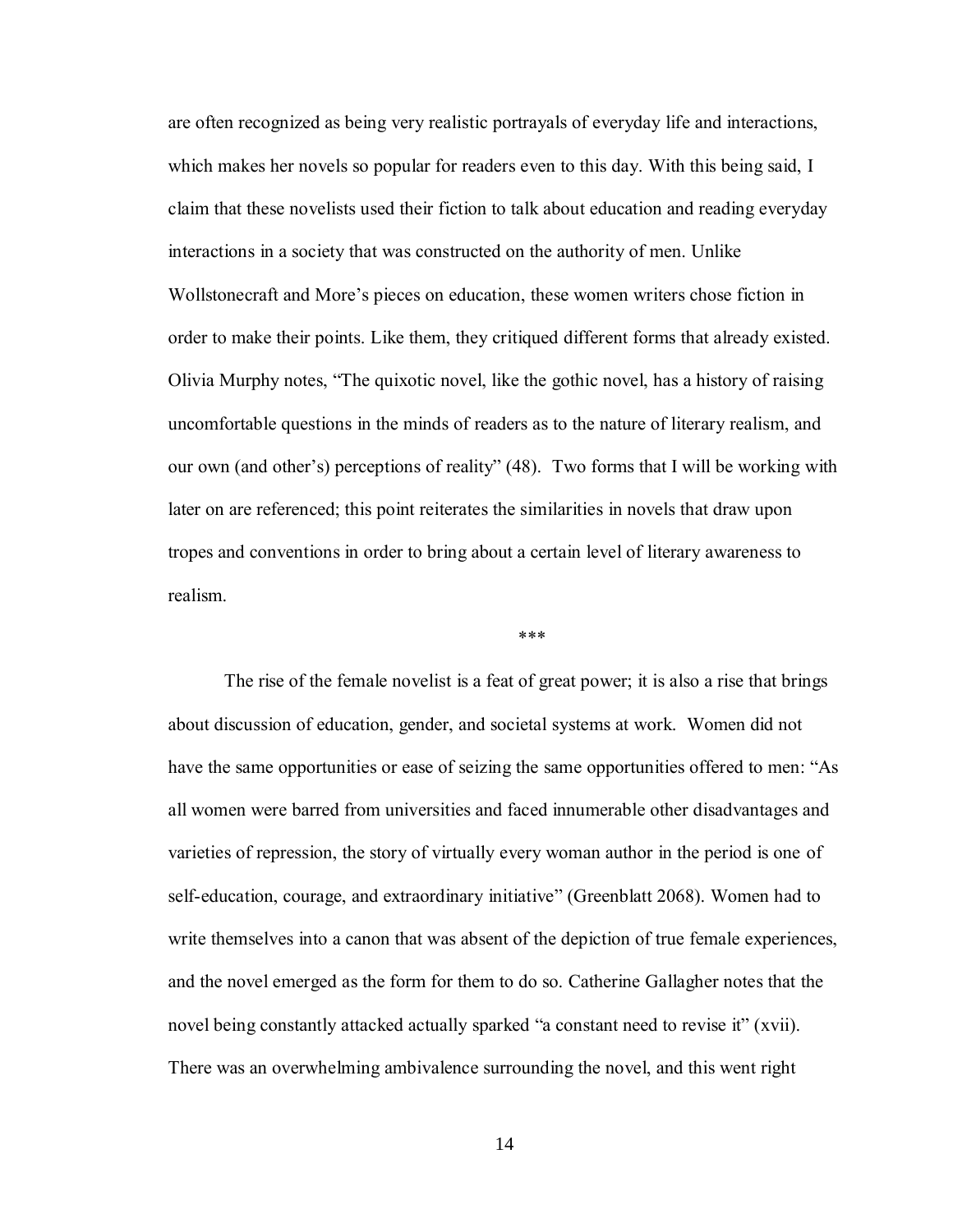along with the ambivalence surrounding female education at the time period. Ultimately, any form of writing or instruction becomes restrictive and is subject to revision, and the novel is what the three authors I am analyzing chose to use to take a stand against the way things were. These were all women who were fortunately educated in a society and at a time when "daughters seldom managed to catch a serious education" (Thaddeus 42). This did not mean that all women were as lucky, as this seems to indicate why they wanted to depict females in their novels that lacked the same opportunities. Lastly, these women have all been located in the male tradition of authorship that existed, especially as Lennox was influenced greatly by Cervantes, and Burney referred to prominent literary men in her own preface. They did not do this to write in the same line of these men, but they did it to transform what was to come in the subsequent pages of their novels.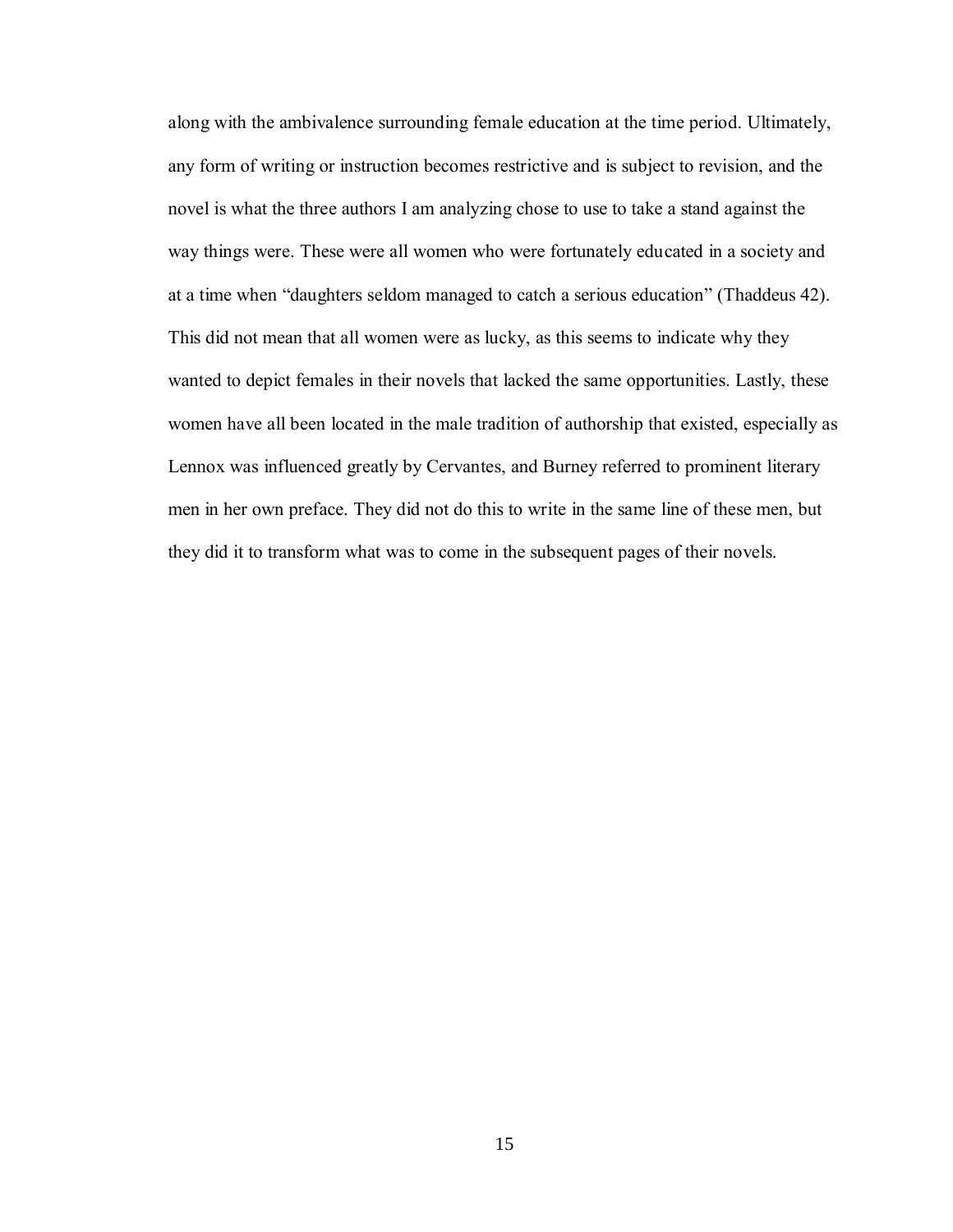# Chapter 2- Reading Characters and Situations: Education and Novel Reading in *The Female Quixote*, *Evelina*, and *Northanger Abbey*

The three novelists utilized their settings in order to directly transform how education and reading are portrayed in a society, especially regarding women. As I mentioned the novel's direct connection to realism and its intended motives, I conclude that these women wanted to transform crucial discussions that were circulating in society regarding education and the novel, especially regarding the fear of females being seduced or corrupted by novels. Through close readings of a few specific scenes in each of the novels that display how reading is used positively, I will show the education that could be gained by proper reading and even from initial misreading. Both men and women read in the texts, and the conversations and interactions of these characters reveal a great deal about the patriarchy embodied in society's structures.

While education and reading manifest themselves differently in each of the three novels, there is a similar message about the ability for reading to allow for an opening in interpreting a society controlled by men. Female education ties all three novels together, as all of the protagonists have a similar space in the novels dedicated to their upbringing and education. It is also a topic, as explored in chapter 1, which is directly intertwined with novel reading. The lack of discussion and detail about education sparks the misreading of books and situations by female protagonists in the novels. Female reading is positive in these novels, however, because it allows the protagonists of these novels to take charge in ways that were hindered by society and the males controlling situations and institutions of power. Reading offers women a tool for growth or simple recognition of how society manifested power unfairly at the time period. In *The Female Quixote*,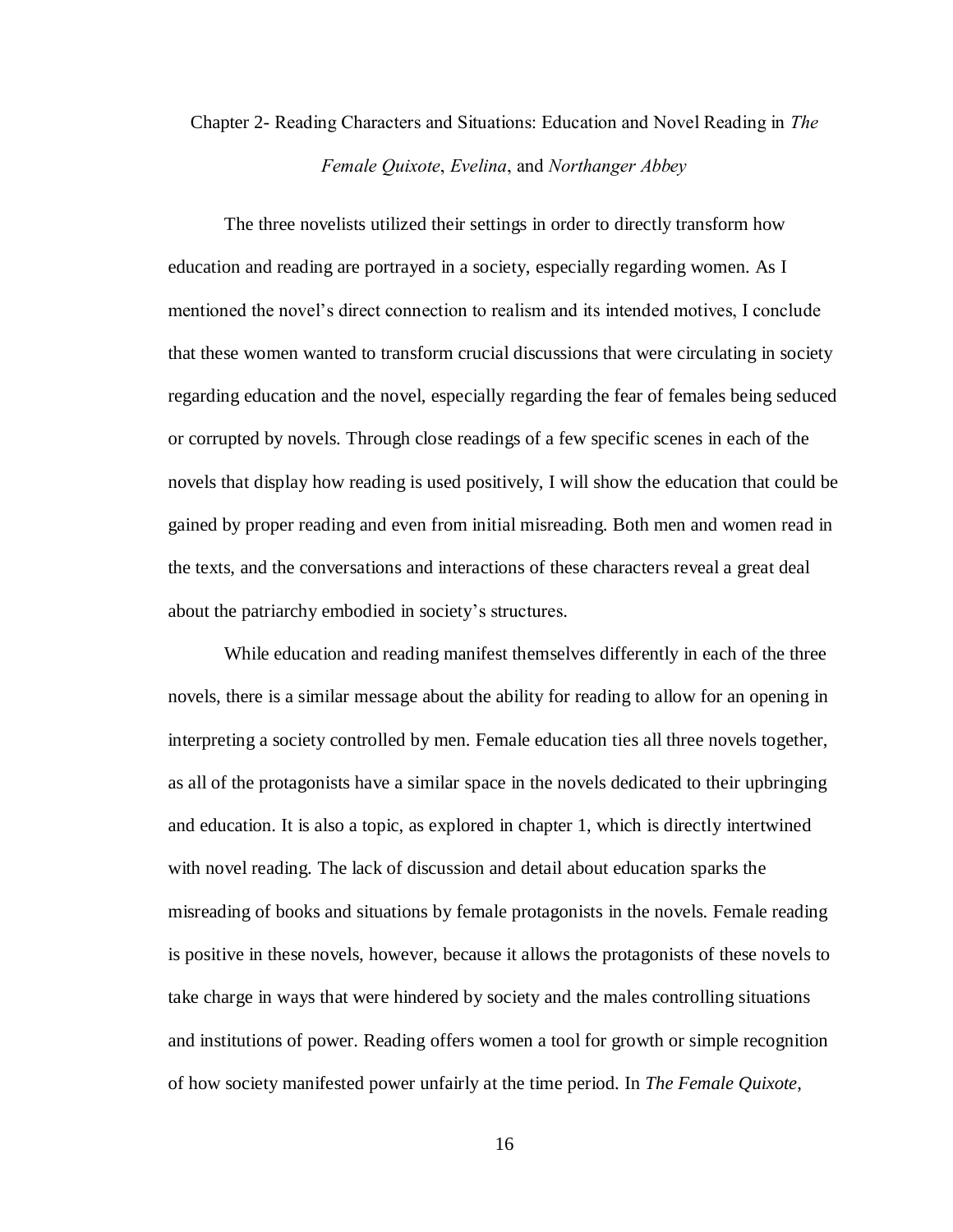reading romances allows Arabella to gain the skills and wit of an orator. In *Evelina*, Evelina often reads situations that allow her to accurately judge the various male suitors that surround and prey upon her. A heavy metaphorical reading supplements the literal reading of texts in this novel. In *Northanger Abbey*, the gothic novel allows Catherine to recognize the evils in the abbey and systems of patriarchy embodied by General Tilney, John Thorpe, and even Henry Tilney. Ultimately, the power of reading allows the women in the novels to gain agency that was hindered in their insufficient educations. These three authors, through their novels, combat the anxieties of female reading at the time period and allow new avenues for interpretation.

### Reading Reality in *The Female Quixote*

Reading romances occupies the plot of *The Female Quixote*. I will not be focusing on the exaggeration of romance in the novel as much in this section as how reading functions in the novel. Arabella utilizes her reading to gain crucial skills that she did not obtain in her insufficient education. It is thus a tragedy when the doctor, acting as a teacher to Arabella at the end of the novel, "cures" her of her whims and ability to interpret fiction. The end of the novel indicates a metaphorical death for her persona, a point that most scholars agree upon in their analysis of this novel. <sup>10</sup> This death, however, I argue, indicates the lack of solution to the problem at the time period; even at a time where women could take on significant roles, such as authors, barriers existed to hold them back. Arabella, in giving up her romantic notions, ultimately succumbs to the greatest romantic reality for women, marriage to Glanville. A somewhat artificial ending

<sup>&</sup>lt;sup>10</sup>Deborah Ross is one scholar who does this, as she argues that Arabella's cure can be compared to Don Quixote's death (470). This paper will not go in depth on this point, but it is important to recognize this influence on Lennox's work.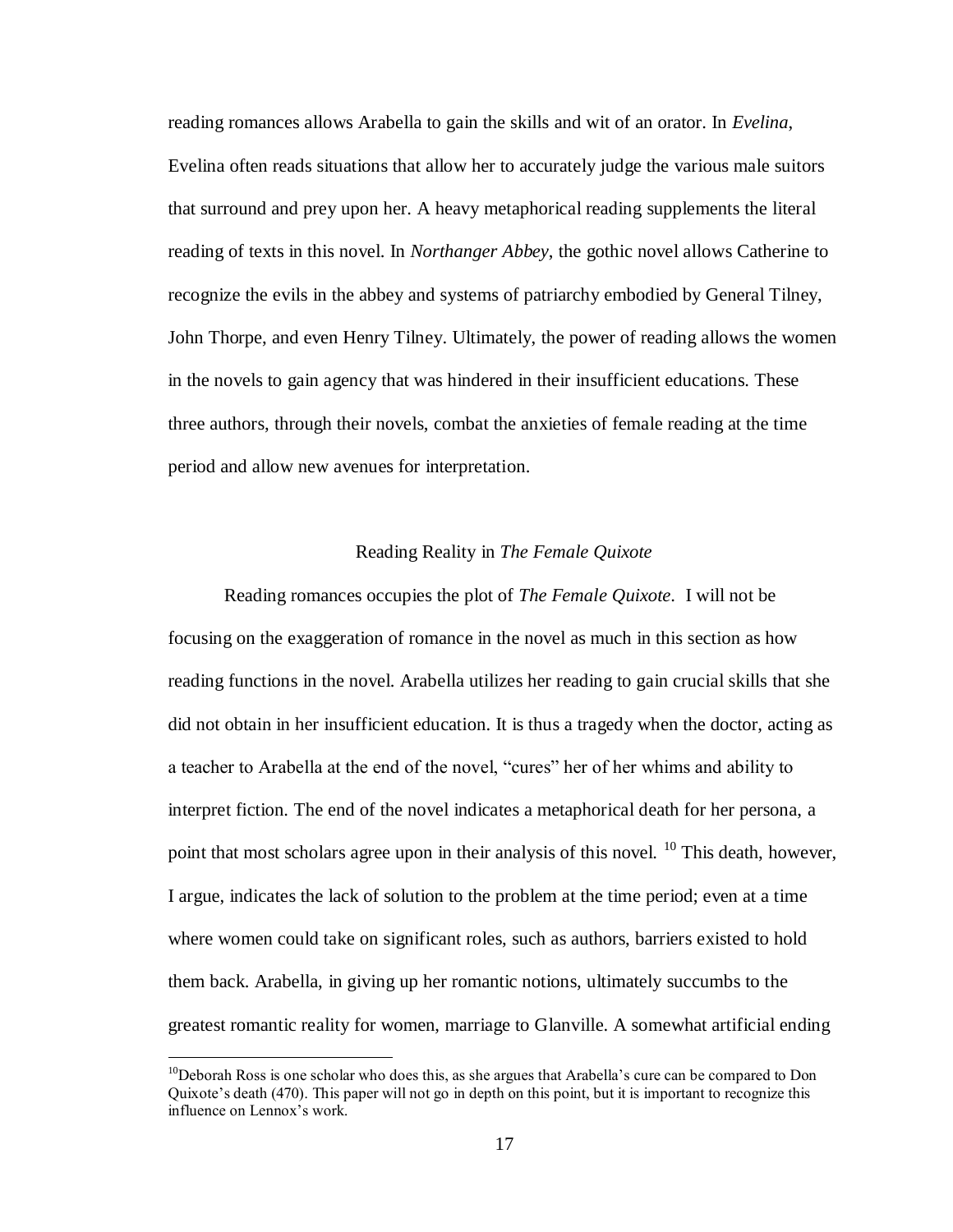or unsatisfactory one offers a more conclusive statement about reality than one in which the heroine actually finds a solution or fairytale ending. The female is silenced at the end of the novel, but future novelists picked up where Lennox left off, especially Austen in *Northanger Abbey* with her defense and discussion of novel reading.

There is much discussion of reading in *The Female Quixote*, as it is on the surface visibly a work about a young woman who reads French romances and then acts upon these realities. Elaine M. Kauvar and Mary Patricia Martin touch upon these themes in the novel. Kauvar notes how Arabella responds to the situations based on the novels she reads, creating her own adventures and a reality of her own, and one of the novel's main themes is the coming to age theme; it is a Bildungsroman (Kauvar 213). She goes onto relate how these themes later manifest themselves in new ways in Austen's *Northanger Abbey*. Mary Martin's analysis locates the novel in the discussion of Samuel Richardson and Samuel Johnson; she claims that Lennox became representative of women's writing after these men and claimed the novel as a woman's writing (45-48). She notes that "Richardson's and Fielding's place in eighteenth- century women's fiction is evidence that women writers at mid-century did register the controversy around the novel, and felt themselves participating in it" (Martin 51). Lennox depicts this very discussion in her novel through Arabella's reading. Education is gendered in Arabella's society. This aspect leads to her own inadequate education, but reading is positive regardless in making Arabella a smart woman who can rise above her male peers in the speeches she makes at various points in the novel. It is often Arabella who takes a role as "teacher" or "orator" without even realizing it—she has the ability to captivate her listeners because she is saying something that warrants this attention.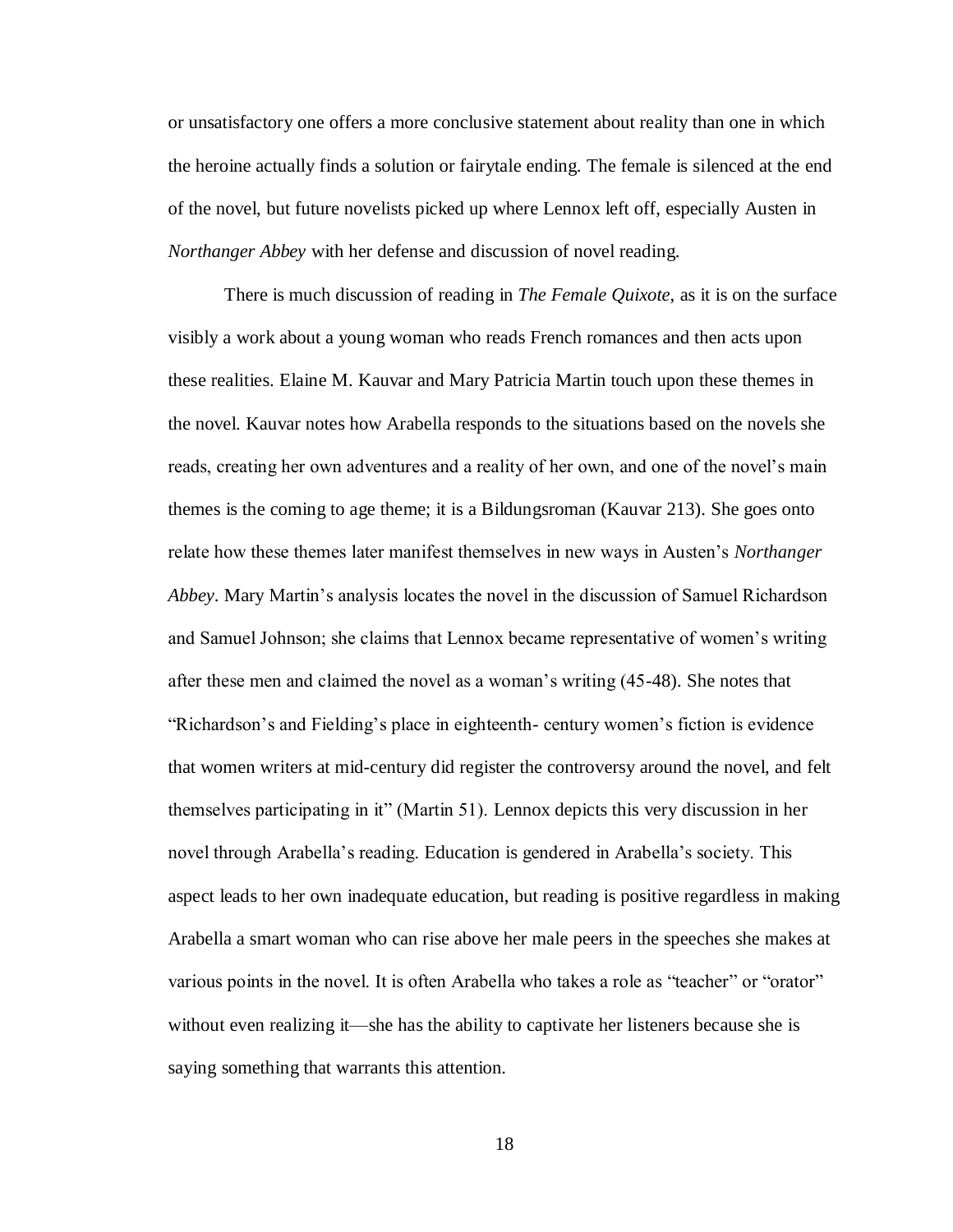The education of Arabella in *The Female Quixote* is inadequate and almost entirely absent in the novel; this point is crucial to note in an analysis of education at the time period. What is not said in the text indicates the lack of resources and energy given to female education. Little has been said in secondary criticism concerning this topic in the novel, either. Arabella lives in a remote castle with her guardian, the Marquis, and she is entirely secluded from the world. It is stated in the novel that "he taught her to read and write in a very few months" (Lennox 6). This is the first education she receives, and it leads her to love reading. In her solitude, she takes up reading; she has nothing else to occupy her time. This is not something to be condemned, but in her situation, it unfortunately leads to bad reading. Her father allows her to peruse the books of the house, which allows her to invest hours into "great stores of Romances and, what was still more unfortunate, not in the original French, but very bad translations" (Lennox 7). These are the books on which she bases her reality, and they are not books that teach her skills needed to adequately function and interact with others in her society at the time period. No one prevents her from reading these texts, however, and she invests her time and energy into memorizing these romantic stories.

The true weight of Arabella's seclusion is made known when the reader discovers that Arabella only attends a Sunday service when she is seventeen. This beginning indicates the plight of females who were not prepared for the world. Even though "the best Masters of Music and Dancing were sent for from London to attend her" (Lennox 7), she allows the books to take up most of her study, and she does not interact with society outside of the Marquis. Furthermore, the music and dancing directly set up this gendered education; readers are not told that she is being taught other fields, such as math and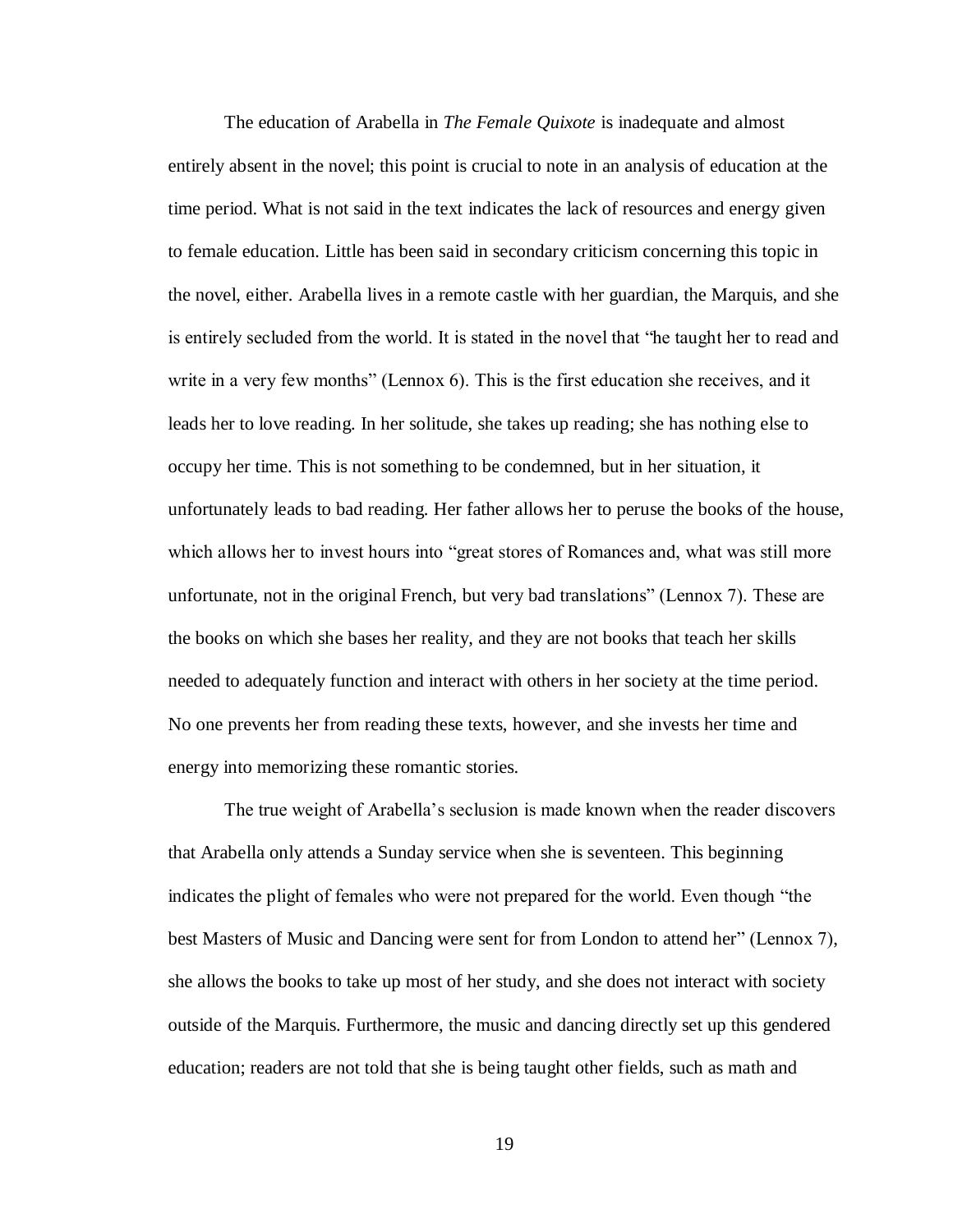science. Even the first chapter heading, "Some useless Additions to a fine Lady's Education," indicates the lack of true importance these activities had for the development of young ladies (Lennox 5).<sup>11</sup> It is a very particular type of study that her father allows her to pursue, and in general that men wanted for females during this time period.

This education of reading, dancing, and singing should naturally lead to Arabella's role as a wife, as her father would like her to marry his nephew Glanville, whom Arabella refuses to marry. Her reading (quite surprisingly to her father and Glanville) causes her to reject a man, something she may not have done without these examples from her books. I will argue that this is the first positive thing that results from her reading, as she gains the confidence and ability to say no at a time when marriage was advocated and hard to resist for a young female in Arabella's situation. Even though she does choose to marry Glanville at the end of the novel, she does it with a greater realization of her circumstances. This proposal comes very early on in the novel, and Lennox shows the adamancy of Arabella in refusing his hand, despite the insistence of her father. A sign of agency, books have allowed her to refuse what everybody else wants for her. This sign of defiance is the first step in her greater awareness of the controlling nature of patriarchy in her society. Arabella replies to her father regarding the situation, "Since Love is not voluntary, I am not obliged to any Person for loving me…" (Lennox 44). She controls her own life story. Sir Charles later tells Glanville, regarding Arabella's future: "…and when you are her Husband, you may probably find the Means of curing her of those little Follies, which at present are conspicuous enough…the instruction,

 $11$  Alan Richardson, in his compilation of female writers on education, notes that "nearly all women writers" of the educational treatises and conduct book asserted the need for a more substantial education and condemned the emphasis on superficial 'accomplishments' in girls' boarding schools" (170). His point reiterates Lennox's point about these "useless additions" to female education.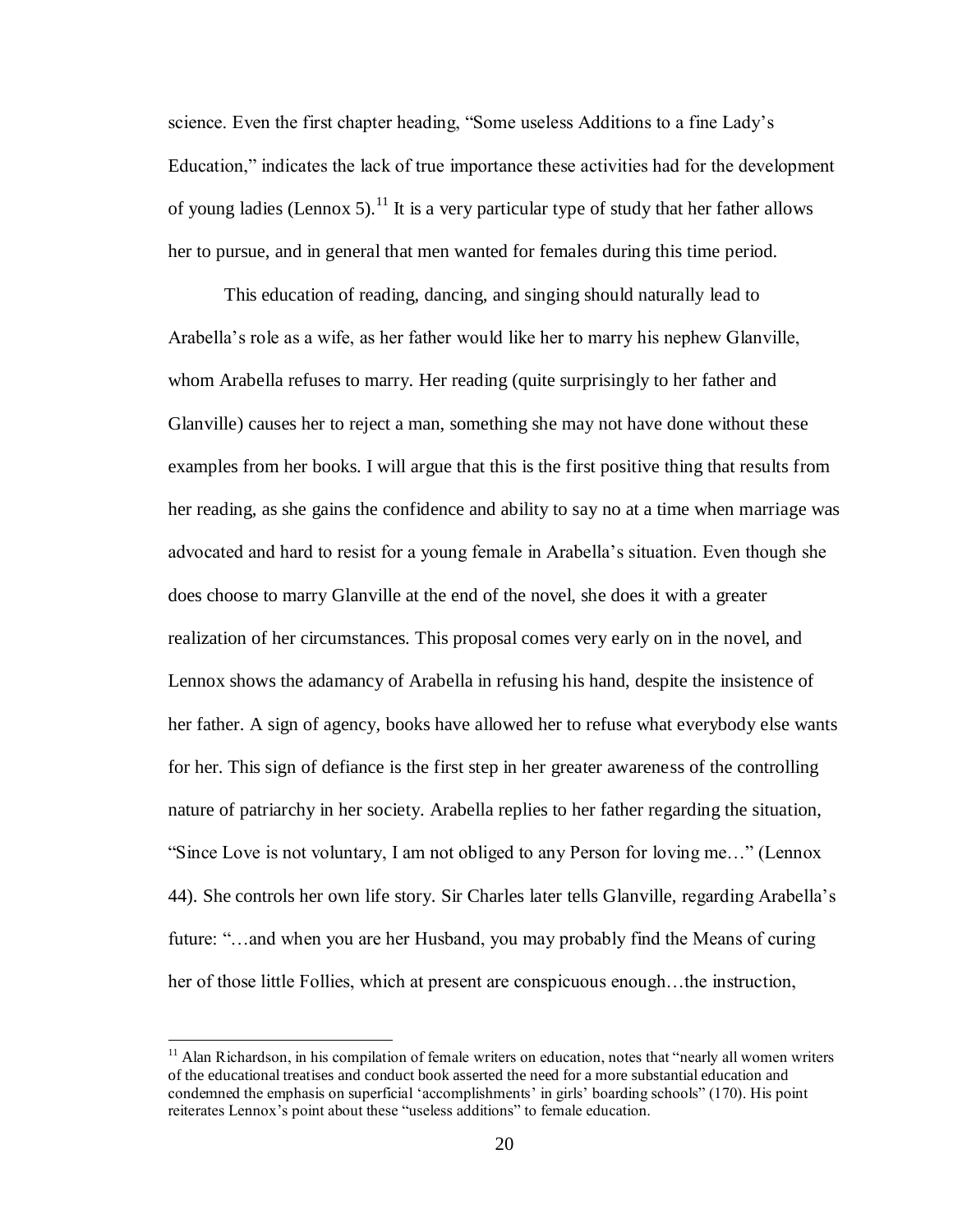which then you will not scruple to give her, and which, from a Husband without any Offence to her Delicacy, she may receive, may reform her conduct" (Lennox 180). There exists a clear divide in the way in which men and women think regarding Arabella's future. Arabella is looked upon by the men in the novel as a sick woman who must be cured by a husband, the ultimate control that men held at the time period, as women lost most of their power in a marriage.<sup>12</sup> This framework poses a general problem regarding female agency in that Arabella's opinions and expressions are not valued.

Once interacting with others, Arabella's past reading often causes her to seem foolish in situations and uneducated. It results in grandiose misreading that causes the other characters in the novel to laugh at her (and no one teaches her differently). It is not a surprise then in the subsequent chapters that Arabella bases her reality on and refers to examples from these stories in order to move through her own life as well as relate to the people she encounters. She often puts her own body in danger, trusting strangers and running away from the castle at one point to escape her fictional ravisher. Despite these dangerous actions, Arabella does create adventures for herself,  $^{13}$  something that has been absent from her upbringing outside of the pages of her novels. She is ignorant of the dangers because she has not been educated in any other way. This lack of knowledge adds to Lennox's overall discussion of how education was unfairly distributed in society, and Arabella cannot find a way out unless she literally tries to escape the castle and educational upbringing that confines her. It is only in Bath, for example, that she begins

 $12$  Jan Fergus notes of women's existence after marriage, "Married women had no legal existence. They could not own property or sign contracts" (3). Arabella faces this fate in the novel.

 $<sup>13</sup>$  Deborah Ross notes this point, stressing the empowerment that results from her agency in making</sup> decisions and taking these adventures, as the history "makes women the central figures" (464). This is a complicated point to make. While I do think that these adventures empower her, I also believe that they are obviously harmful when they put Arabella in danger. My main focus will be on the skills she develops outside of these adventures.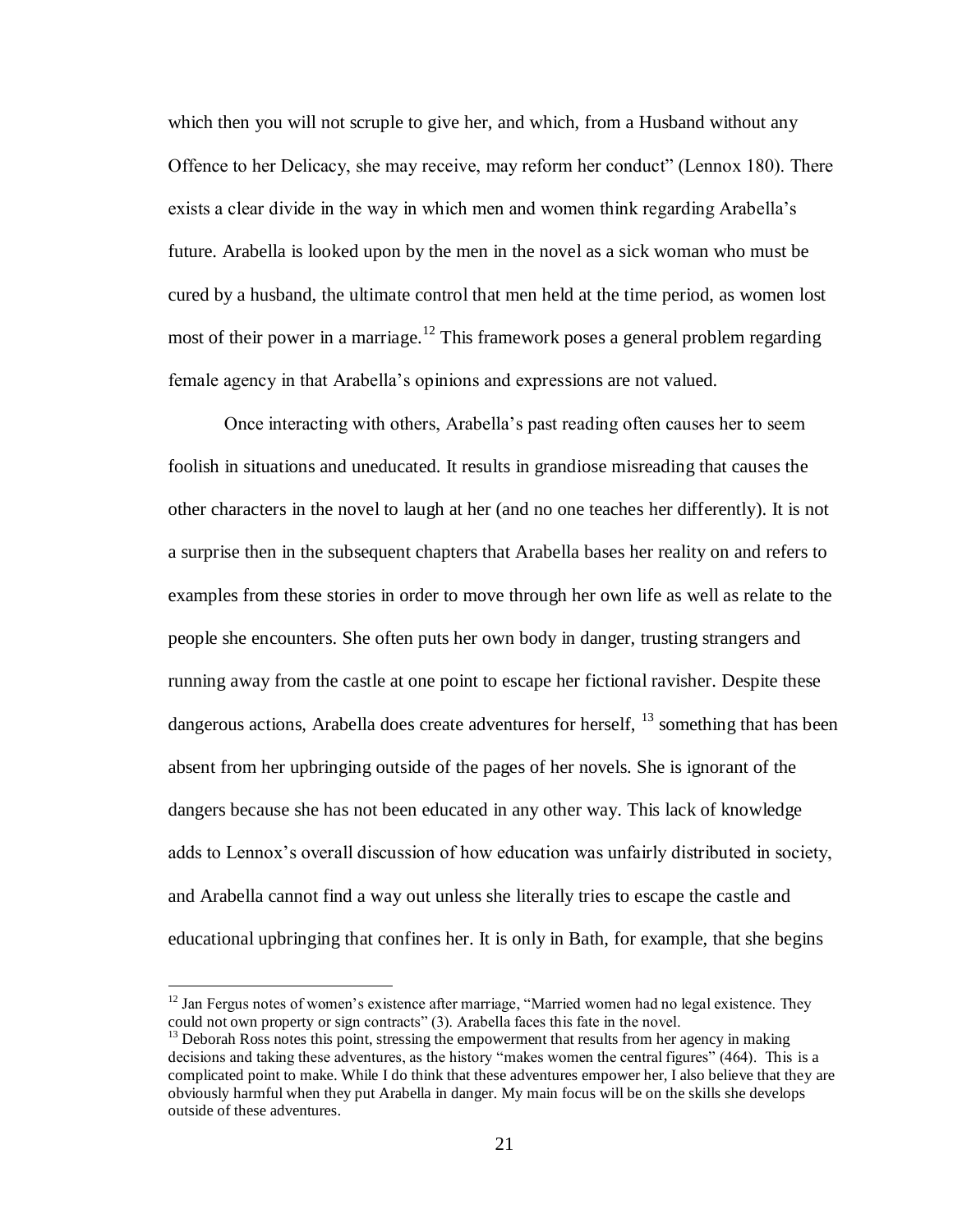to realize how her reading has been misguided; it is also in Bath when she gains the attention of others because of her wit and ability to speak well on various subjects. This exposure, though she is unprepared for it, is a necessary part of the learning process for Arabella. Bath is a place foremost embedded in patriarchy, but it is also a place that allows for the socialization and thus the development of Arabella's character in her interactions with others. At Bath, she will compare her reading with reality; she also must confront new situations and engage with her surroundings in new ways.

While I will not be going into detail about each of these whimsical instances Arabella experiences in the novel, as these examples do not display the positive side of her reading, it is clear from any one of them that she has a keen ability to retain and recite information to others. She has not read poorly; in fact, her memory is outstanding as she cites examples and complicated names and histories almost instantly. There are pages in the novel devoted to these detailed examples, in which the reader becomes exhausted reading and attempting to translate the antiquated examples. This lengthy process in itself exemplifies the great concentration it would take to memorize such texts. One such example of the juxtaposition of such knowledge and names occurs when Arabella receives the history of Miss Groves. In order to relate to Miss Grove's experience with and separation from her lover, the writing master, she notes:

Love is ingenious in Artifices: Who would have thought, that, under the Name of Alcippus, a simple attendant of the fair Artemisa Princess of Armenia, the gallant Alexander Son of the Great and unfortunate Antony, by Queen Cleopatra, was concealed, who took upon himself that mean Condition for the sake of seeing his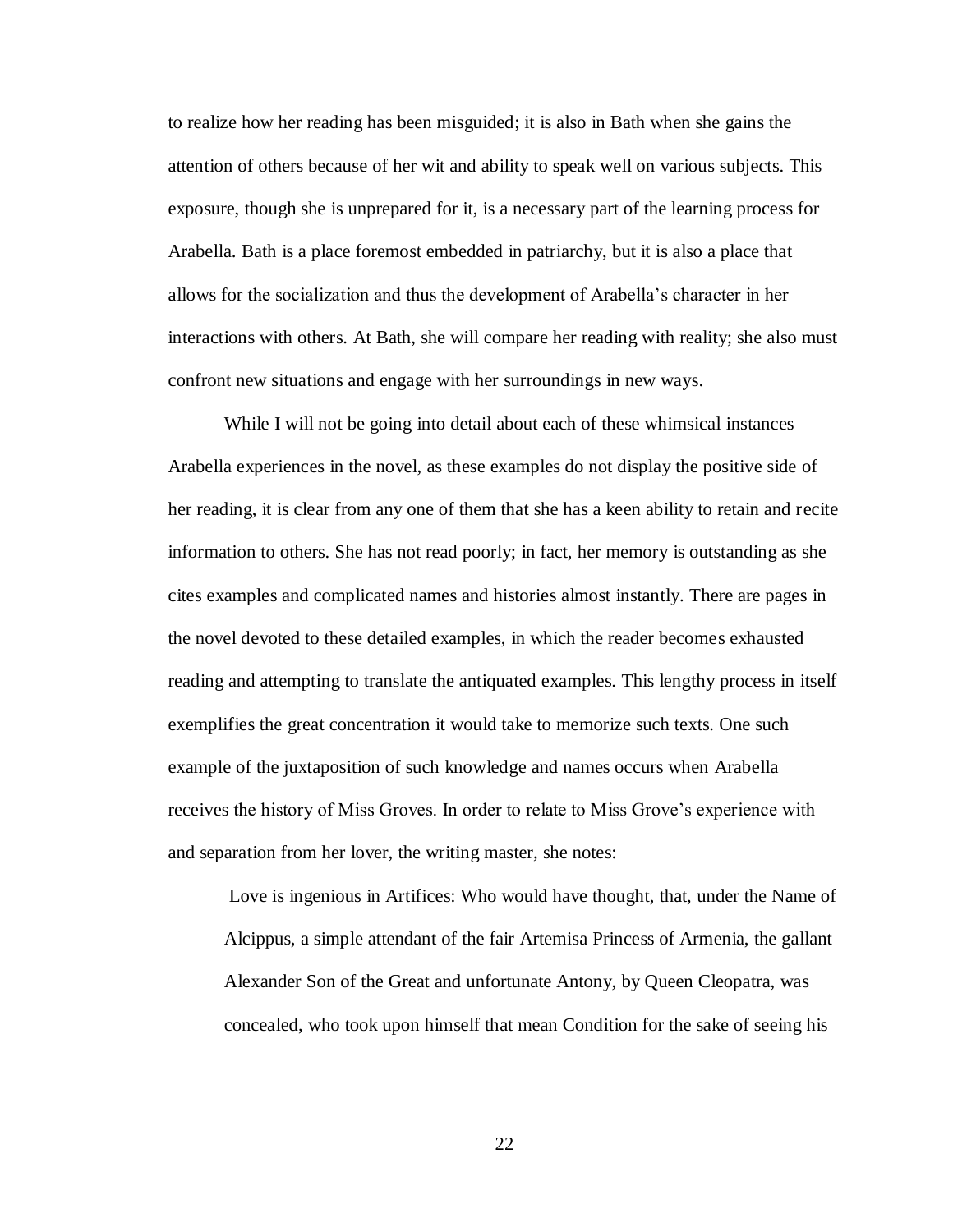adored Princess? Yet the condition of Orontes, Prince of the Massagetes, was far more ingenious… (Lennox 72).

And this discussion goes on for lines as Arabella notes even more names and examples. These examples allow Arabella to mystify her listeners, as she is the only one who has read these texts. Still, however, her ability to retain this information is a sign of her knowledge developed through her own means of reading. Her ability to take this information and create meaning for herself exemplifies her ability to utilize the resources she is given growing up in her environment.

Arabella's wit and superiority when rallying and speaking to others on various topics proves that reading has developed other skills outside of her imagination, however. She becomes a central figure in her environment just like the women in the histories she reads; these histories are "told from a perspective that makes women central figures" (Ross 464). These scenes of Arabella's speaking prove that reading has been a positive tool for her and ultimately made her an individual that impresses both men and women during arguments.<sup>14</sup> One instance of this is her speech on raillery itself, in which she notes that it is the "poorest kind of Revenge that can be taken" and "There ought to be a great distance between Raillery and Satire, so that one may never be mistaken for the other..." (Lennox 268). Sir Charles even notes that she speaks like an orator: "Sir Charles in his way, espress'd much Admiration of her Wit, telling her, if she has been a man, she would have made a great Figure in Parliament, and that her Speeches might have perhaps to be printed in time" (Lennox 311). These skills of memorization and application to conversation in developing such speeches were established through her extensive reading, so in this case, her reading is very positive. Patricia Martin reiterates this point, observing,

<sup>&</sup>lt;sup>14</sup> Here, I reiterate Ellen Gardiner's point that romance has taught Arabella superior critical judgment (4).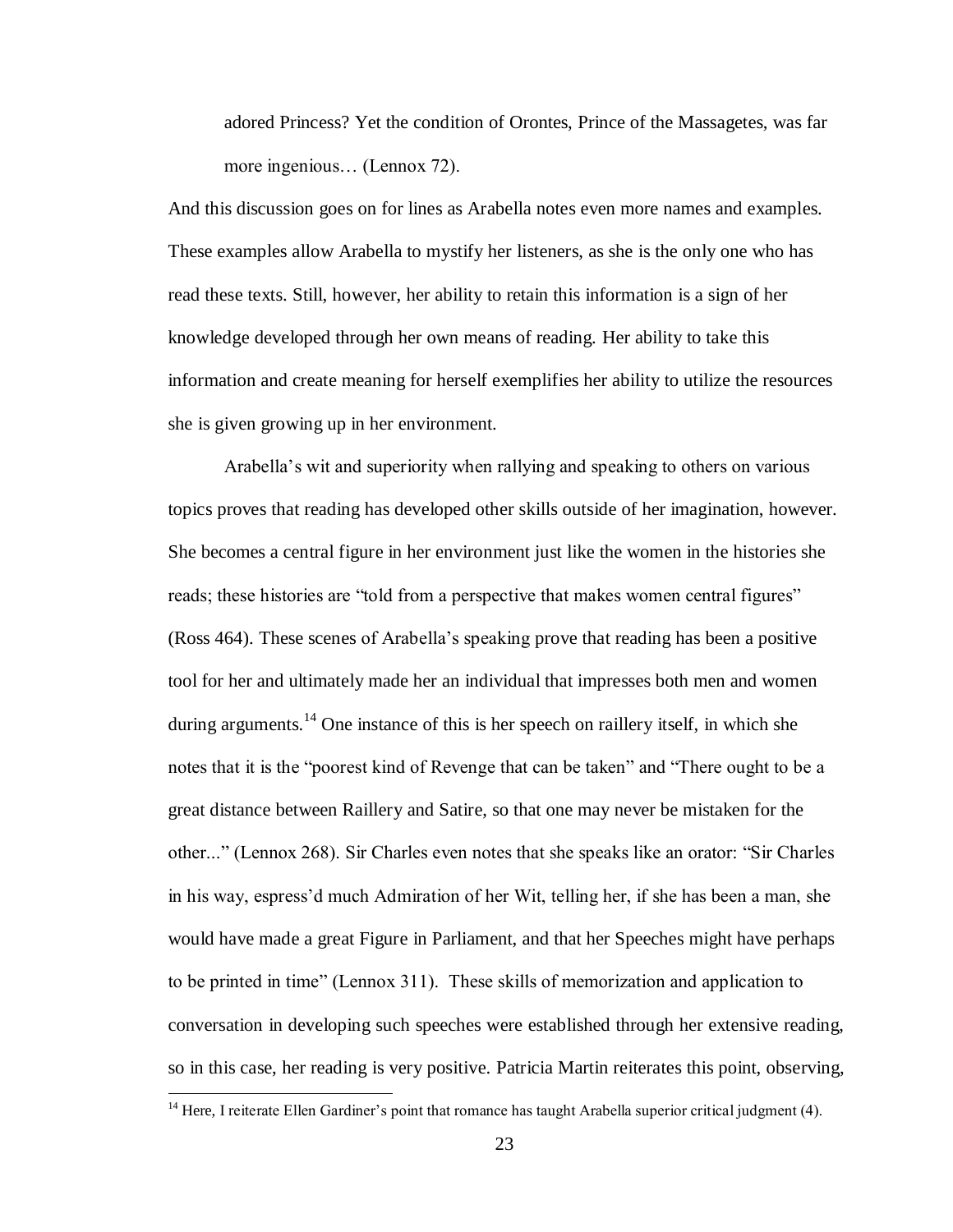"the very things in which Arabella is most distinguished can be seen as a consequence of her romance reading" (57). Furthermore, Sir Charles's statement is an acknowledgment of the discrimination women faced in their society, as a man with this skill to orate would have been recognized for such a speech. Soon after at the ball in Bath, she speaks on what she believes makes a virtuous mind. Again, this speech indicates her ability to speak on other topics outside of epic battles, love, and valiant men willing to risk their lives for princesses. Lennox exemplifies the capacity for women to take charge in the presence of men, even men who are well-educated themselves.

In contrast, in looking at the relationship of men and reading, there is a greater divide since men do not read as well in this novel.<sup>15</sup> Glanville makes a fool out of himself when trying to speak about the novels because "he pretended to be deeply engaged in reading, when, in Reality, he was contemplating the surprising Effect these books had produced in the Mind of his Cousin…" (Lennox 50). He never actually reads the texts that Arabella gives him. Often, he enacts the romances of Arabella instead. <sup>16</sup> He becomes seduced by the very romance he condemns. In addition, Mr. Selvin seems to be at a loss of what to say to Arabella on history because she can speak for hours on end of various topics that he himself does not realize are just fictional. It is only the female Countess that can relate to her because of her past reading. More often than not, Arabella is not the foolish reader, just the foolish participant in a society that has encouraged her misreading for many years. Sir George is one male character who has read extensively and well in the novel, but he is manipulative and uses the very stories to play a game with Arabella

<sup>&</sup>lt;sup>15</sup> Deborah Ross notes that Arabella reads, even if it is bad reading, unlike most of the people she encounters in the novel (466).

<sup>&</sup>lt;sup>16</sup> Chapter 3 will expand upon Glanville's enactment of romance in order to make a claim about the satire of romance in the form of the novel. Men's manipulation of romance is restrictive in *The Female Quixote*.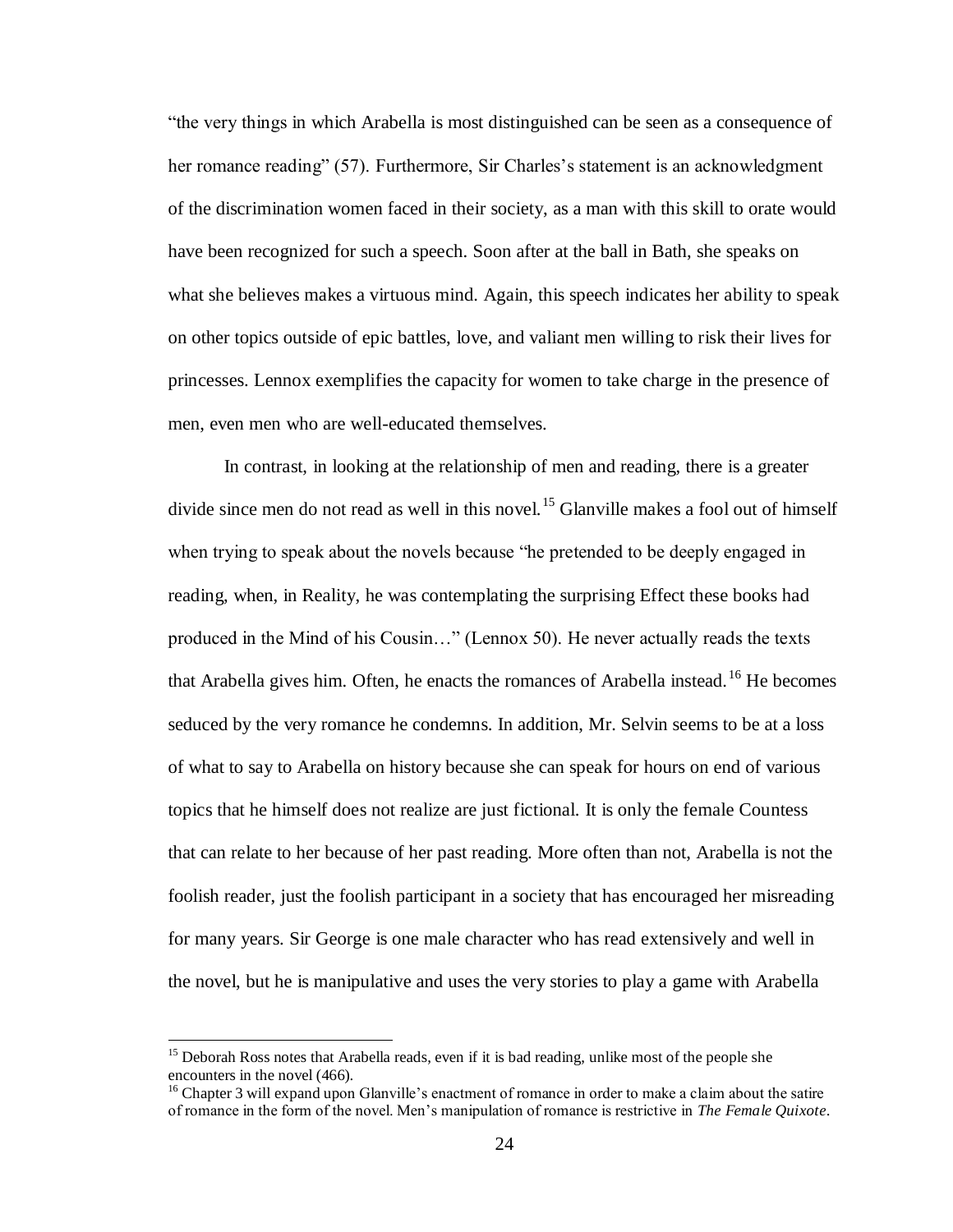over the course of the novel, hindering her recognition of reality.  $^{17}$  He may be a good reader, but he does not enact positive effects through his manipulation of the romance he reads. His reading therefore restricts the female subject.

Even though Arabella may be reading the wrong information, she has read it well, better than most males in the novel, who do not read at all. Women can rise above men through conversation and knowledge, even if they must educate themselves. Reading has given Arabella superior skills, skills that have helped her rise above her inadequate education and seclusion. She can speak with confidence, she has an excellent memory, and she even argues against marriage for most of the novel, going against the ultimate romantic notion. When men try to control Arabella's reality, they exclude and threaten to obliterate the female; Arabella's words and actions bring the female back into the novel. Lennox is resituating romance in the hands of females, not condemning it through her blatant satire; the form of the novel, as will be shown, allows her to do so.

### The Power of Writing and Reading in *Evelina*

What is not commonly focused on in an analysis of Frances Burney's *Evelina* is how Evelina reads and interprets situations and characters in the novel, which seems to provide a useful tool for determining female agency and identity in this novel. The letters from her caregiver Villars are the texts that inform her reality and call her to question her duties and desires, not unlike the romances that Arabella had as guides in *The Female Quixote*. She reads these letters constantly, and these are literal indicators of her ability to read. In Evelina's situation, however, her own judgment and reading of situations and

 $17$  Chapter 3 will further expand upon Sir George's manipulation of romance, as this manipulation is restrictive to the female in the novel. Lennox further critiques and revises romance through this portrayal.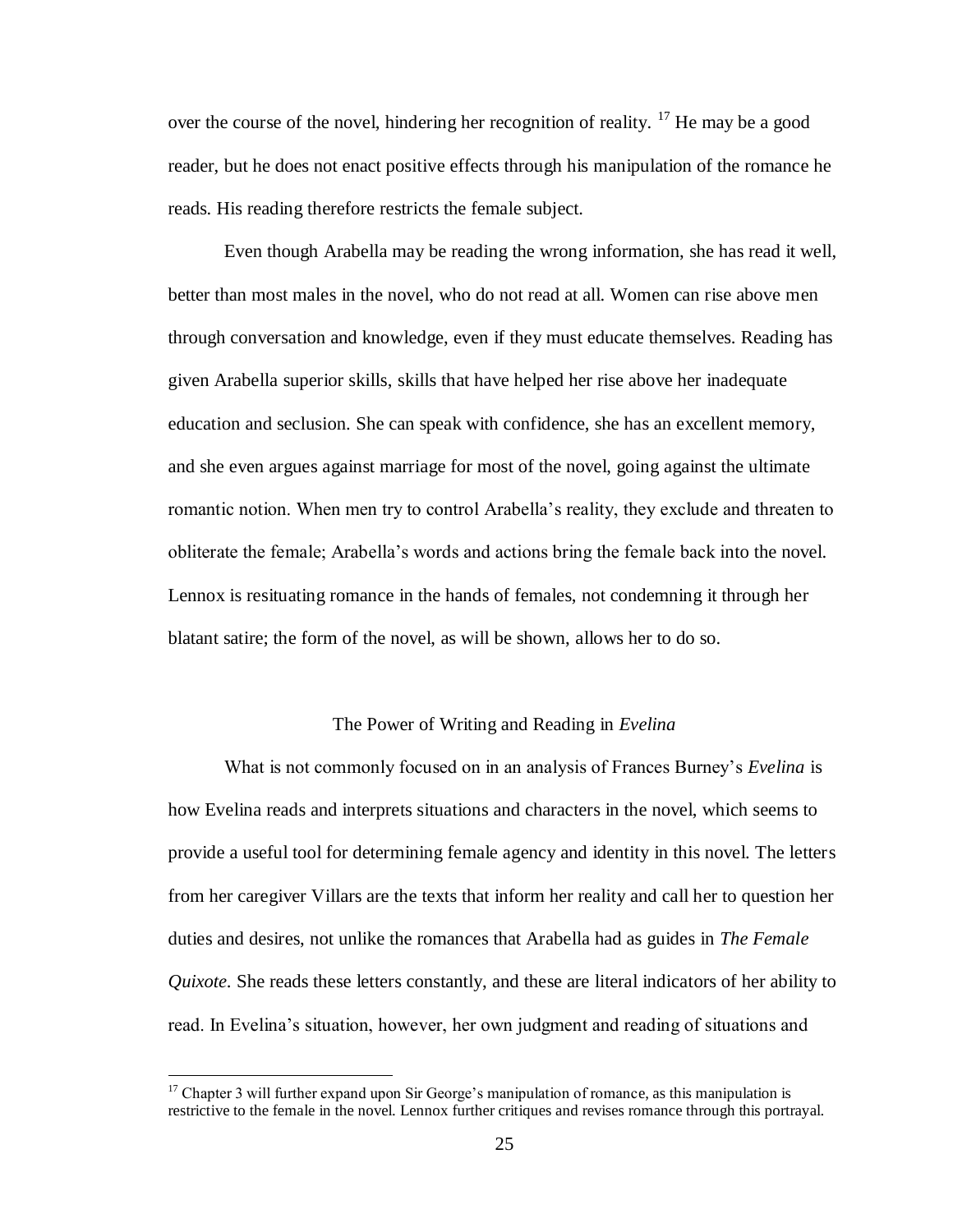men in the novel is often more accurate than the letters she receives with judgments from Villars or the advice from Madam Duval. In addition, Evelina's misreading often comes after listening to or reading the advice of others. This novel is much less focused on this literal reading as it is a metaphorical reading of characters and situations that supplements Evelina's growing ability to read accurately in the novel. At one point in the novel, this metaphorical reading is directly referred to as Mr. Villars exclaims that Evelina "is a book that both afflicts and perplexes me" (Burney 264). I will look at a few situations in which Evelina's own experience and judgment serves her well in reading situations and characters; men, on the other hand, often act as bad readers and informers of situations themselves and therefore cannot adequately help Evelina in the novel.<sup>18</sup>

Evelina writes constantly in the novel, and this writing portrays an important aspect of her developing identity. Catherine Parke notes that Evelina becomes "an agent of history" when she situates her name with the letters that she writes (167). This name is so important in establishing her presence in a crowded London that often pushes her aside. Samuel Choi similarly talks about the importance of a name in his article, exemplifying the scarcity of Evelina's actual name and signature in regards to the letters that she sends others, especially Villars in the novel, noting that she chooses to use her name when she feels as if her identity is compromised (Choi 263). Through these letters, he argues, Frances Burney attempts to insert Evelina back into history. Both of these scholars are crucial in starting my discussion of education and reading in this novel. Additional

 $\overline{a}$ 

<sup>&</sup>lt;sup>18</sup>In the novel, John Bray notes, "though few details are given throughout the novel of Evelina's reading matter, and she is rarely shown reading, part of Lord Orville's courtship involves their reading together" (33). Most of the reading in the novel, however, is a metaphorical reading of society. This is an important point to note because unlike *The Female Quixote* and *Northanger Abbey*, this novel does not focus on the reading of novels. I think this is an important work to include in my survey, however, because of its discussion of education and form.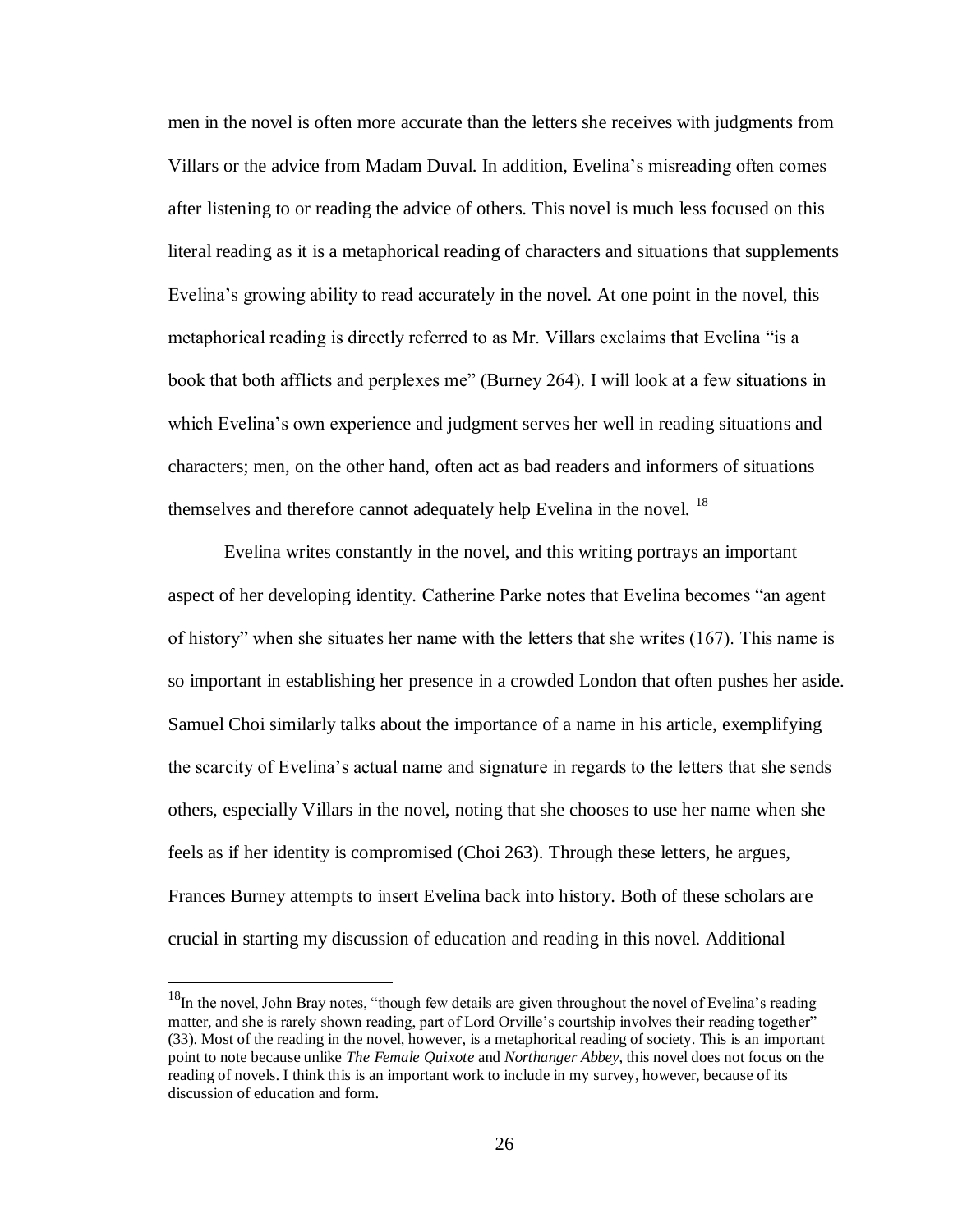articles also discuss the naming associated with the novel and these letters in particular— Evelina's identity is constantly at stake throughout the novel. This discussion that occupies a great deal of study on *Evelina* will provide a useful starting point for my own discussion because Evelina's identity is at stake in her developing ability to read. I will not focus on these signed signatures as much as Evelina's actual mark on situations and behavior towards characters that she encounters in the novel.

Evelina's education in the novel, which is quite brief, limits her understanding of the world and gives her a shaky start when she transitions to London. Evelina shares the same secluded upbringing as Arabella; the similarities are striking. It is noted by Burney in the preface that "a young female, educated in the most secluded retirement, makes, at the age of seventeen, her first appearance upon the great and busy stage of life…" (9). Her caregiver Villars has provided her with an education, an education that is not greatly elaborated on in the text. She is not reading romances as Arabella was, and she certainly is not experiencing the world, either. Villars believes that the "time draws on for experience and observation to take the place of instruction" (Burney 20). He even notes that she most likely will exhibit "a thousand deficiencies" in his letter to Lady Howard (Burney 21). This acknowledgement of her lack of education seems to be more progressive than that of the Marquis in *The Female Quixote*, but neither man does much to enhance the education of these young women. This relates to a greater national discourse about education at the time period because the female is again not adequately provided for by society—she is tossed around between caregivers for a replacement to an actual education in other fields. In sending Evelina directly off with others, Villars sheds this educational responsibility onto others while keenly observing through detailed letters.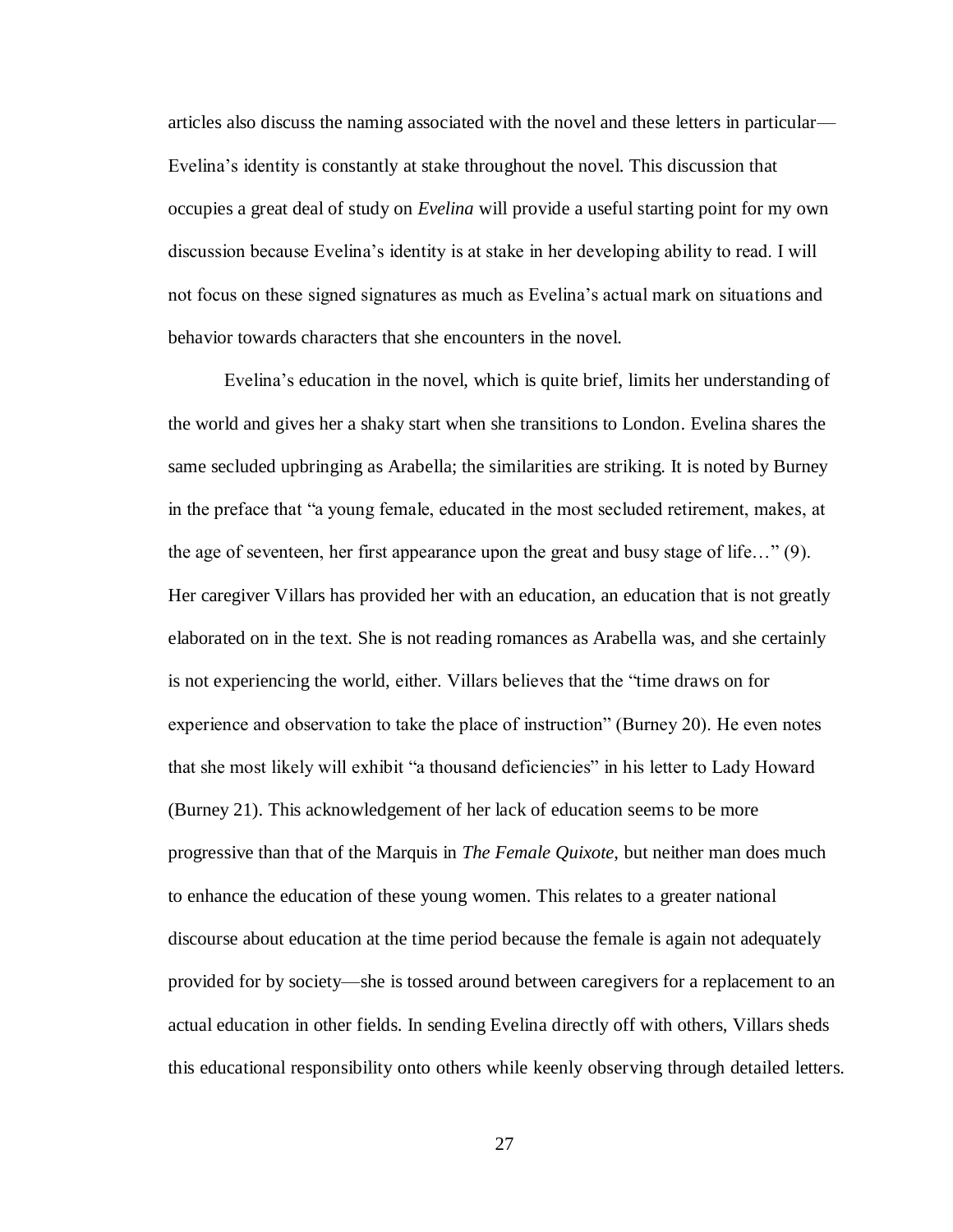Evelina is aware of her inadequate upbringing and laments that she has not received a greater education at her first ball in London. This is after her confusion of how dancing engagements work at a ball. She does not realize the impropriety of turning down one man and then dancing with another. When she is asked where she was educated, she replies, "Where I most sincerely wish I now was!" (Burney 46). She mourns that she has not been given more education. She later notes, "But really, I think there ought to be a book, of the laws and customs a-la-mode, presented to all young people, upon their first introduction into public company" (Burney 84). This deficiency of educational materials further exemplifies the lack of importance given to this matter in her upbringing. This reference to reading also indicates the need of a literal text that could allow her to gain valuable skills. Catherine Parke notes, "Evelina's wish for such a book makes an inside commentary on the novel itself and defines one of its purposes to offer the reader mock encounters with the unfamiliar, dangerous situations that Evelina must puzzle out for herself" (168). Already on her own, Evelina must learn to navigate her world, and thus her reading of her surroundings becomes more important without these literal texts.

Villars encourages Evelina to marry as an ultimate achievement of her upbringing; her skills only need to allow her the ability to marry and eventually care for a family. This desire is similar to the Marquis's desire for Arabella to marry his nephew Glanville. Villars exclaims, "My plan, therefore, was not merely to educate and to cherish her as my own, but to adopt her as the heiress of my small fortune, and to bestow her upon some worthy man, with whom she might spend her days in tranquil cheerfulness, and goodhumour, untainted by vice, folly, or ambition" (Burney 128). This is the only future that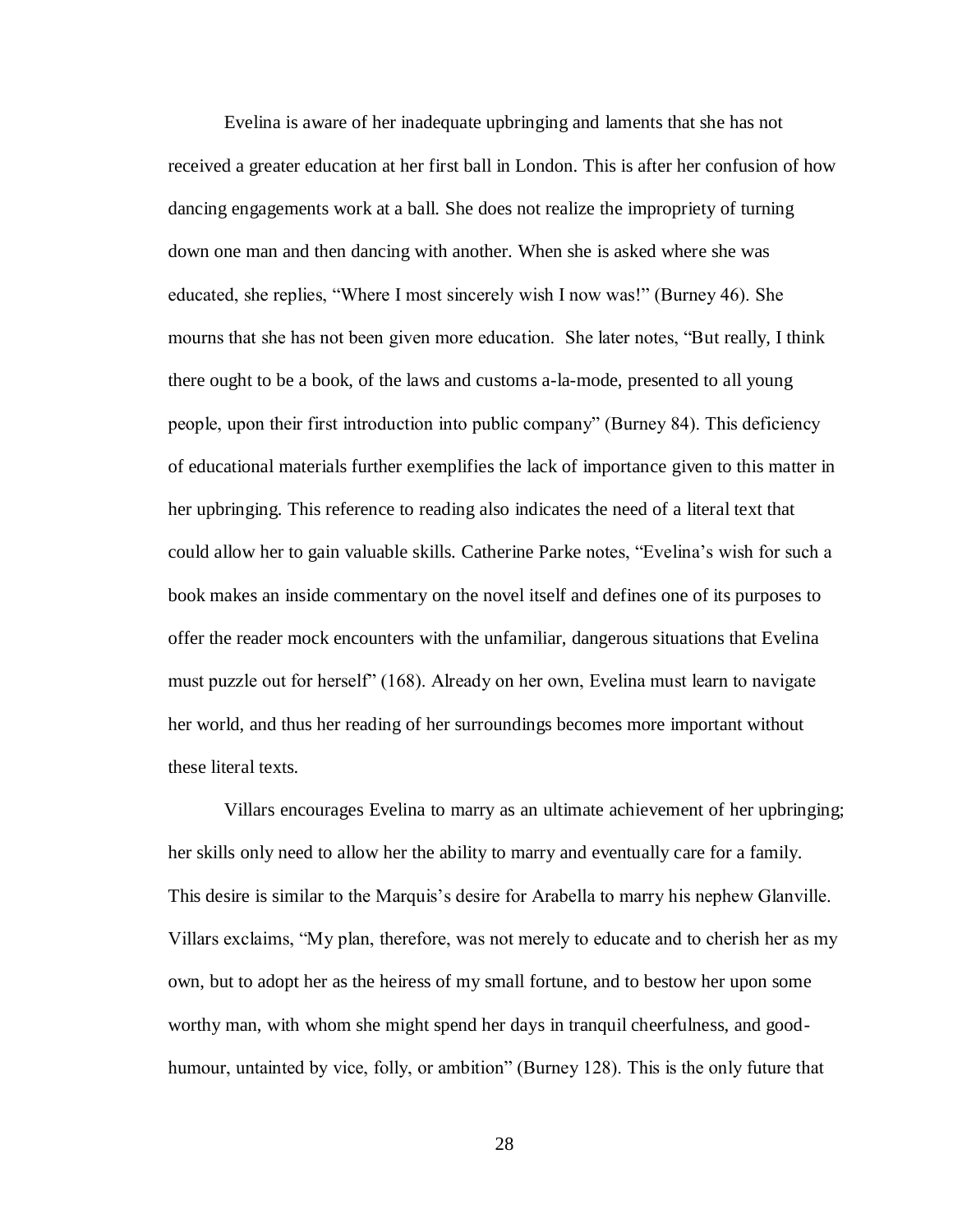Madam Duval can see for her as well, predicting her "marrying into some family of the first rank in the kingdom…" (Burney 122) Without a man to support her, Evelina is not given other options to sustain herself. There is no alternative at the end of the novel, either; Lord Orville and Evelina return home and marry. Luckily, her own reading has allowed her to choose a man worthy of her abilities and character. But it is important to note that she can only gain full power after the acknowledgement from her real father at the end of the novel. Evelina must struggle to find her voice in the novel while surrounded by people who have their own reading of her future, formed on what was expected for a young woman of her society and circumstances.

Evelina quickly becomes a keen observer and recorder of her surroundings when she is left to fend for herself, even though exclaiming at first, "yet I hardly know how to go on…" (Burney 25). She writes almost everything to Villars, detailing her experiences and emotions. At one point, this task becomes overwhelming to Evelina: "I can write no more now. I have hardly time to breathe—only just this, the houses and streets are not so superb as I suspected" (Burney 27). Evelina's letters compose almost the entirety of the novel, as they illustrate so much of the daily occurrences in London and all of the places Evelina frequents. They take the reader from Drury Lane Theatre to Portland Chapel to St. James Park and various other places. She records her environment as she sees it, gaining an awareness of her surroundings that becomes embodied in her letters. Her detailed letters exemplify her ability to write well and record and analyze situations. How she interprets situations provides a survey of her ability to read. Despite her inexperience in the world, her developing judgments of people and situations are very often very accurate.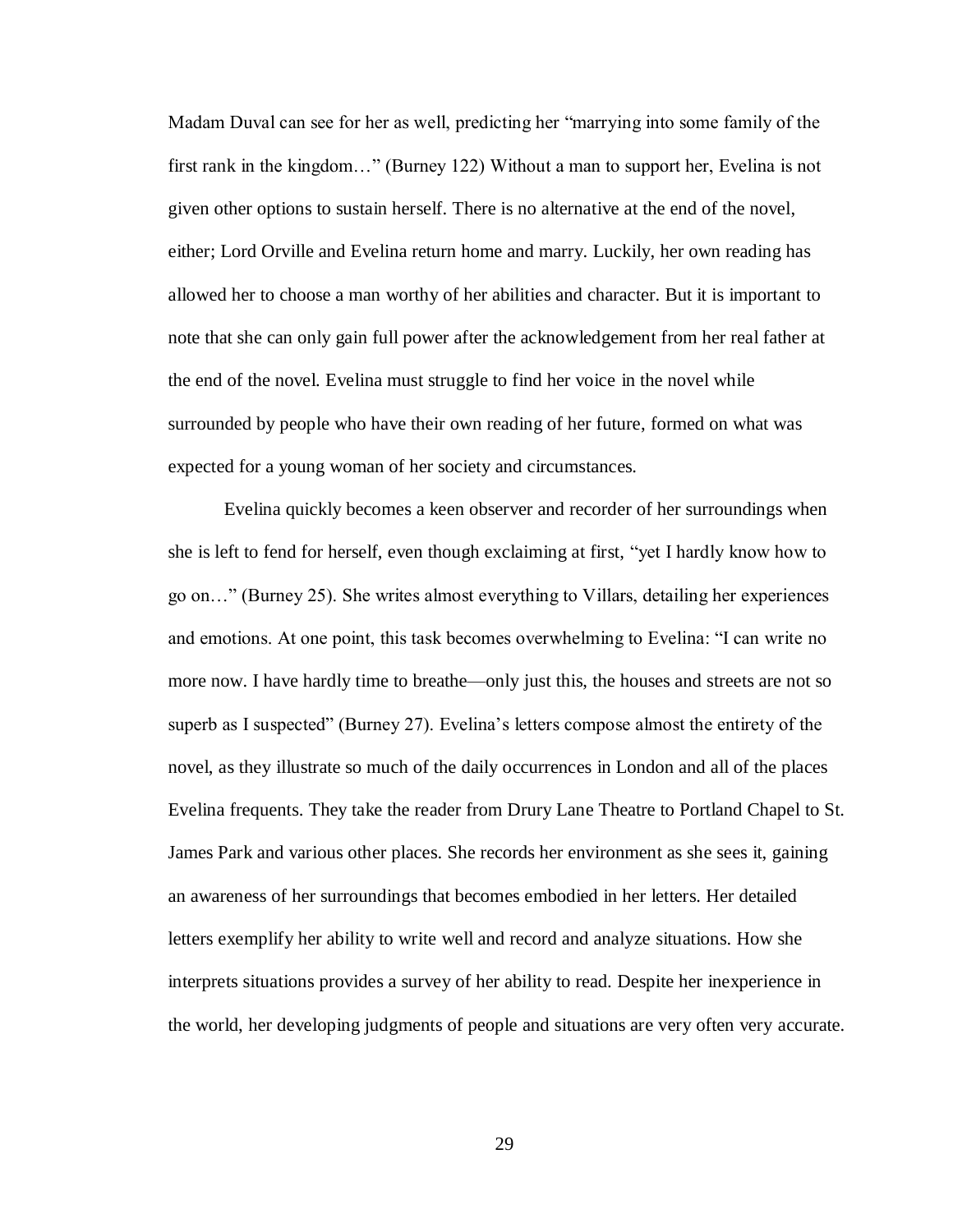Despite inadequacies in her education, Evelina is soon able to distinguish between the good and bad qualities of characters surrounding her. Evelina makes an initial mistake in the novel at the ball of not accepting an engagement and then agreeing to dance with another, lamenting "that I (she) had not considered the impropriety of refusing one partner, and afterwards accepting another" (Burney 35). This small mistake came from her seclusion and inexperience in the world—she has never been to a ball before. Regardless of this small blunder, she is able to see her misstep and the subsequent real danger that lurks in her society, as several men in the novel prey on Evelina, and women in general, from the ball scenes forward. This ball scene comes to represent the larger problem in the novel of men who want to control her ability to make decisions. Evelina's ability to read them is part of her ability to read well. There are several ridiculous men in the novel, and Evelina observes and adequately records their flaws in her letters. The Captain, for example, is perhaps the most crude and sexist character in the novel; he also hates foreigners. There are pages in the novel devoted to his fights with the French Madam Duval. Upon meeting her, he blatantly states, "Who wants you? … Do you suppose, Madam French, we have not enough of other nations to pick our pockets already?" (Burney 52). Later on in the novel, he places women in an inferior light: "What signifies them as girls? Do you think they know their own minds yet? … they are a set of parrots, and speak by rote, for they all say the same thing: but ask 'em how they like making puddings and pies, and I warrant you'll pose 'em" (Burney 110). The Captain's speech is not only derogatory to women, but illustrates a male opinion of female agency and the value of female conversation. He does not grant Evelina, or females in general, agency; regardless, Evelina expresses her own thoughts and opinions in her letters and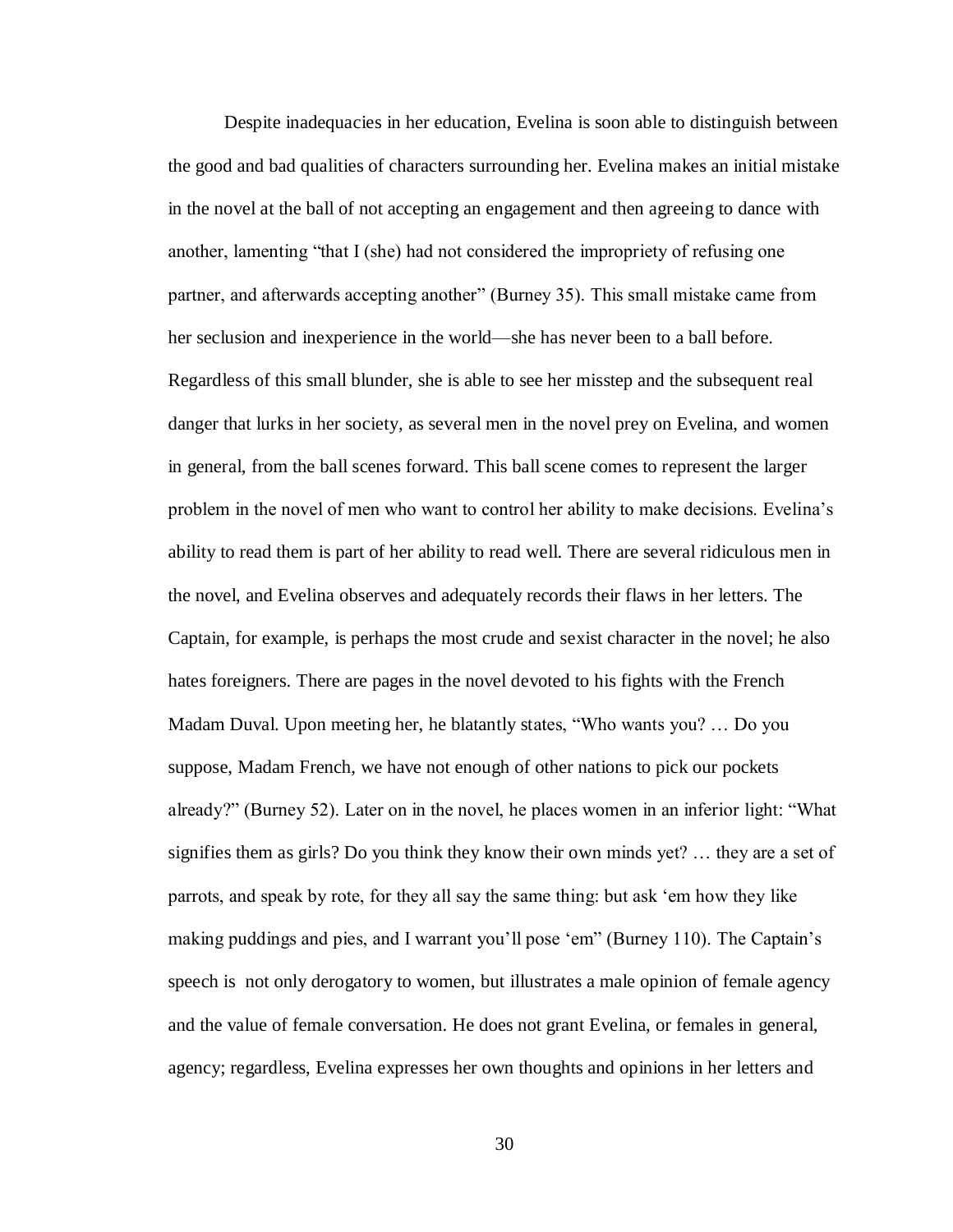makes her own judgments, never once valuing his character or considering that he could be of higher morals.

Evelina is not seduced by romance and thus by the ridiculous men in the novel who want her—she seeks solitude and quite the opposite for herself while in London. Like the romantic books that Arabella reads, the men and their schemes act as a parallel for Evelina in this novel. Evelina is able to relate the ridiculous nature of these men to Villars in her letters and takes means to avoid them, which is hard to do, as they keep reappearing. For example, Evelina must dance with Lovel after his persistent urgings, but she does not value his character. To avoid the persistent Willoughby, she does not go downstairs until tea time (Burney 59). Later on, she finds herself trapped in Sir Clement's chariot as he orders it to go the wrong way; the terror in this scene is visceral, as she yells at Clement to let her out: "If you do not intend to murder me, for mercy's, for pity's sake, let me get out!" (Burney 100) Evelina must articulate herself strongly in order to maintain her identity. She is further hindered in growth by Madam Duval, who claims ownership of her against Evelina's will; and Evelina must concede as her father will not claim ownership of her. When she wishes to stay in instead of attending a ball, Madam Duval laughs at her, calling her a "foolish, ignorant country girl" (Burney 182). A caregiver for Evelina for most of the novel, she too fails to value her person. All of these experiences trap Evelina and threaten to annihilate her voice and compromise her identity; this aspect of her reality makes her struggle to step forward that much harder in the novel. She still makes an effort to escape the clutches of these people, however, and she never becomes permanently trapped under the power of any one person. This ability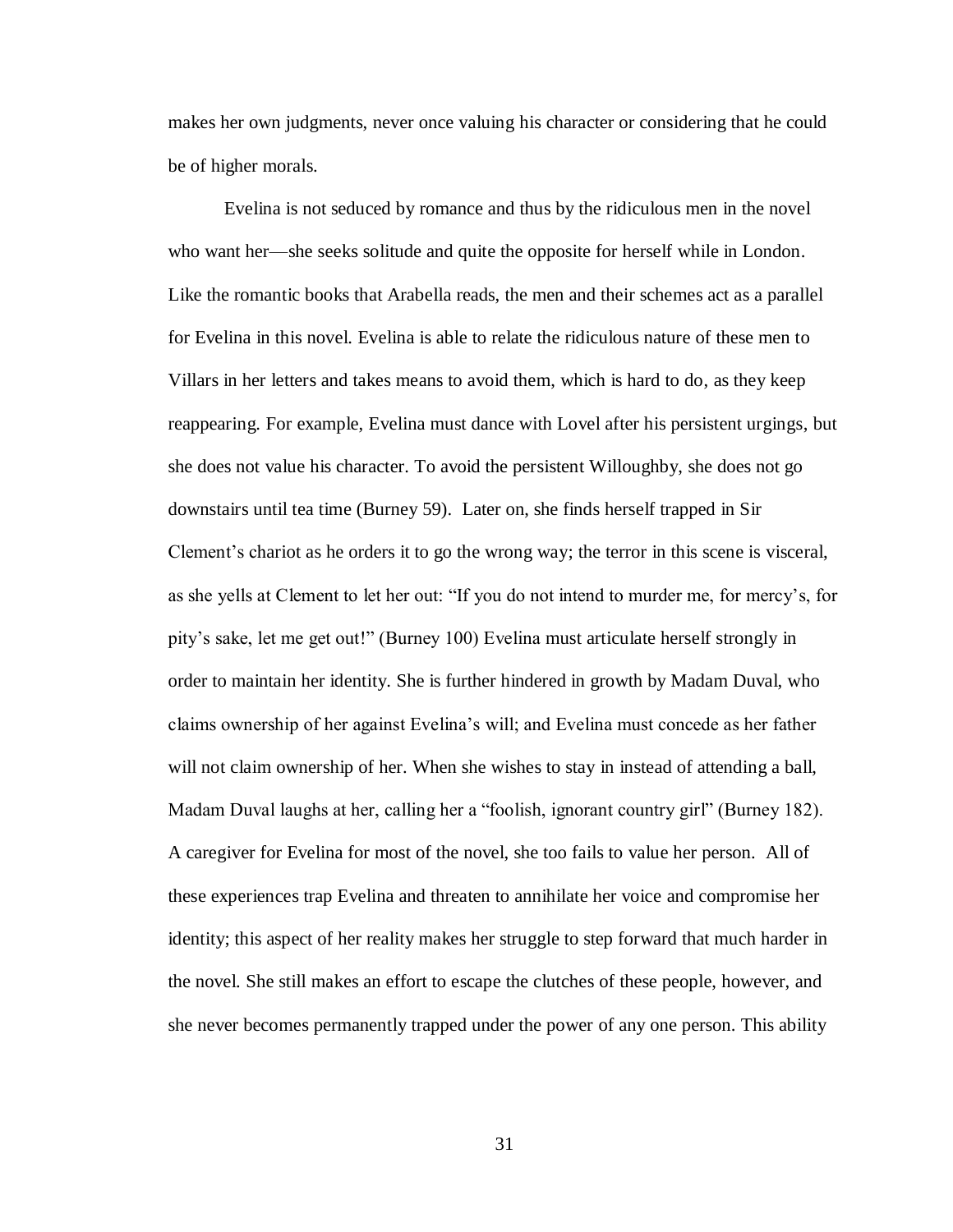to read characters allows her to create a protective space for herself. Without books to inform her perception of reality, she must rely on her developing judgment in London.

In addition to reading characters, Evelina can adequately assess situations. Evelina can see through the schemes of the Captain against Madam Duval; Evelina many times wants to laugh at the ridiculous nature of such schemes, especially the elaborate one in which Duval is deceived into thinking Du Bois has been sent to jail. She later notes that the dinner served by her relations, the Braughtons, is "ill-served, ill-cooked, and ill-managed" (Burney 176). Her cousins are rude and do not act properly in various public situations, such as operas. Evelina can distinguish the low nature of these people she is surrounded by. Evelina thus knows when to take action without consulting them. She separates herself from the actions of such characters and becomes a heroine when she helps a poor man, who ends up being her brother. She prevents him from committing armed robbery, which he was considering resorting to because of his poverty. She drops her own purse for him to offer him greater financial assistance. She can directly relate to his powerlessness in the novel. In the end, she gains a true relation, adding to her formation of identity in the novel. This action importantly stems from her own judgment, empathy, and reading of the situation. Furthermore, she takes this correct action without consulting Villars or Madam Duval, exemplifying her growing awareness in the novel and ability to take action during scenes of importance. In the previous scene, she prevents her brother from impending ruin in the novel.

In contrast to Evelina, the men in this novel are generally bad readers, as they were in *The Female Quixote*. The first instance of this is seen in Mr. Lovel at the play. Lovel does not even know what is going on in the play, so he cannot respect the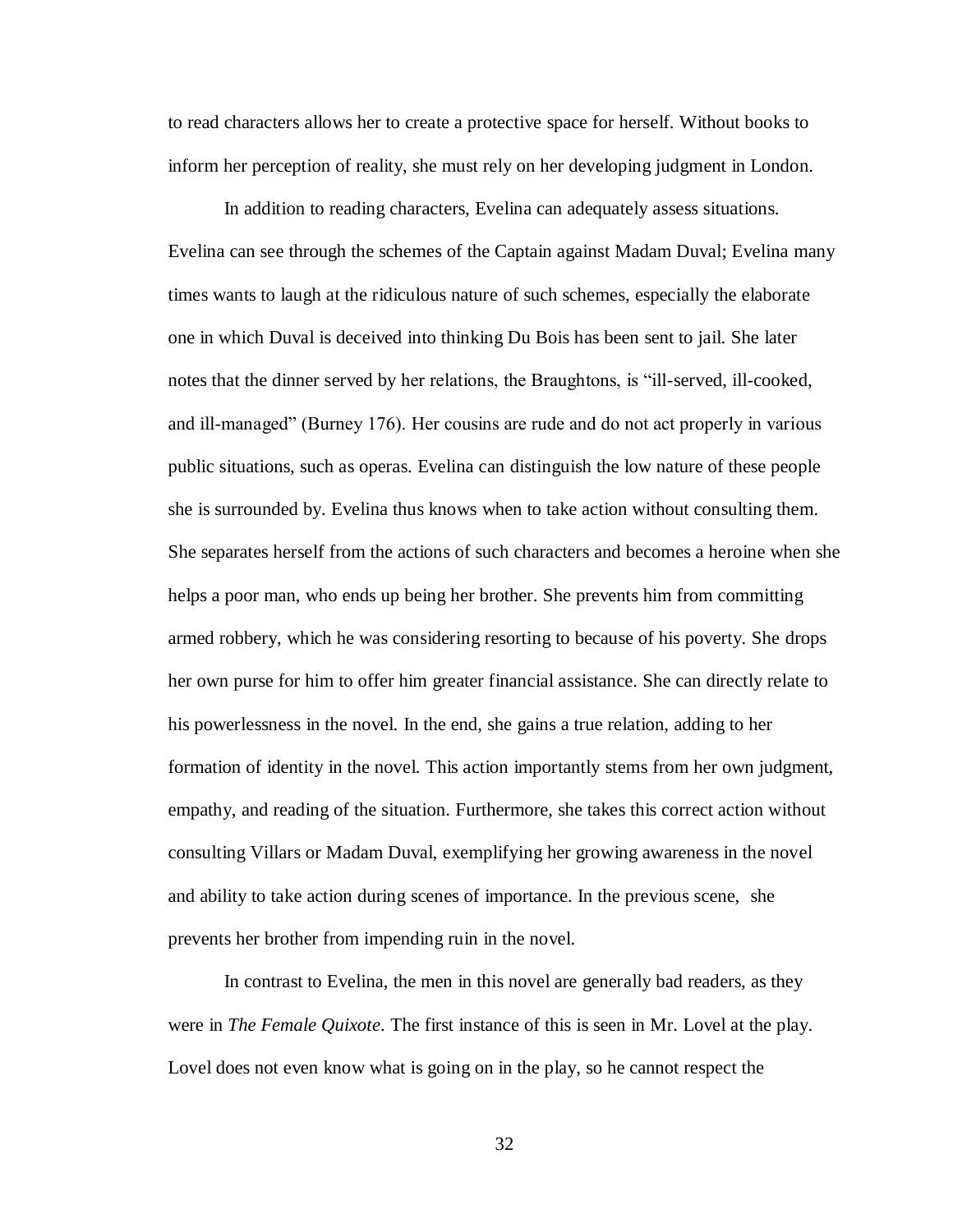performance. "I have no time to read playbills; one merely comes to meet one's friends and shew that one's alive" (Burney 82). Another instance of Lovel's bad reading is seen when he is discussing classics with Mrs. Selwyn. When he is asked to recite classic texts, he says –" really, one has not much time, even at the university, for mere reading" (Burney 287). He condemns reading once more in his blatant confession that he does not read himself. In addition, Villars cannot read his own daughter; when she returns home briefly, he cannot understand her melancholy mood, even explicitly saying she is "a book that both afflicts and perplexes me" (Burney 264). As I emphasized before, this statement represents the metaphorical reading that is such a large part of the novel. Villars cannot give her the advice needed to feel better about Lord Orville. And even Lord Orville cannot adequately read the situation regarding Evelina and her frequent meetings with her brother, as he believes this man could indicate a romantic interest and pose a threat to his own relationship with Evelina. All of these instances of reading poorly indicate the inability for men to accurately read characters and situations. Men in this novel have a specific view of their own surroundings and women, and they rarely are open to thinking differently or considering alternative explanations. Their restrictive mindsets thus hinder the female subjects with whom they are involved.

Despite some misreading throughout the novel, Lord Orville is the only man who Evelina encounters that allows a space of agency for women, and her ultimate ability to read his true character rewards her. Orville is always considering Evelina and making sure the opinions of females are heard: "I am most desirous to hear the opinions of these young ladies, to whom all public places must, as yet, be new" (Burney 110). Orville is the one man who has gained a good opinion in Evelina's eyes, but Villars thinks an overt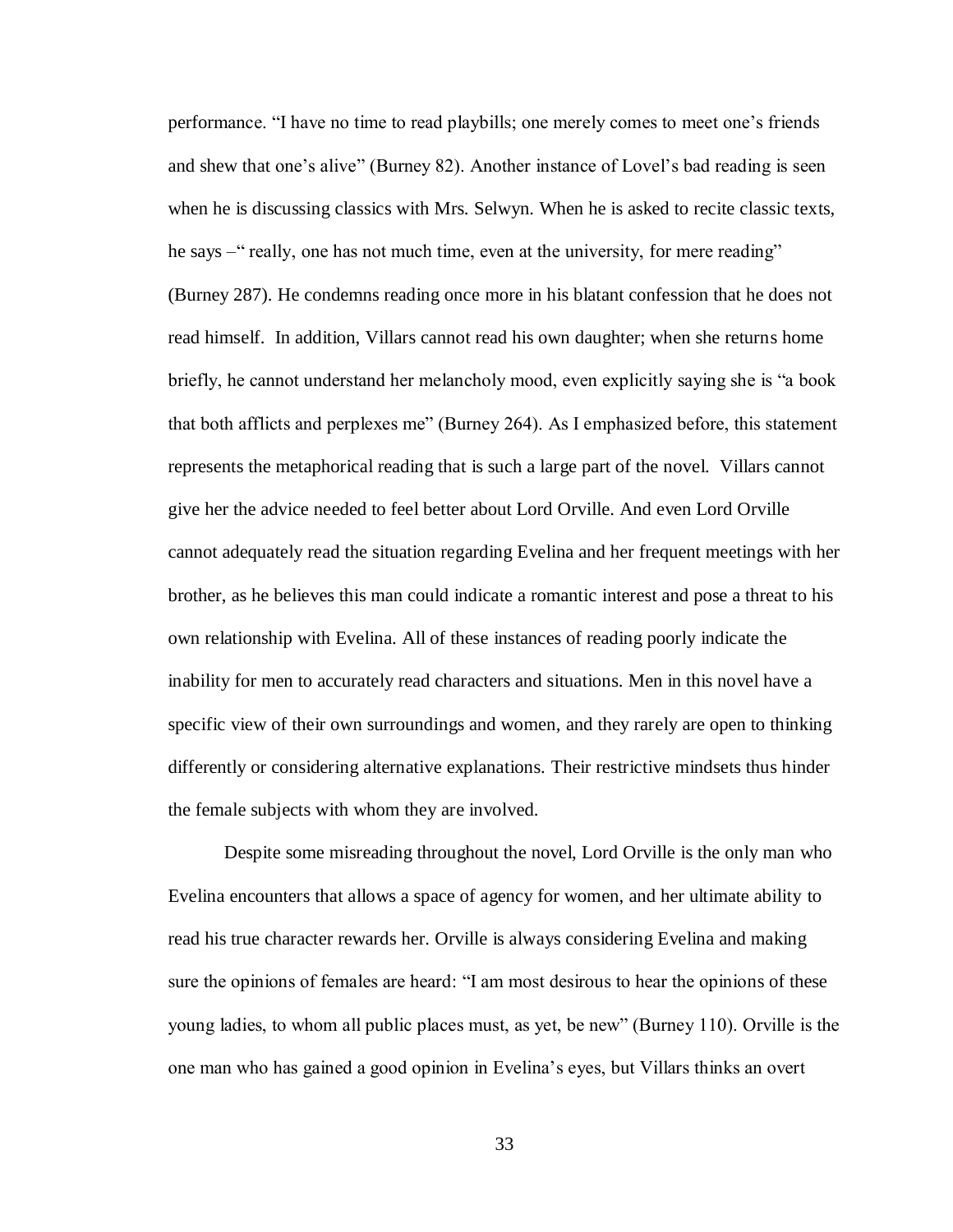letter signed in his name tarnishes his character forever.  $^{19}$  Despite his countless good gestures, this false letter penned by Willoughby and not Orville convinces Villars to warn Evelina of his character in a letter. When Evelina then takes steps to avoid him, she is at her unhappiest in the novel. She later continues to interact with him, however, as he proves himself to be worthy of her respect and attention. She allows a reading of his character to outweigh this brash letter and the advice of Villars to "quit him!" In other words, she allows her metaphorical reading of Orville to outweigh her literal reading of the letter (Burney 309). When others ignore her, she notes of Orville that he "honoured me with his entire attention" (Burney 289). Despite Villars' continued advice to avoid him, she continues to read his character and compare him to other men she encounters, such as the brash Sir Clement. Orville in turn sees the intelligence of Evelina, noting that her mistakes are the result of "inexperience, timidity, and a retired education, for I find her informed, sensible, and intelligent" (Burney 347). Once she finds out that he never wrote the letter, she trusts him fully. At the end of the novel when she accepts him, she gains a valuable husband who will grant her agency. He has proven to be a far better suitor than any other man in the novel.

Characters do encourage and uphold the act of literal reading for Evelina. While not a large part of the text, novel reading is still a recurring theme in the novel. Evelina states in one of her letters of Lord Orville, "When we walk out, he condescends to be my companion, and keeps by my side all the way we go. When we read, he marks the

 $\overline{a}$ 

 $19$  This letter, at the time period, would have been disreputable as it was received before marriage and indicated a declaration of love for Evelina (Campbell 563). Villars could have assumed that Evelina had compromised her modesty and innocence to Orville. After reading the letter a second time, Evelina exclaims, "my astonishment was extreme, and was succeeded by the utmost indignation" (Burney 242). It is important to note that Evelina, while then warming up to Orville after his various good actions, does not initially think well of him after her reading.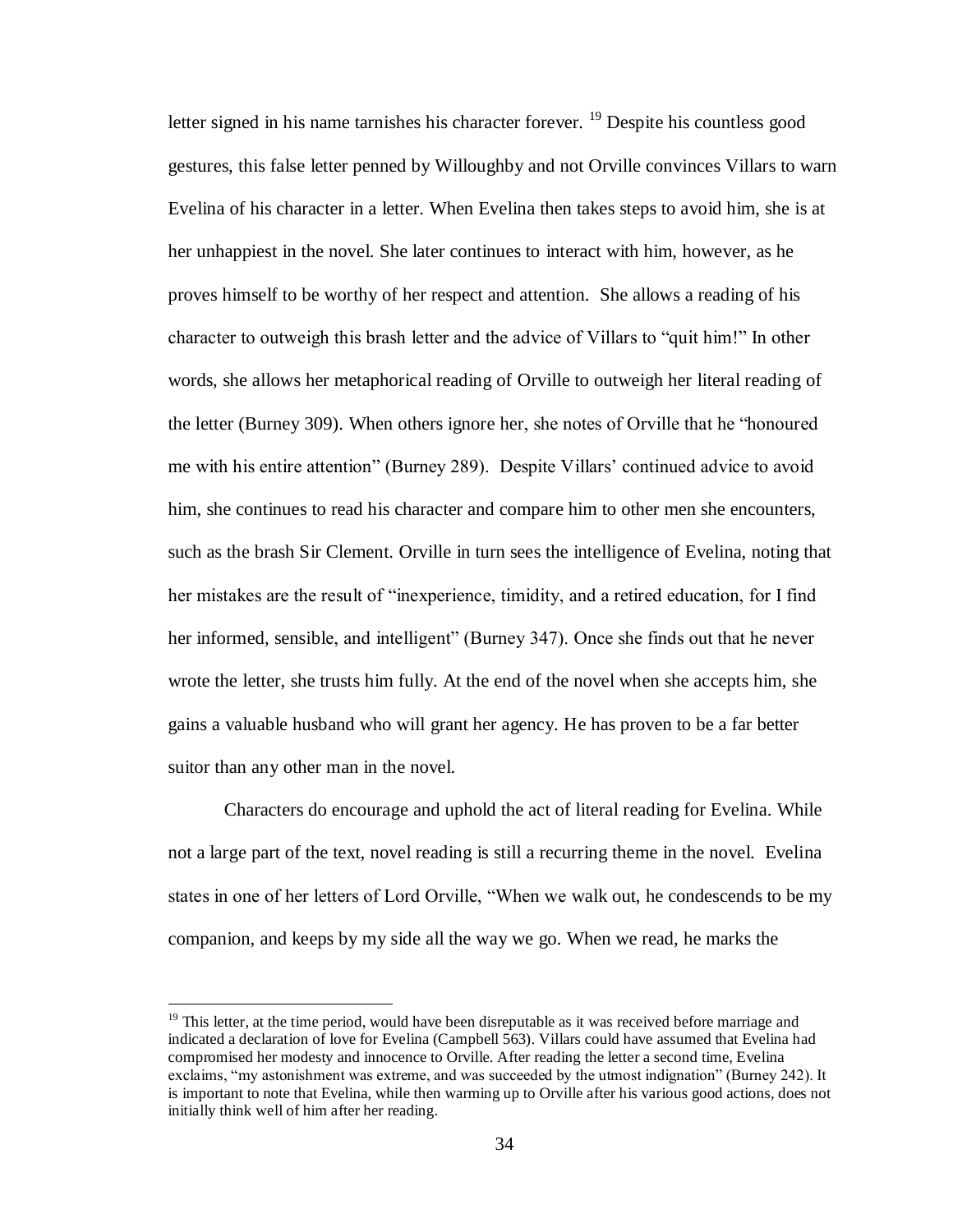passages most worthy to be noticed, draws out my sentiments, and favours me with his own" (Burney 296). She further goes on to note that the "time spent with him" brings her to "social freedom" (296). He is aware of her capacity to read and learn, and he shares in this activity with her, upholding novel reading. Unlike the other men in the novel, he does not act in a deceitful or manipulative way toward her. Mrs. Selwyn also displays Evelina's inclination for novel reading. When asked by an obnoxious gentleman how she will spend her time, Selwyn answers for Evelina: "In a manner that your Lordship will think very extraordinary, for the young lady reads" (Burney 275). Later on, Selwyn introduces Evelina to some other books. These references to literal texts indicate the value of such writings in society. Harder to find in the text than instances of figurative reading, these accounts exemplify the development of Evelina in the novel.

Evelina marries Orville, but she also gains power over her name. She has been able to distinguish the good hearts of men from the bad ones. She utilizes her writing to display her progress in reading the society she is situated in, and this stands the ultimate test when she is being influenced by various men in the text. Like Arabella, her reality has been one of seclusion with a primary caregiver; unlike Arabella, Evelina does not read romances. In the end, while she falls into a romance, she is not a romantic. She cares for Villars and Orville, but she does not elaborate on grand romantic plans for the future—she will go back to Berry Hill for a while to be with Villars. Finding a place where she is valued is her ultimate goal in the text, and her ability to distinguish both good and dangerous circumstances and characters allows her to prevail as a heroine of her own writing. She rescues her ailing brother. She chooses Lord Orville, who enhances her future and ability to read. And she is recognized by her father after he realizes her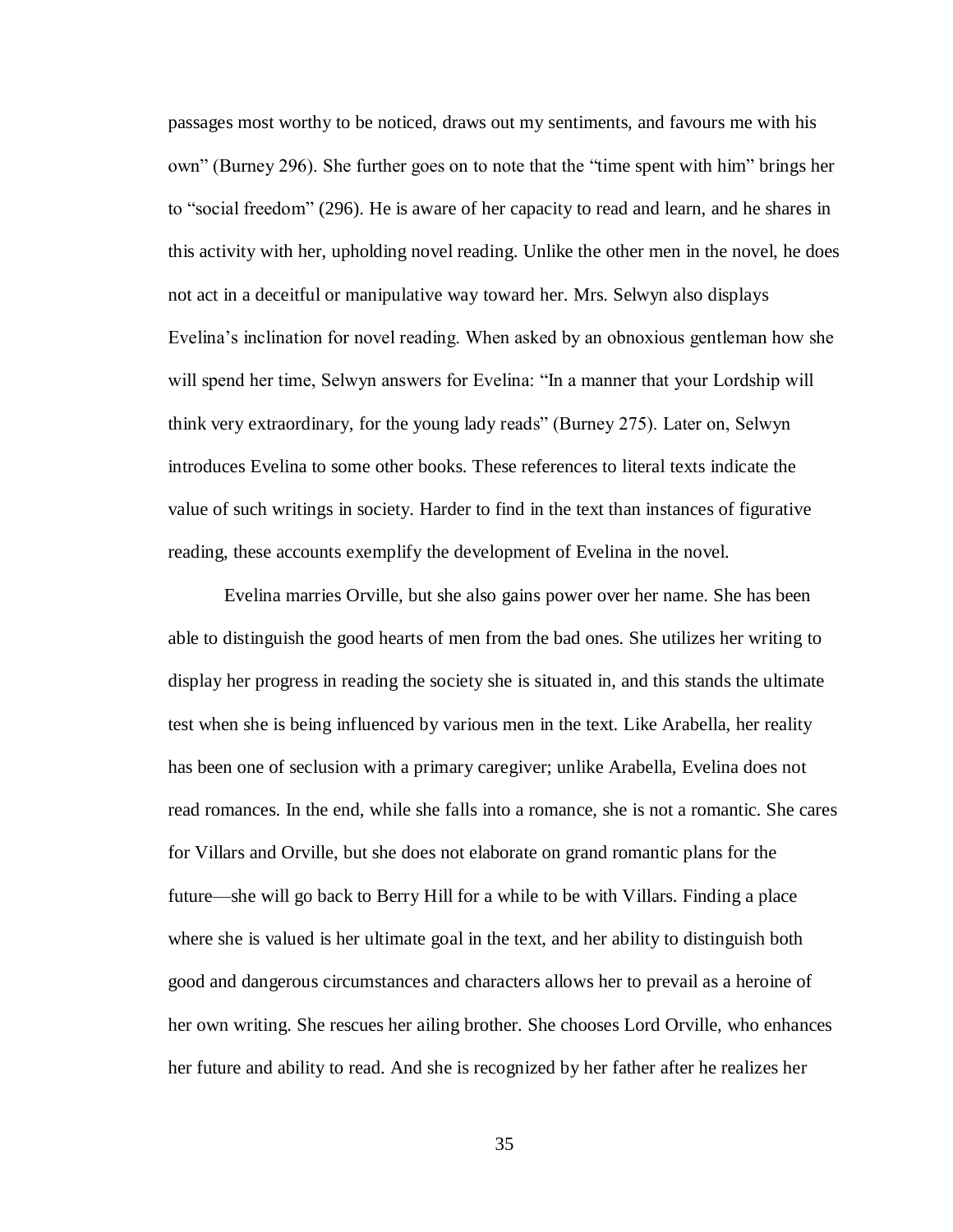unending capacity for forgiveness. Her ability to make these decisions of value portrays the power of her own reading of her situation.

## Reading Real Terror in *Northanger Abbey*

Jane Austen, heavily influenced by Lennox's *The Female Quixote,* portrays a protagonist in *Northanger Abbey* who reads and bases her reality on the novels that she reads.<sup>20</sup> Instead of romantic texts, however, these writings are gothic stories. Austen parodies and critiques specifically gothic and romantic thematic elements and novels, but she does so in order to bring about new ways of reading society and the novel itself. Many critics have noted how this new reading is manifested in Catherine's realization of the elements of her society that are actually quite repressive and gothic.  $^{21}$  I will not debate this element, but I will instead look at how Austen's engagement with and deconstruction of multiple texts allows her to redistribute power in the novel, which has been solidified in the system of patriarchy. The true Gothicism and terror of her reality becomes embodied in Catherine's society, but she must utilize her knowledge of the gothic to realize this fact. In support for my argument, I can turn to Claudia Johnson. She talks about this system of patriarchy in society in regards to Catherine's development: "She is discovering the betrayals of paternal figures and the discourse they yield" (47). Therefore, Catherine can discover how women have been marginalized in her society in history and the present. She becomes increasingly perceptive as the novel progresses, indicating the ability for reading to transform the individual. Her education, like those of

 $\overline{a}$ 

 $20$  Kauvar emphasizes the influence that this novel had on Austen, noting that she ultimately changes and revises what is in this very novel (216).

<sup>&</sup>lt;sup>21</sup>Robert Hopkins and Claudia Johnson are two such critics who note this in their works, which will be cited later in my paper.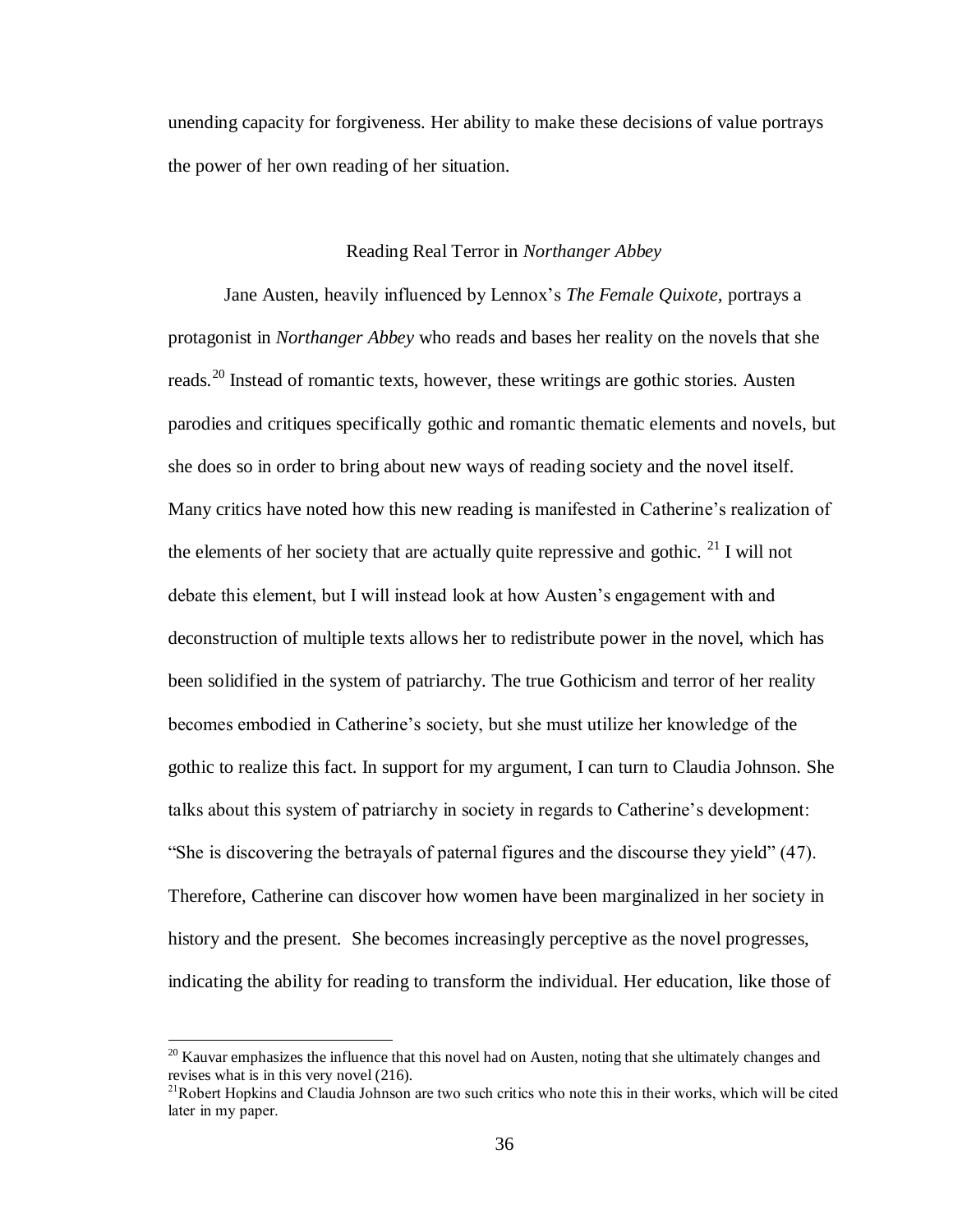the other two protagonists, does not set her up for success, and she must also combat this fact in her own development and reading throughout the novel. *Northanger Abbey*, as noted by Marilyn Butler, "has far more literary allusions of a more bookish kind than any other Austen novel" (148). It is thus crucial to analyze the worth of reading in Catherine's society.

At the opening of the novel, readers see how education has been constructed in the formation of the young Catherine Morland. Mary Wollstonecraft's "A Vindication of the Rights of Women" elaborates on the gendered inequalities in education:

The education of women has, of late, been more ridiculed or pitied by the writers who endeavor by satire or instruction to improve them. It is acknowledged that they spend many of the first years of their lives in acquiring a smattering of accomplishments; meanwhile strength of body and mind are sacrificed to libertine notions of beauty, of establishing themselves, — the only way women can rise in the world—by marriage (173).

In Catherine's early years, her education is quite free from this system of patriarchy; she could even be labeled a tomboy: "She was fond of all boy's plays, and greatly preferred cricket not merely to dolls, but to the more heroic enjoyments of infancy, nursing a dormouse, feeding a canary-bird, or watering a rose-bush" (Austen 37-38). And she "shirked on her lessons" in writing and French. It is important to note that Austen creates an atypical female who in a sense goes against romantic notions of a heroine, seeming to imply that women lose a sense of freedom in their standard societal education that is bound in gendered expectations. Unlike Arabella and Evelina, Catherine is rather free in her upbringing. Catherine is soon, however, rendered stupid by the expectations of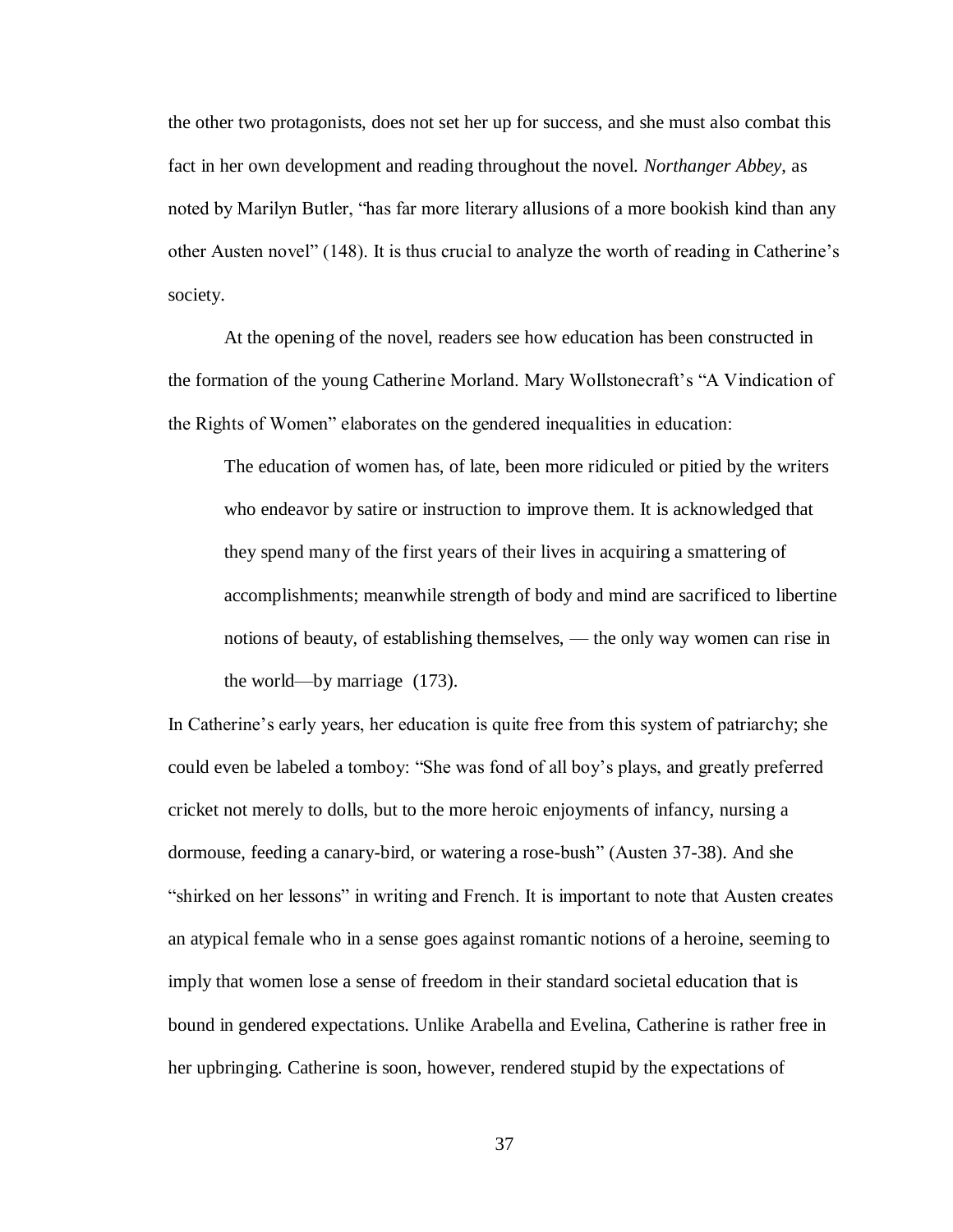society and forced to submit to the typical gendered behaviors of her time. Her progression is visible over the course of a short chapter in the novel: "Her love of dirt gave way for finery, and she grew smart; she had now the pleasure of sometimes hearing her father and mother remark on her personal improvement" (Austen 39). She is required to memorize books and quotes in order to enhance her education "in training for a heroine" (Austen 40). These are the books and quotes that were seen to be essential in the training and improvement of a young woman. Marilyn Butler stresses this inadequacy of Catherine's early education in regard to the defects of girls' education noted by Johnson in an issue of the *Rambler* (148). Catherine must learn to view the world as a female is supposed to view the world. Power is taken away from her as she becomes a passive participant in her society. This beginning hinders her ability to grow and read situations of her own, especially when she enters the society at Bath. In addition, she is secluded until 17 in a village in Wiltshire, and is unprepared, as the other protagonists were, for the reality of the world.

Reading soon becomes a major focus of *Northanger Abbey*, and Austen portrays it in a very positive manner regarding women. Men in the novel like John Thorpe criticize the novel, claiming they "are all so full of nonsense and stuff" (Austen 71). He is not a character that readers value, however. He does not know that Ann Radcliffe authored *The Mysteries of Udolpho,* and he condemns Burney's *Camilla* (Austen 71). He only acknowledges Fielding's *Tom Jones* and Mathew Lewis's *The Monk* as being decent, both of which are authored by males. Clearly, Austen is not condemning novel reading, but a type of reading that has been misconstrued and gendered in society. Rather, Austen upholds reading in *Northanger Abbey*. Austen explicitly defends reading of the novel in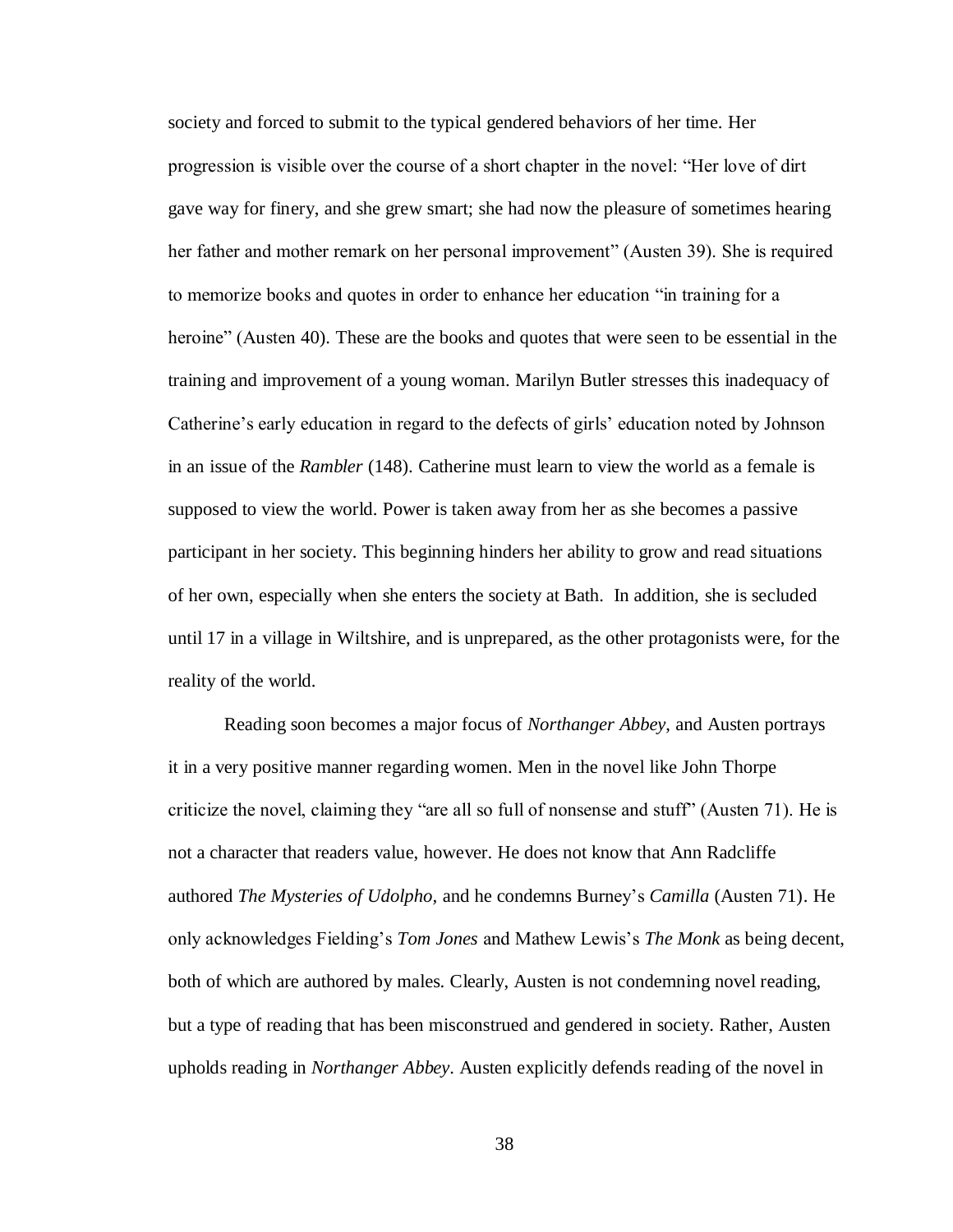her digression about novelists who mock novel reading: "Yes novels; — for I will not adopt the ungenerous and impolitic custom so common with novel writers, of degrading by their contemptuous censure the very performances, to the number of which they themselves are adding…" (Austen 58) Unlike many others before her, she will uphold the novel and those who read the novel. Austen goes onto to state the gendered nature of novels throughout history:

And while abilities of the nine-hundredth abridger of the History of England, or the man who collects and publishes in some volume some dozen lines of Milton, Pope, and Prior, with a paper from the Spectator, and a chapter from Sterne, are eulogized by a thousand pens, —there seems almost a general wish of decrying the capacity and undervaluing the labour of the novelist, and of slighting the performances which only genius, wit, and taste to recommend them. 'I am no novel reader—I seldom look into novels—Do not imagine that I often read novels—It is really well for a novel.' –Such is the common cant. —'And what are you reading, Miss—?' 'Oh, it is only a novel:' replies the young lady; while she lays down her book with affected indifference, or momentary shame—'It is only Cecilia, or Camilla, or Belinda;' or in short, only some work in which the greatest powers of the mind are displayed, in which the most thorough of human nature, the happiest delineation of its varieties, the liveliest effusions of wit and humour, are conveyed the world in the best chosen language. Now, had the same lady been engaged with a volume of the Spectator, instead of such work, how proudly she would she have produced the book, and told its name; though the chances must be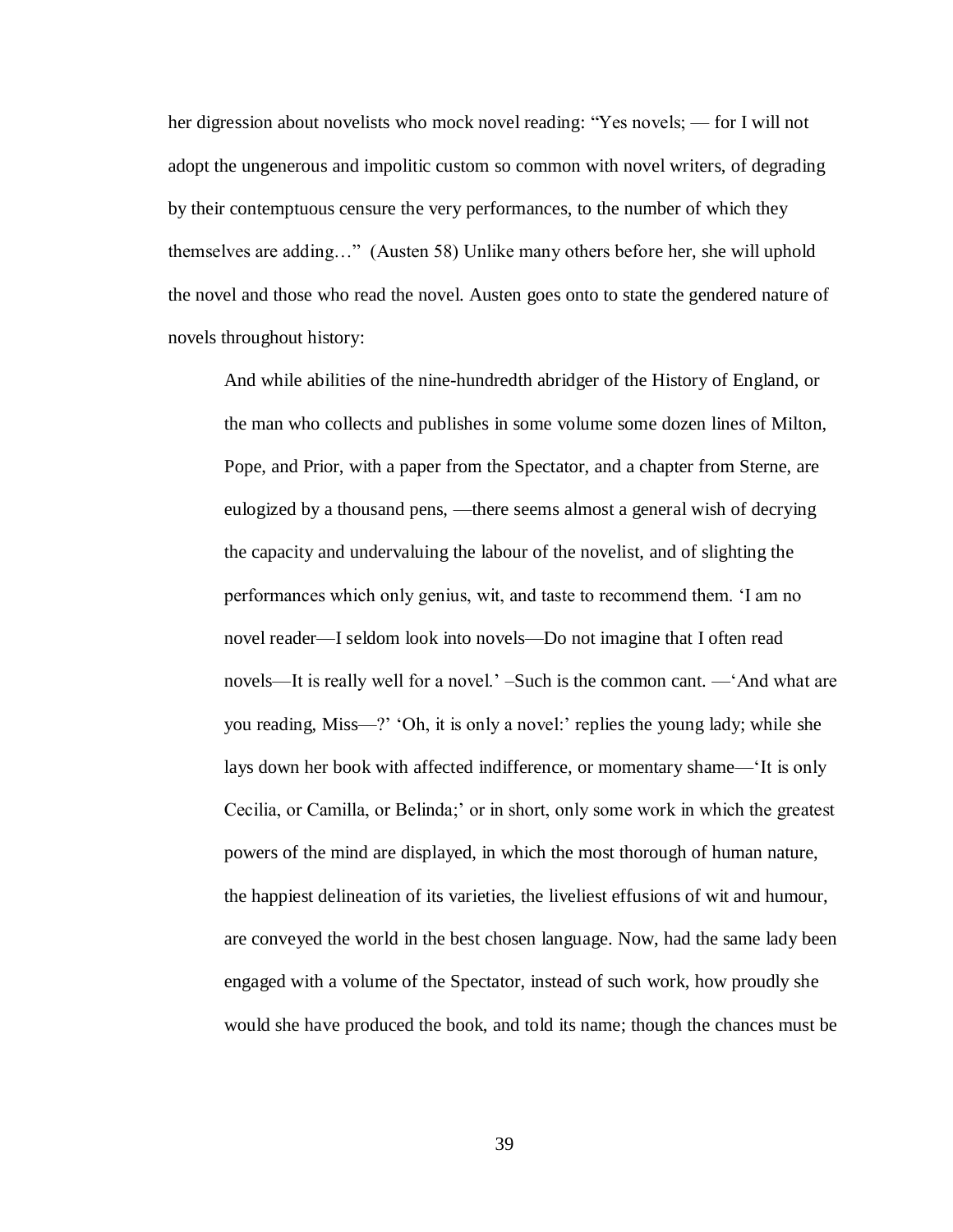against her being occupied by any part of that voluminous publication, of which either the matter or manner would not disgust a young person of taste…

Austen clearly outlines her views of novel reading. The female is unfairly treated in reading novels—she is made to feel as if the act of reading has no worth. If she were reading something else that was seen of value at the time (a work, for instance, by a male author), she would not undergo the same condemnation. Through this speech, she exposes Thorpe as a misguided male voice on the value of novels. She further shows how female reading is not inferior, but it is the female subject that is seen in an inferior light. Austen then sets out to prove that Catherine's gothic reading is useful in her reading of characters and society. Even though Catherine ultimately succumbs to the power of marriage in her society, she is able to acknowledge and somewhat resist the way power is embodied by males in a harmful way in society.

Despite her inadequate education, Catherine is quite perceptive at times in the first volume of the novel—she does read certain situations well. Her opinion is rarely valued, however, as the power of men is often working against her. These times need to be mentioned as they signal her progression and attempts to taking back control and power in the novel. She just cannot adequately reconstitute her situations. She sees Isabella's flirting with Henry Tilney's brother, but there is little she can do about it. She is anxious about the situation, however, and realizes that this behavior could ruin the relationship between Isabella and her own brother: "She spoke to Henry Tilney on the subject, regretting his brother's evident partiality for Miss Thorpe, and entreating him to make known her prior engagement" (Austen 154). This conversation goes on for quite a while in which Catherine pleads with Henry to correct the situation, but he treats her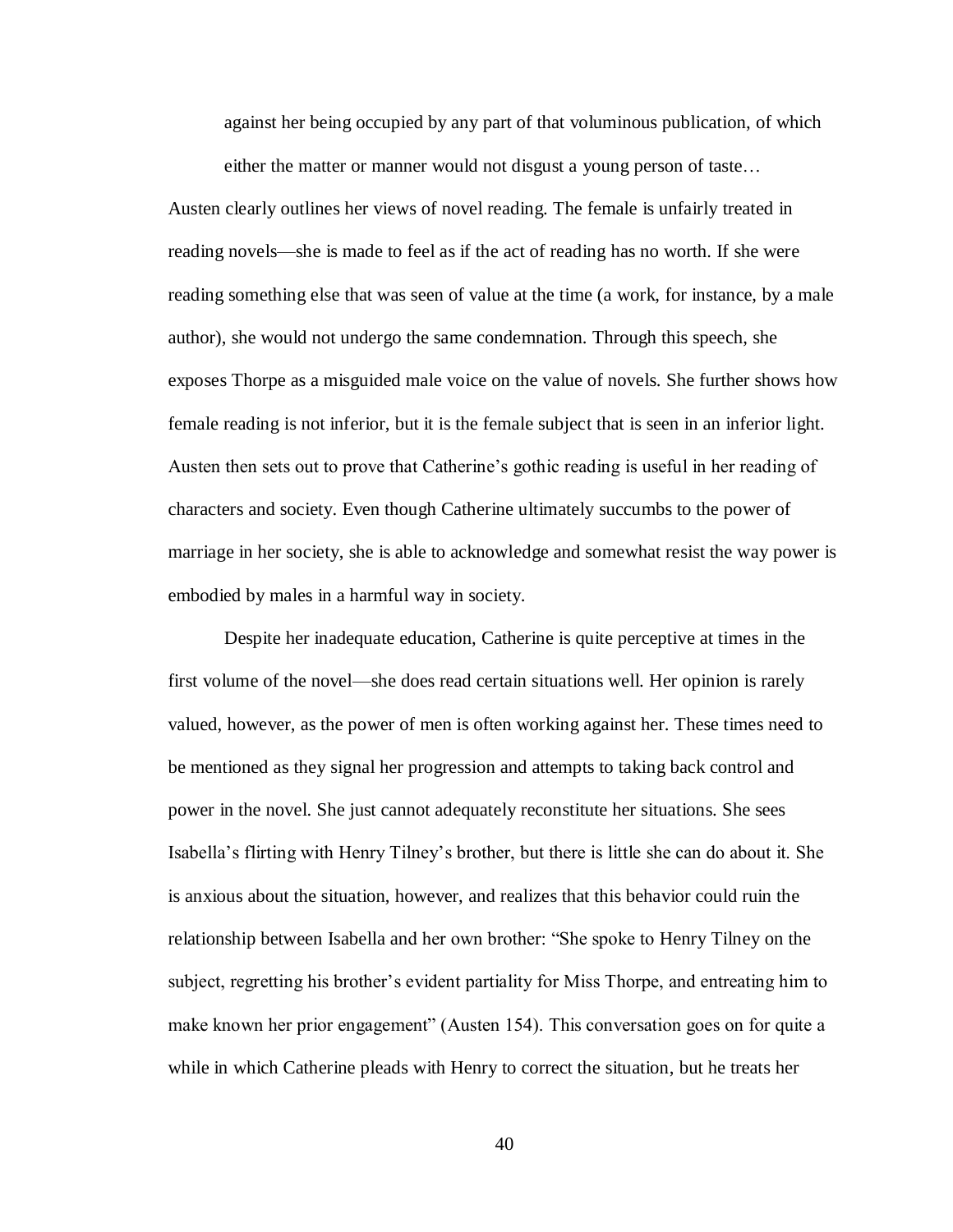entreaties quite lightly, and she is forced into thinking that "Henry Tilney must know best" (Austen 157). She has read this situation in the text correctly, but others fail to acknowledge her opinion. In addition, Catherine travels alone to make apologies to the Tilneys for missing her engagement, something she knows is impolite on her part. Both of these situations indicate Catherine's agency and ability to articulate and act on her perceptions. Catherine often does not have the ability to change situations, but she nonetheless tries to take a stand at times and change the situations surrounding her.

In the second half of the volume, Catherine must correctly read her own environment in the abbey while combatting the stories of Henry Tilney—she must learn and accurately recognize how novels have been powerful tools for her interpretation of surroundings. She is interacting with quite a different text, a more sinister text in the abbey. Catherine must harness power and knowledge in order to become an accurate reader of her environment. First, however, Henry and the gothic novel complicate her ability to do so by painting a picture of what Catherine expects at Northanger Abbey. He creates a "burlesque gothic story for Catherine" (Butler 138). Unlike John Thorpe, Henry is an exceptionally good reader in the novel. He has read various histories that he elaborates on the novel. He also speaks very highly of reading: "The person, be a gentleman or lady, who has not pleasure in a good novel, must be intolerably stupid" (Austen 120). He claims that he has read "hundreds and hundreds" while at Oxford (Austen 121). Emphasizing Marilyn Butler's point that Henry is the only knowledgeable reader in the novel, I claim that he knows how to manipulate the gothic genre to create such a realistic retelling (137). Henry proves that men read the same novels as women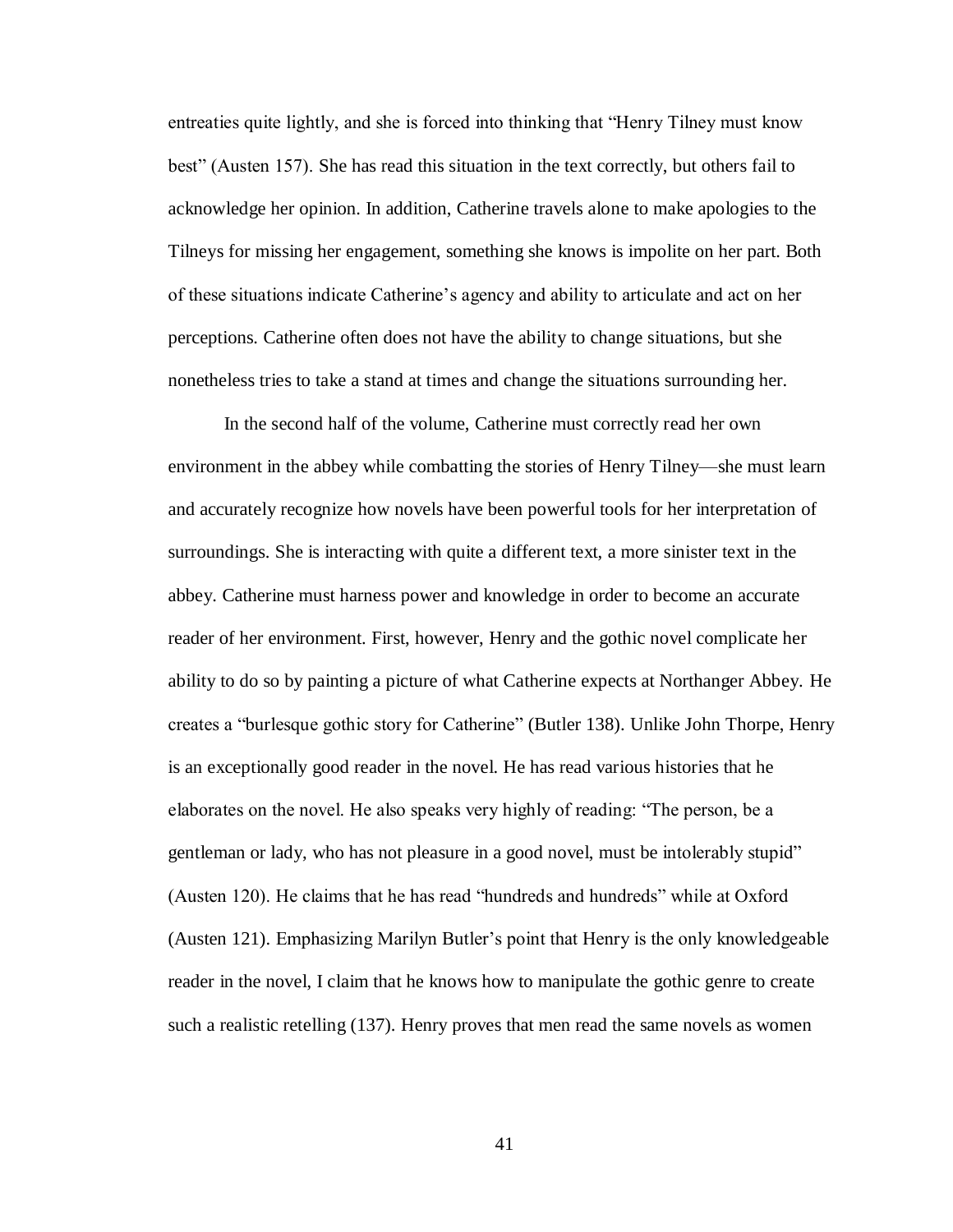read, and the fear Catherine holds that "gentlemen read better books" is implanted by societal perception (Austen 120). He is undoubtedly a strong reader.

Henry's manipulation of gothic stories, however, becomes misleading for the ignorant Catherine. Jacqueline Howard notes of Henry's manipulation of the females: "…Henry is made to speak from that position of male superiority which his education, profession, broader experience, relative independence, and seniority in years have bestowed. He expects and gains amusement at the expense of Catherine and Eleanor—a proclivity we see again in his protracted burlesque of gothic novels on the way to Northanger" (177). This statement exemplifies the power he has as a male in society as well as how he hinders the recognition of reality of the female subjects. He attempts to control Catherine's imagination through this gothic story and acts as a poor teacher to her. Catherine in turn is thus suspicious of everything the least bit out of the ordinary at the abbey upon her arrival. Her novels and reading come to life through Henry's retelling. She must learn to utilize her own reading of the gothic to realize the underlying horrors of a patriarchal system of control that lies in the hands of men. Henry, while a good reader, is an example of the patriarchal system working against Catherine as she attempts to interpret her new surroundings. He plays on her ignorance to encourage her miseducation and belief in these fantasies.

Catherine trusts Henry Tilney more than any other male in the novel, and he is thus able to utilize his position of power to manipulate her for a great length of time. On the carriage ride to Northanger Abbey, he fills Catherine's mind with imaginings of what may befall her. She responds to him after his long list of gothic horrors: "Oh! Mr Tilney, how frightful! —This is just like a book!" (Austen 162). He sees her alarm and proceeds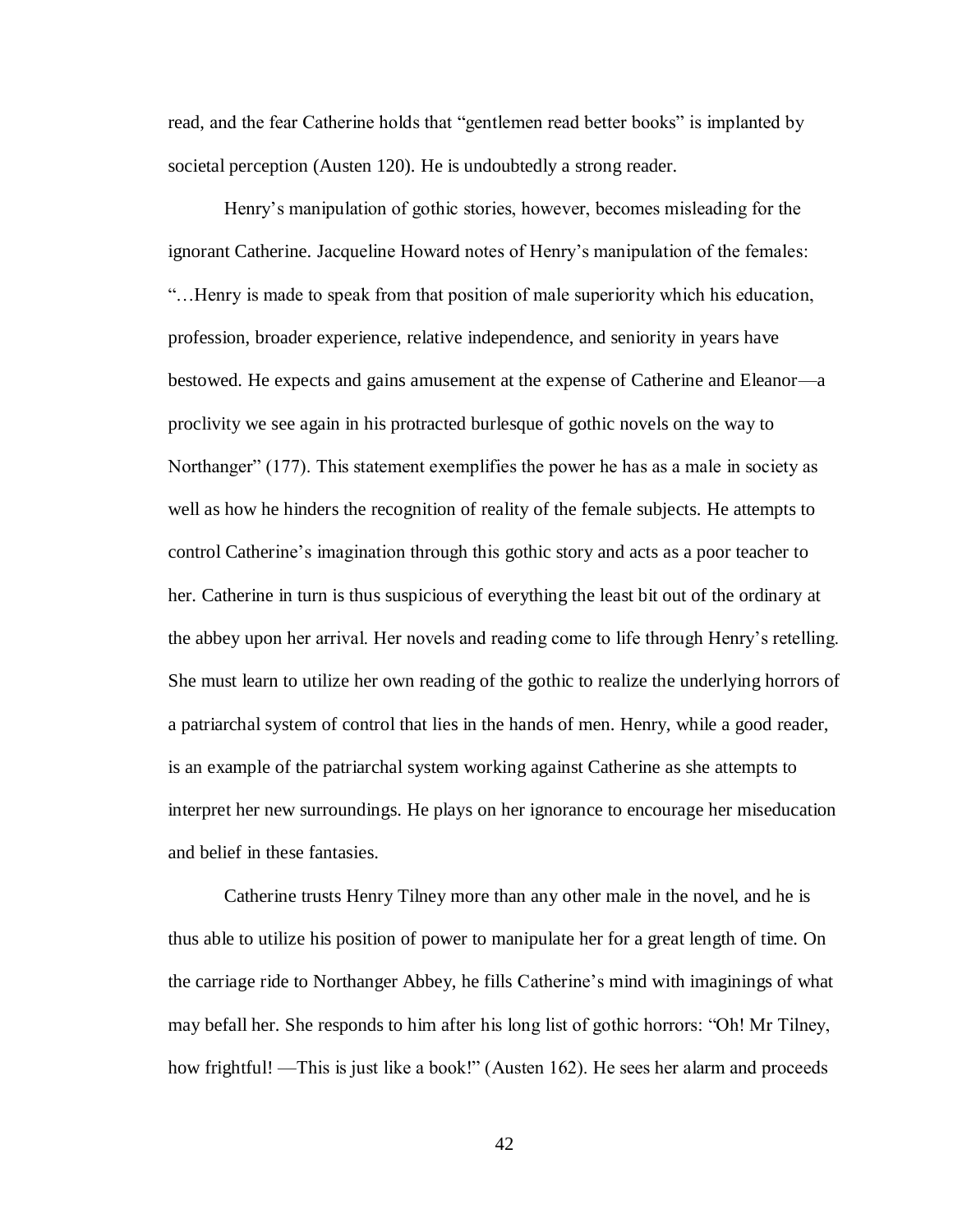to elaborate on his stories. He is utilizing the gothic genre to create a story that Catherine will attempt to read in her surroundings at *Northanger Abbey*. Catherine already realizes how mistaken her expectations had been on approaching the abbey: "To be sure, the pointed arch was preserved—the form of them was Gothic—they might be even casements—but every pane was so large, so clear, so light!" (Austen 165) Despite the external appearance of comfort in the abbey, Catherine allows the narrative of Henry to overtake her imagination. She consumes her time with finding what is inside a chest in her room. There are many signs that other things are more frightening, such as the General's looming presence, but she cannot see this yet. Once Catherine discovers the washing bill in the chest, "nothing could now be clearer than the absurdity of her recent fancies" (Austen 174). Reality and experience allow her to correct her understanding and reading of the external appearance of the abbey. What is truly gothic is more deeply embedded, which she still has yet to discover. The problems lie not in the novel itself or idea of a novel as a literary form, but in the power of males that control or restrict females.

Catherine begins to read the gothic in the characters of Northanger Abbey, and this is a crucial turning point for her in the novel. She is conducting a deeper reading of her situation, and she begins to realize how power is unfairly distributed in her life. She has a feeling about General Tilney that begins at her initial arrival at the abbey: "…but General Tilney, through such a charming man, seemed always to check upon his children's spirits, and scarcely any thing was said but by himself…" (Austen 159). In his absence, the night passes with "much positive cheerfulness" (Austen 169). The real sinister aspects of the story come, however, when Catherine begins to suspect the General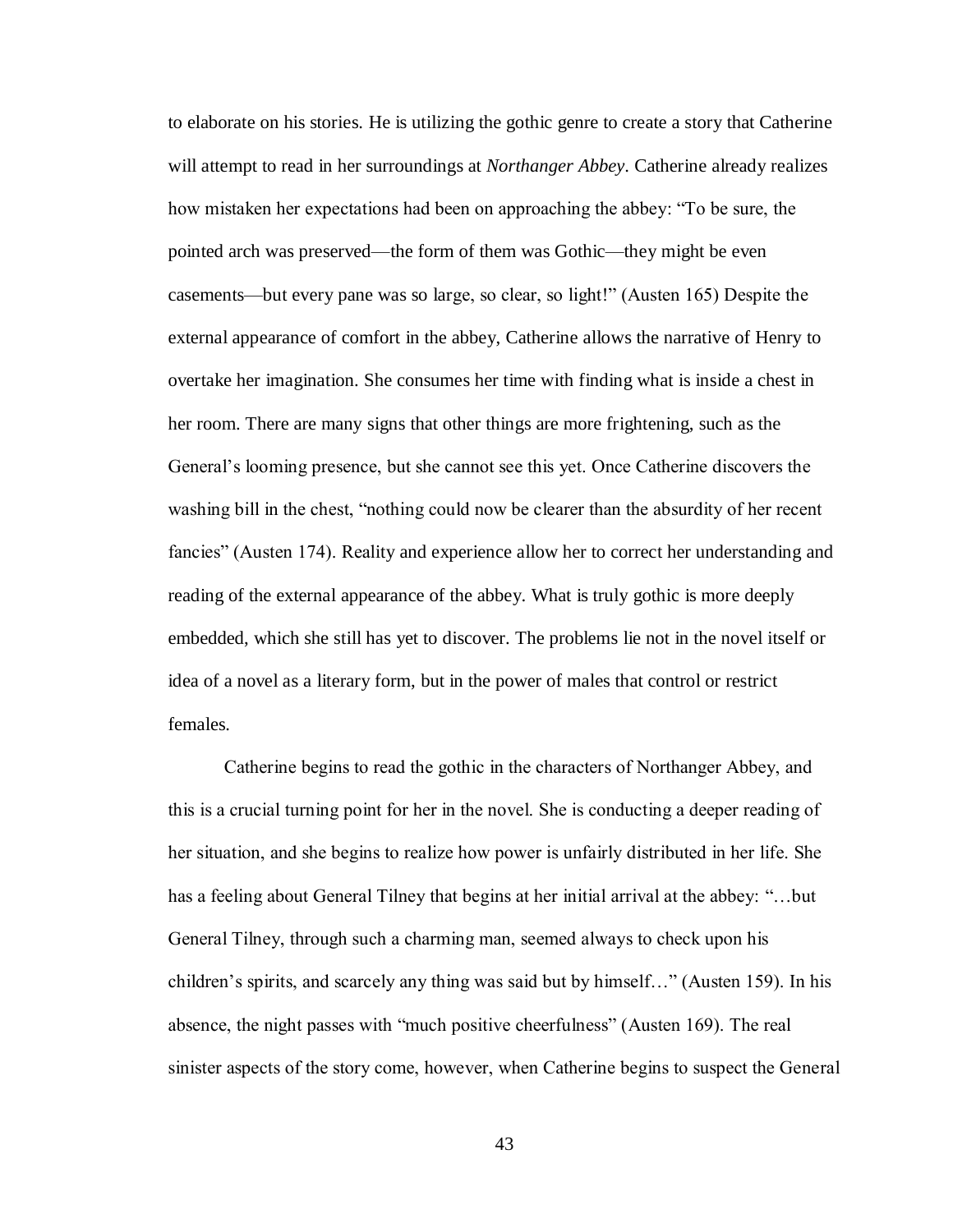of foul play regarding his dead wife: "His cruelty to such a charming woman made him odious to her" (Austen 181). She believes that something is being concealed in the castle, and even though it is not a physically locked up woman, the abbey is definitely a place that metaphorically traps women and divests them of power. Henry further strips Catherine of power when he discredits her claims: "Remember that we are English, that we are Christians. Consult your own understanding, your own sense of the probable, your own understanding of what is passing around you…" (Austen 195). Catherine begins to weigh what is happening around her and sees these things that are actually gothic in her surroundings. Isabella's betrayal of Catherine's brother is just one of these instances. Catherine is then rashly sent off by the General for home alone without any money. Now she is cruelly treated, as Eleanor notes that "not even the hour is left to your choice; the very carriage is ordered, and will be here at seven'o clock, and no servant will be offered you" (Austen 217). This experience directly sheds light on the injustices of a society where men commanded and were listened to at the expense of women. Elaine Kauver notes that "Catherine's initial suspicions are somewhat accurate" (216). Catherine's reading is more sophisticated that Arabella's in *The Female Quixote* because she is able to integrate her reading with everyday reality. In this regard, the novel expands upon Lennox's discussion of novel reading.

Catherine returns to her family, and her mood has changed as she realizes her unfair treatment. A dark nature pervades this scene: "I bring back my heroine to her home in solitude and disgrace…" (Austen 224). The gravity of what has happened really sinks in, as General Tilney will suffer no consequences for his actions toward Catherine. Catherine does not do well after this dark experience, literally pining away after men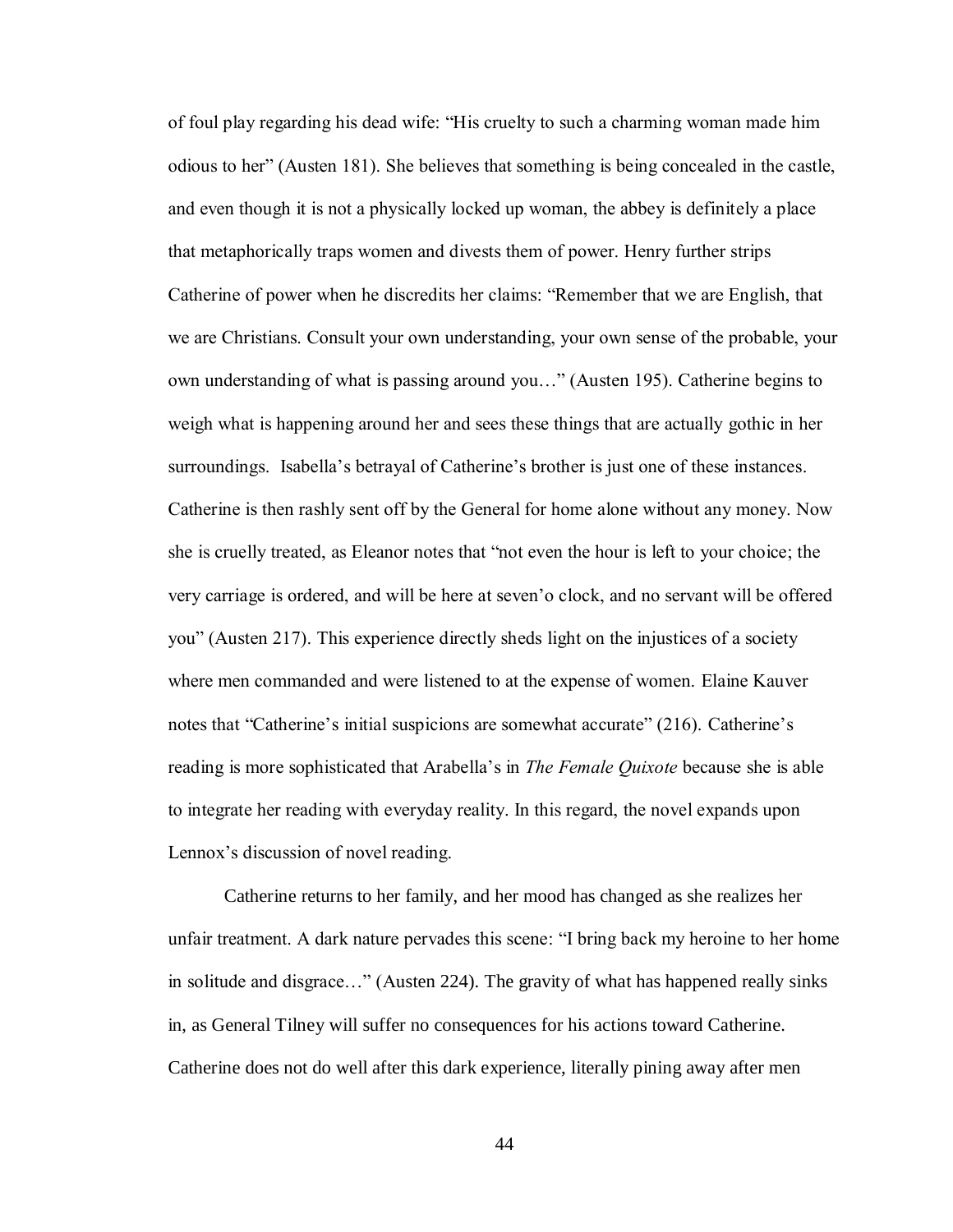have used and viewed her in the text. Education reenters the novel as Catherine's mother attempts to give her an essay, "The Mirror" to instruct her on how to properly act as a young girl (Austen 231). This gendered view of education held by her mother allows Austen to reemphasize the predicament of an education that stresses a certain type of female behavior. And the discovery of the general's real expulsion of Catherine only makes the power held by men more sinister. Catherine was truly right in her judge of General Tilney's character: "Catherine, at any rate, heard enough to feel, that in suspecting General Tilney of either murdering or shutting up his wife, she had scarcely sinned against his character, or magnified his cruelty" (Austen 236). This is a turning point for Catherine, who realizes the real horror of his character, and in a sense, it is an awakening for Henry who rejects his father in telling Catherine the truth. Their marriage signals an uncertain destiny. While initially acting against the General, their marriage will forever put them under the power of the general. The reign of tyranny is not completely broken; Catherine just has a greater awareness of it. She has been able to read her actual gothic environment, and therein lies the success and empowerment of reading in the novel. It may not have made Catherine an agent; she is, however, a more aware participant in and observer of her own society.

 $***$ 

Reading transforms and empowers. It is a crucial part of the education process, and both good and bad reading lead to knowledge. I have taken *The Female Quixote, Evelina*, and *Northanger Abbey* and shown how education is situated in the novels. I then looked at how reading becomes a major part of the protagonist's upbringing and ability to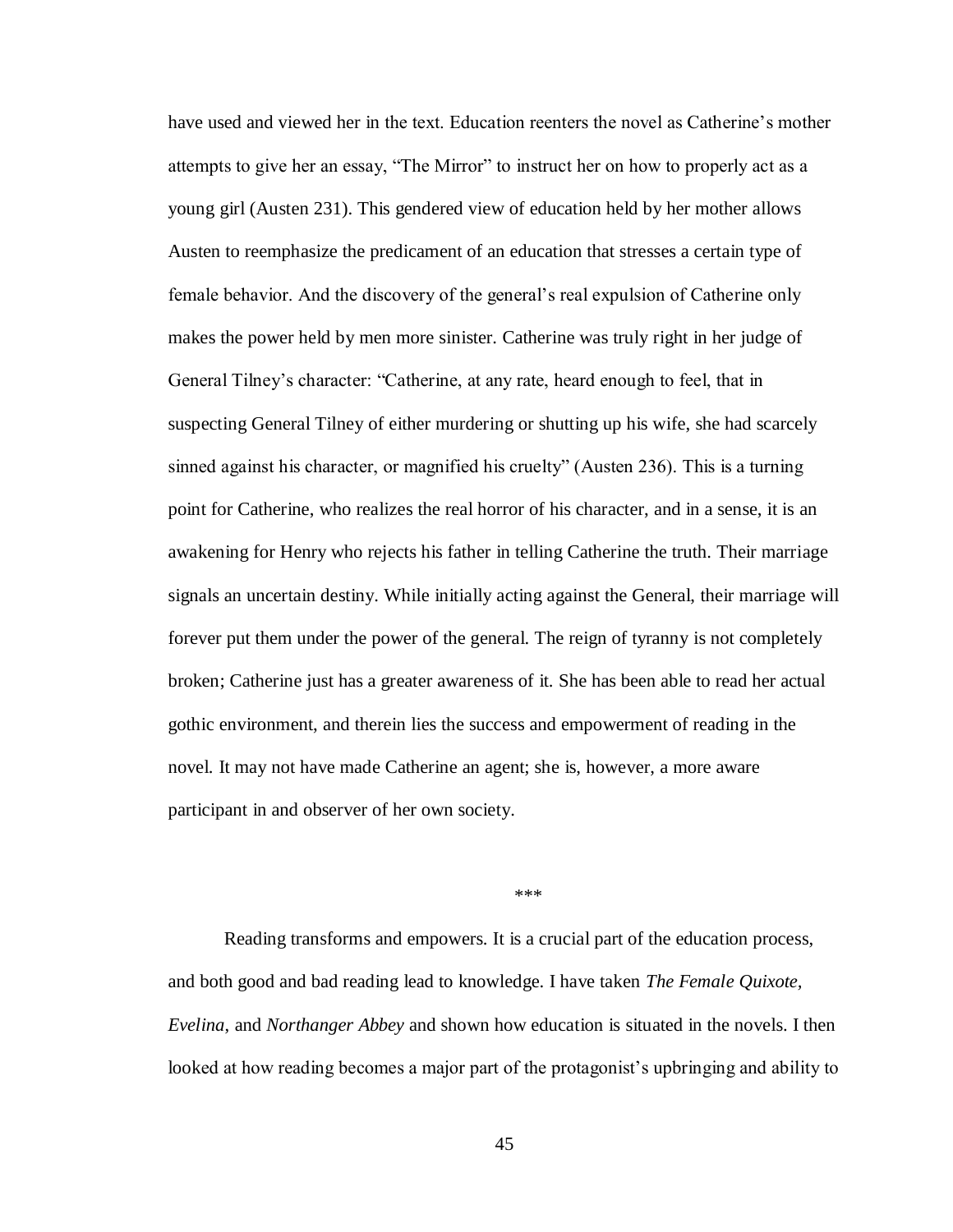read reality. All of the heroines counter the fears of female reading because they overcome their initial bad reading or develop crucial skills even when reading bad texts. They use their reading to critically engage with their surroundings. Men also read poorly in these novels, and this indicates that the issue goes beyond what was typically gendered male and female during the time period. Reading romance or gothic has similar outcomes—it allows one to interpret surroundings in a new way—whether or not this is entirely accurate. Often, it can lead to revelations. Novel reading was a topic that became commonplace in discussions of female education, and these novelists use their own writing and reading to make new statements. In each of these novels, the marriages end the stories. The women could not stand up against this ultimate institution; they all, however, are more aware and capable of reading situations and characters in their lives. The forms that become embodied and manipulated in the novel also further these points and will be analyzed in the next and final chapter. These forms become restrictive because they are often controlled by men; women use their own knowledge in turn to gain back power and credit the very forms that are portrayed in these novels.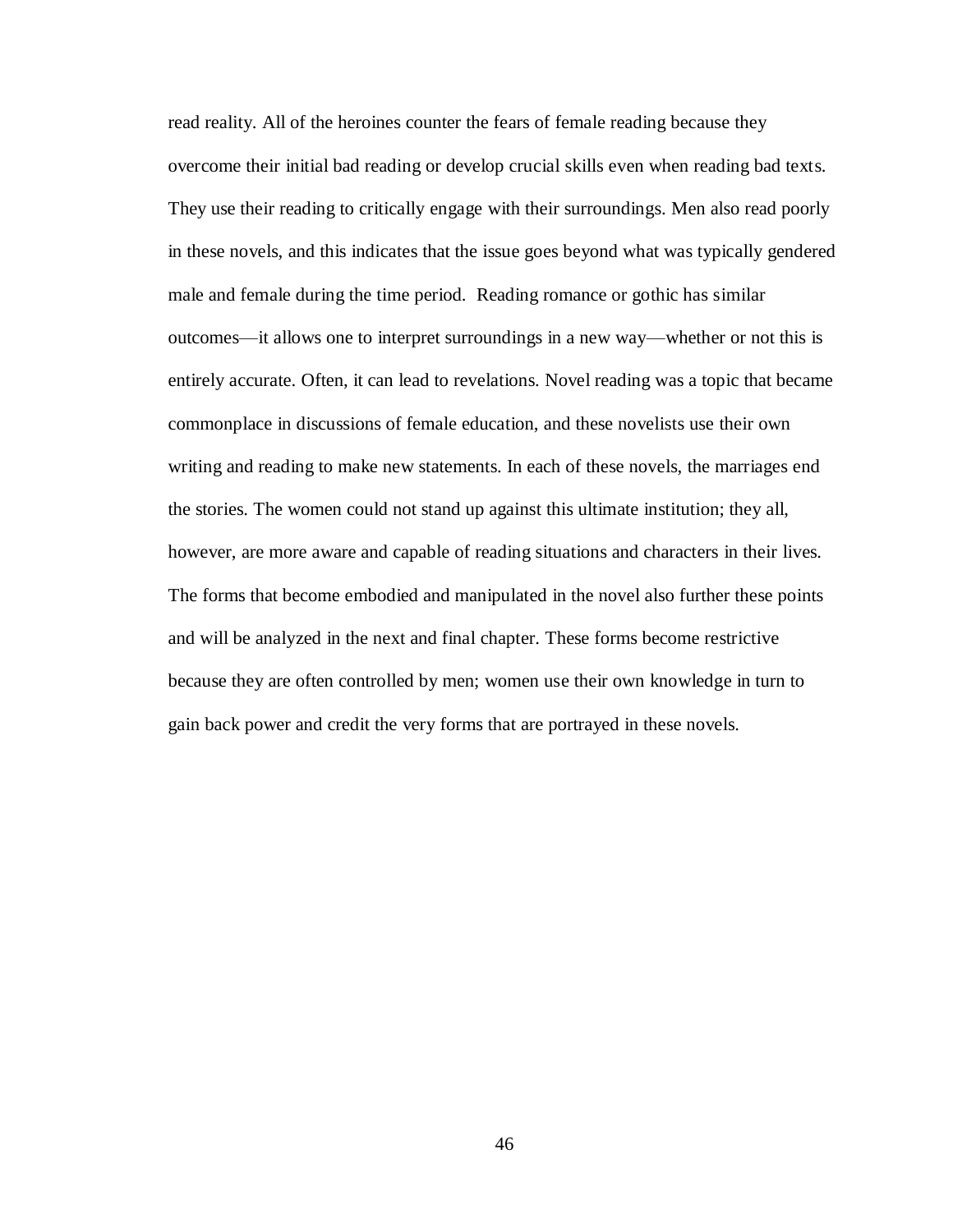Chapter 3- Bahktin's Novel: Reformulation of Romantic, Epistolary, and Gothic Conventions in *The Female Quixote*, *Evelina*, and *Northanger Abbey*

Finally, I will be looking at the three novels and the forms or conventions that they critique or manipulate. While the last chapter primarily focused on reading and education, this chapter will directly analyze how the form of the novel, as noted by Bakhtin, allows for a critique and restructuring of other forms that restricted conversations, harking back to the items discussed in chapter one, such as magazines, conduct books, and fables. Not condemning other forms, these authors talk about aspects of their society that became restricted, especially when controlled by men. In these texts, men often control these conventions and thus the education system. I will start with a framework provided by Mikhail M. Bakhtin and his theory on the novel's form and its embodiment of genres. I will then move to analysis of how each novel critiques and reformulates a certain form or genre in order to expose the restrictive nature of these very forms in how they are situated in society. All of these novels have been discussed in regard to their categorization, which is actually quite complicated. Each novel experiments with various conventions of other forms, but I will be focusing on the main ones in this chapter. For *The Female Quixote*, this is a satire of romance; for *Evelina*, a critique of the epistolary form; and *Northanger Abbey*, a parody of the gothic. Ultimately, these manipulations of form become further ways for the authors to talk about the same issues of education and novel reading that I discussed in chapters 1 and 2 of this project. These discussions of education and novel reading in society restrict women when they close off avenues for growth; in other words, when they close off input from women. In turn, these authors, through their novels, embody the strength of women. Each novel I am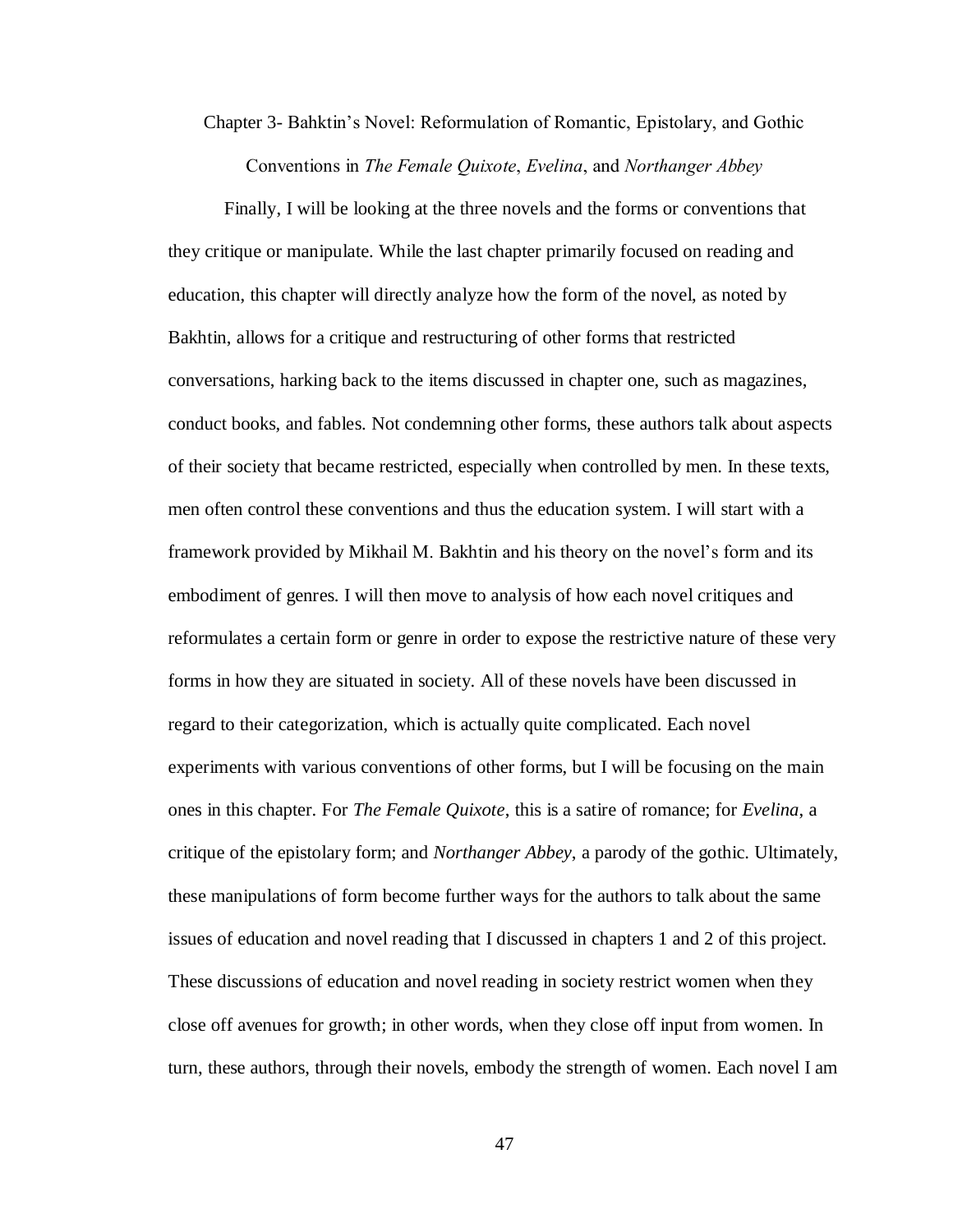analyzing accomplishes something slightly different, and *Northanger Abbey* seems to provide the greatest restructuring of conventions in relation to societal problems (in that its ending is the least conclusive), but each author uses a similar method to produce her work of fiction. While these are female novelists, it is important to note that the males in the novels often attempt to control the stories being told, and this is where problems arise in that this control restricts female voice and agency. These novelists are striving for an awareness of this patriarchal manipulation in their texts.

The novel becomes a place where other genres are incorporated and revised. In M.M. Bakhtin's *The Dialogic Imagination*, he notes that "the novel is younger than writing and the book: it alone is organically receptive to new forms of mute perception, that is, to reading" (3). In this first crucial chapter of his work, he notes the ability of the novel to manipulate other forms: "The novel parodies other genres (precisely in their role as genres); it exposes the conventionality of their form and their language; it squeezes out some genres and incorporates others into its own peculiar structure, reformulating and reaccentuating them" (5). While some more recent scholars have critiqued his theory in noting the more recent decline of the novel, Bakhtin notes that the novel engages with present and past realities and redefines individuals.<sup>22</sup> I have already observed that the three authors take other forms and place them in the novel. Using Bakhtin is helpful in understanding this reformation of conventions. The novel becomes for Bakhtin an open-

 $\overline{a}$ 

 $22$  Contemporary theory since Bahktin's theory largely debates his theory on the novel, as it claims the novel has been declining as a literary form. Various works have been published under this debate known as the "death of the novel." Jose Ortega and Gasset, Roland Barthes, and Walter Benjamin are common scholars associated with this debate. This debate, I believe, is not relevant to my discussion because this debate came after these novels. The novel, in its peak rise, did and still continues to critique and restructure conversations. Even if it may not be as true today, I am situating this discussion in theory that acknowledges the high expansion of the novel at this time period.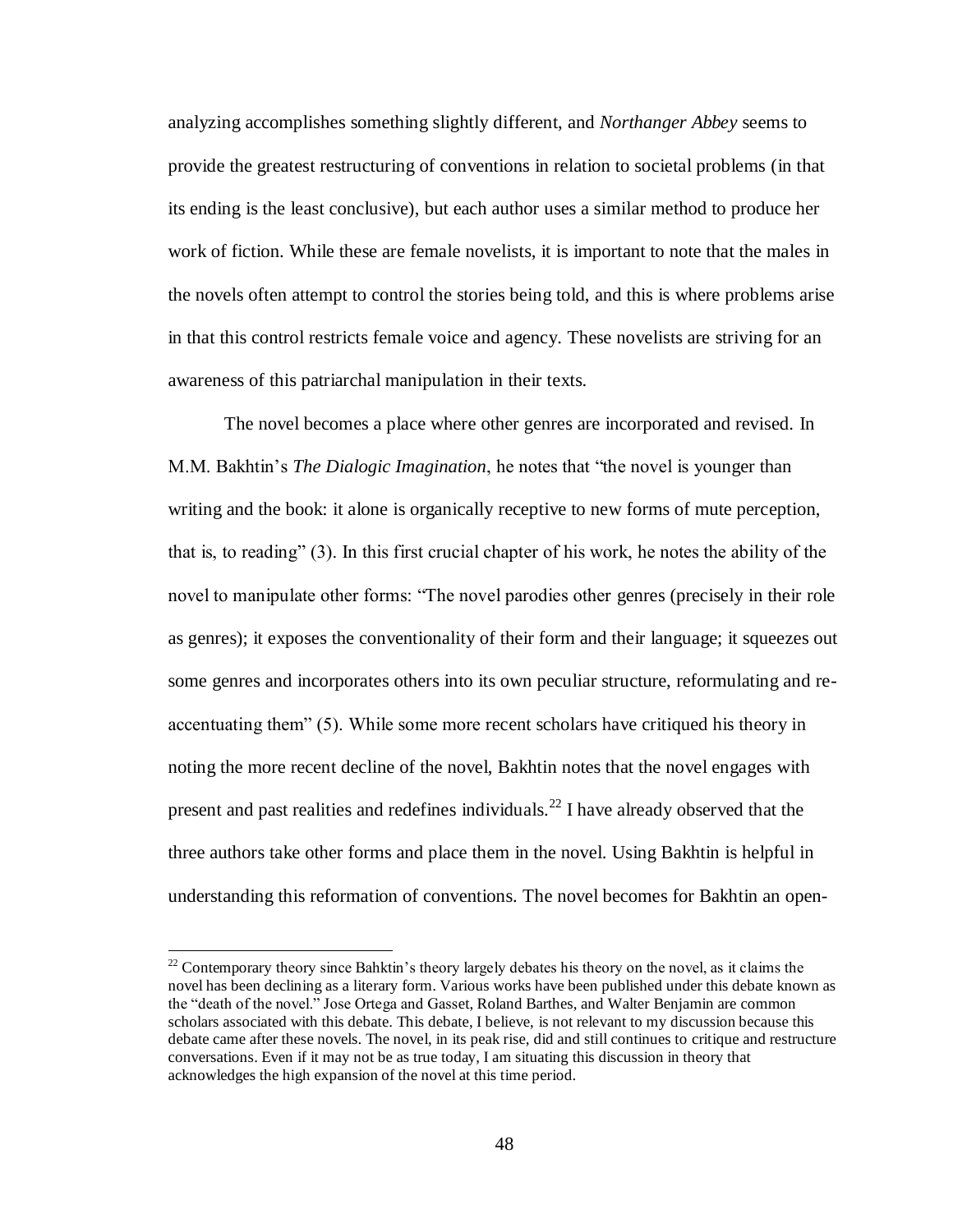ended and ever changing form. Bakhtin writes, "The novelist is drawn toward everything that is not yet completed"  $(27)$ . This is precisely why I am arguing that these women chose the novel as a way to talk about society's issues. They had all experimented with other forms before they produced their novels and were influenced by what came before them. Lennox had published various poems; Burney, plays and diaries; and Austen, short juvenilia. These authors did not simply talk about issues, such as education and reading, but they also took other forms in order, I argue, to make a statement about the dangers of restrictive modes of instruction or writing, especially when in the hands of men who for had many years controlled the histories that were being told. And these were discussions that were not finished and needed renovation in society.

The conventions and forms in these novels may be restrictive, but the novel is not in the fact that it incorporates a variety of voices and opinions and is "multiform in style" (261). The discourse of the novel involves the voices of many individuals, both male and female, and Bakhtin becomes even more important in discussing the conflicting voices in a novel. As genres enter the novel, different language enters the novel. Bakhtin refers to heteroglossia to discuss this diversity of language: "Authorial speech, the speeches of the narrators, inserted genres, the speech of characters are merely those fundamental compositional unities with whose help heteroglossia can enter the novel; each of them permits a multiplicity of social voices and a wide variety of their links and interrelationships" (263). Lennox, Burney, and Austen portray a variety of voices in their works in order to show how multiple voices and forms of writing exist in a society, but patriarchal voices are shown to limit the female when they attempt to manipulate or control the writing that women read. Language and discourse should not close off input: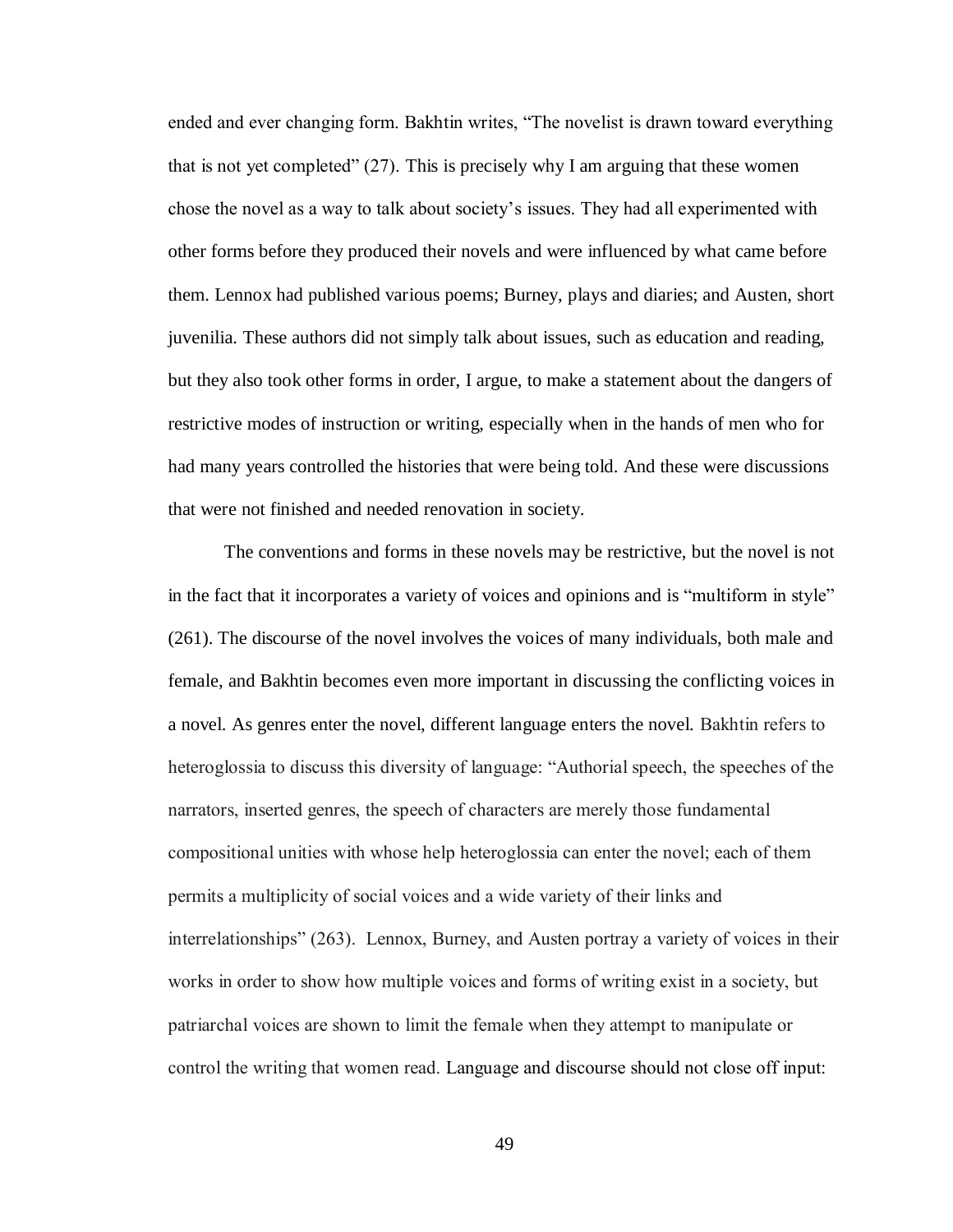"The unity of a literary language is not a unity of a single, closed language system, but is rather a highly specific unity of several 'languages' that have established contact and mutual recognition with each other" (Bakhtin 295). Men in the novels attempt to shut down the type of novel reading that Bakhtin advocates—a reading that reformulates and opens up discourse. I am in turn, in my close readings, critiquing the voices and stories that attempt to become conclusive in the novels in their patriarchal nature. The very form of the novel does not uphold a certain form or genre, but displays an array of conversations that should pose questions. It is the novel that allows the exposure of genres and discourse that become restrictive when in the hands of controlling men.

The novel and its striving for realism fit into a discussion about education, male power, and reading, as these topics were societal discussions at the time period. All of these works escape an easy categorization, and this is ultimately because of their existence as novels. This form seemed to allow the greatest space for these women as writers and for unrestricted discussion on these topics as well, topics that were developing and changing at the time period in which they were writing. The protagonists in each of these texts must recognize how men are controlling the means of literary production, and this recognition can lead to the needed change. The books do not offer solutions, but they offer pleas for change in society and institutions. Through their manipulations of genre and form, the three novelists produced novels that make statements about patriarchy embedded in a society, making the novels important works for interpreting the society in which they were written. By using the form and structure of the novel, these authors attack the conventions of society and literary texts that are restrictive. Patriarchy is embedded in the very forms of the novels, and these women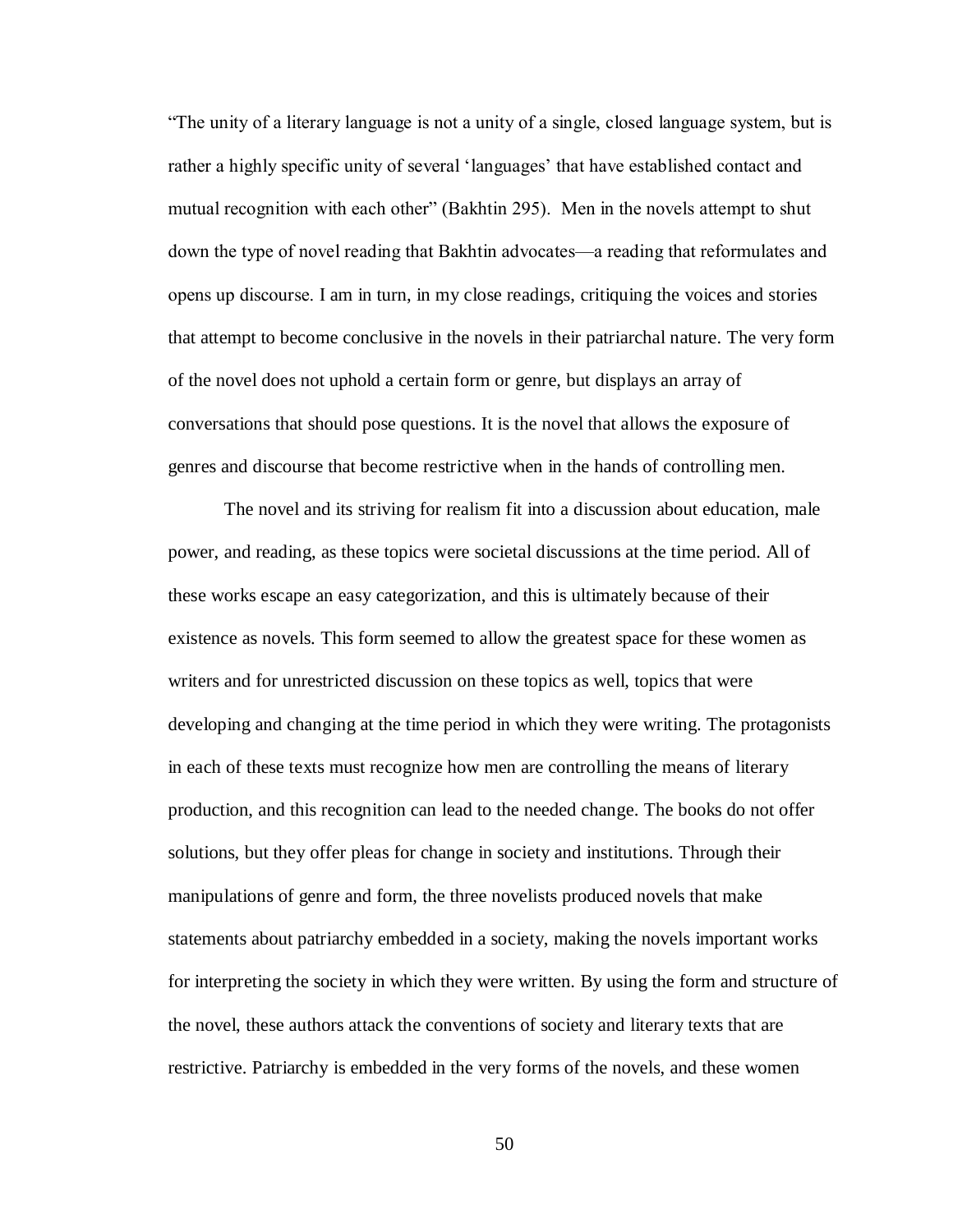create a dialogue that is open to transformation. These authors uphold the reading of females, and it is through their manipulation of other genres and their conventions that they show how society and particularly men misconstrued the female.

## Romantic Stories and Satire in *The Female Quixote*

In *The Female Quixote*, the satire of romance is visible from the very first chapter. Based on many of the conventions of *Don Quixote*, Lennox's *The Female Quixote* exaggerates the conventions of romance throughout the entire novel, explicitly visible in skimming the chapter headings. "A very heroic chapter" and "Containing an Incident full as probable as any in Scudery's romances" are two such headings that indicate this blatant satire. I will pay attention specifically to the romantic histories relayed in the text by male characters, especially by Sir George. These histories and male voices are the ones that excluded and manipulated the strength and voice of women. Unlike the heteroglossic nature of language that Bakhtin noted, the male stories in this novel restrict female input and do not advocate for the existence of a variety of voices and language. While Arabella's adventures are the main crux of the text, the male stories and voices quickly become a large factor in determining Arabella's reality. Glanville's enactment of romance and the doctor's lecture to Arabella share in this same exclusive principle. When Arabella attempts to use romance, she also takes agency as noted in chapter two in her refusal of marriage and her ability to speak as an orator on various topics. There is not a concrete solution at the end as much as there is a predicament of women who are not fairly educated and then are persuaded by men to act certain ways. Romance, like any other form, becomes restrictive when it traps women. And the romantic notions of the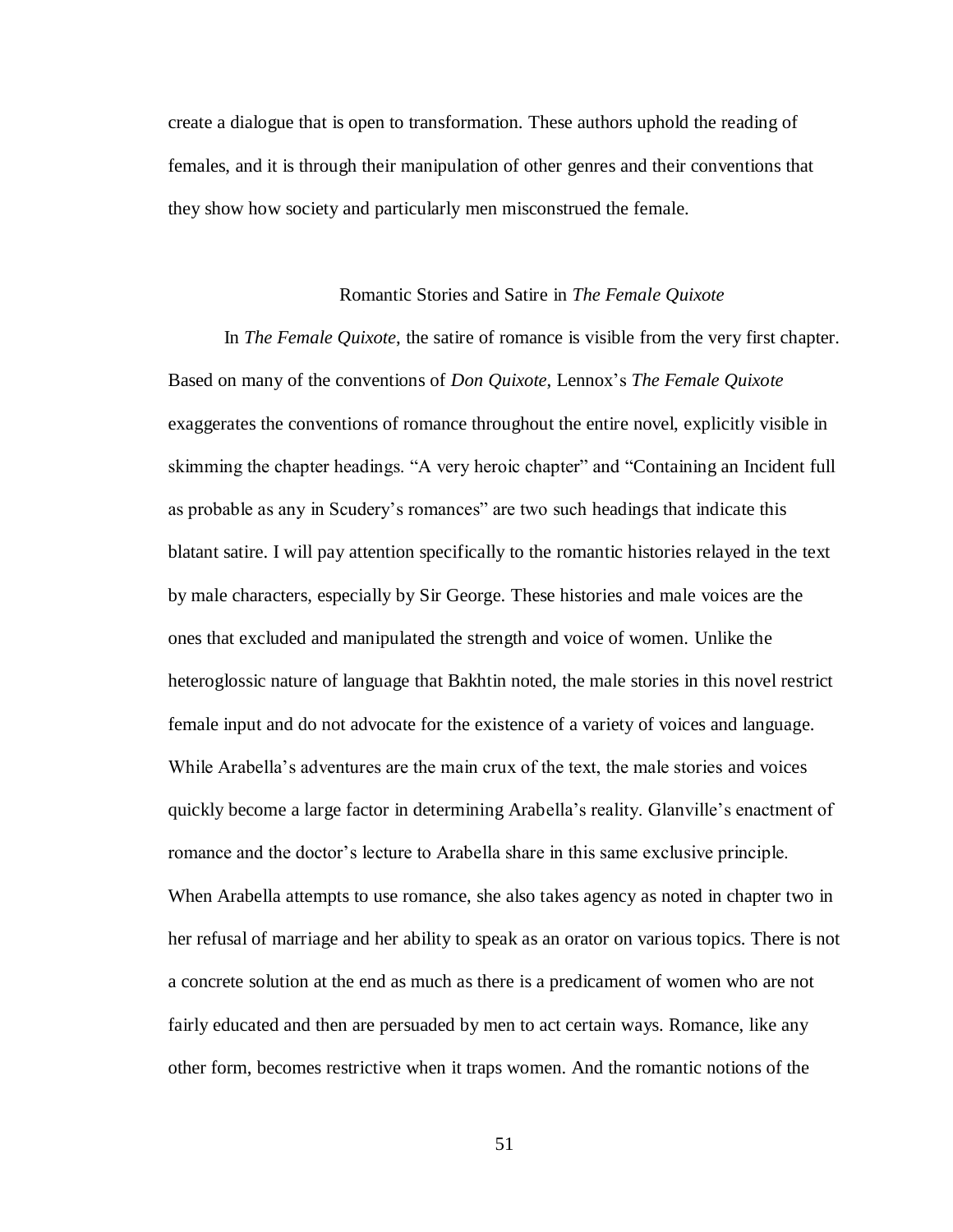Marquis, Glanville, Sir George, and the doctor do this throughout the novel. And they do provide alternative means to educate Arabella. Lennox gives authority to women through her manipulation of romance and granting of power to Arabella's imagination and romances because Arabella still is able to learn other skills through the reading of romance. Lennox ultimately calls for greater attention to female agency throughout the novel and the dangerous nature of restrictive male romances.

Lennox supports the romantic genre by using the novel, as many other scholars have noted. This supports Bakhtin's points; the novel contains many forms but does not condemn them. Similar to the way she supports reading, she also defends conventions of romance in the novel. Scott Paul Gordon addresses Lennox's use of romance in the novel, claiming the novel supports the genre because of Arabella's unawareness that romance "can be learned and manipulated like any other code of behavior" (507). It is thus her delusion that rescues the genre. Laurie Langbauer also espouses romance, noting that the excess of romance is what becomes dangerous, and Lennox attempts to separate it from women by "educating Arabella out of it" (31). Langbauer further differentiates between the novel and romance, noting that both forms have rules and conventions but are separate from each other. Romance can be powerful because it allows women to tell stories, even if they are fictions. Deborah Ross reiterates this point about the power of romance. Langbauer's points most explicitly align with the points I will be making about romance. In chapter two, I set forth that romance reading has allowed Arabella to gain skills and education on her own. It is then men's attempt to control romance that degrades it and is why the novel ends. Lennox uses the novel form to manipulate romance and place it in the hands of women. Men who try to control the female through the same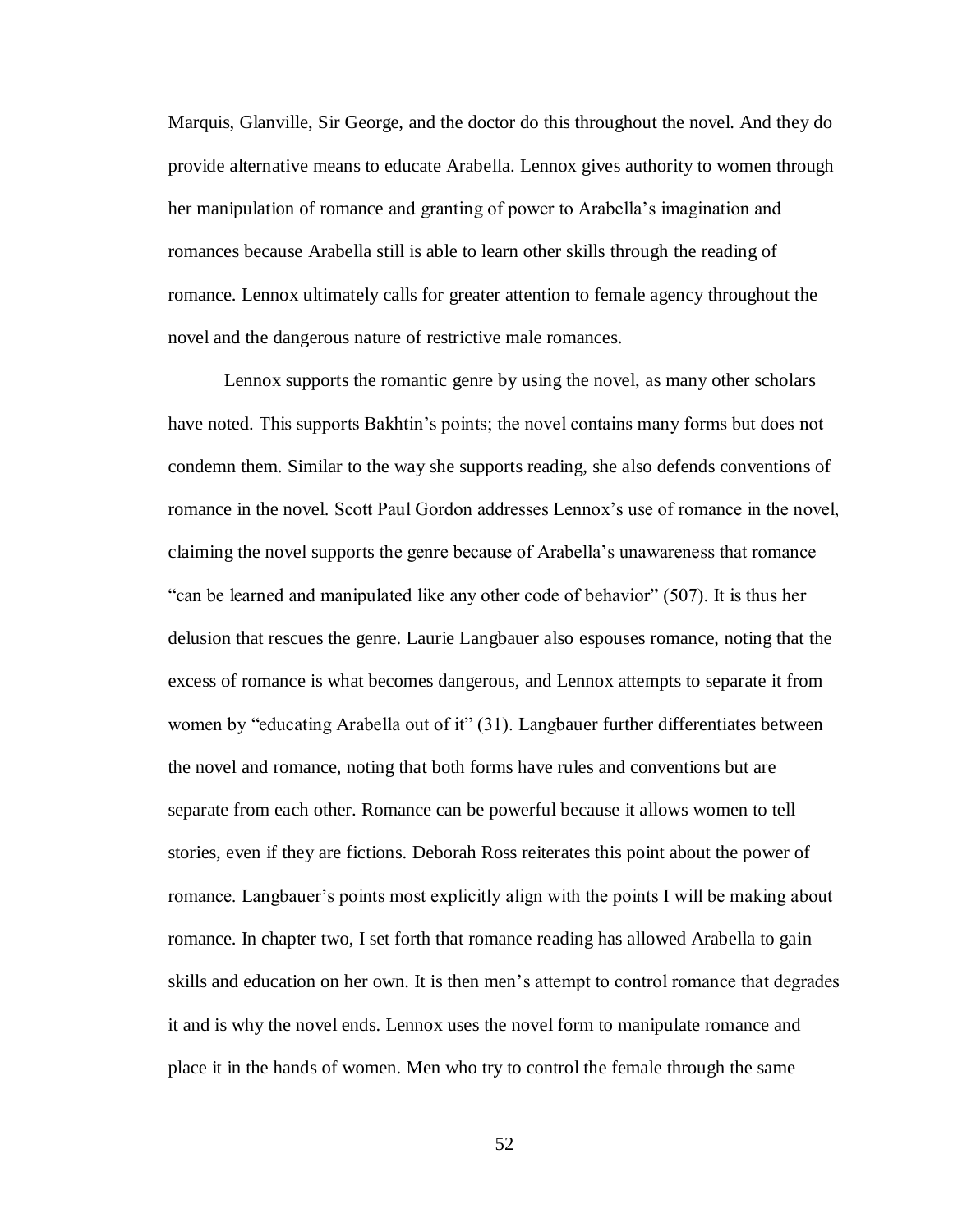conventions fail and only hinder the heroine's growth throughout the novel. Men try to manipulate Arabella's reality and control her romantic reality, but Lennox performs the ultimate move as she manipulates romance in the novel, allowing romance to have positive effects for Arabella and not the men of the novel. These positive effects of her reading are visible in her speeches and wit throughout the novel. Romance has the ability to transform situations and characters in a variety of ways, many which are positive. The satire of romance is necessary in the novel because it allows Lennox to demonstrate how manipulations of genre can provide new ways to look at issues in society, such as education and patriarchy. I will begin by looking specifically at two sub- romances created in the novel, by Sir George and the other by Glanville in his response to Arabella's romantic inclinations and actions. The ending (in the doctor's cure) will mark a final statement about the restrictive nature of male stories. All of these males' stories ultimately trap Arabella and threaten her ability to create her own stories. Arabella is already not being educated in a manner that would actually create positive development. She should not, in the end, be taught that fiction reading is bad. It is harmful when it restricts knowledge and development.

Various chapters of the novel are dedicated to the history of Sir George that is relayed upon the request of Arabella. He *creates* a lengthy history based on the romances he has read, and his story reveals the exclusive nature of male stories that controlled the written word at the time period. In addition, his reading shows his proclivity toward the same novels only women were thought to be reading. Ellen Gardiner notes that he is the only male character in the text who reads and writes (1). By telling a romance to Arabella, he shows that he too has been seduced by their power. The chapter heading that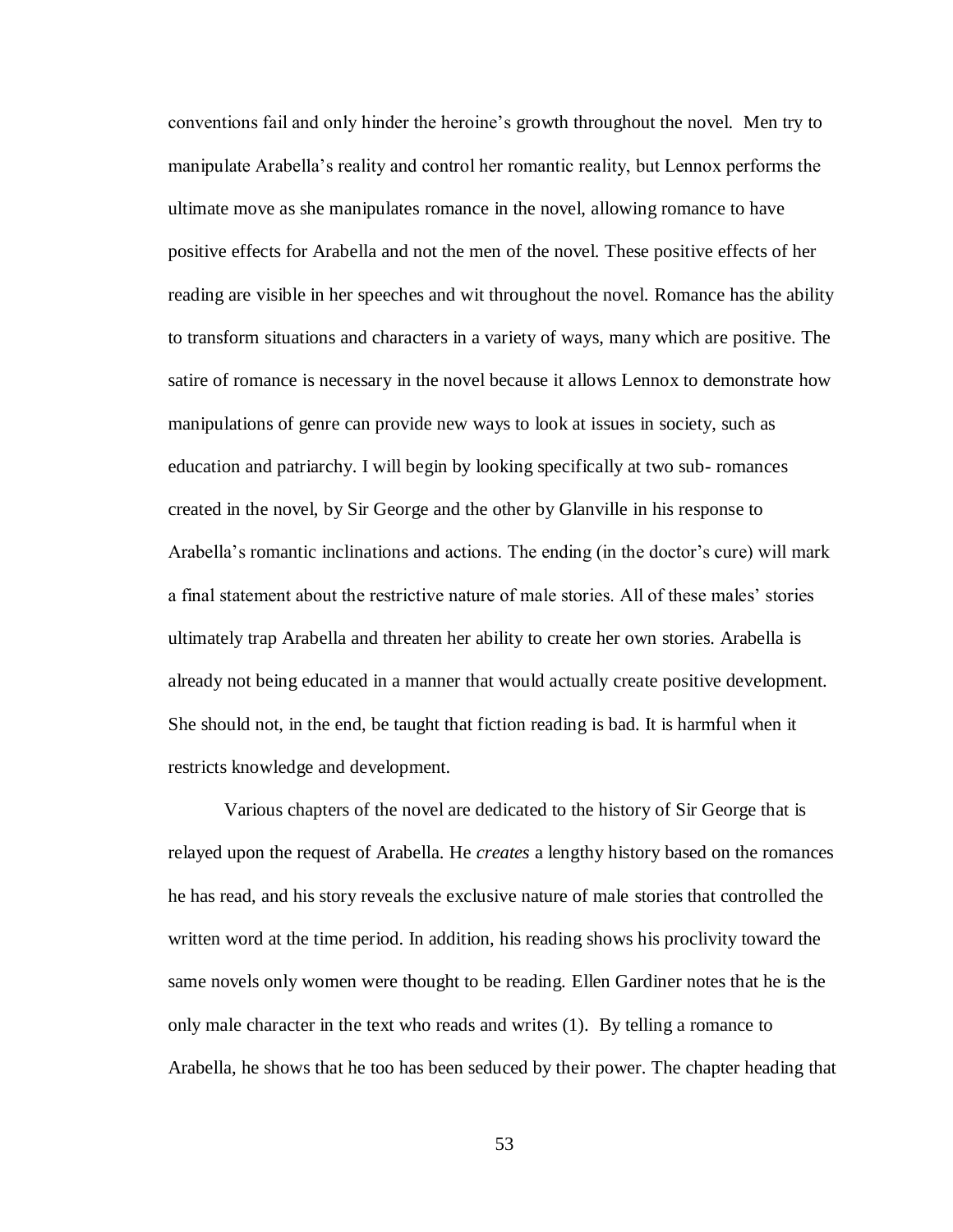marks the beginning of his lengthy story reads, "Containing the Beginning of Sir George's History; in which the ingenious Relater has exactly copied the Stile of Romance" (Lennox 209). Already visible in this heading is Sir George's manipulation in his copying, and awareness in doing so, the language of romance. When Arabella asks him to relate his past history, he uses his knowledge of romances to manipulate his own past and influence Arabella: "He was well-read in Romances himself, and had actually employed some weeks in giving a new Version of the Grand Cyrus…he was perfectly well acquainted with the chief characters in most of the French Romances" (Lennox 129). He has read the same works as Arabella, but unlike her, he knows the fiction contained in them. Despite this fact, he creates romances throughout the novel and talks with her and others about them. He claims in his history that he has an illustrious lineage and has fought in great battles, all which are created by his imagination to please Arabella. He encounters various women in his story that he adores, loves, and admires, exemplifying his desire to exploit the female body.

Sir George also takes a series of actions to convince Arabella that he is a true romantic—he shifts his power enacted on fictional females in his stories onto an actual female. He initially gives Arabella a letter, proclaiming that he will die for her: "And that, when you remember my crime of loving you, you will also be pleased to remember, that I died for that Crime; and wish for no other Comfort in Death, but the Hope of you not hating, when he is no more" (Lennox 174). Arabella thus commands him to live when she sees him, as he has manipulated her perception of his actual state of health. He later on in the novel goes one step further and creates an elaborate scheme to fool Arabella, in which he enlists people to play characters out of romance novels. It is this scheme that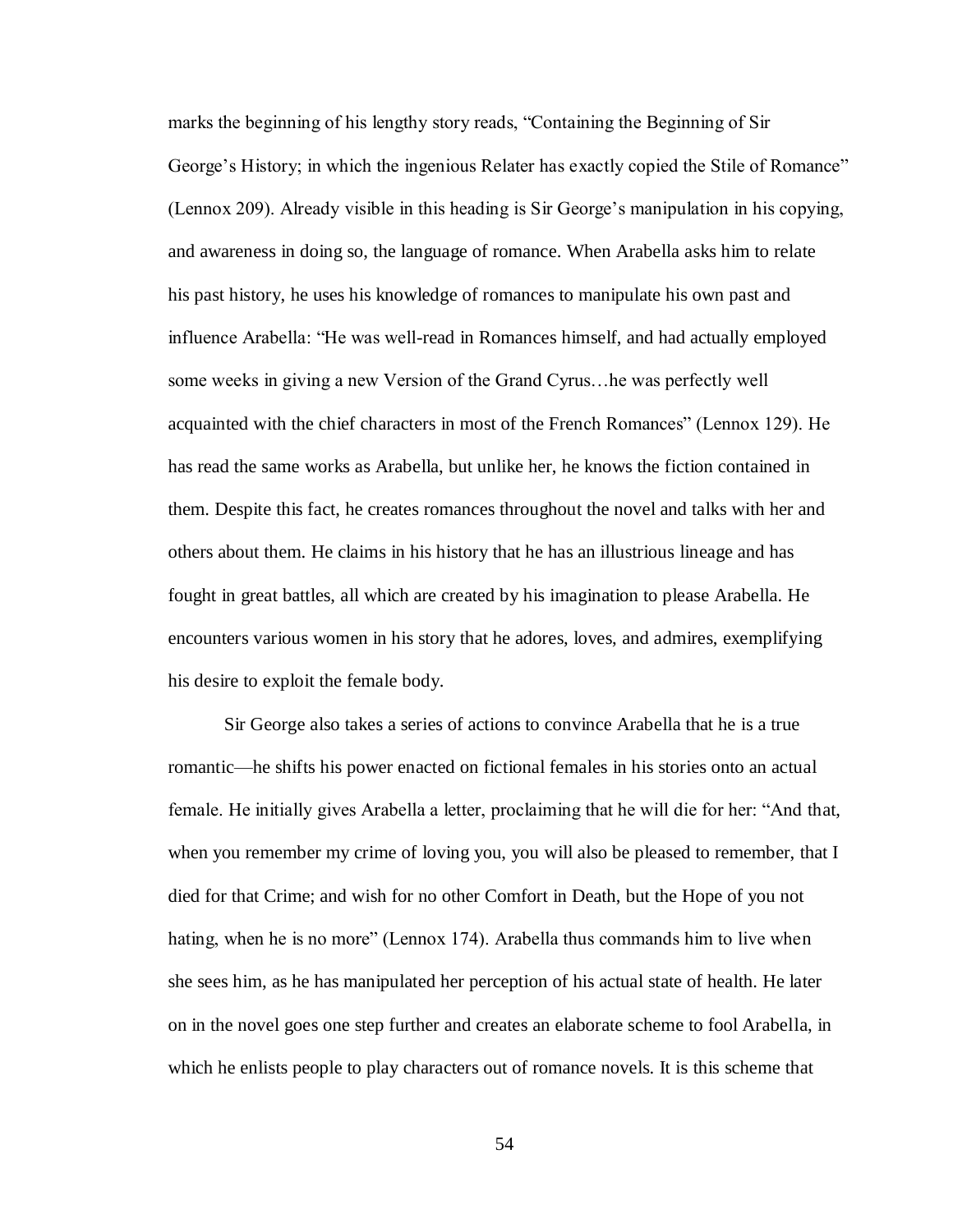ultimately results in a dangerous experience for Arabella in which she becomes physically ill after jumping in the river. Sir George knows that Arabella will fall for his ploys. He is enhancing the effects of her bad reading and creating a dangerous romance for her. He knows that he has the power in this dynamic, as he has been educated that these stories are just fiction. In addition, he does this for his own benefit, not really acknowledging how his schemes will negatively affect Arabella. It is this disregard of concern that characterizes the male behavior throughout the novel. Even in his fictional stories, the apparent disregard for women is visible in his supposed pursuit of multiple ladies over a short time period.

Mr. Glanville, while not reading romances, is drawn into them throughout the novel. He initially harshly condemns the novels that Arabella reads, noting the ill effects they have had on her views and behavior. When she refuses to marry Glanville, her father says of her books that he will "burn all I can lay my Hands upon" (Lennox 55). Contrary to Glanville's similar opinion of these books, however, he prevents the Marquis from burning the books that cause this behavior. He begins to enact a typical romantic story to please Arabella. While refusing to read the books she recommends to him, he is drawn into her romantic notions and ultimately attracted to her because of them. This begins when he learns that Arabella has run away, when he responds to the situation, "I'll traverse the Country all Night in quest of her" (Lennox 98). He is drawn to her despite her romantic ideas. As she simply gets on a horse, he admires her as if she is a figure out of a romance: "Mr Glanville, forgetting all her Absurdities, was wholly lost in the Contemplation of so many Charms, as her whole person was adorned with" (Lennox 154). Gardiner reiterates this point that Glanville is attracted to her because of these "romantic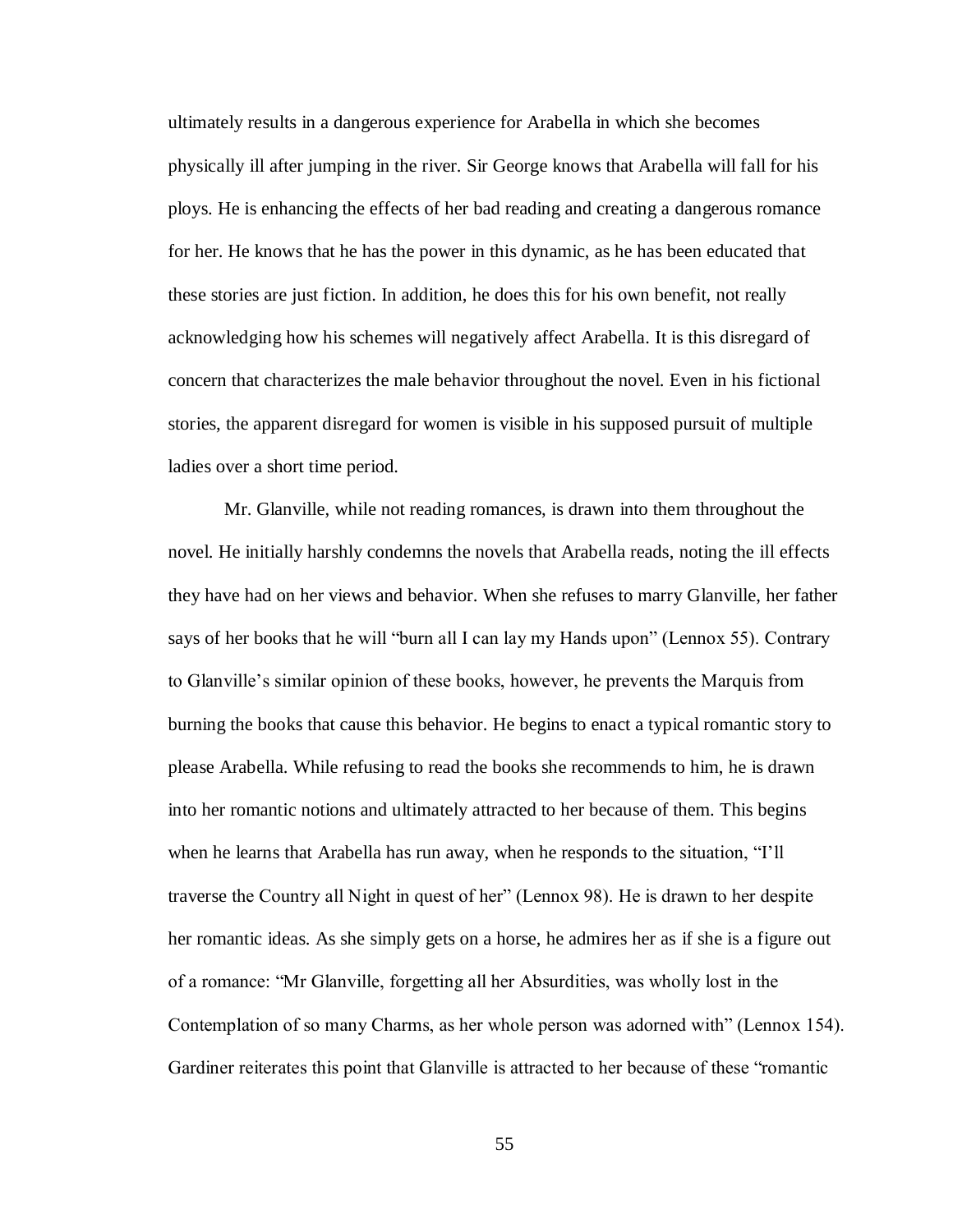qualities" (5). Glanville also fights Hervey after Hervey criticizes Arabella's character. Even Arabella notes his change throughout the novel: "She examined his Words over and over, and found them so exactly conformable to the Language of an Oroondates or Orontes, that she could not choose but be pleased" (Lennox 164). When Arabella wants to visit the "sick" Sir George, Glanville claims she should be "contented to see me (him) die at your (her) Feet" (Lennox 190). He becomes the man who will fight a man to death for his princess and possible wife. He condemns Sir George and his lies, but he too is sucked into romance. He uses romance to his benefit, while condemning Arabella's romantic beliefs. He refuses to see how Arabella can continue reading such stories. He then pulls a sword on Sir George after he learns of Sir George's deceitful toward Arabella; he actually wounds him as well during this fight. He thus restricts Arabella's growth as he encourages her follies and does nothing else to support or change her behavior. Like Sir George, he manipulates the romance that is Arabella's reality.

In the final chapter, the doctor cures Arabella of her fictional delusions, and this ending is one that again reinforces the male power in the text. The doctor wishes to cure her mind, a mind that has only misread and is not sick. He tells Arabella that her histories "are fictions, they are absurd, and they are criminal" (Lennox 375). While they may be fiction, the alternative provided by the doctor is not better. She escapes physical harm, but she is mentally destroyed as she realizes all of the harm her actions have caused. She cries for the injuries she has caused with her delusions and adventures, and Glanville calls this transformation a miracle. She apologizes to the men she has offended, and she is united with Glanville. And Arabella literally is silenced as the book ends. Arabella is not told anymore of how her reading has also resulted in confidence and great speaking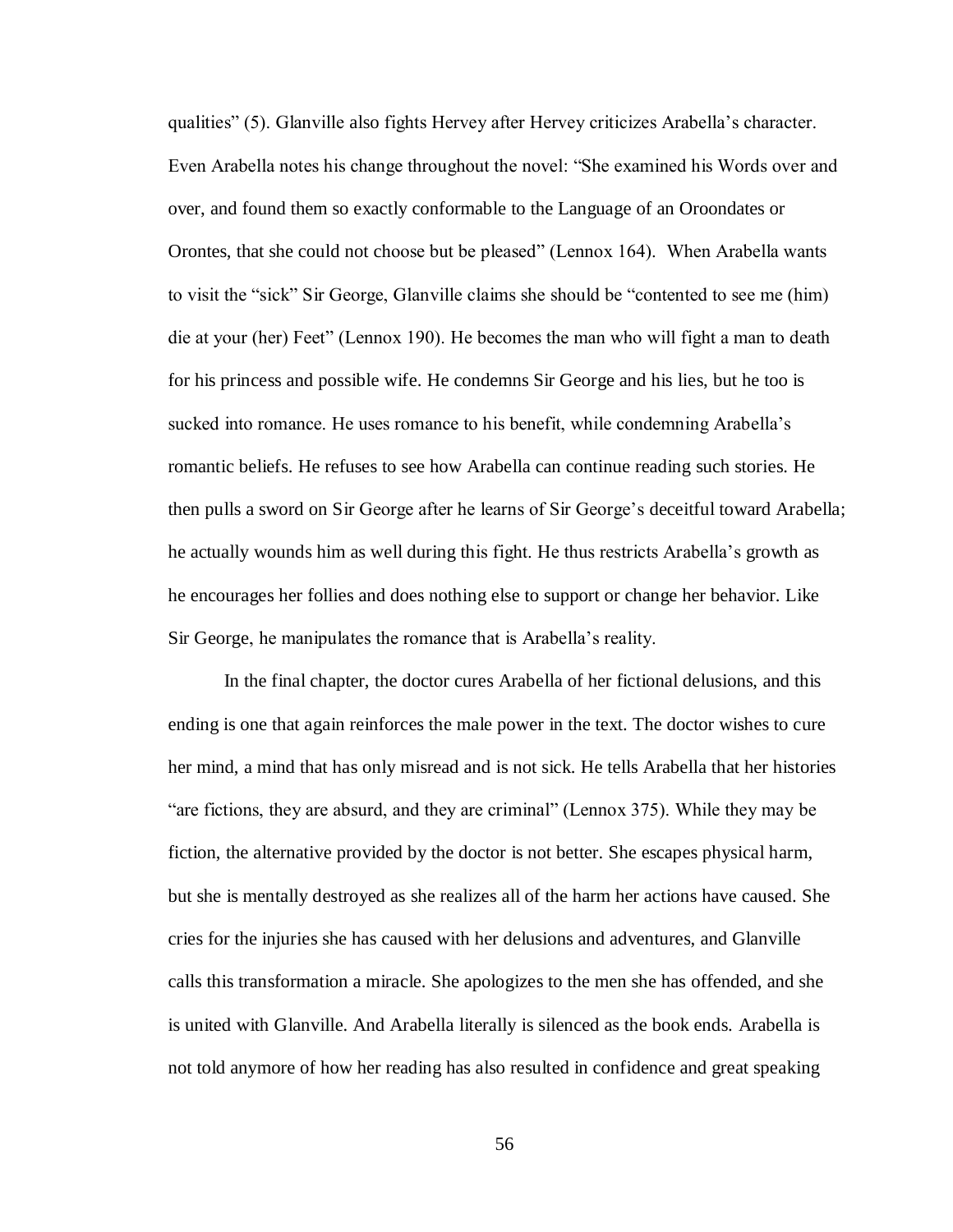skills. Complicating Bakhtin, this novel ending does not open up an array of possibilities for Arabella; she does not gain a stronger voice. In this way, the ending exposes the dangers of patriarchy and generic conventions of male writing in the novel; the novel does, however, allow for this exposure and critique of restrictive voices. Lennox ultimately shows how romance can restrict but also create. It must be utilized in the correct way, however, in order to be useful and make a statement. Arabella notes when speaking to the doctor, "Truth is not always injured by Fiction" (377). Lennox exemplifies this fact in Arabella's wit throughout the novel and through the messages about education and novel reading in her own novel. In addition, because of Arabella's ignorance, her adventures contain certain truths for her. Romance leads to physical harm for these men, because they are controlling and manipulative and fight for control of a female; it is when Arabella is cured of romance, however, that she is ultimately ill. She did not realize how romance was misleading, and when she does, she does not have the power to take back control because she is not given a better alternative or education. Men have taken her only means of agency from her.

Romance creates and destroys in *The Female Quixote*. It gave Arabella the ability to create her own story, and while misguided, it was more real than the schemes of Sir George because it was her own reality. She would need much greater exposure to the realities of London in order to completely change her perceptions—this is something that she was not given in her upbringing. Her fiction reading is detrimental because she has no other means of education in her environment, so in that way, it exposes this flaw in society. Sir George and Glanville, however, destroy opportunities for the growth of Arabella, only encouraging her fancies. Sir Charles too, while not discussed in this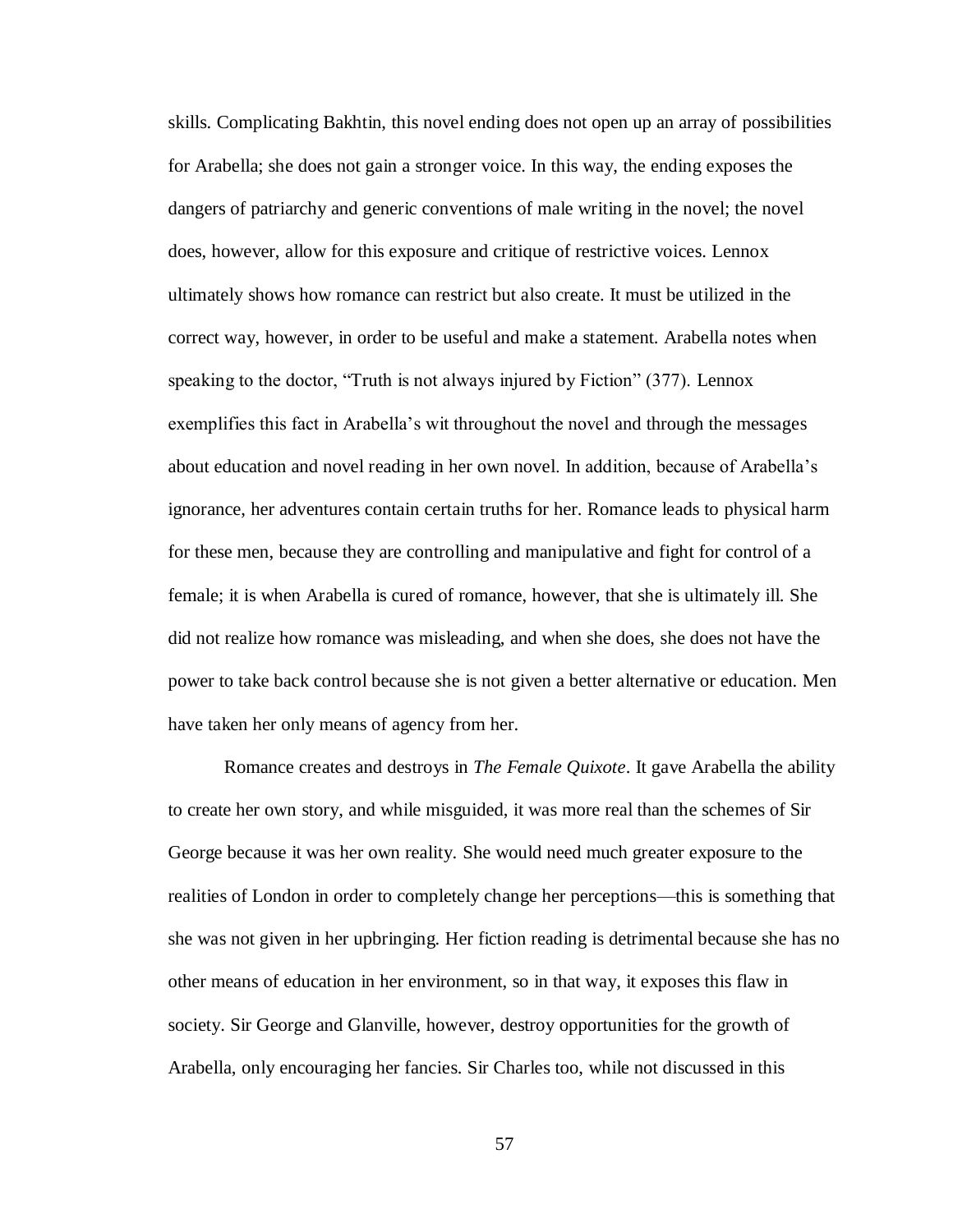section, only can see a story of Arabella and Glanville, in which Arabella is cured by her husband. And the doctor destroys her ability to read fiction, telling her it has been harmful. His censure is the most destructive because it condemns reading, something that has ultimately been for Arabella a good and self-empowering action. Lennox utilizes the novel to transform these forms and conventions of romance. In this novel, men interestingly are seduced by a form that is often gendered female; this control they attempt to exert over it points out the patriarchy that surrounds Arabella throughout her society. Women need to write their own romances, self-empowering ones that are free from this patriarchy.

## Men and the Role of Letters in *Evelina*

In *Evelina*, Frances Burney uses the letter to exemplify another restrictive form of power when situated in the hands of manipulative characters. Letters, like other forms of writing, have the ability to restrict the opportunities and judgment of women. In the novel, they are just another voice or convention that is open to critique. I have shown that Evelina's judgment is superior to Villars' in her reading of Lord Orville's character, and she in turn uses letters to add definition and agency to her own life and exemplify her growing ability to read characters and situations. Diaries were commonly associated with women telling their stories, but the novel exposes this form as one that only becomes restrictive when the male tries to control and guide the female protagonist. Letters are empowering for Evelina and portray her reality, but certain letters penned by men, particularly Sir Clement, Sir Clement Willoughby, and John Belmont, become deceitful and manipulative in *Evelina* and threaten to harm her ability to be recognized in the novel.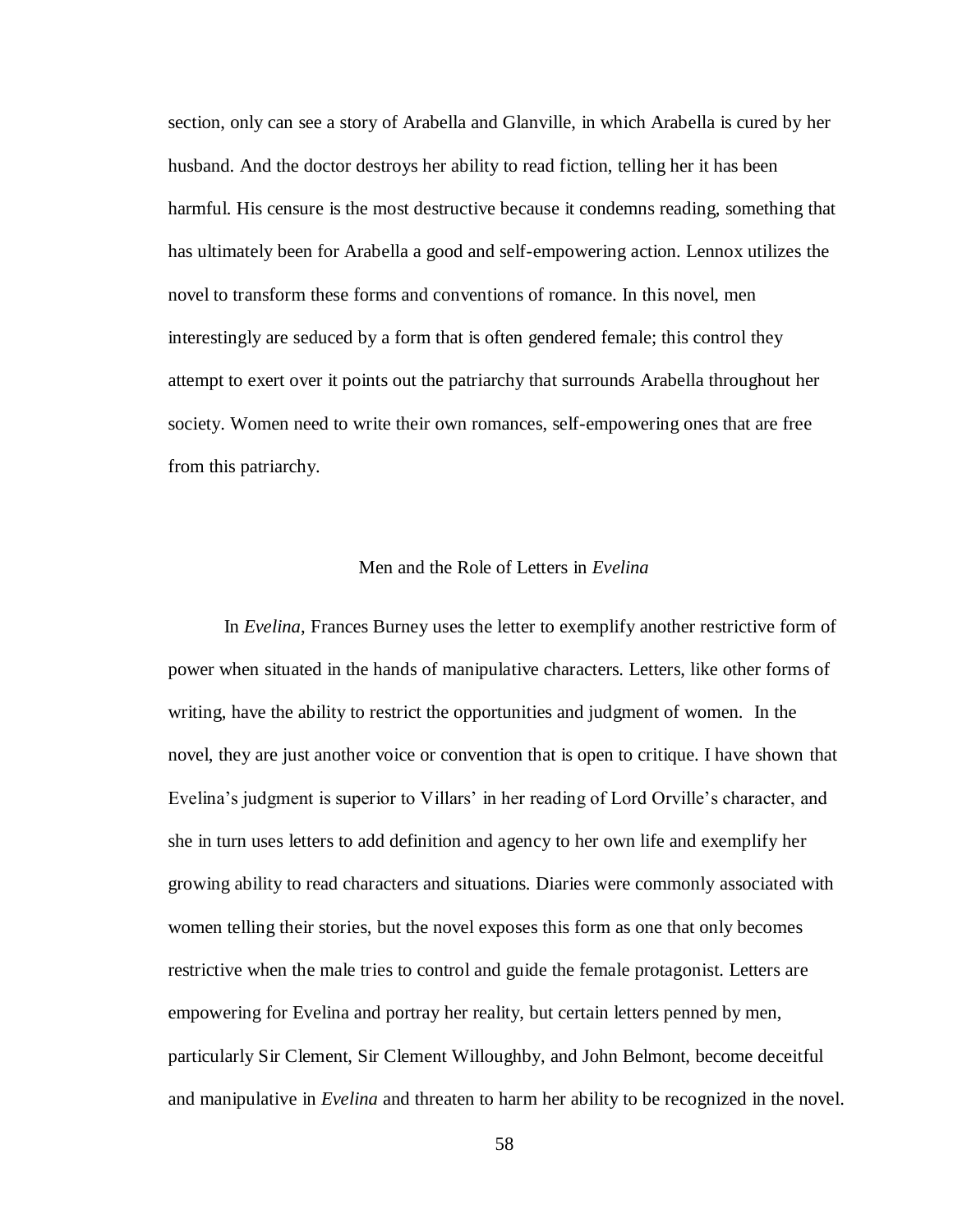The novel exposes these letters that fail to recognize the female individual. In addition, Burney uses the novel to reformulate the past, particularly past writing. In the preface to her novel, she refers to herself as being enlightened by the male writers Johnson, Rousseau, and Fielding; she acknowledges their influence on her. Despite this influence, she attempts to create something new with her novel: "I yet presume not to attempt pursuing the same ground which they have tracked; whence, though they may have cleared the weeds, they have also culled the flowers, and though they have rendered the path plain, they have left it barren" (Burney 10). These male novelists have laid topics to rest with their exclusive texts, but Burney saw her text as opening up these very topics to critique and reformulation. Portraying a similar message to Bakhtin, she acknowledges that the novel will open topics up to discussion. She will do this through a critique of letter writing and situating of letters in the hands of those who need recognition.

*Evelina*, through the form of written letters, is an appropriate starting point to directly address the creation of agency and one's own story. The presence of letters as a literary form in novels has been common for years, and the peak of epistolary novels was contained to a very specific time period. Elizabeth Cook notes in *Epistolary Bodies* that the form of epistolary fiction largely took shape in the early eighteenth-century. (Cook 8). Despite its prevalence then, however, it was not very common by the time Burney was authoring her works. It is interesting and an anomaly, then, that Burney chose to use letters in her novel. Ultimately, Cook concludes with a definitive statement on how the letter serves to represent the "body of the writing subject, vulnerable like it to markings, invasion, violence of all sorts…" (Cook 32). The letter is thus a crucial form in understanding the subject who writes the letter, as the subject allows the letter to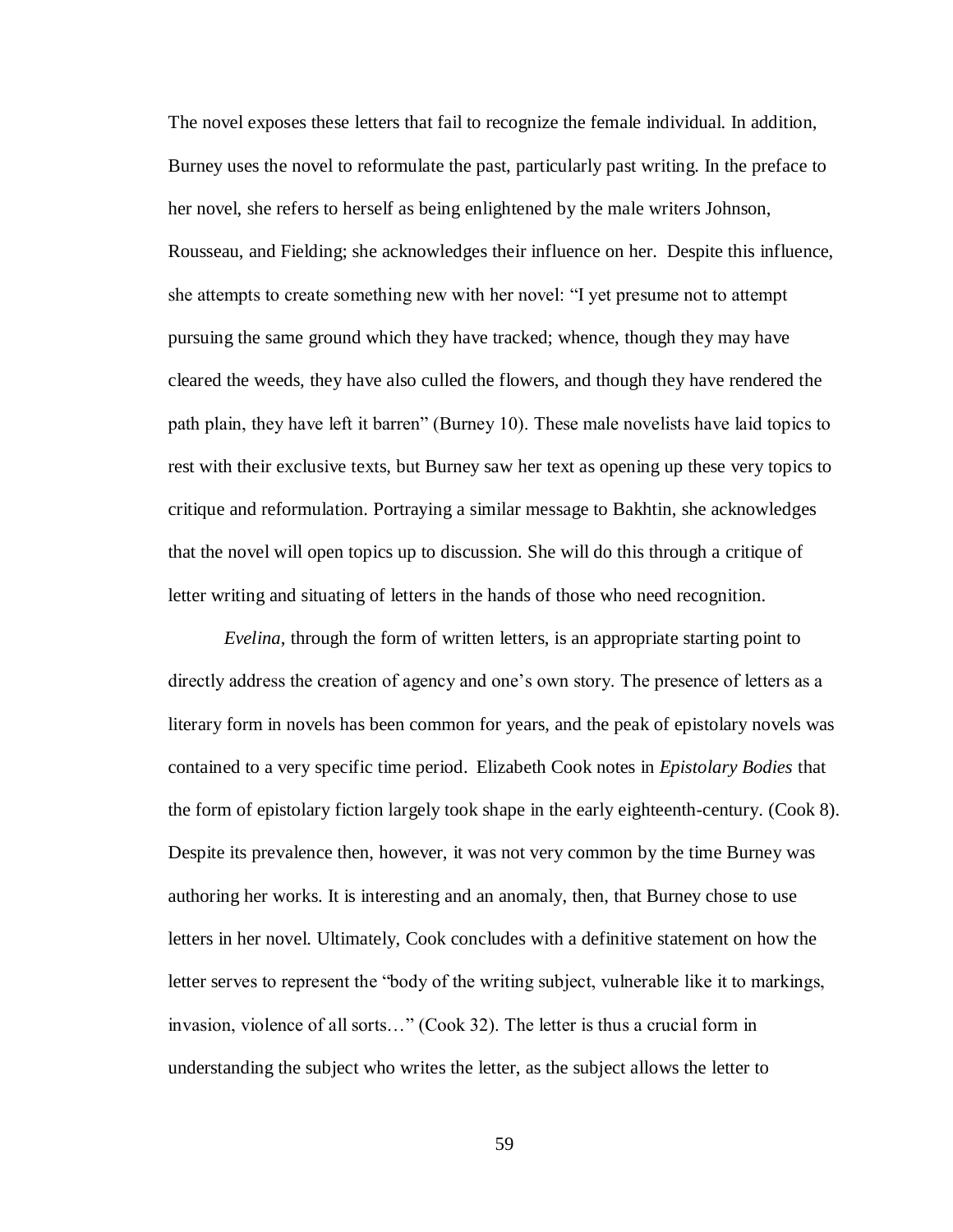represent his or her being. Catherine Delafield notes that the letter narrates the "immediacy of the writers' situation" (Delafield 85). This is seen various times in the text of *Evelina,* as Evelina is presenting the adventures of her encounters with obnoxious and frightening men to Villars. The ability for the novel to stand in for the body and its ability to portray the immediacy of situations are two crucial factors regarding this form that will indicate its ability to be manipulated by both Burney and men in the novel. Burney uses this form in order to critique its restrictive nature. Letters were crucial in self-expression, but often men in the novel use letters to exert their status and power over women and threaten this self-expression of the female.

The male letters in this novel have not been analyzed in depth in any secondary criticism, but they are the ones that Burney is critiquing. Evelina is also often responding to these letters herself. Evelina's letters create the story of the novel, but it is interesting to analyze the stories created by men and their letters since they are scarcer throughout the novel. Sir Clement and Sir Clement Willoughby's letters are two examples of the deceitful and controlling letters in novel. First, there is the forged letter by Sir Clement to Madam Duval warning her that her dear friend has been sent to prison: "The letter was then produced. It was signed by the clerk of the country justice…" (Burney 143). Even though Evelina "imagined that Sir Clement must be the author of this note" (which is indicative of her ability to read well), Madam Duval thinks her friend is truly in danger, and this belief consumes her attention. In this instance, the female subject Duval is being manipulated through the letters. She is from another country, and she is easily deceived in believing that this letter is actually from the county of justice. This letter causes a plethora of problems that leads to larger schemes in which Duval believes her chariot is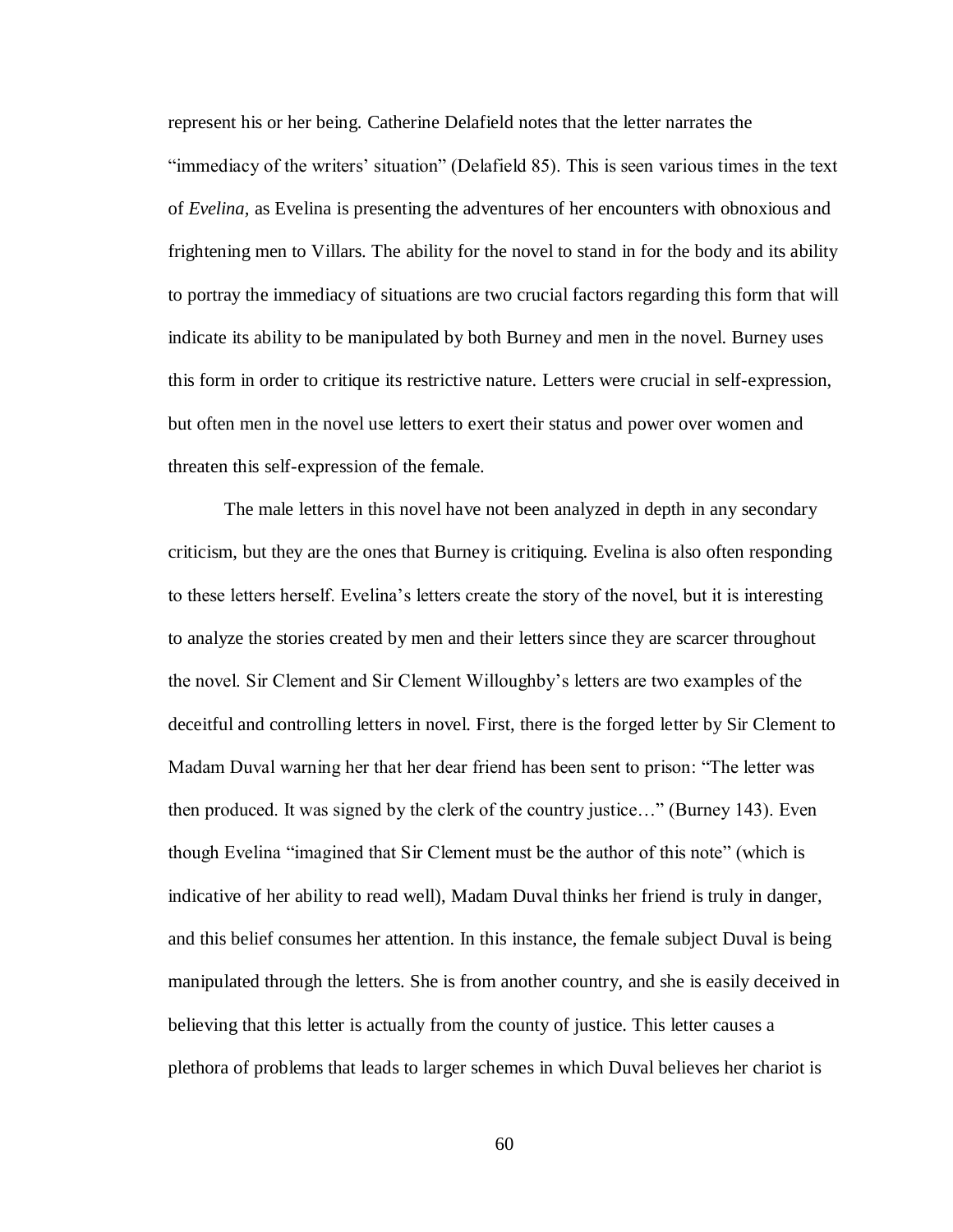being robbed. Both Evelina and Duval become the victims of this scheme. Furthermore, Sir Clement Willoughby's fake letter restricts the female subject by subsequently causing Evelina to read characters in a false way. Sir Clement writes in place for Lord Orville, skewing Evelina's view of Orville's character in the overtly forward language of the letter:

Assure yourself that I desire nothing more ardently than to pour forth my thanks at your feet, and to offer those vows which are so justly the tribute of your charms and accomplishments. In your next, I entreat you to acquaint me how long you shall remain in town… My impatience for his arrival is great, through inferior to that with which I burn to tell you, in person, how much I am, my sweet girl,

You grateful admirer,

**Orville** 

In writing this letter, he attempts to dominate the female subject and control her perception of reality and the individuals that surround her. In both letters, an individual writes for another individual and commits an act of forgery. These false words induce the female characters to be misguided and ultimately miseducated. After a second reading, this letter leads Evelina to condemn a male character that has been polite to her throughout her time in London. Through both of these letters, men do not represent themselves, as Evelina attempts to do in her letters. They do quite the opposite by falsely signing letters and placing recognition and concern in places where it is not warranted. By placing these letters in her novel, Burney displays how patriarchal power and deceit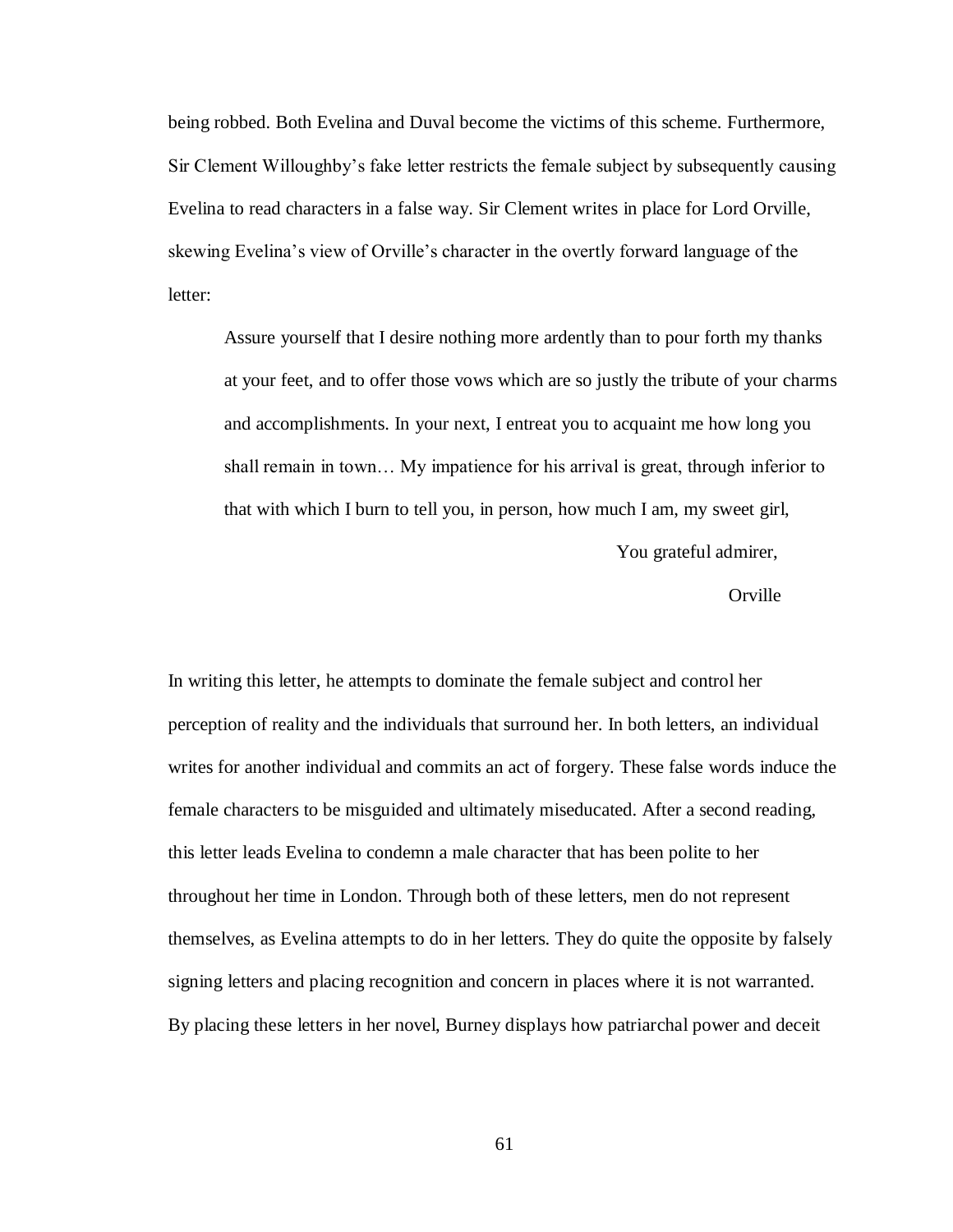are embedded in literary forms and conventions in society. Letters represent another form that can both hinder and form identity.

While not falsely penned, a letter nonetheless conveys the birthright information of Evelina back and forth between Belmont and other characters in the novel. Without seeing Evelina, John Belmont disclaims his daughter in a single letter; this is another example of how men control individuals through their assumed power in society. In his letter, he does not show much concern for Evelina:

As to the young Lady, whom Mr. Villars so obligingly proposes presenting to me, I wish her all the happiness to which, by your Ladyship's account, she seems entitled; and, if she has a third part of the merit of her to whom you compare her, I doubt not but Mr. Villars will be more successful in every other application he may make for her advantage, than he ever be in any with which he may be pleased to favour me.

This letter leaves Evelina with little money to create a living, and she notes, "my doom is fixed" (Burney 160). She further exclaims, "Outcast as I am, and rejected for ever by him to whom I of right belong—shall I now implore your continued protection?" (Burney 160). With a single stroke of a pen, a man has made a decision that could disfranchise this young female—there is no explanation for this behavior initially, either. His power can be embodied by this one letter, and Evelina can do little about it. In addition, he uses this letter to stand in for actual action or acknowledgement of this possible relation. This affair has huge effects on Evelina. Without his acknowledgement, she may have a completely different future. The letter from John Belmont threatens Evelina's identity because it is this acknowledgement that will give her financial independence to thrive in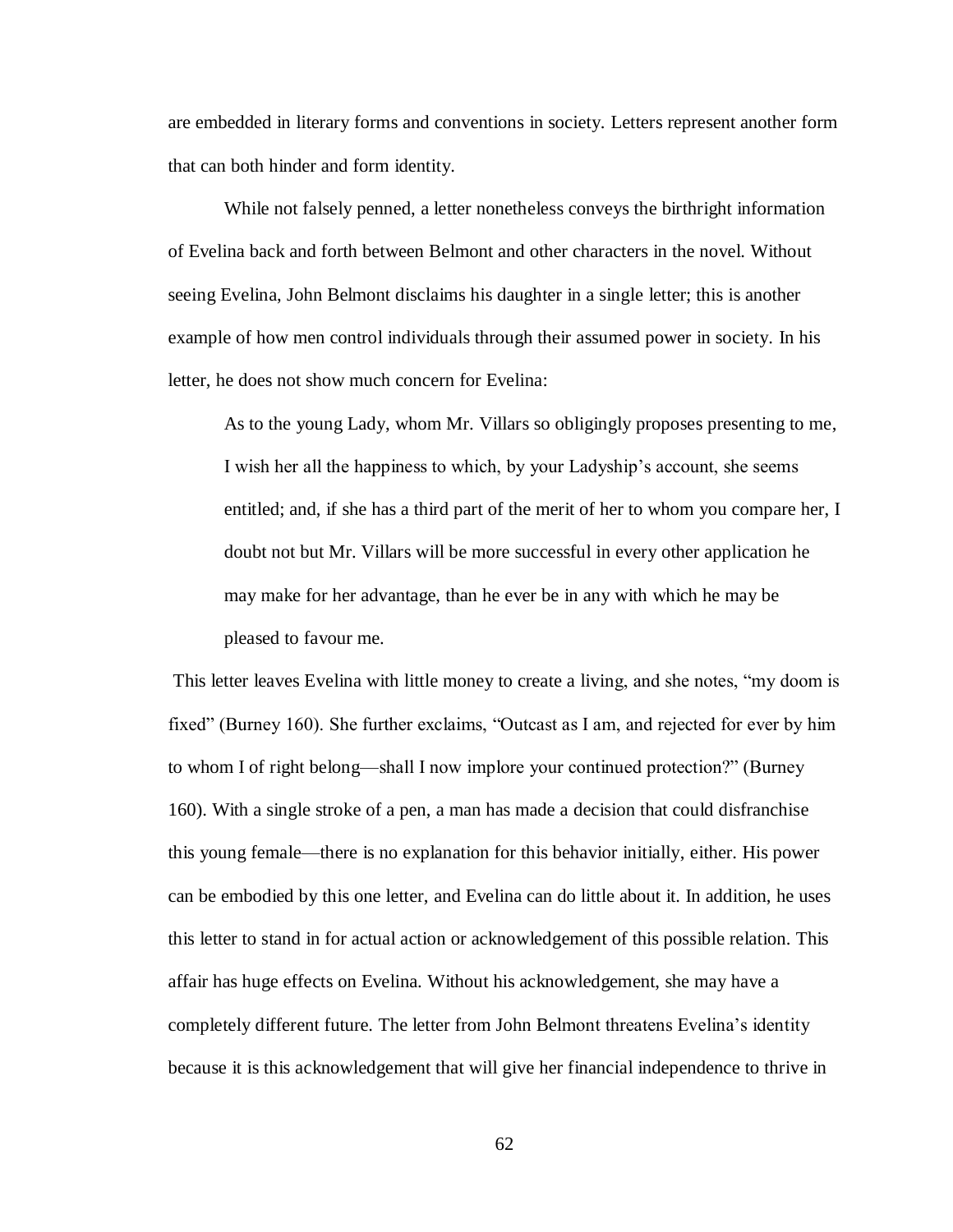life. Moreover, this letter causes her pain throughout the novel because she feels as if she has no place, and this placelessness, more than her lack of fortune, threatens her ability to exist in the novel. A disregard for females characterizes this behavior by men, and John Belmont annihilates the identities of both Evelina and her late birth mother when he fails to claim her. Evelina's mother died in shame and without any acknowledgement, so Belmont's behavior toward women is a continuation of behavior that began many years ago in the past.

Villars' letters are not sinister or threatening like the past letters analyzed, but they too restrict Evelina as they control her behavior and actions—she is most interested in pleasing her caregiver. His letters are often treated as a conduct guide for Evelina, as she seeks something to instruct her to better understand the world she is living in. Vivien Jones notes of Villars' voice in relation to conduct guides: "It represents those moral and education writings which argued that engagement in public entertainment was incompatible with true feminine modesty" (xv). These conduct books are another form that the novel and Burney incorporates and critiques. Evelina exclaims to Villars in one letter: "Unable as I am to act for myself, or to judge what conduct I ought to pursue, how grateful do I feel myself, that I have such a guide and director to counsel and instruct me like yourself!" (Burney 162) Many of these letters from Villars, however, limit and restrict Evelina in the world. And she continually responds to these letters with letters of her own, in which she begins to gain ownership of her name and identity. Villars often skews judgments that she can accurately make, such as regarding Lord Orville's character. He lectures her in one letter, "The nobleman you met at the Pantheon, bold and forward as you describe him to be, gives me no apprehension; a man who appears so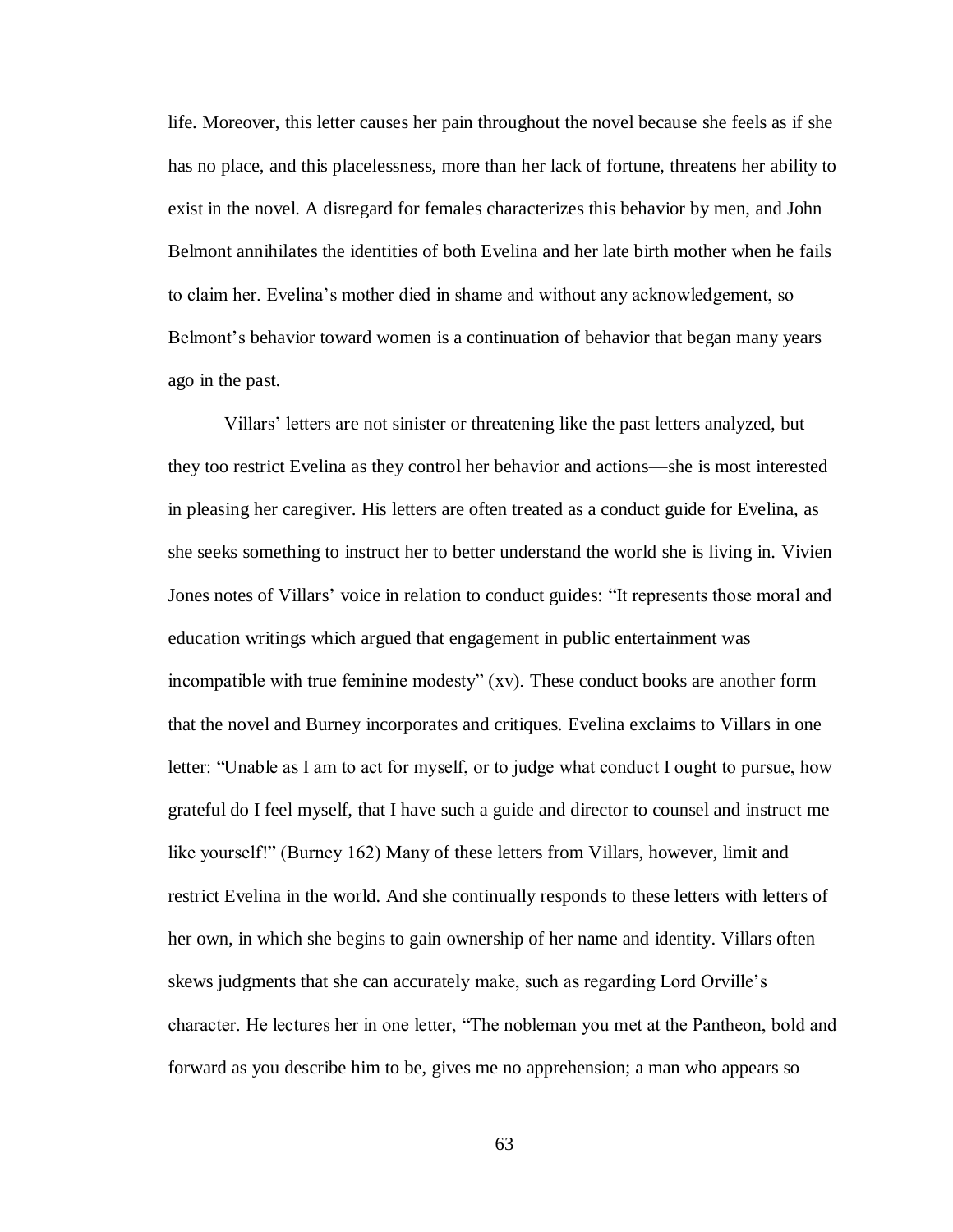licentious, and who makes his attack with so little regard to decorum, is one who, to a mind such as Evelina's can never be seen with the disgust which his manner ought to excite" (Burney 117). In the same letter, he goes onto to describe his judgments of Sir Clement and Lord Orville. Without meeting any of the men Evelina describes, he attempts to instruct her and determine her actions. And he fails to see how she is growing in society in learning to observe and read her own surroundings. He hopes that her time in London "has not undone the work of seventeen years spent in the country" (118). His inability to believe that she will remain morally upright hinders his ability to see or allow her ability to grow. His letters stand in for these conduct books that restricted females in their gendered education. There is an ultimate disconnect between the two in understanding society because she is learning to develop on her own from actual experience, and Villars does not see how this experience is useful to her.

The male stories, in the form of these false or restricting letters, threaten to overshadow the women in the novel, ultimately putting them in physical or emotional danger, and Evelina responds with her own voice, letters, and signatures in order to carve out her place in history and her own relations. Catherine Parke note how her letters in general come to represent "a construct of her own history" (168). Most of the time these letters are addressed to Villars, but she also sends letters to other characters in order to take charge in situations where her identity has been compromised. For instance, she writes to Sir Clement Willoughby at the end of the novel in which she tells him, "that you will not write again, while in your present frame of mind, by any channel, direct or indirect" (Burney 389). She can see the control he has exerted on her, and she attempts to take steps to gain back control. Evelina also takes initiative when she tells Mr. Macartney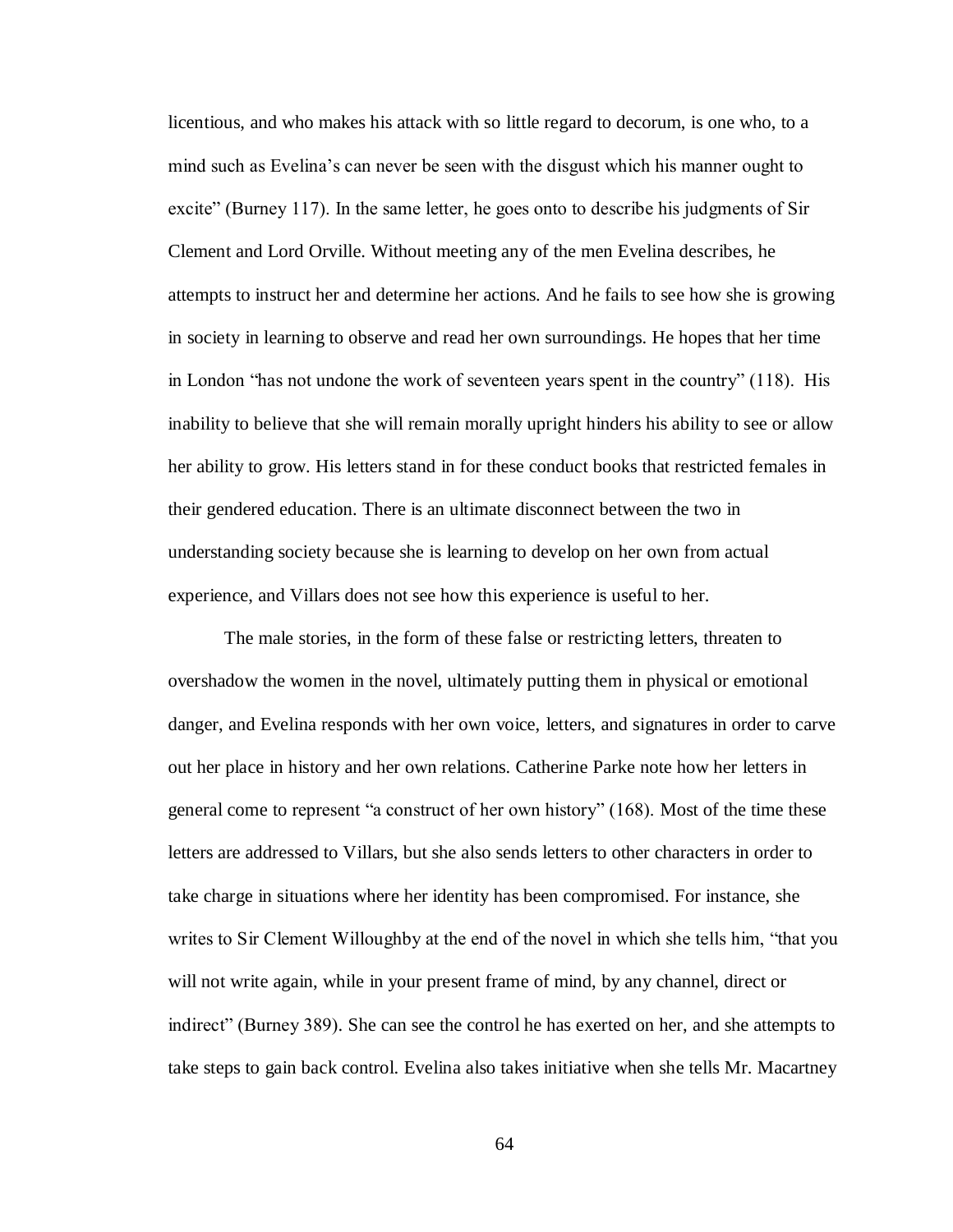that she will see him the next morning in her stay at Clifton Hill—she will meet with him alone. After Orville questions her relationship with this man, however, she writes to Macartney, "As it will not be in my power to walk out tomorrow morning, I would be no means give you the trouble of coming to Clifton" (Burney 301). And this letter is given to a servant who then delivers the public message to Evelina that Macartney is not to be found to receive the letter. This ordeal happens in the presence of Orville. This situation complicates Evelina's ability to assert her power. Men still attempt to control her through their actions and opinions, and therein lies the danger in the way they move through society. The signing of Evelina's own letter in response to Macartney, as noted by Samuel Choi, is a sign of her desire to take power (268). She is still ultimately in danger of being overshadowed by her own brother's story of disenfranchisement, however.

The problem arises in the novel when men attempt to take the means of literary production from women and use it for their own benefit to the detriment of these very women. Women create stories, but men can easily overshadow their stories with minimal action and letters of their own. Their schemes obliterate female agency, and by using Evelina's letters, Burney shows the struggles of a young and uneducated female in her society. The novel exposes letters and men that fail to value the female. The novel also allows the epistolary narrative to make a statement about identity in a world that still looked at this type of writing as mainly female. The novel incorporates the conventions of the letter and conduct book in order to exemplify its heteroglossic nature. What becomes more important in Evelina is the ability for women to interpret letters accurately and write educated ones without the assistance or influence of men. Letters, like any other form or convention, can be both restrictive and empowering, and Evelina's letters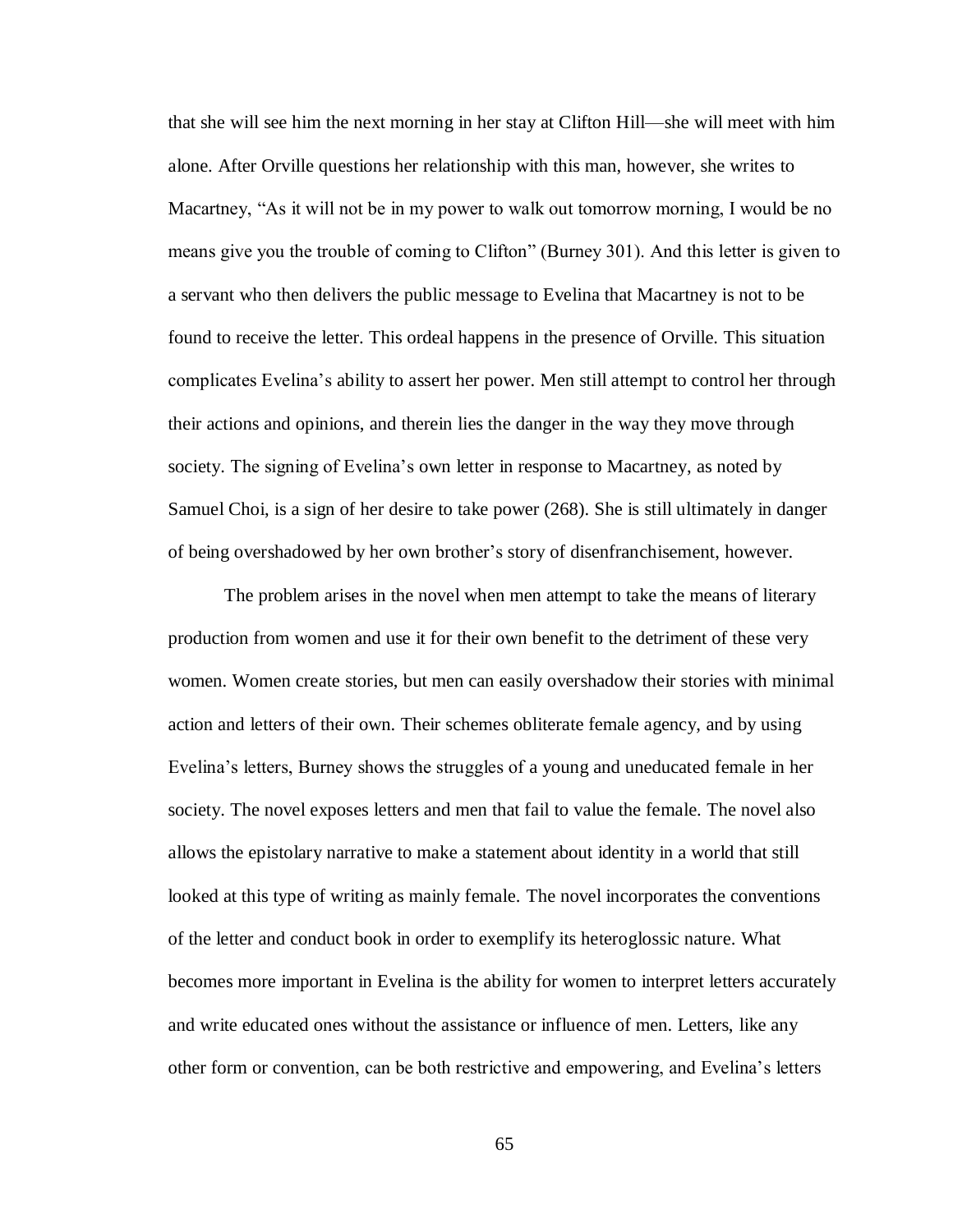show her growth throughout the novel; men's letters, on the other hand, shut down female input.

Male Instruction and Entrapment: The Gothic and Romantic Traps in *Northanger Abbey* 

The gothic parody has been the focus of *Northanger Abbey* in its analysis. Austen obviously had read and utilized great portions of Radcliffe's gothic works in her own work, particularly *The Mysteries of Udolpho*. Unlike in the lighthearted *The Female Quixote*, one cannot always laugh at the gothic undertones in *Northanger Abbey*. Austen revises Lennox's own game and ultimately shows the power that literary forms have in society. While Evelina has laughable scenes as well as terrifying scenes, the lines between funny and serious, and romance and gothic, are not as easy to distinguish in *Northanger Abbey*. Many critics have noted how Gothicism as a literary form is displaced by the gothic nature of a tumultuous world in which larger worries and abuses of power and injustice existed, linking the gothic themes to having larger societal implications. Claudia Johnson and Robert Hopkins talk about the political nature of the Gothic in their articles. Hopkins notes how the political passages in the novel are important in "revealing the difference between Gothicism as a false literary attitude and Gothicism as a genuine symbol of the nightmarish political world of the 1790s and very early 1800s" (310). He talks at length of the actual Gordon Riots at the time that are referred to in the novel. Claudia Johnson expands upon man's power and the gothic novel:

Austen's parody here, as in the juvenilia, 'makes strange' a fictional style in order to determine what it really accomplishes, and in the process it does not ridicule gothic novels nearly as much as their readers …by making the distrust of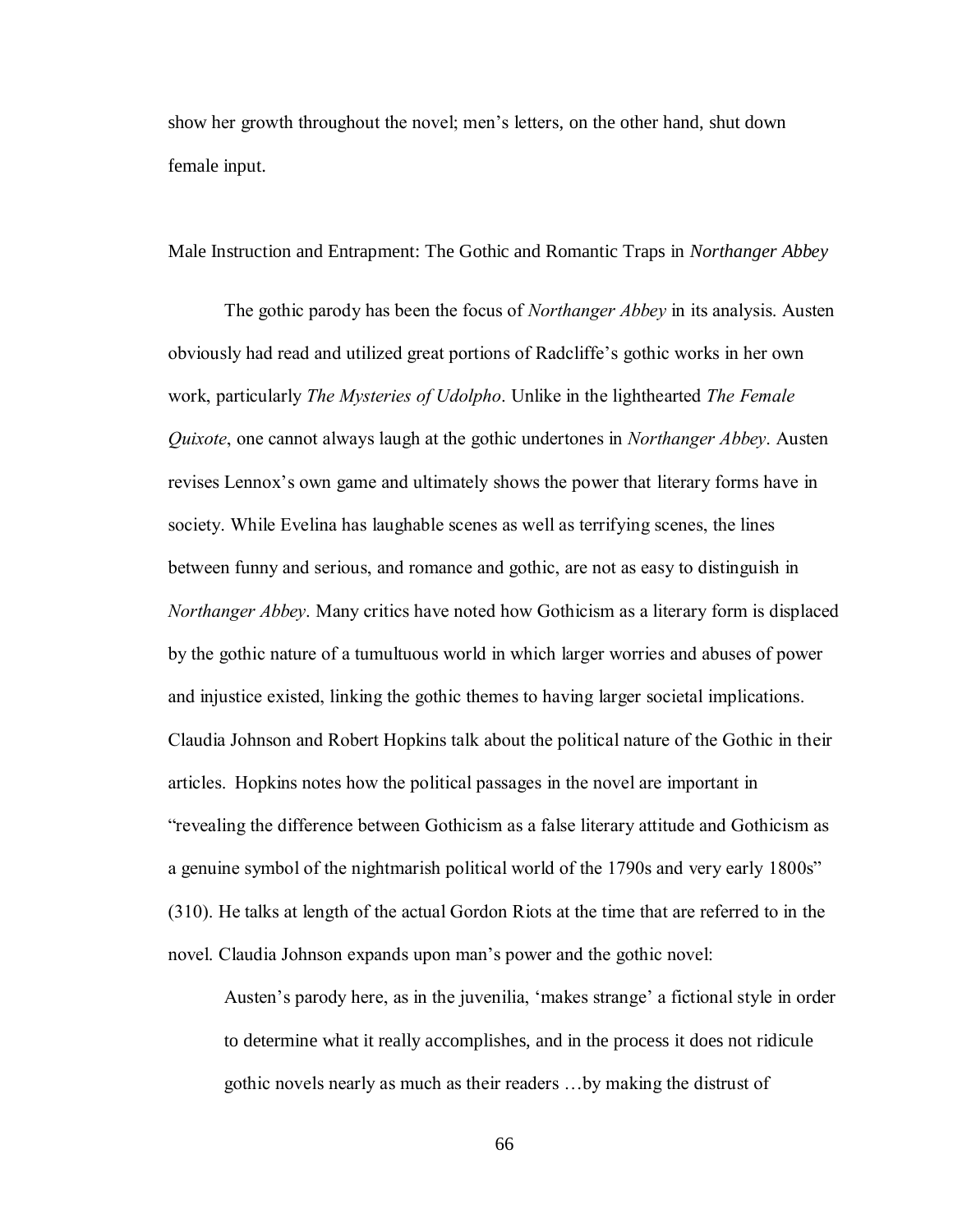patriarchy which gothic fiction fosters itself the subject for outright discussion which we, like Henry perhaps, dismiss as merely formal, and then to acknowledge, as Henry never does, that 'the alarms of romance' are a canvas onto which the 'anxieties of common life' can be projected in illuminating, rather than distorting ways" (34-35).

I agree with these critics and add that her manipulation of this genre and various conventions in the novel allows her to shift and resist power that has been inadequately harnessed in society—the gothic becomes a lens for how embodiments of patriarchy in Catherine's society can be seen.

One cannot brush over the fact that Austen does so much more than just manipulate the gothic—she plays with a variety of forms and conventions in her work. In volume one particularly, Thomas Keymer notes:

Even before the satire on Gothic begins, Austen mocks the hackneyed plot devices of other traditions—novels of sensibility, novels about adventurous foundlings…She also mocks the creaking technical resources of such mainstream fiction since Richardson and Fielding, including the increasingly tired enabling conventions of epistolary and diary fiction and the structural havoc created by interpolated background tales (27).

I acknowledge Austen's play with many forms, and I will be looking at the conventions of genre in both volumes of this novel, as this conversation specifically allows her to relate to the bigger societal issues at the time period. By placing so many different generic conventions in the novel, Austen advocates for the truest definition of Bakhtin's heteroglossia. The influence of both Lennox and Burney are seen in her text, and this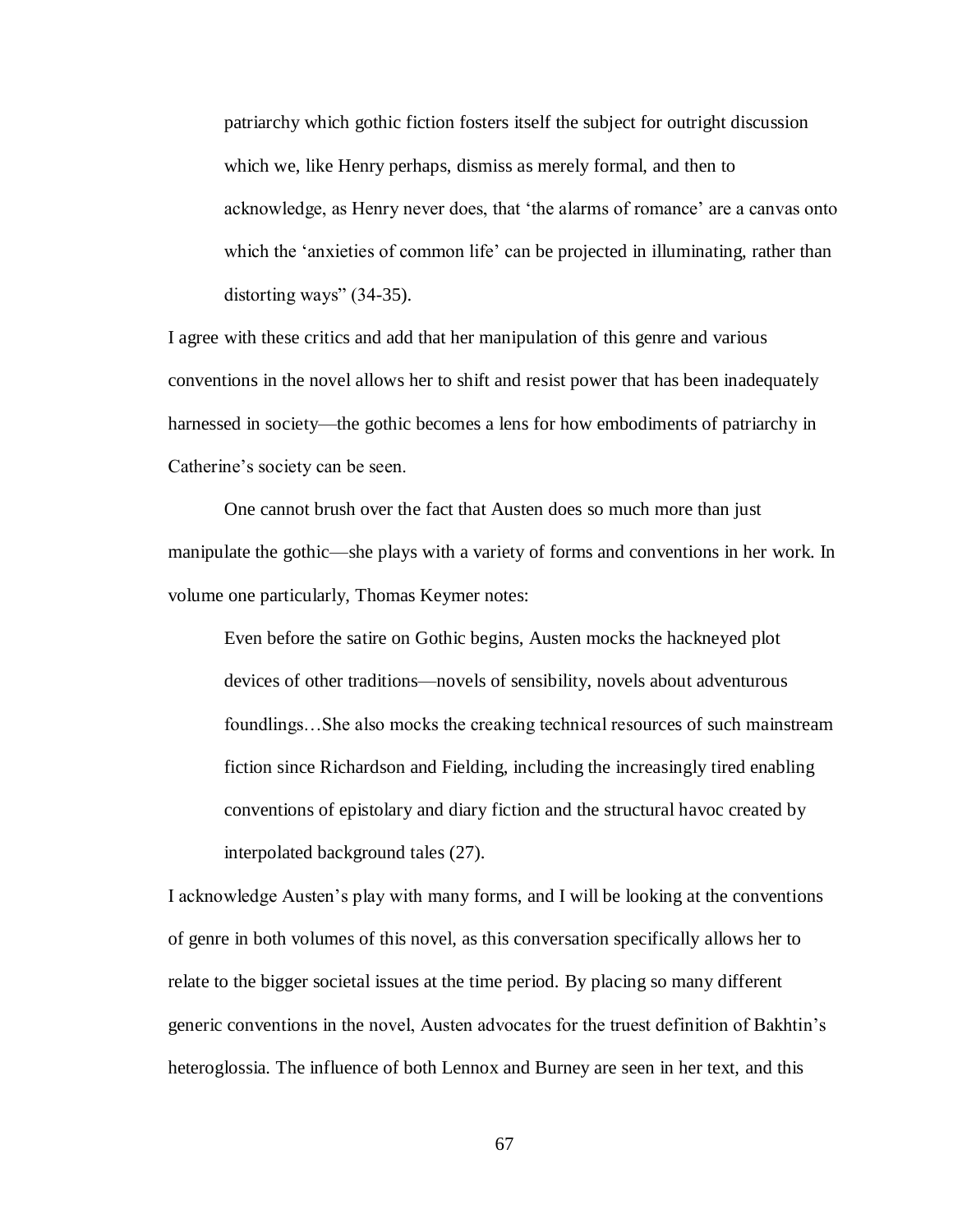influence with the conjunction of a variety of voices allows the novel to take a stand against restrictive patriarchy. Her ending, as will be expanded upon later, is also the least didactic and conclusive of the three novels'.

The complexity of the gothic in this novel stems from its presence in the two volumes of *Northanger Abbey*, in the ball scenes at Bath and then the castle of General Tilney's. The inclusion of these two volumes, side by side in the novel, exemplifies the mysterious and threatening aspect of the gothic trope that is seen not only in castles, but also in everyday life. Gubar and Gilbert note, "Thus Northanger Abbey describes exactly how a girl in search of her life story finds herself entrapped in a series of monstrous fictions which deprive her of primacy" (129). Austen writes a romance, but she does so differently in *Northanger Abbey*. The gothic in *Northanger Abbey* becomes the patriarchal entrapment that males enact upon females, which is seen in a variety of structures. The men in these places attempt to control the female subject and write restrictive stories that denounce female strength. The novel becomes a way to acknowledge this entrapment of the gothic and certain forms and conventions in general. And Austen revises how the gothic is interpreted through a form that allows this manipulation. The gothic stories and reading allow Catherine to see this reality, as elaborated on in chapter two. Women at the time were often seen as weak readers of novels, and this idea is combatted in the novel. Austen's reformulation of Catherine's society reconstitutes the female as the agent in her society. Catherine's reading, female reading, and reading of the gothic are set straight as Austen upholds each one of these aspects of the novel. Catherine does not take charge in any significant way in her society, but she does recognize how power was been unfairly harnessed against her and thus how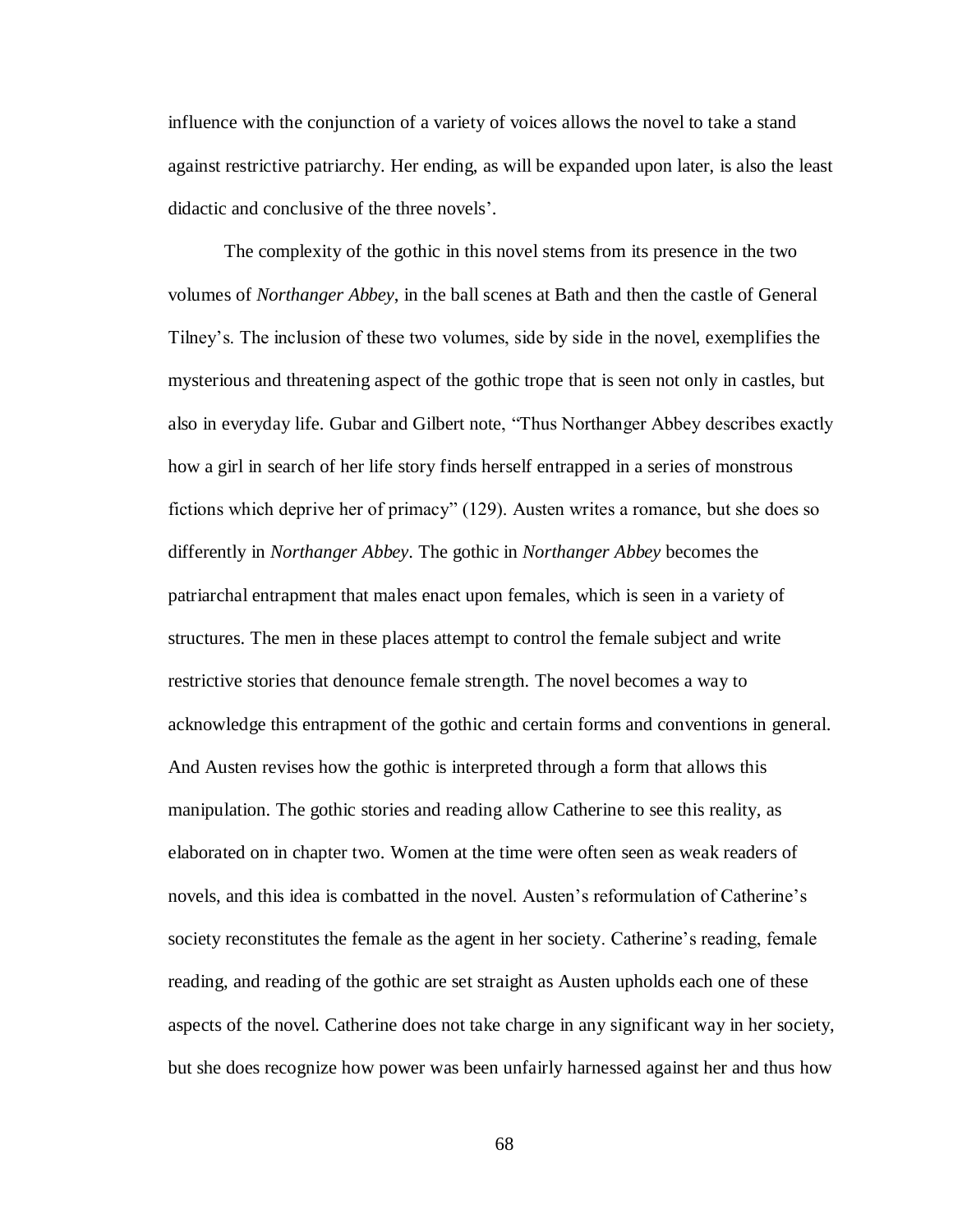the gothic sheds light on her suppressed freedom. The gothic almost becomes a detective novel as Catherine investigates her own reading in her surroundings, not allowing her gothic reading to constrain her.  $^{23}$  Instead, her reading opens up avenues of action and agency.

Early on in the novel, Austen demonstrates men's ease in controlling situations with their inherent sense of power. Catherine leaves the care of her family, dependent solely on others. This echoes Mary Wollstonecraft, who notes that "girls who have been thus weakly educated, are often cruelly left by their parents without any provision; and of course, are dependent on, not only the reason, but the bounty of their brothers" (193). In Bath, Austen continues to mock the heroine and the place itself. Bath does not offer freedom to Catherine or an accurate picture of reality. It only serves to restrict the heroine, and Catherine's inability to navigate out of this situation labels her as a passive character and quite unheroic. Like the novels Catherine reads and confines herself to, Bath only acts as a replacement for this structure of confinement. What started as an insufficient education at home continues because of her interactions with male characters that act as inadequate "teachers" to Catherine in the novel. Catherine has not yet learned how to effectively escape the designs of others, however, and often cannot because she has little power as a female to do so. She thus undergoes the Bath scenes with little development of the self. Catherine often picks up a novel and leaves stressful social scenes when she can no longer undergo the society of Bath.

 $\overline{a}$ 

 $^{23}$ Kilgour talks about the act of reading gothic narratives, noting that it allows the heroine and readers to return to normalcy after a sense of terror ignited by such texts concluding "Reading is thus a dangerously conservative substitute for political and social action, offering an illusory transformation to impede real change by making women content with their lot, and keeping them as home—reading" (8). I disagree and will make the claim that reading allows Catherine to investigate and not be content with her surroundings. The form of the novel allows this form to be unraveled as she gains a new understanding of the society that she lives in and questions others.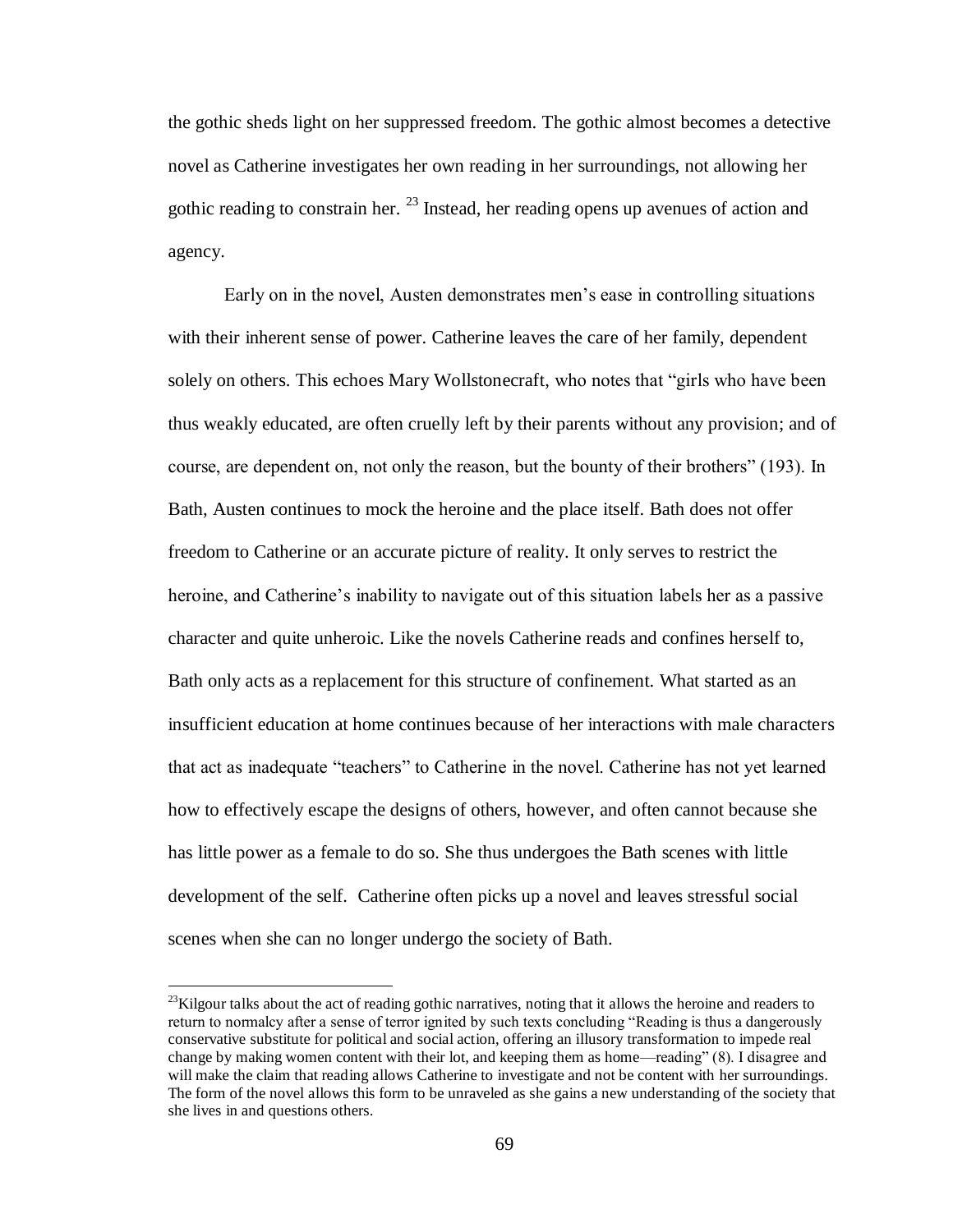At the multiple balls in volume 1, Catherine must learn to navigate through a new and very gendered world, similar to the society Evelina found herself in *Evelina*. These balls are a common convention of courtship novels, and Austen complicates their existence in novels. Austen exemplifies the lack of power women held in such places. She echoes the scenes in *Evelina* where Evelina struggles with turning down men who want to dance with her. Both Burney and Austen similarly emphasize the power held by men in these places. Catherine Morland must suffer with her decision to dance with one man, which prevents her from dancing with another. Austen devotes so much of this novel (essentially one whole volume) to Bath and these ball scenes that one almost loses track of how many ball scenes there are. Balls were a collective space for male and female interaction and courtship and part of the educational experience. Hannah More notes of balls in conjunction with female education:

They step at once from the nursery to the ball-room; and, by a preposterous change of habits, are thinking of dressing themselves, at an age when they used to be dressing their dolls. Instead of bounding with the unrestrained freedom of little wood-nymphs over hill and dale, their cheeks flushed with health, and their hearts overflowing with happiness, these *gay* little creatures are shut up all the morning, demurely practising the *pas grave,* and transacting the serious business of acquiring a new step for the evening, with more cost of time and pains than it would have taken them to acquire twenty new ideas (86-7).

More talks about these balls as places that restrict women in hindering true education. Austen furthers More's outlook on ball scenes in showing how Catherine similarly exits her home and tomboy upbringing for this new world. While her tone is more playful than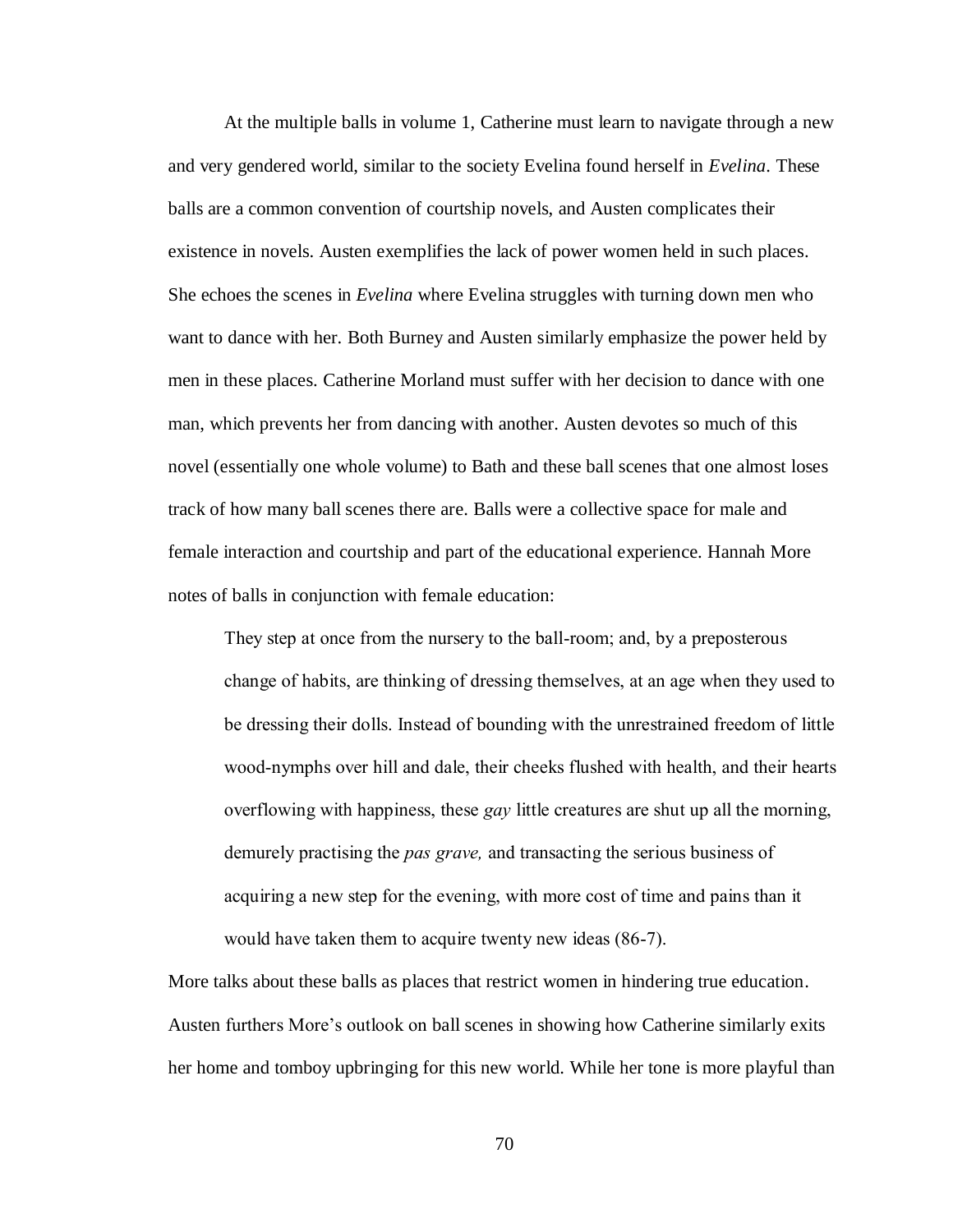More's, she still portrays balls as places that restrict female growth. Austen, in her complication and use of these places, deconstructs their meaning. Balls as a literary convention become indicative of the restrictive limits imposed on women in society. Mechanical language and dancing renders a performance that follows rules. Henry Tilney elaborates on this nature of the ball: "We have entered into a contract of mutual agreeableness for the space of an evening, and all our agreeableness belongs solely to each other for that time" (Austen 95). Through this statement, he exposes the very generic conventions of these situations. Catherine attends various balls, and these are foremost places bound in patriarchy. Catherine must realize the complicated nature of these scenes, as she loses authority when she in engaged with men to dance; yet, her enjoyment at the balls is determined by whom she is engaged to. I suggest that Austen therefore uses these scenes to indicate one way in which power was unfairly constructed in society and then utilized in texts in order to maintain this formal hierarchy of power. These restrictive formalities can be seen in a gothic light because they take away power from women.

Throughout the scenes in Bath and later on in the abbey, the conversations of Henry Tilney also restrict the female subject and foremost expose the restrictive conventions and literary forms in society. He often narrates common societal expectations of females, and while not serious about these things himself or expectant of these things from Catherine, he uses his conversation to gain the attention of the ignorant Catherine. Marilyn Butler notes, "Henry shows Catherine, who at this point only half hear him, that the mind orders the world through genres, lives in them, and plays between them" (151). While these conversations are often flirtatious and playful, I want to stress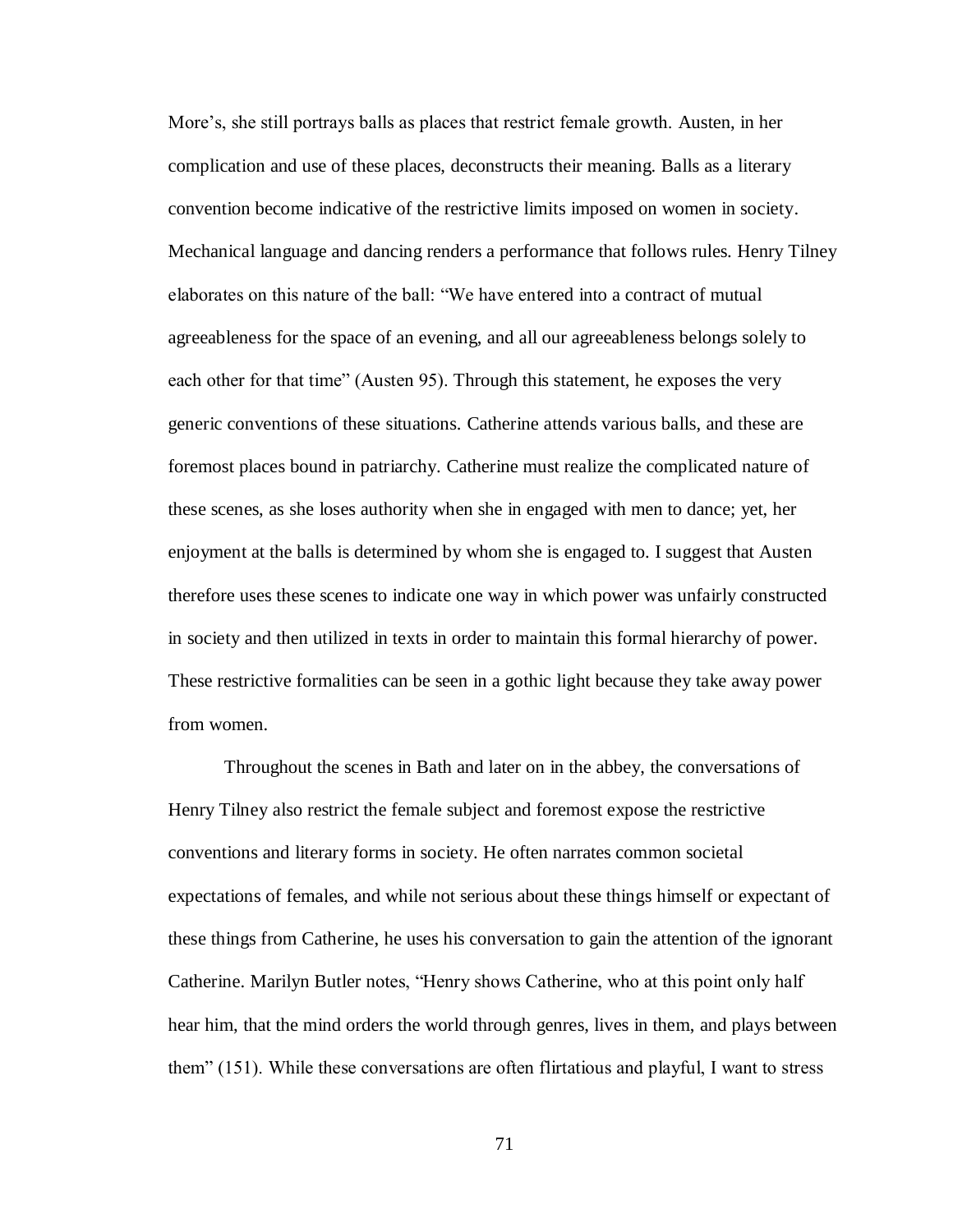that they also display the common opinions held by most men at the time period and thus are important to this analysis of understanding literary conventions. At Bath, he attributes the form of the letter to the female. When he hears that Catherine does not keep a journal, he exclaims, "Not keep a journal! ... I am not so ignorant of young ladies' ways as you wish to believe me; it is a delightful habit of journalizing which largely contributes to form the easy style of writing for which ladies are so generally celebrated. Every body allows that the talent of writing agreeable letters is peculiarly female" (50). He then pokes at female writing with his remark that their letters exhibit "A general deficiency of subject, a total inattention to stops, and a frequent ignorance of grammar" (Austen 50). He fails to acknowledge that females have valuable skills. This is a form that males also used, but he fails to acknowledge this fact. In Volume 2, he talks about flowers and attributes them to the female. When Catherine states that she has begun to like the hyacinth, he tells her that "a taste of flowers is always desirable in in your sex…" (Austen 175). He goes onto state about learning, "The mere habit of learning to love is the thing; and a teachableness of disposition in a young lady is a great blessing" (Austen 175). He lightly condemns the ability for women to learn. These two instances exemplify his insistence on labeling things in society as male and female. While these are not menacing conversations, they indicate that he is aware of the system of patriarchy that looked upon females as weak learners and letter writers. These speeches become dangerous because there are many times when Catherine completely values Henry's opinions: "It was no effort to Catherine to believe that Henry Tilney could never be wrong" (128). Catherine's acceptance of these words would be her biggest downfall.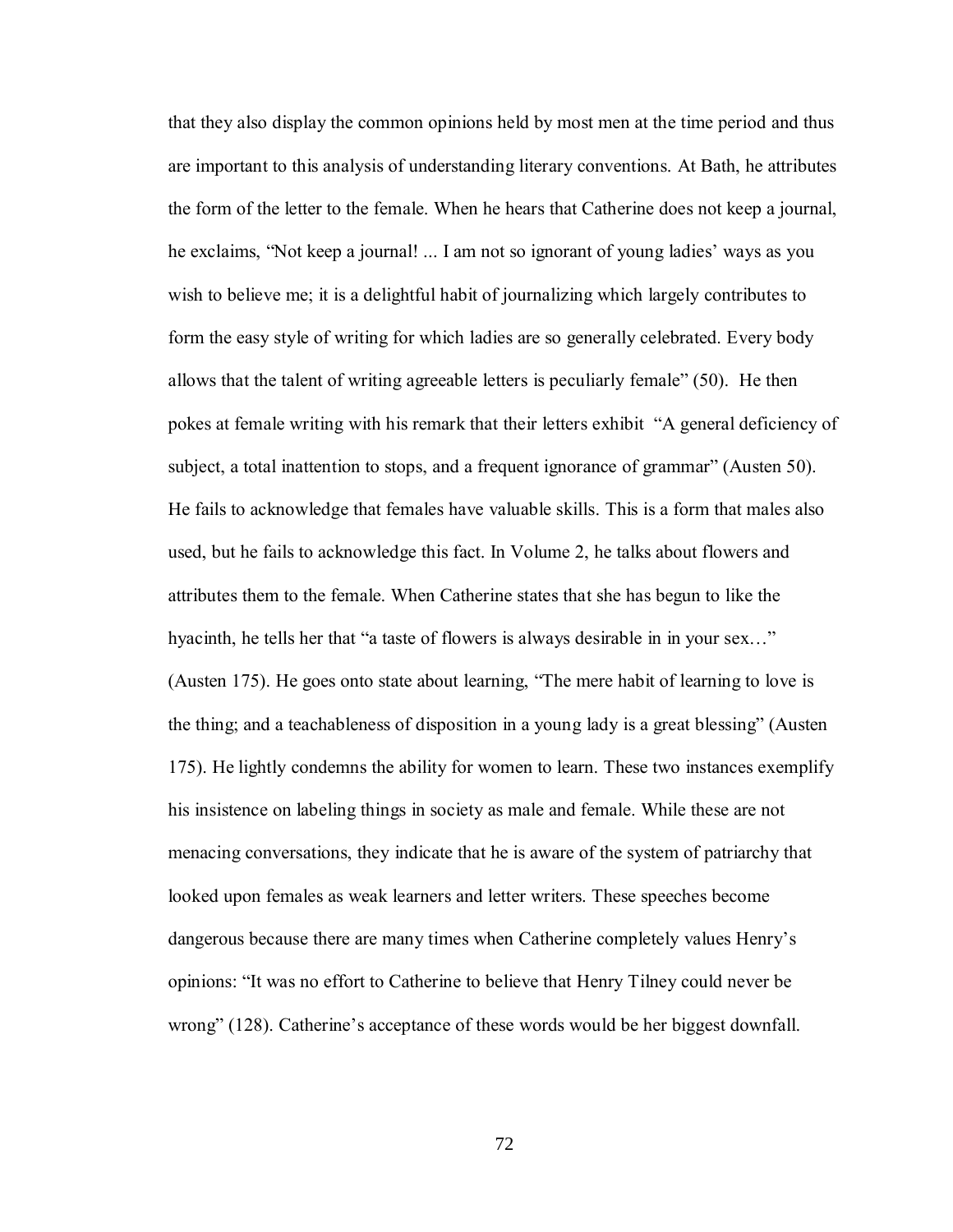Luckily, her gothic reading allows her to eventually discover this male control in her own society.

In a different way in volume one, Catherine is written into the gothic story of the Thorpes and is essentially bullied into accompanying them for a carriage ride when she already has a prior engagement with the Tilneys. Thorpe is much more aggressive than Henry, and he is the prime example of a domineering man in the novel. Catherine would like to stop along the way after she sees the Tilneys out walking, "but Mr. Thorpe only laughed, smacked his whip, encouraged the horse, made odd noises, and drove on; and Catherine, angry and vexed as she was, having no power of getting away, was obliged to give up the point and submit" (Austen 104). The language used in the novel exemplifies the total disregard given to women. As a result of this experience, Catherine then feels the need to justify her actions to the Tilneys, actions that were completely out of her power. It is notable that she goes alone to the Tilneys to redeem herself; she does attempt to take action in the novel and alter her situation. Again, however, she is making decisions based on this desire to appease men who believe they control her ultimate actions. This bullying furthers the gothic nature of her surroundings as well, as men trap her. Rather than being trapped by conversation, she is physically carried away against her will.

During the second volume of the novel, the abbey traps Catherine, as it has trapped her friend Eleanor as well. But the abbey stands in for the greater problem of male patriarchy that has come to trap females at the time period. General Tilney and John Thorpe both exhibit this male dominance over females in the novel. There are various points in the novel in which they have attempted to control Catherine. General Tilney is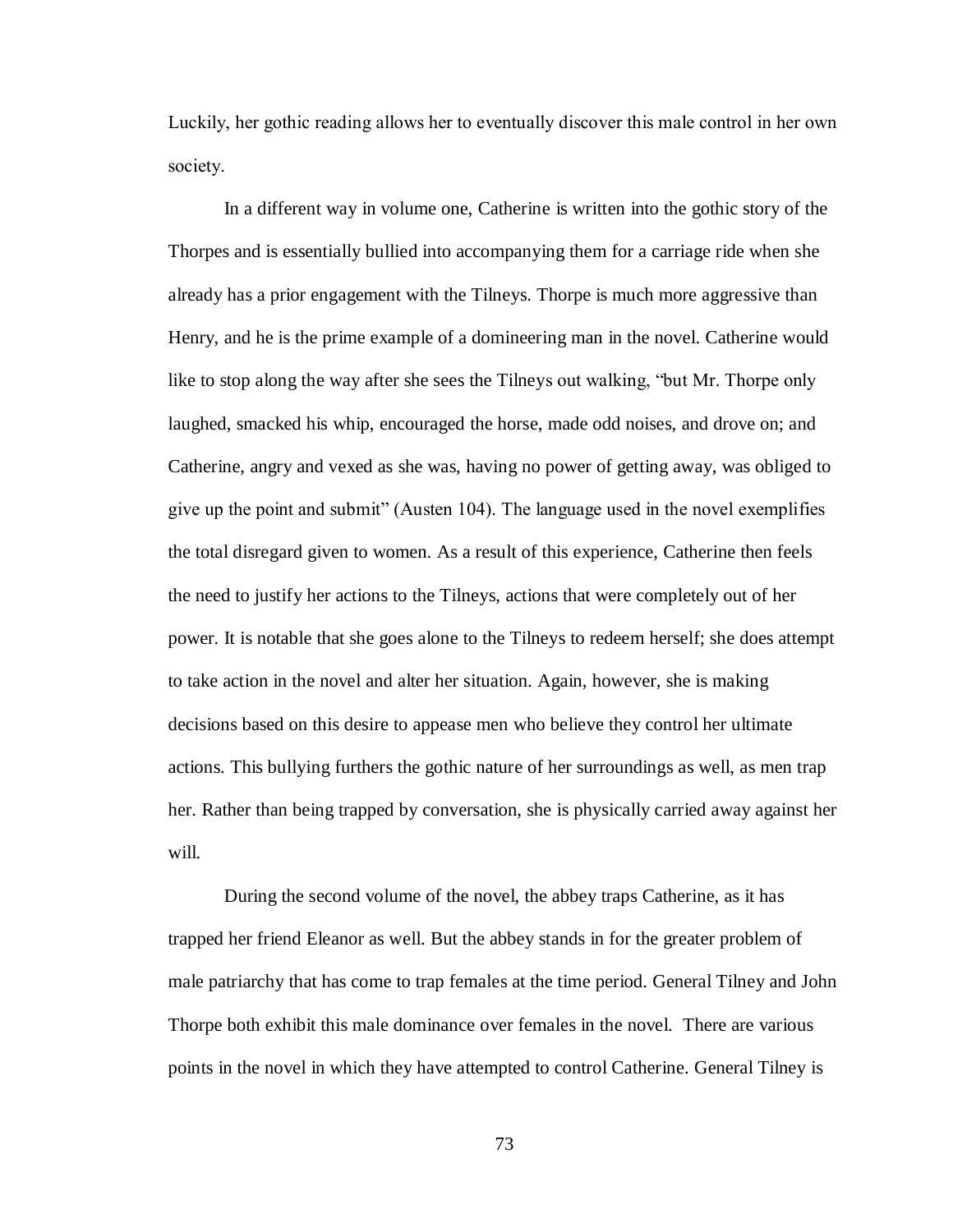perhaps the most oppressive character in the novel, however, as he treats various women unfairly in the novel. It is the general's belief of Catherine's upbringing that is gothic and restrictive. He only wants her to remain in the castle because he believes she is from a wealthy background. He encloses her in a place in order to gain her wealth for his son: "Under a mistaken persuasion of her possessions and claims, he had courted her acquaintance in Bath, solicited her company at Northanger, and designed her for his daughter in law" (Austen 234). This gothic story began in the past back in Bath. While less harmful than the General's, Henry's story about the abbey also traps Catherine because she misreads her surroundings, and the story captures her imagination. In volume 1, Henry spoke on various topics to Catherine that she knew little about. What becomes gothic and more threatening in this volume is that Catherine is away from her family in a new place, and Henry continues to force this terror on her mind. He does not know about his father's conniving plans, so he is less culpable for his behavior in the novel, but still her tortures Catherine's imagination.

The relationship between Catherine and the general parallels the relationship between the general and his family. While readers do not know much about his dead wife, Catherine assumes the general locked her up. While he may have not physically locked her in the castle, she seems to have been trapped in an unhappy marriage. Henry notes that his father loved his wife, "though his temper injured her" (Austen 195). This implication holds real terror for Catherine, who comes to believe that "she had scarcely sinned against his character, or magnified his cruelty" (Austen 236). Eleanor, the general's daughter, holds no real power in her family, either; she is trapped in the house and prevented from marrying somebody she loves because of his lack of wealth and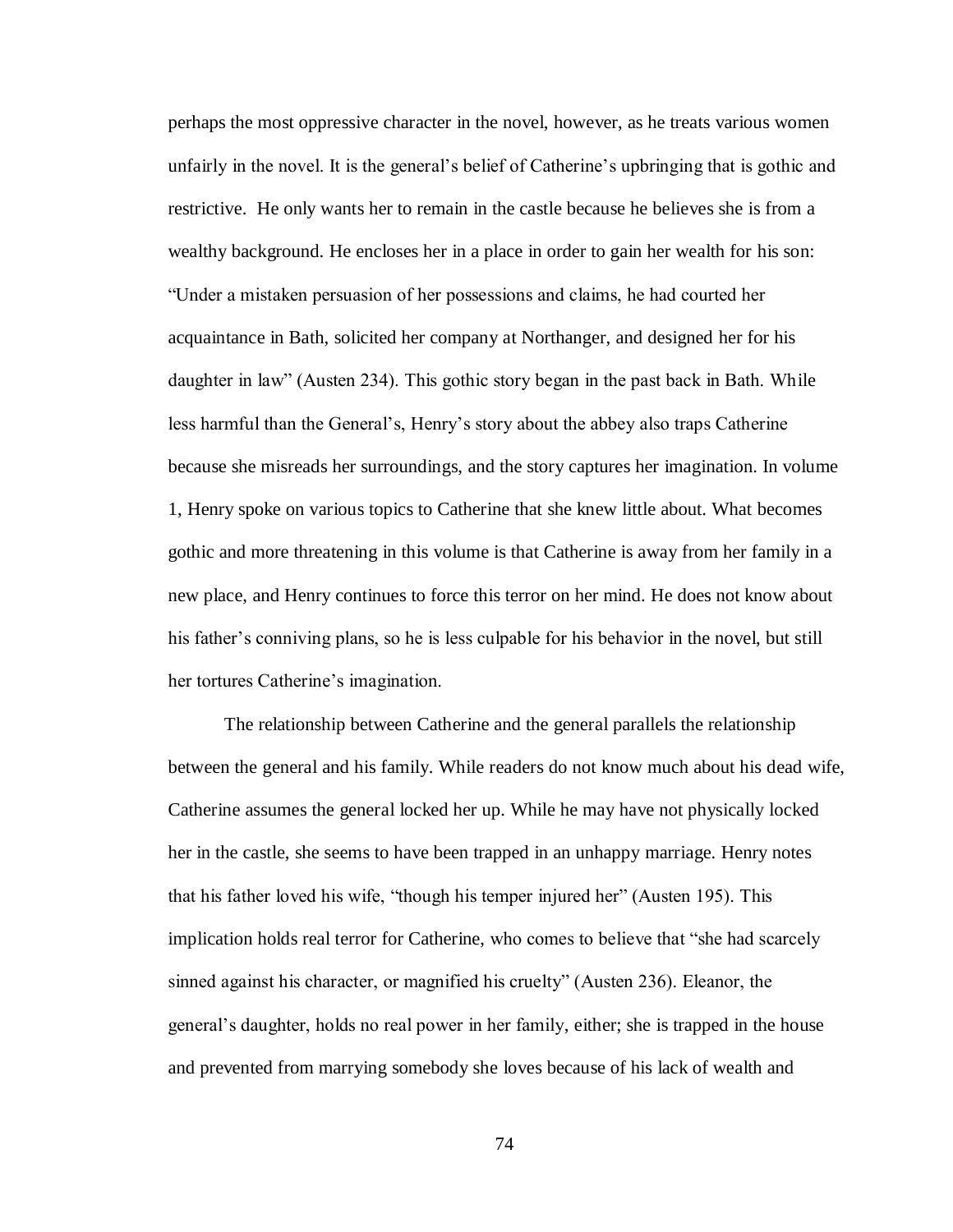inferior situation. Susan Zlotnick notes that Eleanor is the best-educated female in the novel, yet she has no power (285). I further this point in noting the similarity of her position to the one that the late wife of the General occupied years ago. On the onset of being sent away, Eleanor tells Catherine she has no true place in the house, "that I am but a nominal mistress of it, that my real power is nothing" (Austen 218). Eleanor cannot demonstrate her true potential when she is locked away in the abbey. These various stories of entrapment are the real stories of gothic that the novel exposes as being dangerous and restrictive. Even Henry Tilney seems to hold little power at times, as his father tries to control who he marries. The general attempts to control almost every individual that he comes in contact with in the novel, and his power impedes women in their ability to gain power in society.

The novel ends with the marriage of Catherine and Henry, after Henry disobeys his father and explains his father's behavior to Catherine; this conversation indicates the ongoing gothic nature of society and patriarchy. General Tilney still exerts control on Henry and now Catherine—after his awful behavior toward almost every female in the novel, this is quite worrisome. The restrictions this control imposes on characters are made evident through the form of the novel and its manipulation of the gothic. Austen exemplifies how the gothic conventions are seen in everyday society, not just in physical castles. And it is a realization of this element that can lead to a reading of society's conventions that is invaluable. She ends the novel with a two sided equation, which seems to exemplify the uncertainty of this patriarchal reign in the future: "….I leave it to be settled by whomsoever it may concern, whether the tendency of this work be altogether to recommend parental tyranny, or reward filial disobedience" (Austen 240).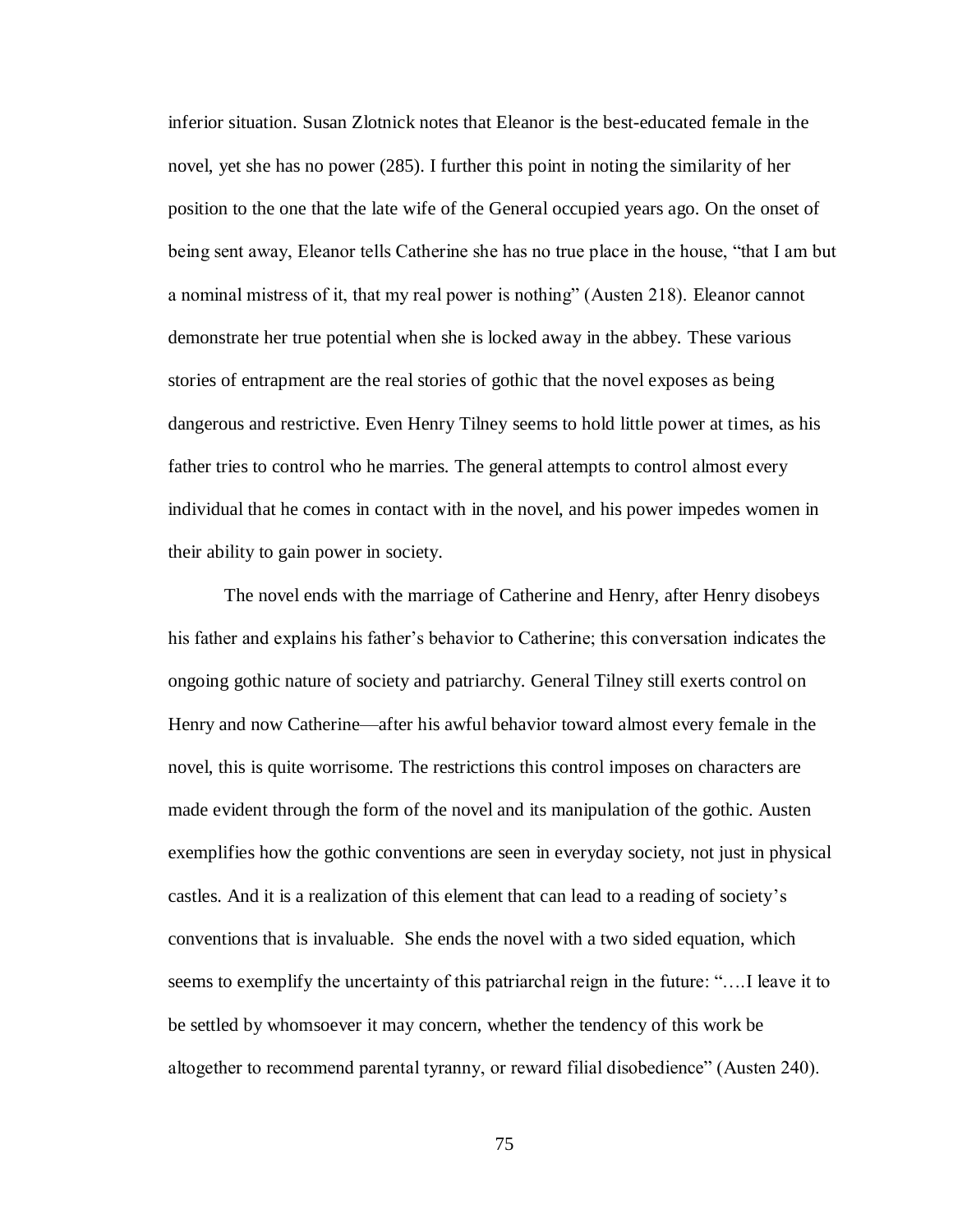This open-ended ending is appropriate, as Austen does not provide a definitive answer but allows her novel to critique various conventions to produce new questions. And it seems ironic in her focus on male action in this statement, not at all centered on the female. Austen is suggesting that neither of these things should actually be recommended or rewarded—her novel, after all, critiques both the actions of Henry Tilney and General Tilney because they hinder Catherine's education and development throughout the novel. The novel as a whole, in its embodiment of several forms and conventions and inconclusive ending, exemplifies Bakhtin's depiction of novelistic discourse.

 $***$ 

All three novels exemplify the restrictive nature of forms and conventions, in society and as modes of writing. Patriarchal power became embodied in balls, letters, teachings, and actions, and these novels unravel the very way constructions are solidified in a society in a detrimental manner to females. The novels expose the gendered education that existed within society. These novelists take issues relevant to their time and transform them, as noted by Bakhtin:

The novelist comes into contact with the spontaneity of the inconclusive present; this is what keeps the genre from congealing. The novelist is drawn toward everything that is not yet completed. He may turn up on the field of representation in any authorial pose, he may interfere with the conversations of his heroes, he may openly polemicize his with literary enemies and so forth (Bakhtin 27).

Lennox, Burney, and Austen used fiction as a way to provide these paths of discussion and to complicate the voices of characters who exert too much control. Societal discussion included the importance of education and reading the novel. Females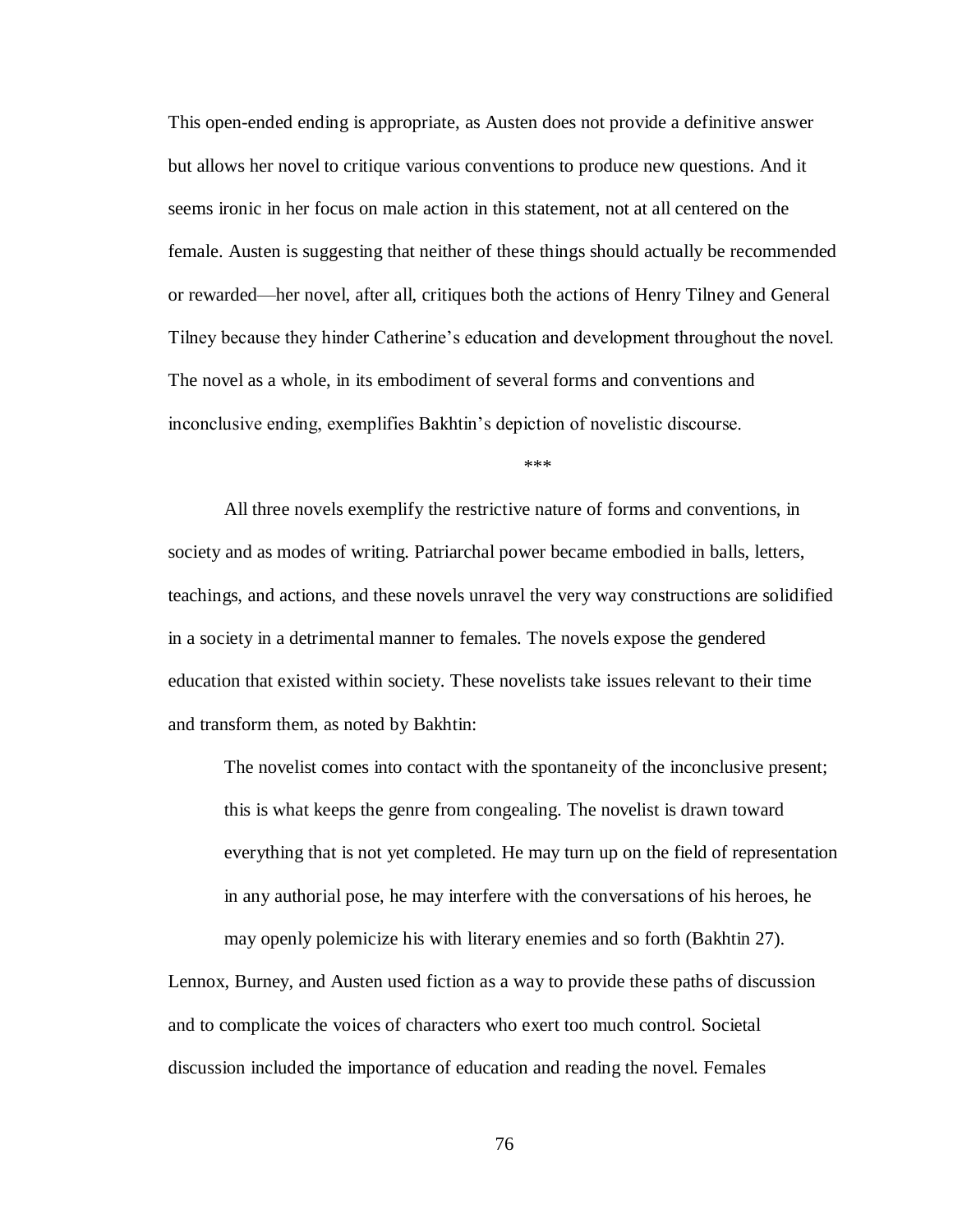historically had a harder time gaining adequate education, and they were seen as being corrupted by activities such as novel reading. These authors combat this discussion with female characters who gain their knowledge and skills from this very reading that is condemned. And this reading means more when it reveals the faults of the society they are living in. These women make mistakes when they read, but men also do, and more often than not, are corrupted or seduced by the same stories that women were thought to have been seduced by. The only way to change a structure is to manipulate or reconstitute it, and the novel allowed these authors to do so because of its ability to include many different forms, styles, and voices.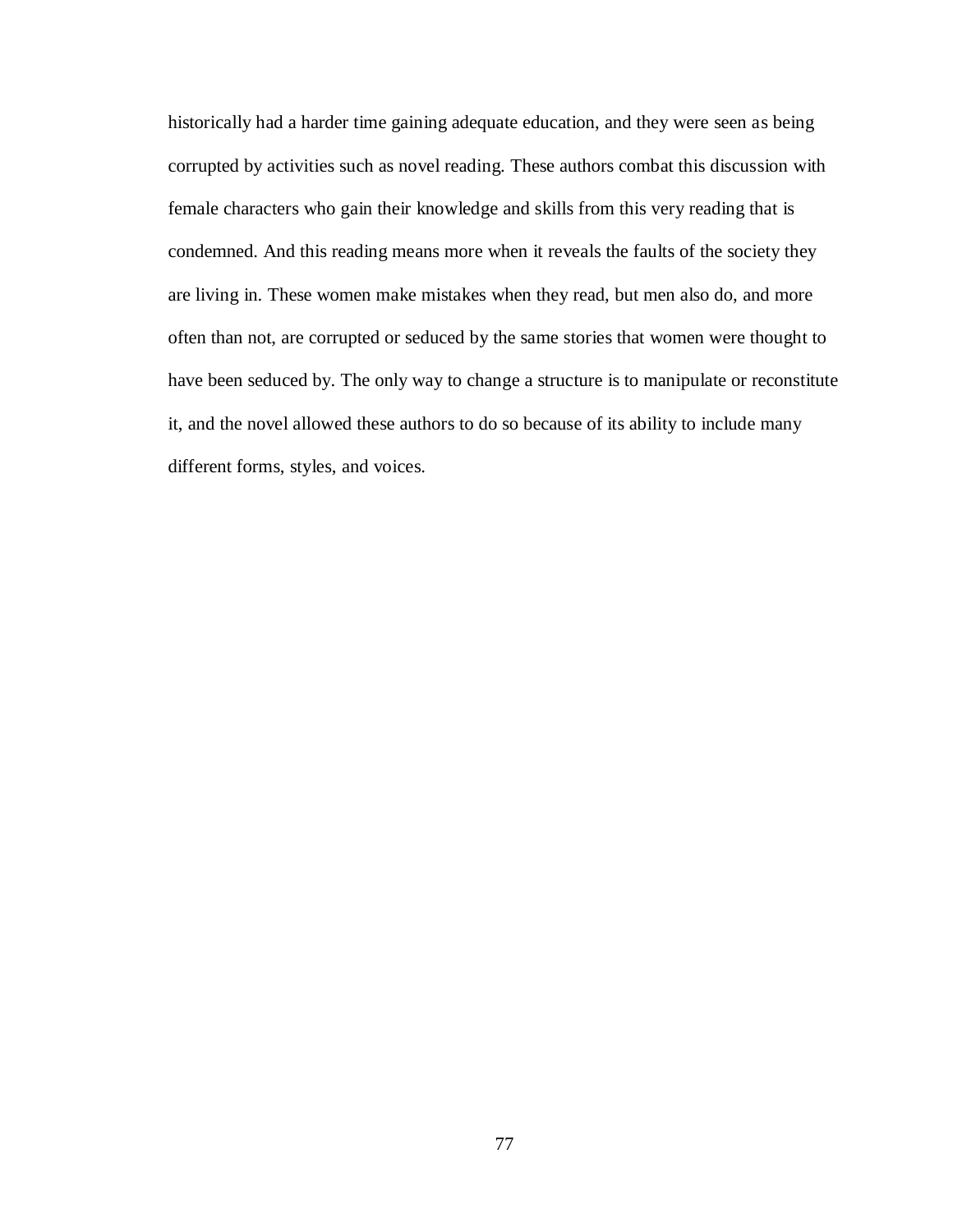### Conclusion

I do not aim for this project to just be a close reading of education and novel reading in Eighteenth-century British fiction, but it is a study of the influence that these three novels have on each other. All three novelists took the themes of education and novel reading and transformed them—women become agents in these texts, and the flaws of society and patriarchal power are exposed. I noted earlier just briefly that Austen's *Northanger Abbey* seems to be the most progressive in its manipulation of genre as it relates to societal issues, because of the blending of horror and irony as it relates to patriarchal control at the time period. As shown in my project, the gothic becomes embodied in people and situations in the novel—it becomes present in the every day.

Because both Frances Burney and Charlotte Lennox's novels influenced Austen, the similarities between the two other novels and *Northanger Abbey* can be attributed partly to this fact. Austen takes the ball scenes from Burney's *Evelina* and the reading of novels from *The Female Quixote* and blends the two elements in her novel. Most important to note, however, is that this presence of the gothic is not so separate from actual experience, unlike the satirized romance in *Arabella* or the letters that can only relay information back and forth between individuals in *Evelina*. In *The Female Quixote*, Arabella's reading is obviously fictional and very different from the reality of others. In *Evelina,* the ridiculous schemes of the Captain are either funny or seemingly terrifying as he puts females in dangerous situations. *Northanger Abbey's* Catherine Morland is engaged by the stories of Henry, but she is also being told lies that will damage her perception of reality. When she is brought home at the end of the novel, there is a horrifying sense of loneliness even though she is surrounded by her family. In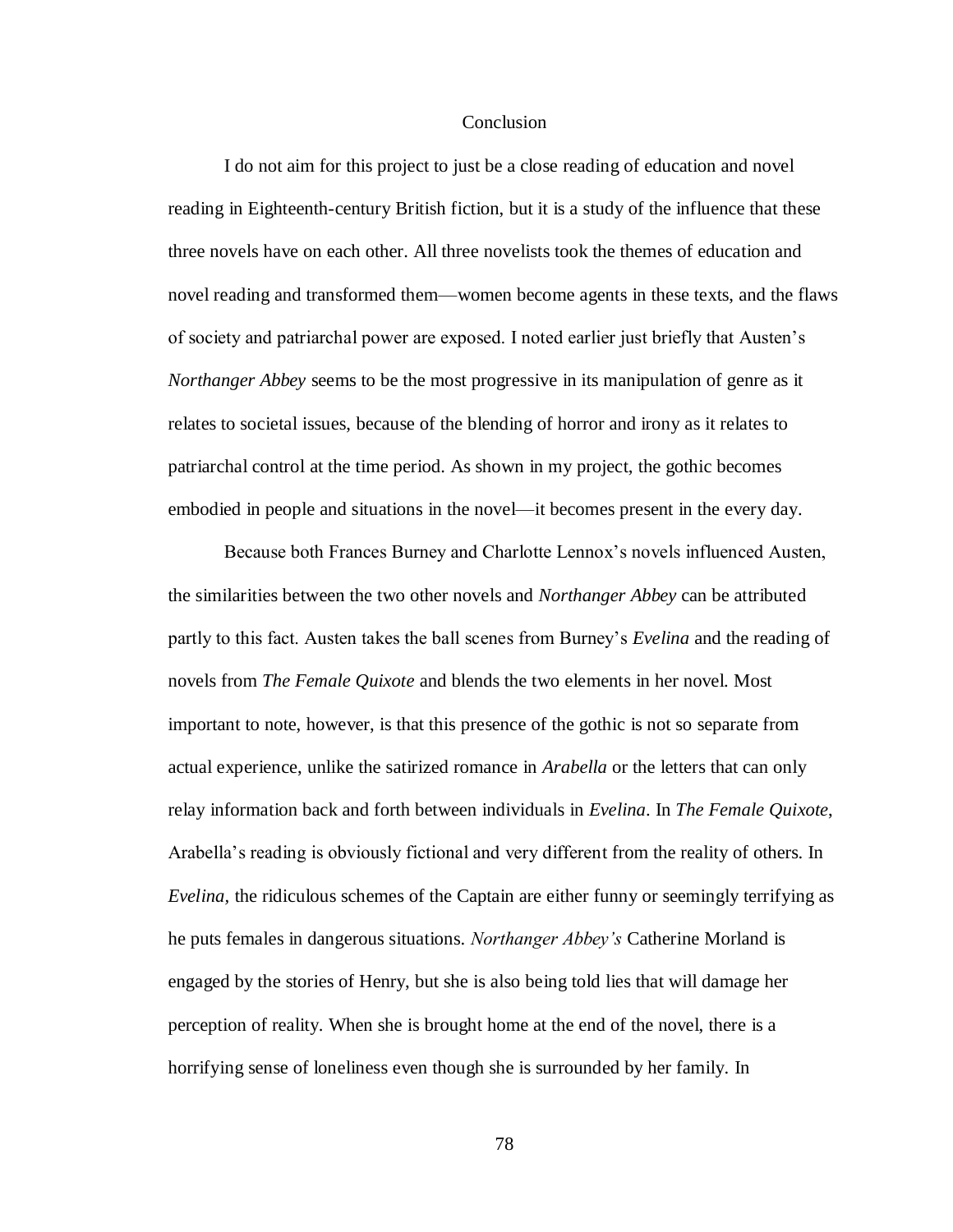commonplace situations and scenes that should indicate safety, the gothic is still present. There seems to be the least separation between these two elements, and it is the novel that allows for this blending and reformation. Austen portrays the possibility of dangerous conventions in everyday society and culture. The novel allows the concept of genre itself to take on new meanings in each of the novels, and is the gateway for my argument of how novelists are able to discuss relevant issues in their own society. Austen's work incorporates letters and romance, both of which are a large part of *The Female Quixote* and *Evelina*. Her play with so many forms and voices exemplifies heteroglossia in that she includes the genres embodied in the last two works. She uses the cumulative effect of other works to pose questions. All of the novels play with genre and to a certain extent fit into a Bakhtinian reading; it is only Austen's ending, however, that depicts the existence of multiple voices and conventions and provides more openings rather than closings.

Through the research and completion of this project, I have become more familiar with  $18<sup>th</sup>$  century British reading and education. Through the study of these three novelists, I have shown the anxieties that existed at the time period in which these women were publishing. Generally for all women, but also specifically for these three authors, there existed complications regarding finances and publication. These anxieties made their success that much greater, as they overcame many barriers. Women were trying to gain a voice in society through their works, and using the novels, they portray a variety of conventions and language, some of which hinder female development.

Reading is a positive activity in all of these novels. It often leads to misinterpretation, but this is because females have an inadequate education in their societies, and men do not further their growth in this arena. An expansion of this project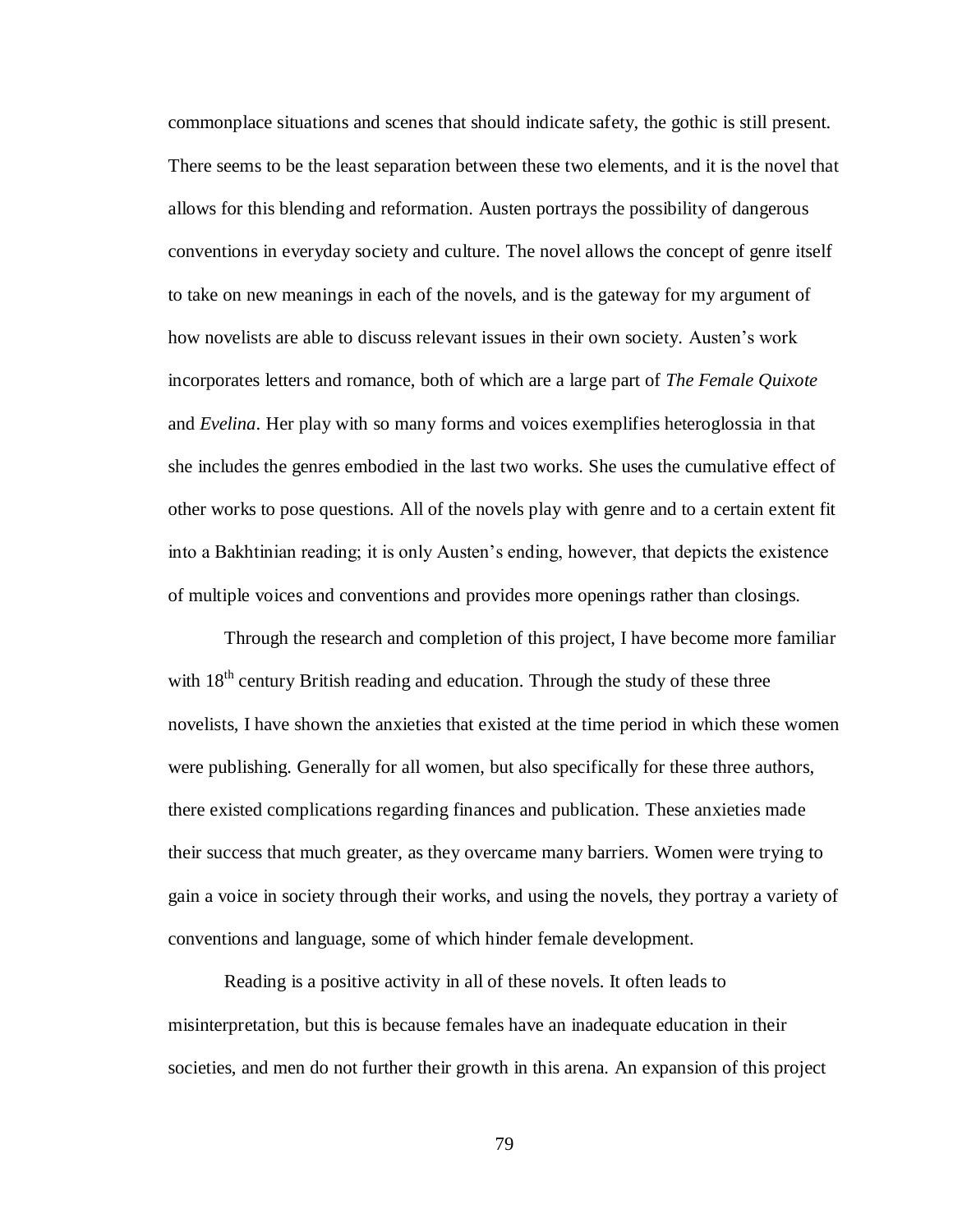would take a broader look in to Eighteenth-century culture and provide a greater survey of male and female writers on the topics of novel reading and education at the time period. *Adeline Mowbray*, for example, is another work by a female novelist that portrays a protagonist who reads and applies her reading of to her actions and reading of society. There are disastrous results as a result of her reading. This type of reading is drastically different than the type that the female protagonists I am analyzing engage in.

I conclude by looking forward a bit to the future of novels. A form that many times takes in influences from past works and portrays a variety of voices, the novels become useful for an analysis for all topics that come under scrutiny in society. All works to some extent take in tropes and connections of other works, and this process is one that brings about and revises various topics and debates in society. Therefore, it is not strange that novels continue to be read and analyzed as intensely today.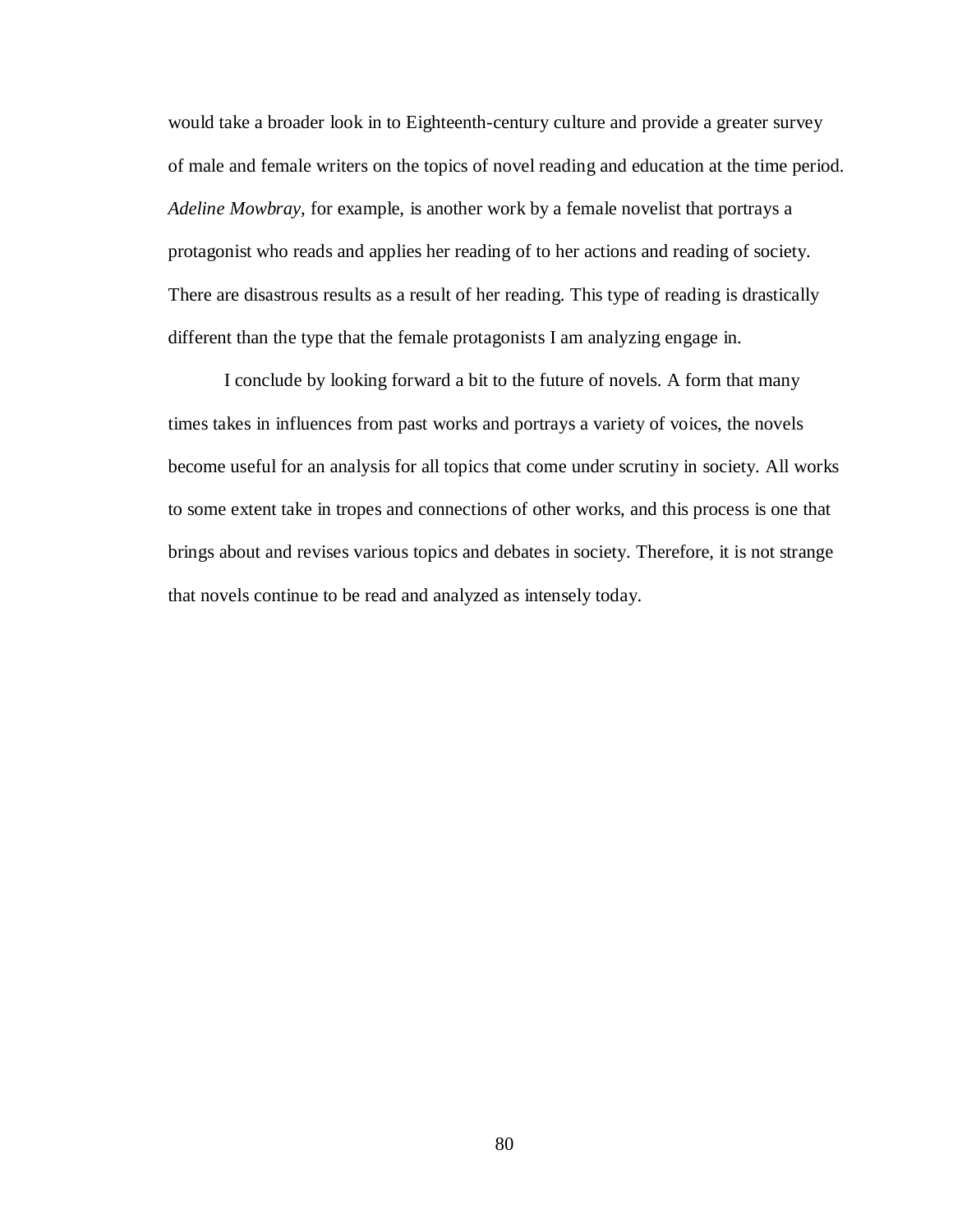### References

Amory, Hugh. "Lennox, (Barbara) Charlotte (1730/31?–1804)." *Oxford Dictionary of National Biography.* Oxford University Press, 2004. May 2009.

[http://www.oxforddnb.com/view/article/16454, accessed 17 March 2015].

Armstrong, Nancy. From "Domestic Desire and Domestic Fiction." *Theory of the Novel: A Historical Approach.* Ed. Michael McKeon. Baltimore: The John Hopkins University Press, 2000. Print.

Austen, Jane. *Northanger Abbey*. Ontario: Broadview Press, 2004. Print.

- Austen, Jane. *Persuasion.* Ontario: Broadview Press, 1998. Print.
- Bakhtin, M.M. *The Dialogic Imagination*. Austin: University of Texas Press, 1981. Print.
- Ballaster, Ros. "Women and the Rise of the Novel: Sexual Prescripts." Women and Literature in Britain: 1700-1800. Ed. Vivian Jones. Cambridge: Cambridge University Press, 2000. Print.
- Bray, Joe. The Female Reader in the English Novel: From Burney to Austen. New York: Routledge, 2009. Print.
- *British Women's Writing in the Long Eighteenth Century: Authorship, Politics and History.* Ed. Jennie Batchelor and Cora Kaplan. New York: Palgrave Macmillion, 2005. Print.

Burney, Frances. *Evelina*. New York: Oxford University Press, 2002. Print.

Butler, Marilyn*. "*The Juvenilia and Northanger Abbey*"* (1975) *The Nineteenth Century Novel: A Critical Reader. Ed. Stephen Regan. New York: Routledge, 2001. Print.*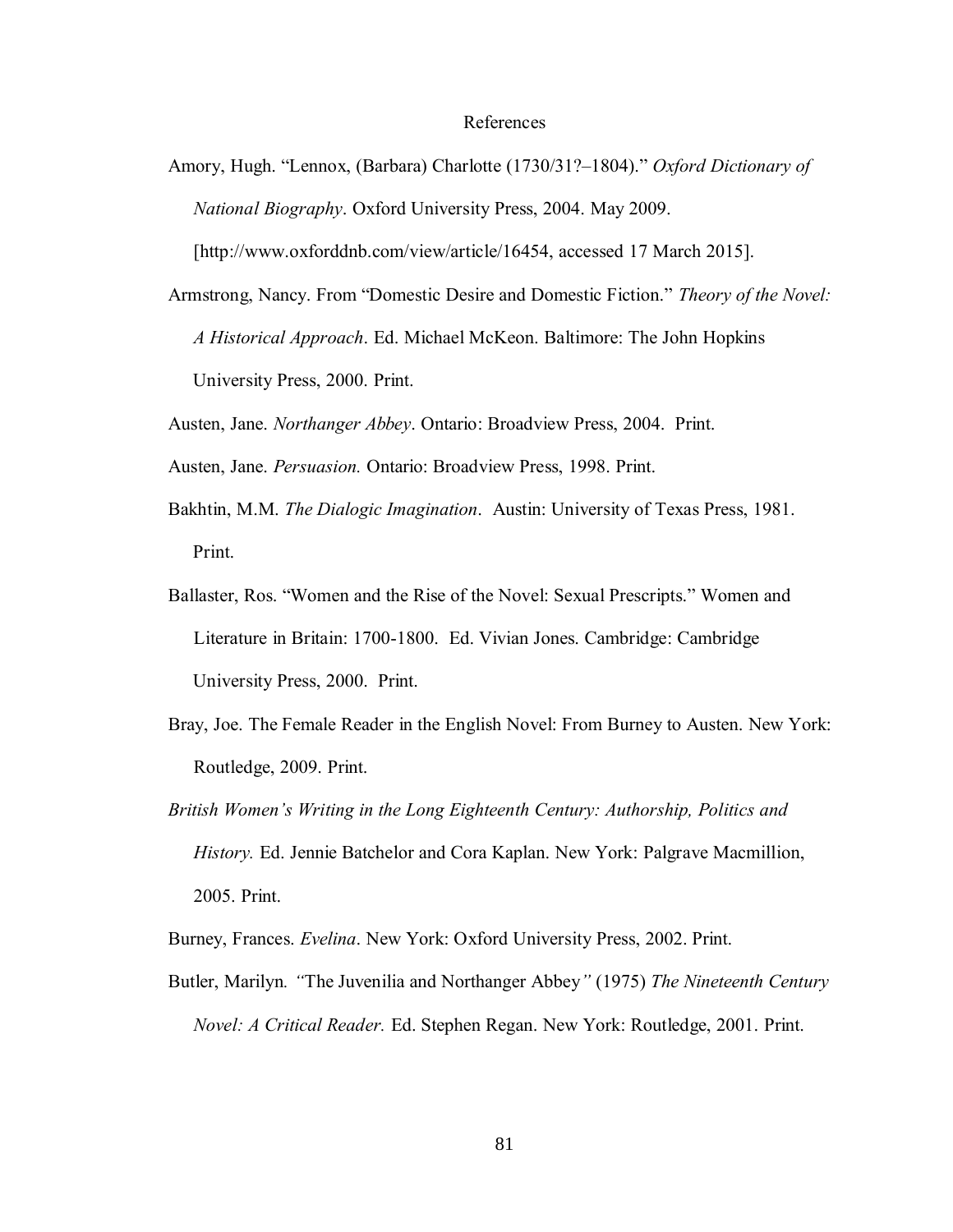- Campbell, Gina. "How to Read Like a Gentleman: Burney's Instructions to Her Critics in Evelina." *ELH* (Autumn 1990): 557-583. Print.
- Choi, Samuel. "Signing Evelina: Female Inscription in the Discourse of Letters." *Studies in the Novel* 31.3 (Fall 1999): 259-278. Print.
- Cook, Elizabeth. *Epistolary Bodies: Gender and Genre in the Eighteenth-Century Republic of Letters.* Stanford University Press, 1996. Print.
- Delafield, Catherine. *Women's Diaries as Narrative in the Nineteenth-Century Novel.* Burlington: Ashgate Publishing Company, 2009. Print.
- Fergus, Jan. "The professional woman writer." *The Cambridge Companion to Jane Austen.* New York: Cambridge University Press, 2011. Print.
- --. "Women Readers: A Case Study." Women and Literature in Britain: 1700-1800. Ed. Vivian Jones. Cambridge: Cambridge University Press, 2000. Print.
- *The Early Journals and Letters of Frances Burney (EJL)*. Ed. Lars Troide et al., 3 vols. Oxford: Clarendon Press, 1988. Print.
- Gallagher, Catherine. *Nobody's Story: the vanishing acts of women writers in the marketplace, 1670-1820.* Berkeley: University of California Press, 1994. Print.
- Gardiner, Ellen. "Writing Men Reading Charlotte Lennox's 'The Female Quixote.'" Studies in the Novel 28.1 (Spring 1996): 1-11. Print.
- Gilbert, Sandra M. & Gubar, Susan. *The Madwoman in the Attic: The Woman Writer and the Nineteenth-Century Literary Imagination*. New Haven: Yale University, 1979. Print.
- Gordon, Scott Paul. "The Space of Romance in Lennox's Female Quixote." *Studies in iiiiiEnglish Literature, 1500-1900*. 38.3 (Summer 1998): 499-516. Print.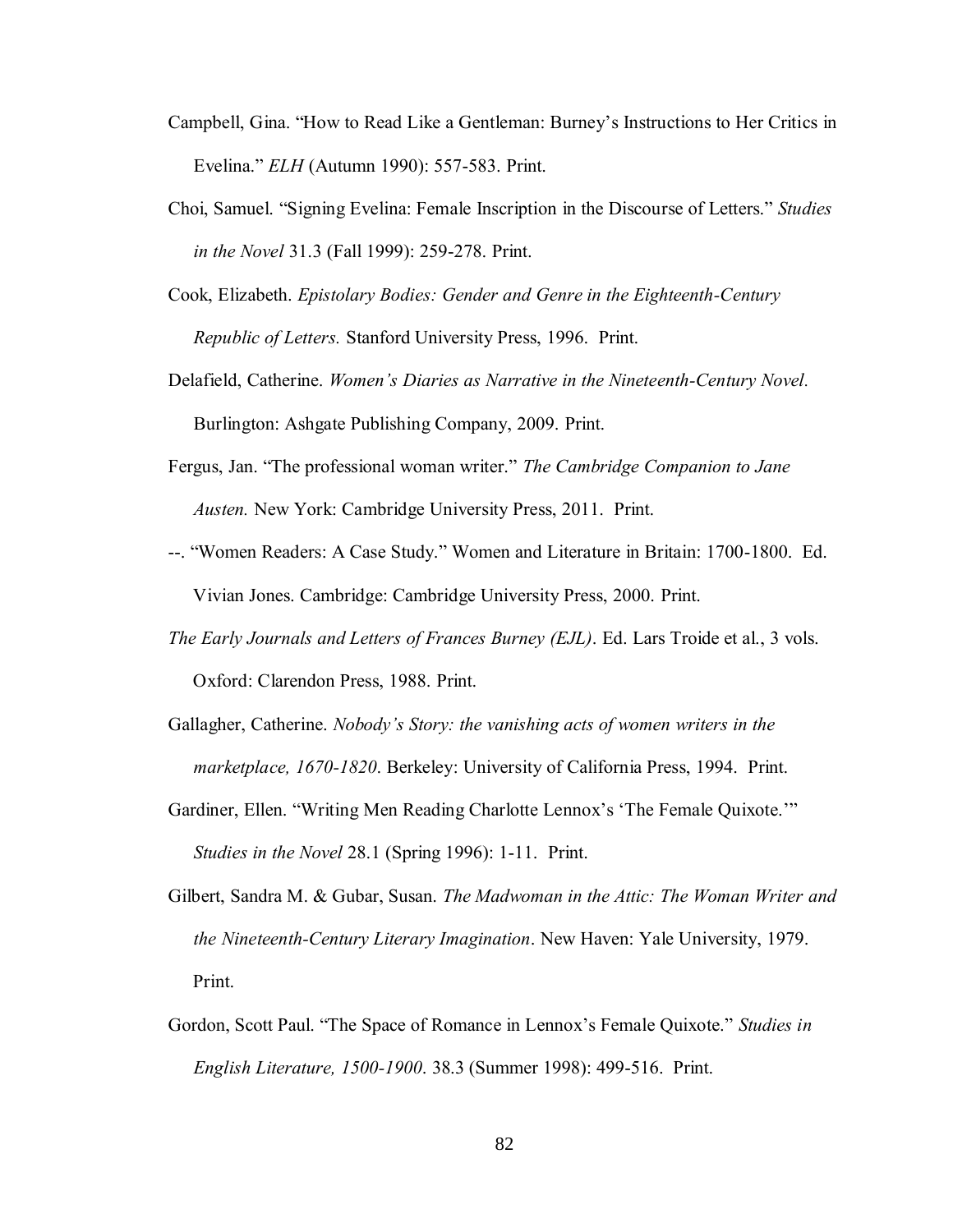- Greenblatt, Stephen, M H. Abrams, Lawrence Lipking, and James Noggle. "Introduction." *The Norton Anthology of English Literature: Vol.c.* London: W. W. Norton, & Co Ltd, 2006. Print.
- Grogan, Claire. "Introduction." *Northanger Abbey.* Ontario: Broadview Literary Press, 2002. Print.
- Hopkins, Robert. "General Tilney and the State: The Political Gothic of Northanger Abbey." *Philological Quarterly* 57.2 (Spring 1978): 214-24. Print.
- Howard, Jacqueline. *Reading Gothic Fiction: A Bakhtinian Approach.* Oxford: Clarendon Press, 1994. Print.
- Johnson, Claudia. *Jane Austen: Women, Politics, and the Novel.* Chicago: The University of Chicago Press, 1988. Print.
- Jones, Vivian. "Introduction." *Evelina*. New York: Oxford University Press, 2002.
- Kauvar, Elaine M. "Jane Austen and the Female Quixote." *Studies in the Novel* 2:2 (Summer 1970): 211-221. Print.
- Kilgour, Maggie. *The Rise of the Gothic Novel.* New York: Routledge, 1995. Print.
- Keymer, Thomas. "Northanger Abbey and Sense and Sensibility." *The Cambridge Companion to Jane Austen.* New York: Cambridge University Press, 2011. Print.
- Langbauer, Laurie. "Romance Revised: Charlotte Lennox's 'The Female Quixote.'"

*NOVEL: A Forum on Fiction* 18:1 (Autumn 1984): 29-49. Print.

Lennox, Charlotte. *The Female Quixote*. New York: Oxford University Press, 2000. Print.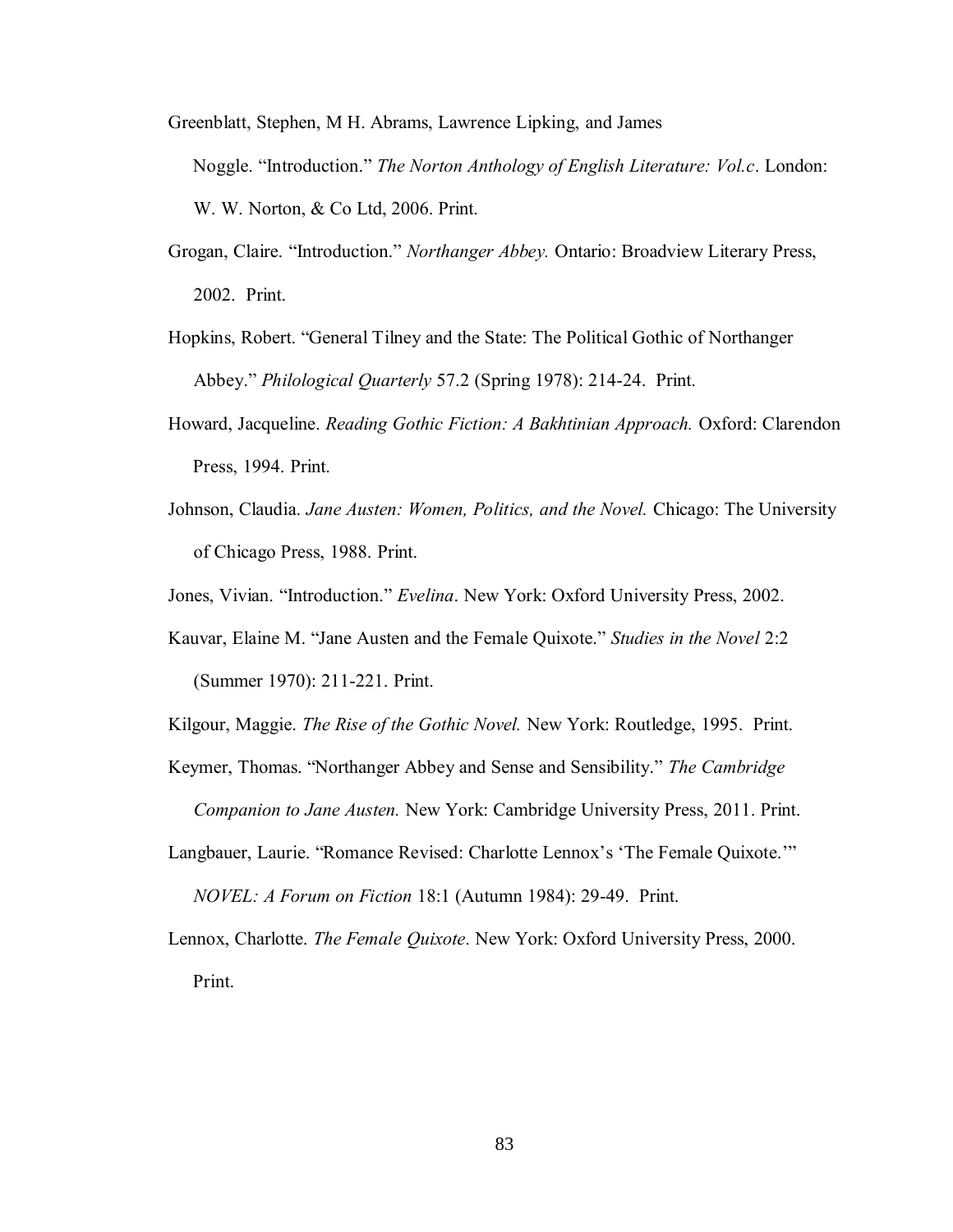- Malina, Debra. "Rereading the Patriarchal Text: The Female Quixote, Northanger Abbey, and the Trace of the Absent Mother." *Eighteenth Century Fiction* 8:2 (January 1996): 271-292. Print.
- Martin, Mary Patricia. "High and Noble Adventures: Reading the Novel in 'The Female Quixote.'" *NOVEL: A Forum on Fiction* 31:1 (Autumn 1997): 45-62. Print.
- McDowell, Paula. "Women and the Business of Print." *Women and Literature in Britain:*  1700-1800. Ed. Vivian Jones. Cambridge: Cambridge University Press, 2000. Print.
- More, Hannah. (1799) *Strictures on the Modern System of Female Education; with a View of the Principles and Conduct Prevalent Among Women of Rank and Fortune.* London: Woodstock Books, 1990. Print.
- Murphy, Olivia. *Jane Austen The Reader: The Artist as Critic*. New York: Palgrave Macmillan, 2013. Print.
- Parke, Catherine. "Vision and Revision: A Model for Reading the Eighteenth-Century Novel of Education." *Eighteenth-Century Studies* 26.2 (Winter 1982-3): 162-174. Print.
- Pawl, Amy J. "And What Other Name May I Claim?": Names and Their Owners in Frances Burney's Evelina." *Eighteenth-Century Fiction* 3.4 (July 1991): 283-300. Print.
- Prescott, Sarah. *Women, Authorship and Literary Culture, 1690-1740*. New York: Palgrave Macmillion, 2003. Print.
- Richardson, Alan. *Literature, Education, and Romanticism: Reading as Social Practice.* New York: Cambridge University, 1994. Print.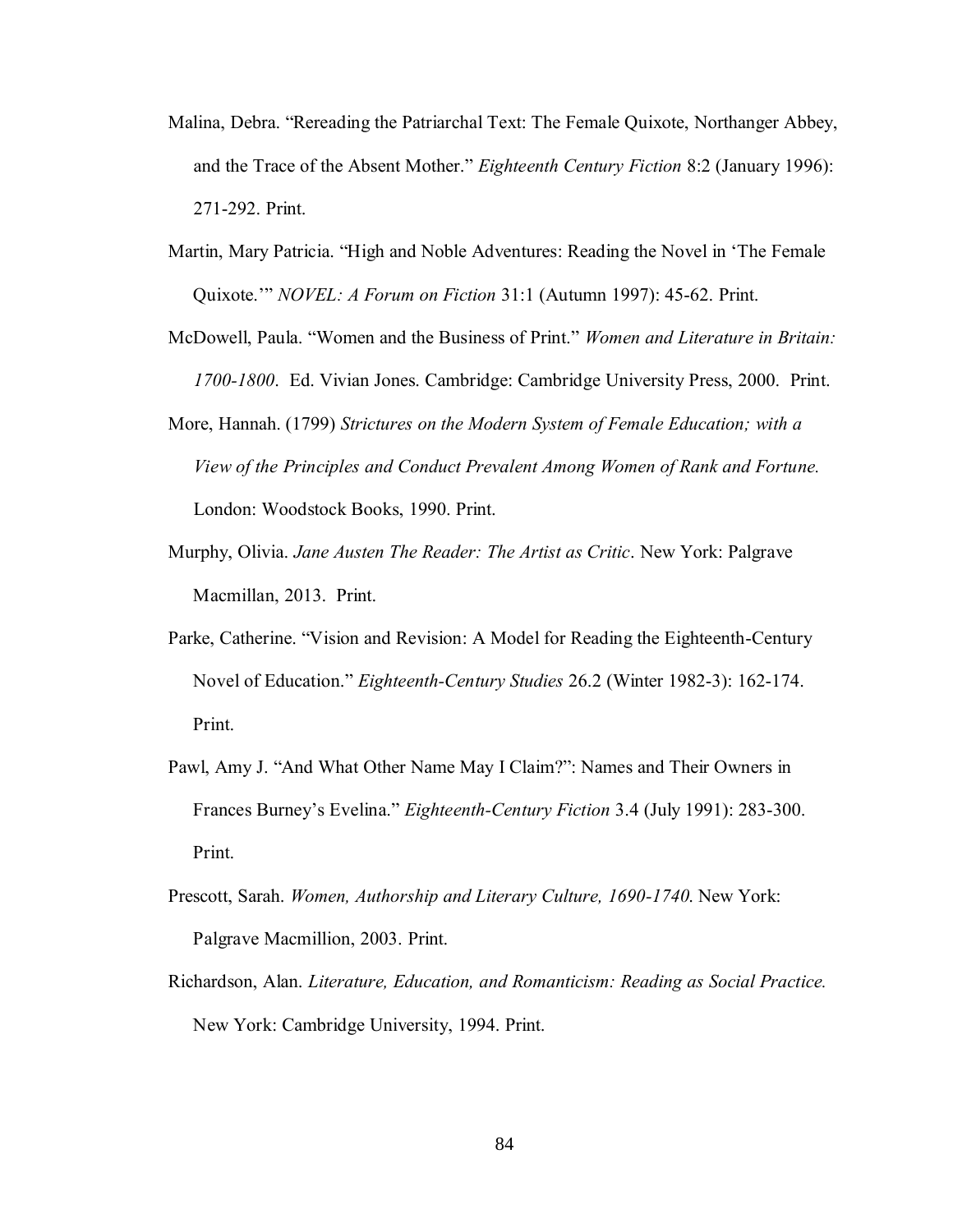- Ross, Deborah. "Mirror, Mirror: The Didactic Dilemma of the Female Quixote." *Studies iiiiiin English Literature*, *1500-1900* 27.3 (Summer 1987): 455-473.
- Small, Miriam Rossiter. *Charlotte Ramsey Lennox: An Eighteenth Century Lady of*  Letters. Yale University Press, 1969. Print.
- Sutherland, Kathryn. "Writings on Education and Conduct: Arguments for Female Improvement." *Women and Literature in Britain: 1700-1800*. Ed. Vivian Jones. Cambridge: Cambridge University Press, 2000. Print.
- Thaddeus, Janice Farrar. *Frances Burney: A Literary Life.* New York: St. Martin's Press, 2000. Print.
- Ward, Candice. "Introduction." *The Governess.* Toronto: Broadview Editions, 1995. Print.
- Watt, Ian. From "The Rise of the Novel: Studies in Defoe, Richardson, and Fielding." Theory of Novel: A Historical Approach. Ed. Michael McKeon. Baltimore: The John Hopkins University Press, 2000. Print.
- Wollstonecraft, Mary. "A Vindication of the Rights of Women." The Norton Anthology of English Literature: The Romantic Period. Gen ed. Stephen Greenblatt. 8<sup>th</sup> ed. Vol E. New York: Norton and Company, 2006. 170-195. Print.
- Zlotnick, Susan. "From Involuntary Object to Voluntary Spy: Female Agency, Novels, and the Marketplace in 'Northanger Abbey." Studies in the Novel 41.3 (Fall 2009): 277-292. Print